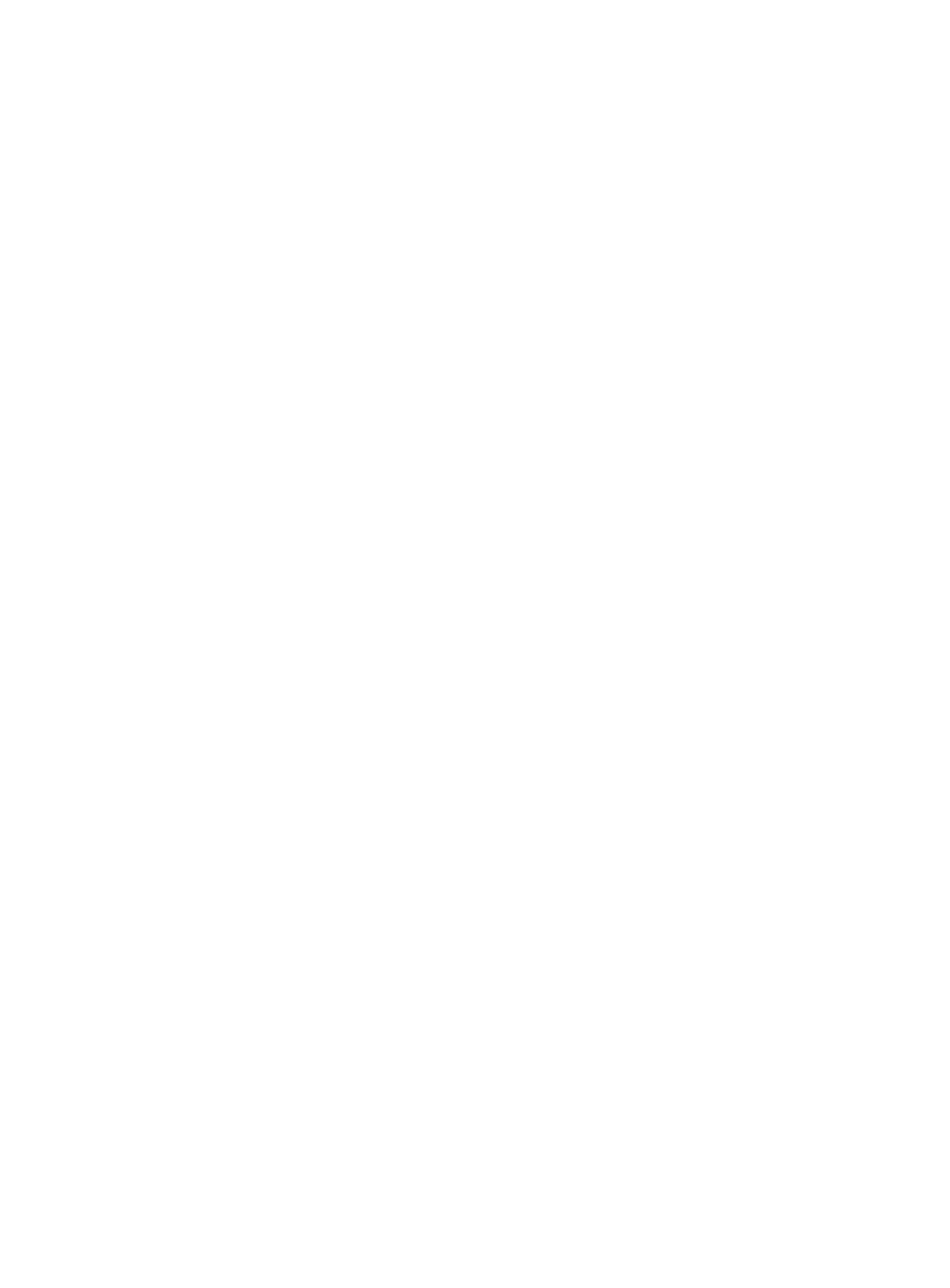# CONTENTS

### Page

- Company Overview
- Corporate Information
- Financial Highlights
- Chairman's Statement
- Management Discussion and Analysis
- Corporate Governance/Other information
- Glossary
- Independent Auditor's Report
- Condensed Consolidated Statement of Comprehensive Income
- Condensed Consolidated Balance Sheet
- Condensed Consolidated Statement of Changes in Equity
- Condensed Consolidated Statement of Cash Flow
- Notes to the Condensed Consolidated Financial Information

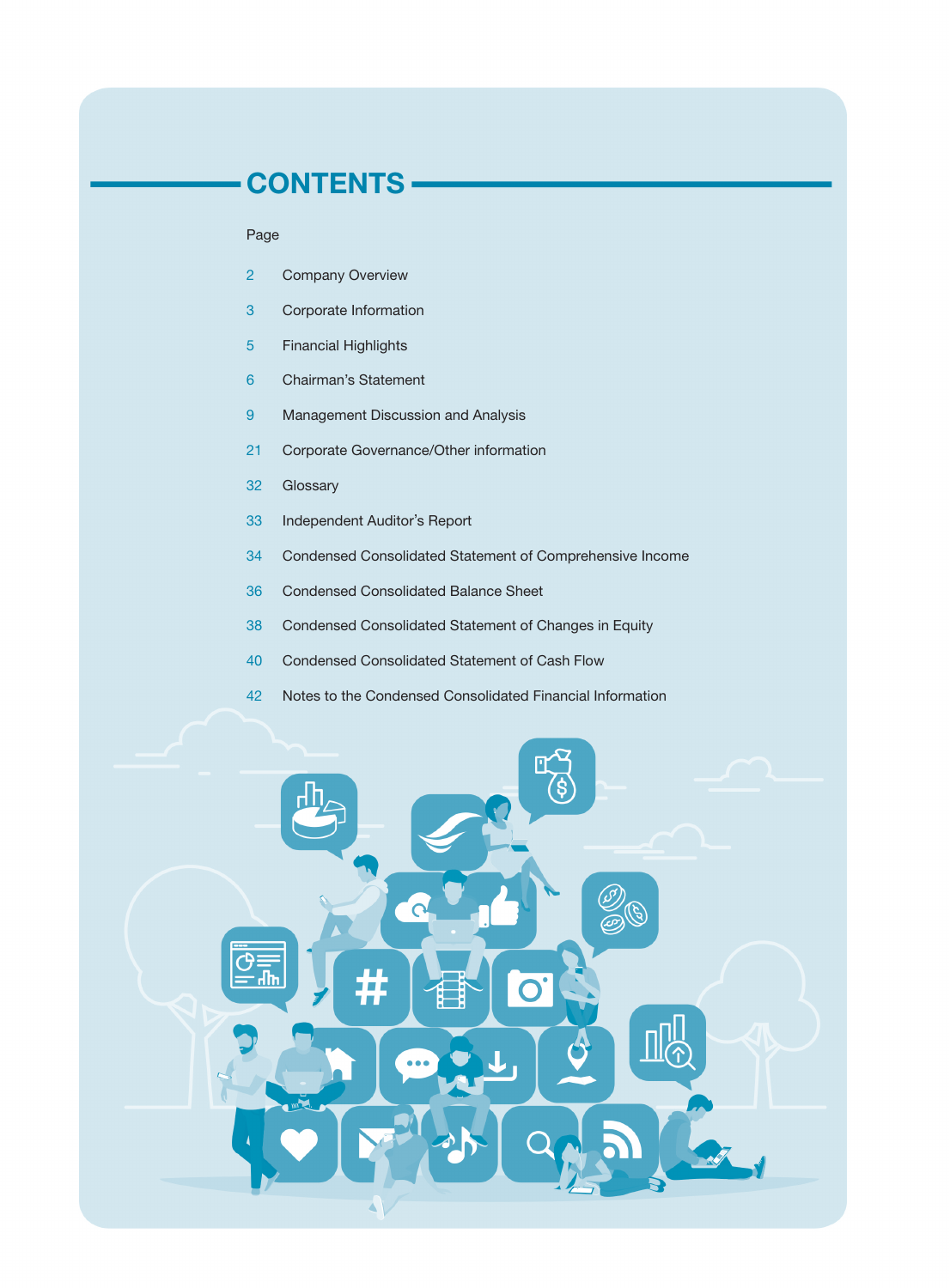# COMPANY OVERVIEW

### ABOUT TIAN GE

Tian Ge Interactive Holdings Limited (the "Company", "We" or "Tian Ge") was founded in Hangzhou, China in 2008 with its shares listed on The Stock Exchange of Hong Kong Limited (the "Stock Exchange") (the "Listing") on July 9, 2014 (the "Listing Date"). In March 2015, Tian Ge was included in Hang Seng Composite Index Series including: HSCI, Industry Index – Information Technology, SmallCap Index.

The Company and its subsidiaries (collectively the "Group") operate a number of renowned "many-to-many" and "one-to-many" live social video communities and one of the most popular beauty camera applications in China – the Wuta Camera Application (無他相機) ("Wuta Camera"). Leveraging on its leading industrial position, Tian Ge has launched a series of live streaming mobile applications and entered overseas market, including Thailand and Vietnam, etc. The wide acceptance of live streaming mobile applications allows Tian Ge to fully capture the opportunities arising from the rapidly growing demand for mobile entertainment in China, Asia and the rest of the world, which also creates synergistic effects with Tian Ge's live social video businesses.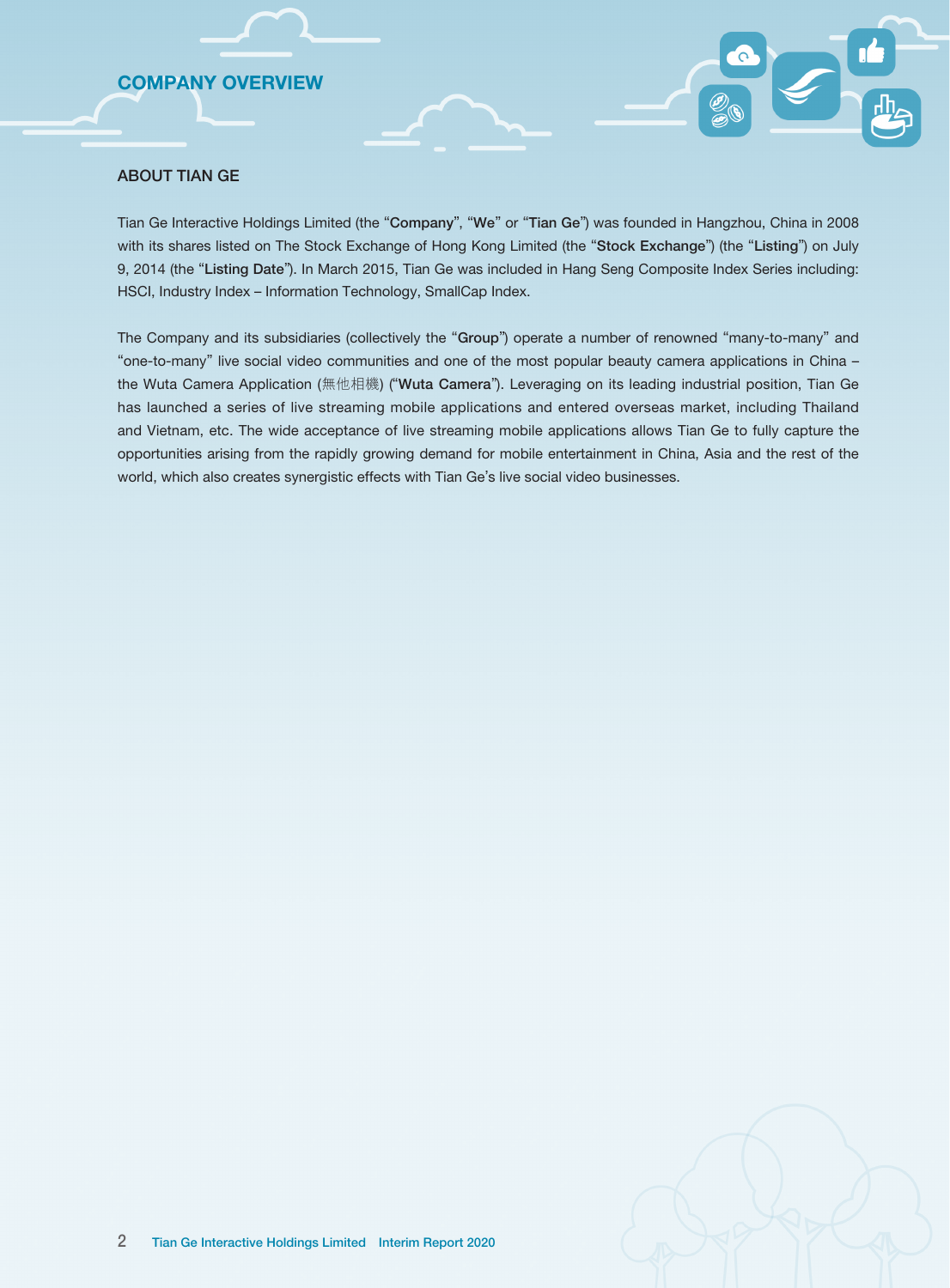# CORPORATE INFORMATION



#### BOARD OF DIRECTORS

### Executive Directors

Mr. Fu Zhengjun (Chairman) Mr. Mai Shi'en (Chief Operating Officer and Acting Chief Financial Officer)

### Non-executive Directors

Mr. Mao Chengyu Ms. Cao Fei

### Independent Non-executive Directors

Ms. Yu Bin Mr. Yang Wenbin Mr. Chan Wing Yuen Hubert

#### CHIEF EXECUTIVE OFFICER

Mr. Zhao Weiwen

### JOINT COMPANY SECRETARIES

Mr. Chen Shi Ms. Ng Sau Mei

### AUTHORISED REPRESENTATIVES

Mr. Fu Zhengjun Ms. Ng Sau Mei

## AUDIT COMMITTEE

Ms. Yu Bin (Chairman) Mr. Yang Wenbin Mr. Chan Wing Yuen Hubert

# REMUNERATION COMMITTEE

Mr. Yang Wenbin (Chairman) Mr. Chan Wing Yuen Hubert Mr. Mao Chengyu

#### NOMINATION COMMITTEE

Mr. Fu Zhengjun (Chairman) Ms. Yu Bin Mr. Yang Wenbin

### REGISTERED OFFICE

Grand Pavilion Hibiscus Way 802 West Bay Road P.O. Box 31119 KY1-1205 Cayman Islands

### **HEADQUARTERS**

Room 322 East Tower Building 1 No. 17-1 Chuxin Road Gongshu District Hangzhou, PRC

# PRINCIPAL PLACE OF BUSINESS IN HONG KONG

31/F, Tower Two, Times Square 1 Matheson Street Causeway Bay Hong Kong

# PRINCIPAL SHARE REGISTRAR AND TRANSFER AGENT

Offshore Incorporations (Cayman) Limited Grand Pavilion Hibiscus Way 802 West Bay Road P.O. Box 31119 KY1-1205 Cayman Islands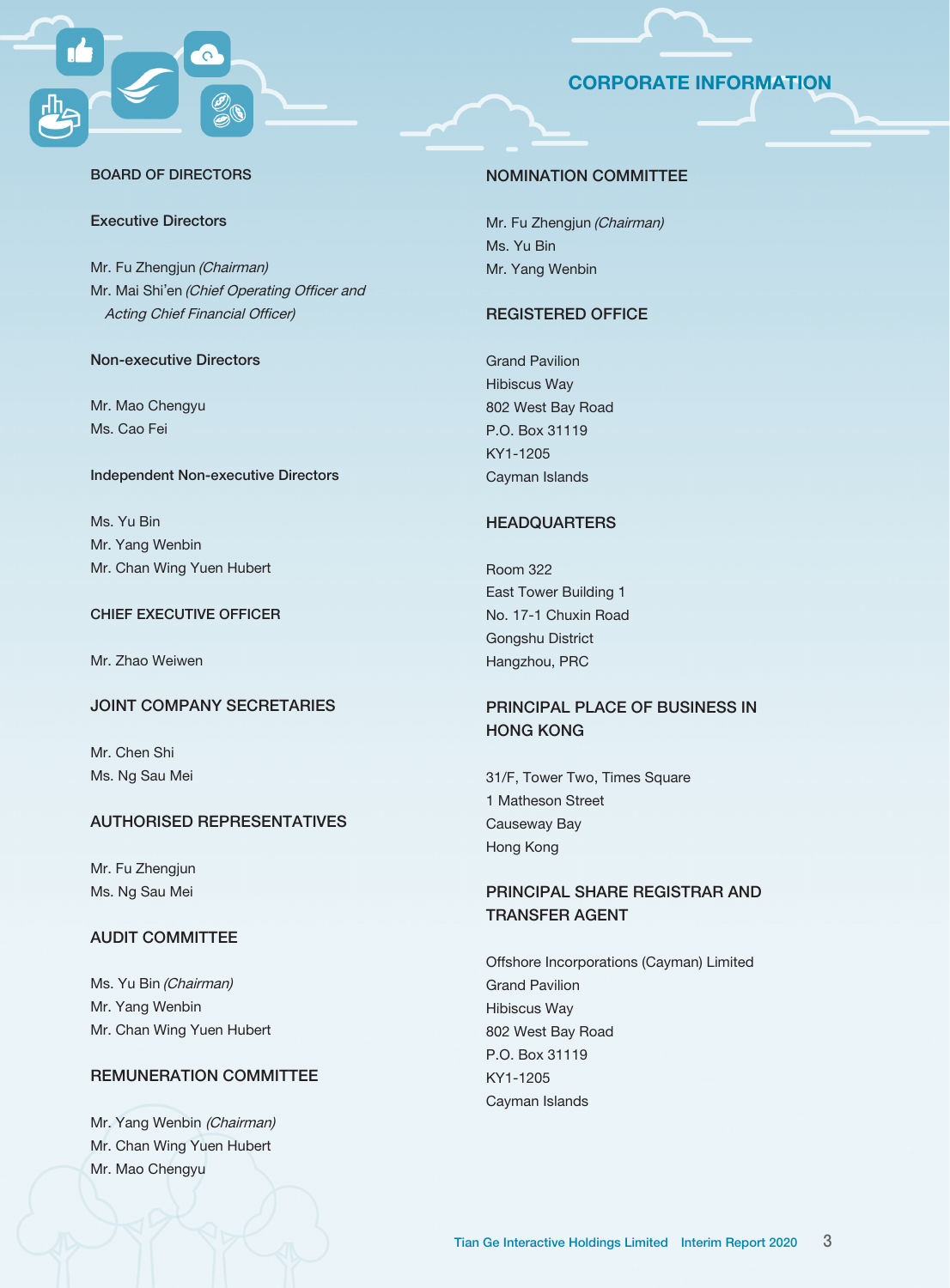# CORPORATE INFORMATION

### HONG KONG SHARE REGISTRAR

Computershare Hong Kong Investor Services Limited Shops 1712-1716, 17th Floor Hopewell Centre 183 Queen's Road East Wanchai Hong Kong

### LEGAL ADVISERS

As to Hong Kong laws Kirkland & Ellis 26th Floor, Gloucester Tower The Landmark 15 Queen's Road Central Hong Kong

### AUDITOR

PricewaterhouseCoopers Certified Public Accountants Registered Public Interest Entity Auditor 22/F, Prince's Building **Central** Hong Kong

### STOCK CODE

1980

#### COMPANY'S WEBSITE

www.tiange.com

#### PRINCIPAL BANKERS

China Merchants Bank Offshore Banking Department 19/F, China Merchants Bank Tower No. 7088 Shennan Boulevard Shenzhen, Guangdong, PRC

China Merchants Bank Hong Kong Branch 21/F, Bank of America Tower 12 Harcourt Road Central, Hong Kong

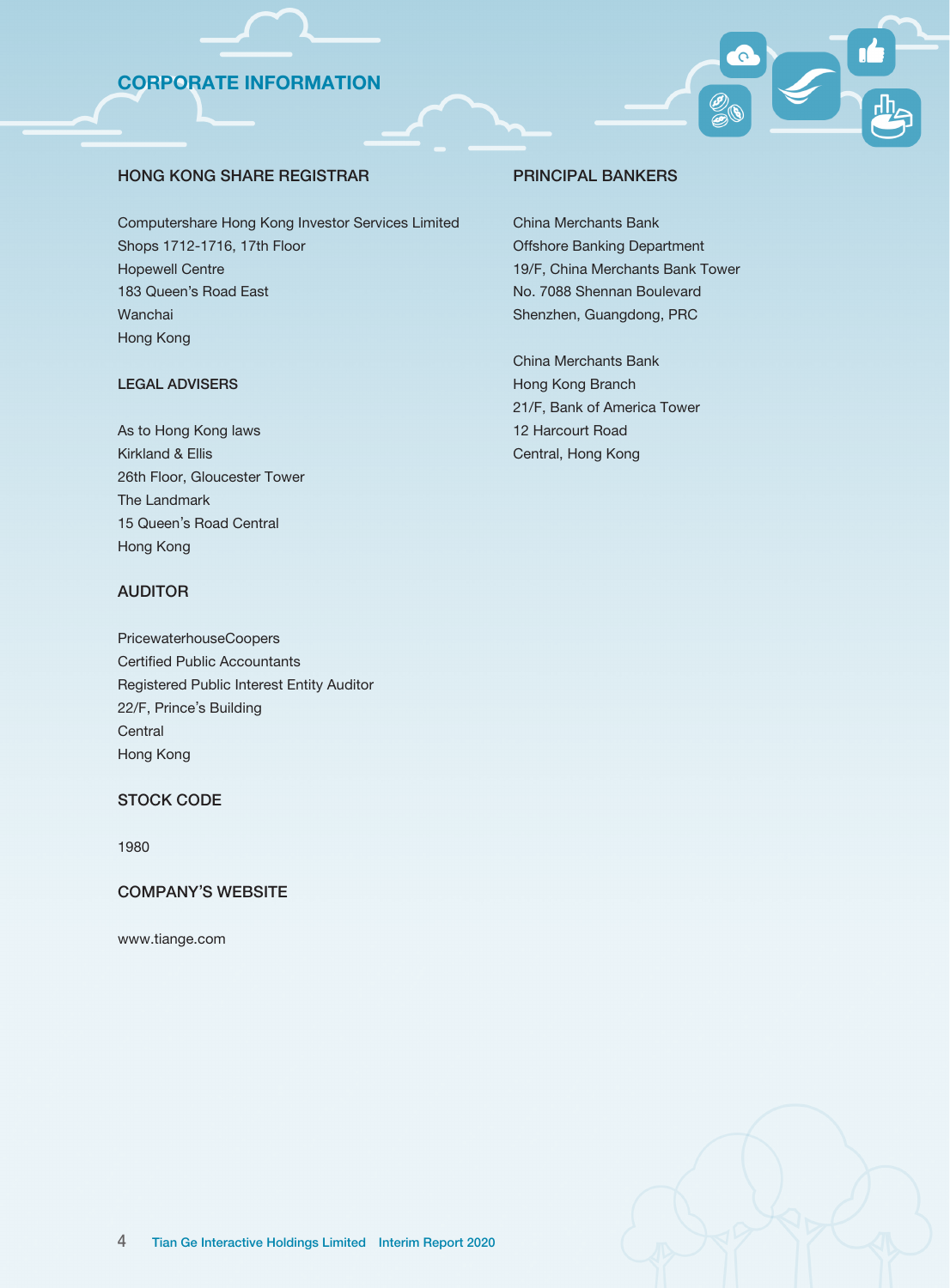FINANCIAL HIGHLIGHTS

The board of directors (the "Directors") (the "Board") of the Company hereby announces the unaudited consolidated results of the Group for the six months ended June 30, 2020 (the "Reporting Period"). These interim results have been reviewed by the PricewaterhouseCoopers, the auditor of the Company, and the audit committee of the Company (the "Audit Committee").

|                                            | <b>Unaudited</b> |          |                             |  |  |
|--------------------------------------------|------------------|----------|-----------------------------|--|--|
|                                            | Six months ended |          |                             |  |  |
|                                            | <b>June 30,</b>  | June 30, | Year-on-Year <sup>(1)</sup> |  |  |
| (in RMB'000)                               | 2020             | 2019     | Change                      |  |  |
| Revenue                                    | 209,032          | 280,151  | $-25.4%$                    |  |  |
| - Online interactive entertainment service | 184,020          | 232,301  | $-20.8%$                    |  |  |
| - Advertising services                     | 23,886           | 37,911   | $-37.0%$                    |  |  |
| $-$ Others                                 | 1,126            | 9,939    | $-88.7%$                    |  |  |
| <b>Gross Profit</b>                        | 184,773          | 253,430  | $-27.1%$                    |  |  |
| Gross Profit Margin                        | 88.4%            | 90.5%    |                             |  |  |
| <b>Net Profit</b>                          | 36,957           | 47,598   | $-22.4%$                    |  |  |
| Net Profit Margin                          | 17.7%            | 17.0%    |                             |  |  |
| Earnings per share                         |                  |          |                             |  |  |
| (expressed in RMB per share)               |                  |          |                             |  |  |
| - basic                                    | 0.028            | 0.036    | $-22.2%$                    |  |  |
| $-$ diluted                                | 0.028            | 0.036    | $-22.2%$                    |  |  |
| Adjusted Net Profit <sup>(2)</sup>         | 56,615           | 30,978   | 82.8%                       |  |  |
| Adjusted Net Profit Margin <sup>(3)</sup>  | 27.1%            | 11.1%    |                             |  |  |
| Adjusted EBITDA <sup>(4)</sup>             | 74,376           | 165,570  | $-55.1%$                    |  |  |
| Adjusted EBITDA Margin                     | 35.6%            | 59.1%    |                             |  |  |

#### Notes:

- (1) Year-on-Year change represents a comparison between the current reporting period and the corresponding period of last year.
- (2) Adjusted net profit was derived from the unaudited net profit for the period excluding the effect of non-cash share-based compensation expenses, net gains or losses from investee companies, impairment provision, amortization of intangible assets arising from acquisitions and income tax effects of non-IFRS adjustments.
- (3) Adjusted net profit margin is calculated by dividing adjusted net profit by revenue.
- (4) Adjusted EBITDA was derived from the unaudited operating profit for the period, excluding the effect of non-cash share-based compensation expenses, net gains or losses from investee companies, amortization of intangible assets arising from acquisitions.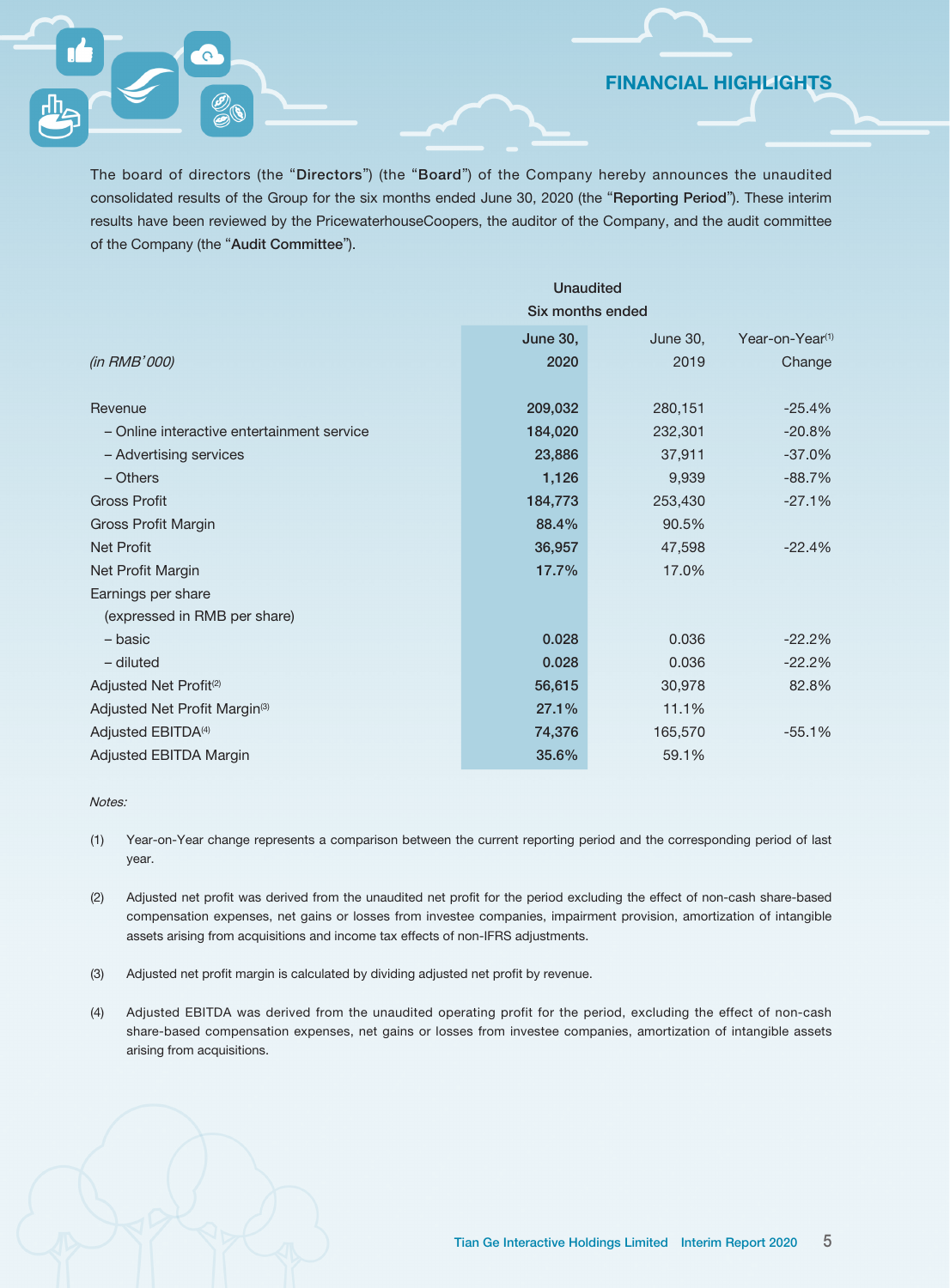# CHAIRMAN'S STATEMENT

### BUSINESS OVERVIEW AND OUTLOOK

During the first half of 2020, due to the outbreak of the novel coronavirus ("COVID-19") all over the world, the macro-economy and various industries have been impacted with varying degrees of severity and the global economy has experienced a certain degree of decline. Meanwhile, the fierce competition and strict supervision in the mobile Internet industry in the PRC continued to pose challenges to the business development of Tian Ge. However, on the other hand, the quarantine measures during the epidemic resulted in the rise of "Stay-at-Home Economic", which contributed new user traffic to the Internet industry. The application of emerging technologies such as 5G has also brought development opportunities to the live streaming industry. During the Reporting Period, the Group adhered to its core business, optimized the platforms with innovative contents and further expanded overseas business.

### Overall Financial Performance

In the first half of 2020, revenue decreased by 25.4% year-on-year to RMB209.0 million from the corresponding period of 2019. Revenue from online interactive entertainment decreased by 20.8% year-on-year to RMB184.0 million from the corresponding period of 2019.

In the first half of 2020, profit attributable to equity holders of the Company decreased by 21.4% year-on-year to RMB35.9 million; net profit decreased by 22.4% year-on-year to RMB37.0 million; adjusted net profit increased by 82.8% year-on-year to RMB56.6 million, and adjusted EBITDA decreased by 55.1% year-on-year to RMB74.4 million.

#### Business Highlights

#### "Mobile + PC" Dual Live Streaming

As one of the pioneers in the live streaming industry of the PRC, Tian Ge has continued to adhere to the development strategy of "Mobile + PC" dual live streaming. During the first half of 2020, the Group continued the optimization and development of its core platforms to improve user experience and interactivity, including the upgrade of functions such as "host PK" and "one-on-one audio/video chat", which strengthened the innovative advantages of products and content, further enhanced the competitiveness of the platform, and brought a virtuous circle to the live streaming business. Meanwhile, Tian Ge has insight into the rapid development of "live streaming + e-commerce" and has vigorously promoted the development of the e-commerce live streaming business of the Group with its rich industry experience, so as to enrich the live streaming contents of the Group and bring sustainable growth momentum for Tian Ge.

#### Wuta Camera

As one of the most popular beauty camera applications in the PRC, as of June 30, 2020, Wuta Camera's average monthly active users were approximately 29.1 million. During the Reporting Period, the Group continued to promote the commercial development of Wuta Camera, and continued to gain the favor of users at home and abroad through product update and optimization.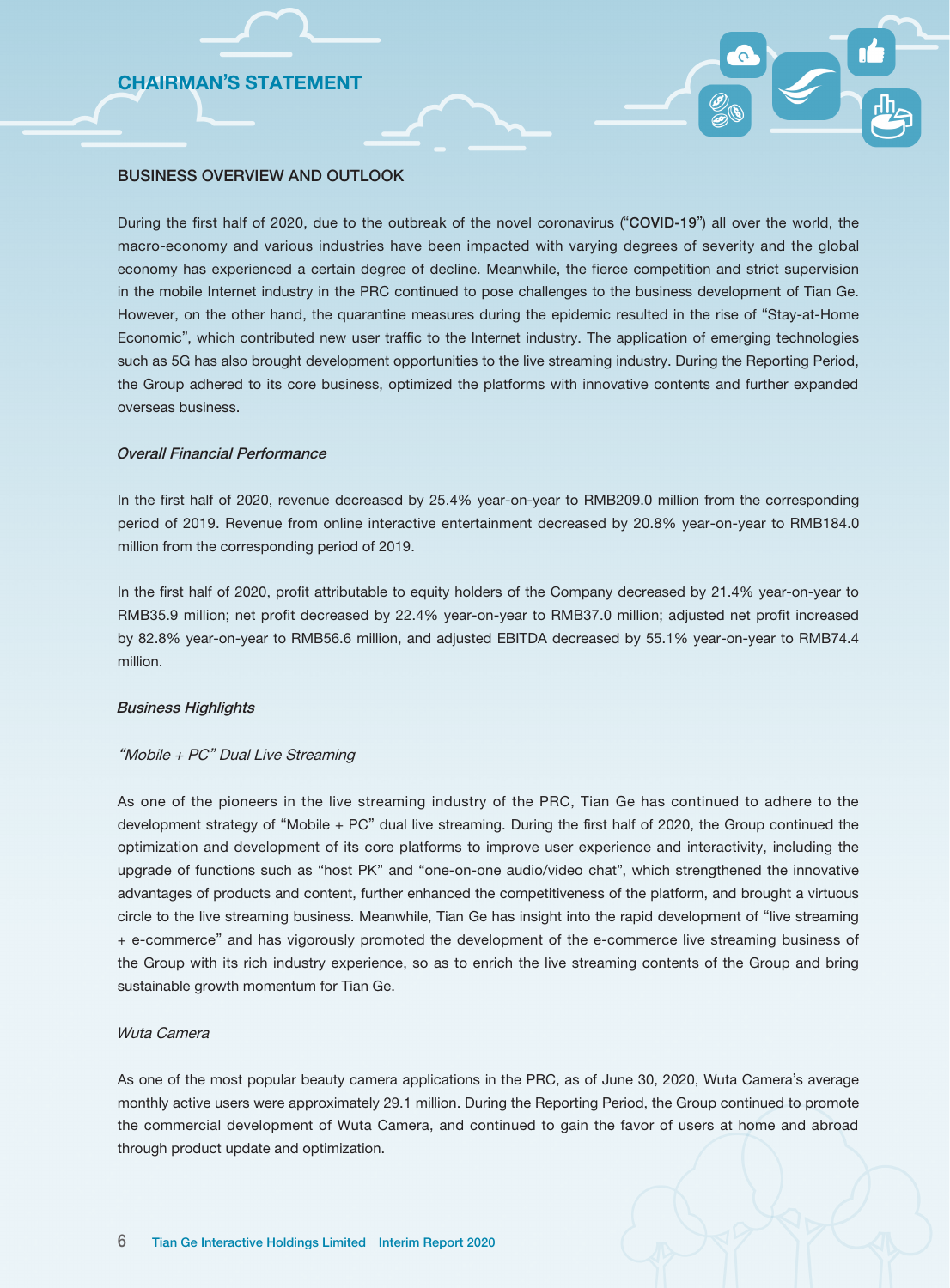# CHAIRMAN'S STATEMENT

#### Overseas Expansion

Overseas expansion is an important development strategy and business segment of the Group. During the Reporting Period, the Group further increased its expansion in overseas markets by optimizing and adjusting the management team and business structure. At the same time, with the gradual control of the epidemic in overseas regions, starting from the second quarter of 2020, various operations in overseas markets have returned to normal. The Group continued to maintain a clear overseas market expansion strategy by replicating and promoting the successful domestic business models to overseas markets. The Group also launched live streaming, short videos and social interaction products in line with local culture and user habits to meet the demand of overseas users. During the Reporting Period, "Mlive", the overseas version of Tian Ge's flagship product – "Miao Broadcasting", and "Bunny Live", a new live streaming platform mainly targeting the Vietnamese market, continued to experience more traction among users in the Southeast Asian region, which demonstrated the Group's expansion strength in overseas markets. Meanwhile, the Group actively developed new projects and products in Southeast Asian markets such as Thailand and Vietnam to further expand business opportunities in overseas markets.

#### Overseas Investments and Real Estate Investments

During the first half of 2020, Tian Ge further used the idle capital of the Group to make overseas financial investments to maintain stable asset appreciation. The Group is optimistic about the stable rate of return on billtype international financial investment instruments and financial technology. In the future, the Group will continue to pay attention to the market trends, increase asset returns, and continue to seek potential investment opportunities.

Meanwhile, the Group explored and invested in the real estate market in Southeast Asia, and continued to explore project business opportunities. However, the Group expects that such investments will not change the Group's core business which focuses on providing live streaming and social interaction services in China and overseas markets.

#### Prospect and Future Outlook

2020 is the first year of the use of 5G technology. Three major telecom operators in China announced the launch of various supporting technologies and hardware equipment for commercial 5G and 5G mobile phones, marking that China has officially entered the 5G era. In future, the Group will actively capture the new opportunities presented by "5G+ live streaming".

Tian Ge will continue to adhere to its core business, focus on optimizing user platforms and creating more diversified content, and increase efforts in the e-commerce live streaming and overseas business to get closer to user demands, improve user experience and stickiness, and further enhance product commercialization, in order to attract more high-quality users with high spending power and consolidate its market competitiveness. In addition, Tian Ge has deepened its strategic layout in overseas markets, replicated the successful domestic business models to Southeast Asia and other regions, and expanded its share in the international market.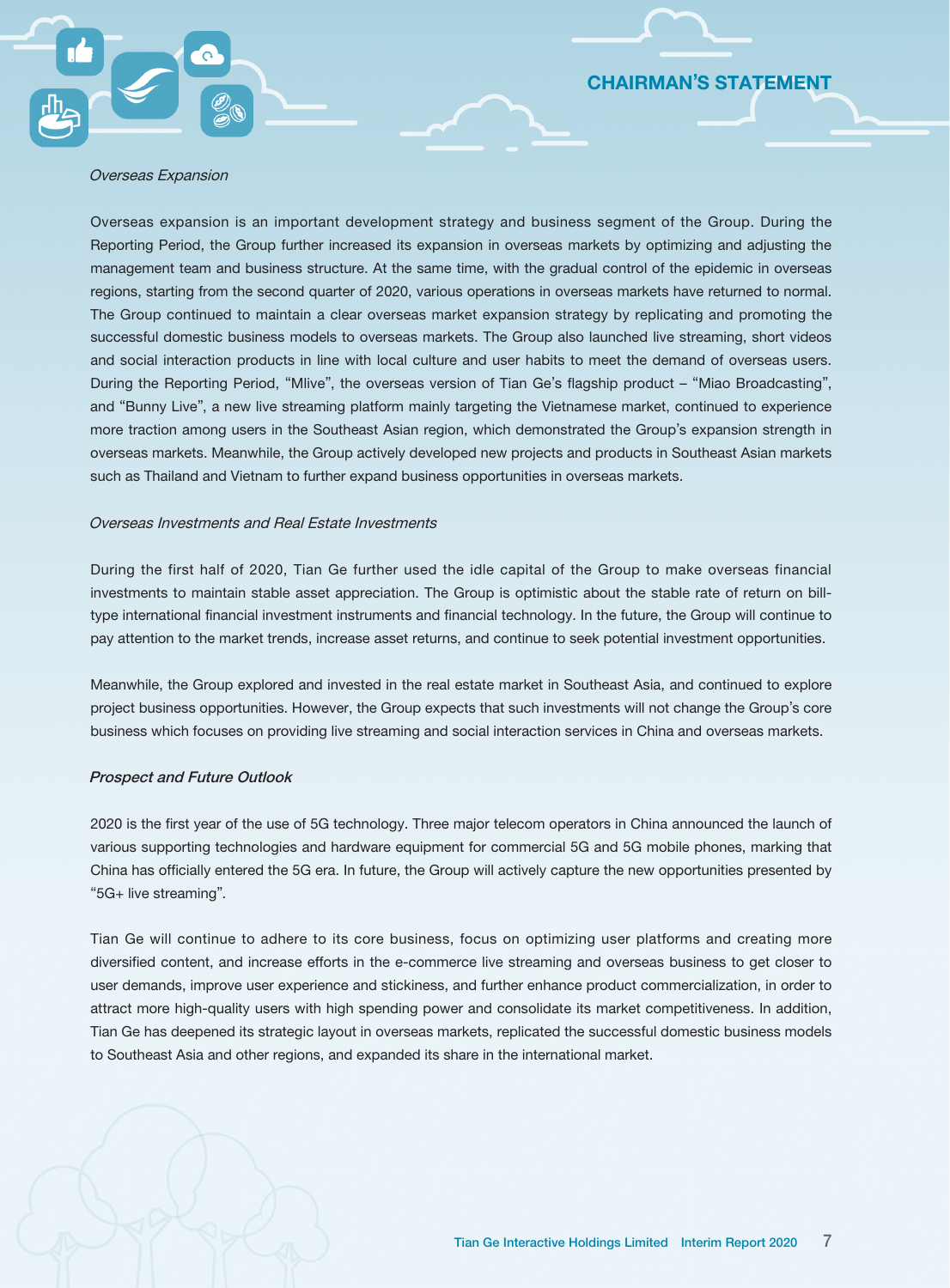# CHAIRMAN'S STATEMENT

The novel coronavirus (COVID-19) has had a tremendous impact on the global economy. According to the arrangements for epidemic prevention and control measures in various overseas regions, the Group would adjust its projects in overseas markets accordingly. The Group will closely monitor the development of the epidemic, and make timely assessments and response plans to ensure that the business operations and financial conditions of the Group remain stable. The Group believes that after the epidemic, the global economy will recover, and the development of emerging technologies such as VR and AI, and the application of 5G technology will further promote the development of the Internet industry. The Group will also follow the development trend of the industry and optimize and innovate its business in a timely manner, so as to facilitate the breakthrough development of all the business.

Meanwhile, the Group will continue to seek new breakthroughs and opportunities to enhance the core competitiveness of the Group, consolidate its leading position in the market, strengthen the liquidity of its products and push Tian Ge into a new stage of development, in order to create sustainable profit returns for shareholders.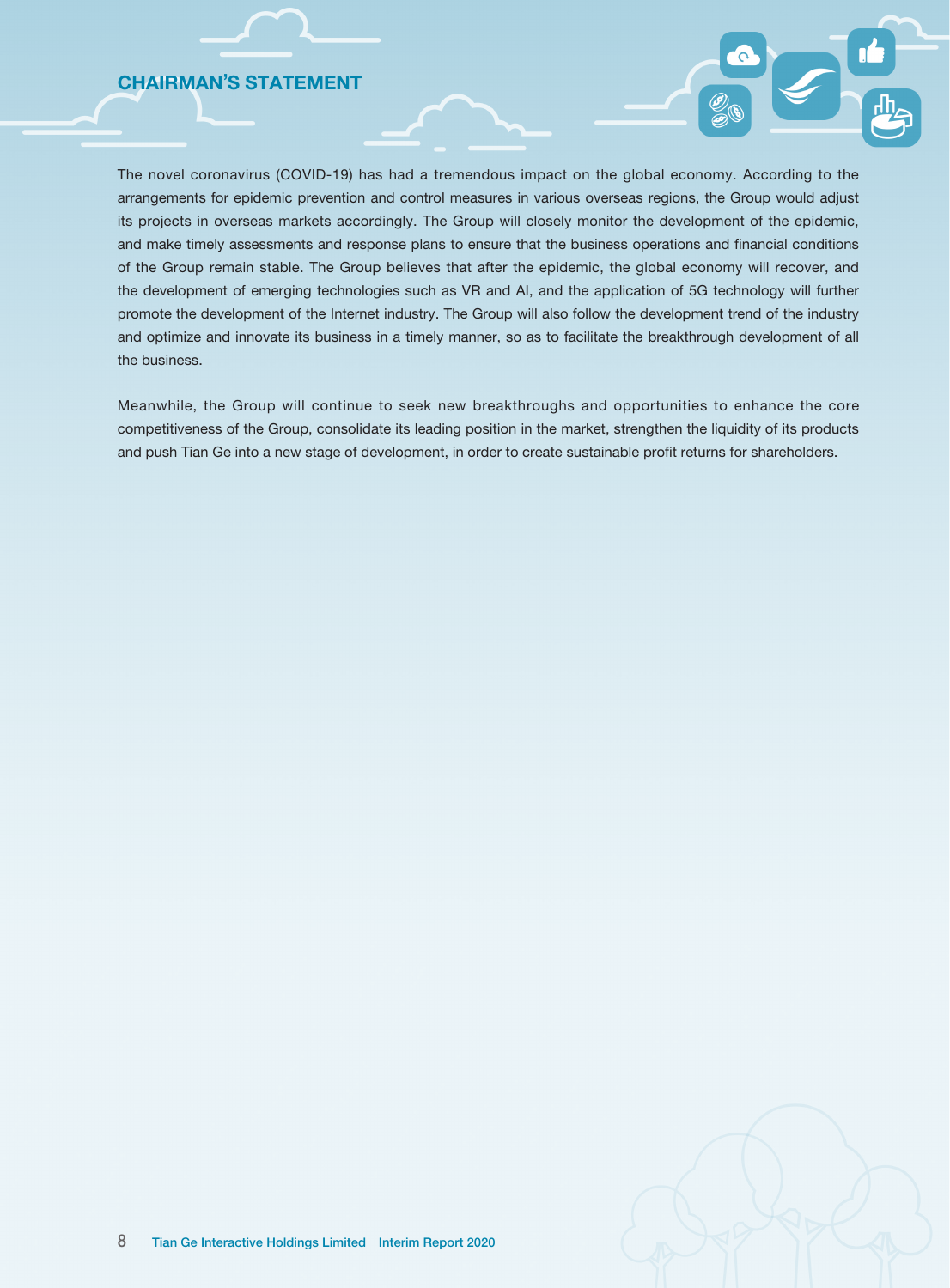### 1. OPERATING INFORMATION

The following table sets forth certain quarterly operating statistics relating to the Company's internet platforms operated in the PRC as of the dates and for the periods presented below:

|                                   | Three months ended |           |             |          |          |  |  |
|-----------------------------------|--------------------|-----------|-------------|----------|----------|--|--|
|                                   |                    |           | Quarter-on- |          | Year-on- |  |  |
|                                   | <b>June 30,</b>    | March 31, | quarter     | June 30, | year     |  |  |
|                                   | 2020               | 2020      | Change      | 2019     | Change   |  |  |
|                                   |                    |           |             |          |          |  |  |
| <b>Total Monthly Active Users</b> |                    |           |             |          |          |  |  |
| (in '000)                         | 43,915             | 45,895    | $-4.3%$     | 53,828   | $-18.4%$ |  |  |
| - Monthly Active Users of         |                    |           |             |          |          |  |  |
| Beauty Camera and                 |                    |           |             |          |          |  |  |
| Video Business (in '000)          | 29,106             | 30,356    | $-4.1\%$    | 34,203   | $-14.9%$ |  |  |
| Quarterly Paying Users (in '000)  | 407                | 449       | $-9.4\%$    | 559      | $-27.2%$ |  |  |
| Quarterly Average Revenue Per     |                    |           |             |          |          |  |  |
| User (RMB)                        | 214                | 216       | $-0.9\%$    | 205      | 4.4%     |  |  |
| Number of Rooms                   | 46,472             | 69.409    | $-33.0%$    | 70,594   | $-34.2%$ |  |  |
| Number of Hosts                   | 106,006            | 112,533   | $-5.8%$     | 118,581  | $-10.6%$ |  |  |

The following is a summary of the comparative figures for the periods presented above:

- For the three months ended June 30, 2020, the total number of monthly active users ("MAUs") for Tian Ge was approximately 43.9 million, representing a decrease of approximately 4.3% from the three months ended March 31, 2020 and representing a decrease of approximately 18.4% from the three months ended June 30, 2019. The decrease was mainly due to a decline in MAUs of Wuta Camera resulted from intensifying competition in the beauty camera and video markets.
- Our mobile MAUs as at June 30, 2020 represented 97.0% of our total MAUs, while the percentage as at March 31, 2020 and June 30, 2019 were 97.3% and 92.5% respectively.
- The number of quarterly paying users ("QPUs") for Tian Ge's online interactive entertainment service for the three months ended June 30, 2020 was approximately 407,000, representing a decrease of approximately 9.4% from the three months ended March 31, 2020 and representing a decrease of approximately 27.2% from the three months ended June 30, 2019.
- Our mobile QPUs as at June 30, 2020 represented 80.5% of our total QPUs, while the percentage as at March 31, 2020 and June 30, 2019 were 82.6% and 71.5%, respectively.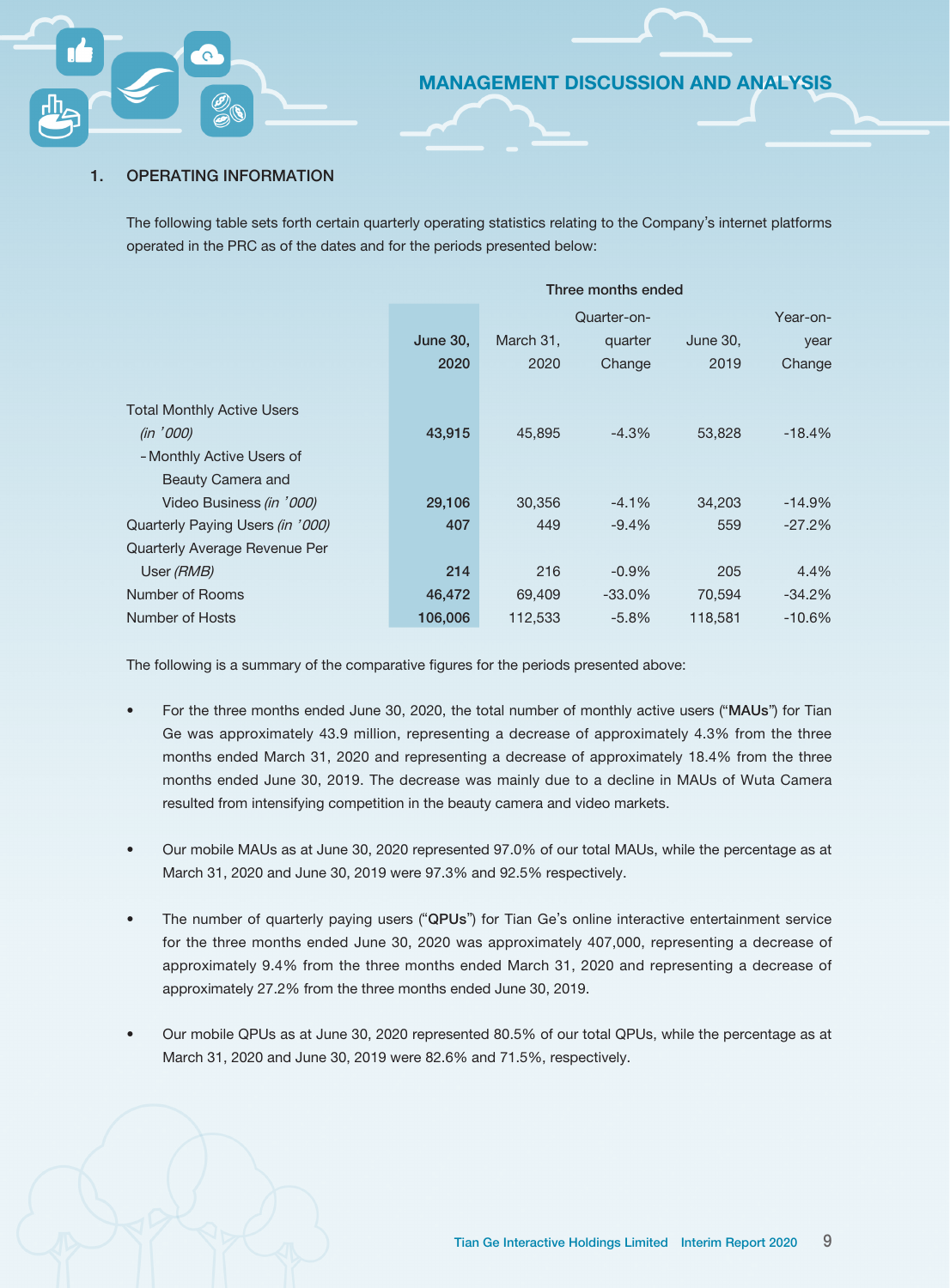- The quarterly average revenue per user ("QARPU") for Tian Ge's online interactive entertainment service for the three months ended June 30, 2020 was RMB214, representing a decrease of approximately 0.9% from the three months ended March 31, 2020 and represented an increase of approximately 4.4% from the three months ended June 30, 2019. The increase was primarily due to the increase in the proportion of core users with high affordability.
- Number of virtual rooms for Tian Ge's online interactive entertainment service decreased by 33.0% as compared to the three months ended March 31, 2020 and decreased by 34.2% from the three months ended June 30, 2019. The decrease was primarily due to the cleanup of rooms without consumption and anchors. Number of hosts for Tian Ge's online interactive entertainment service decreased by 5.8% as compared to the three months ended March 31, 2020 and representing a decrease of 10.6% from the three months ended June 30, 2019.
- The total number of registered users\* of Tian Ge as at June 30, 2020 was 459.0 million, as compared to 420.7 million as at June 30, 2019.
	- Registered users refer to accumulated number of users who have registered an account on our live social video platform, online games or beauty camera and duplicated accounts were not excluded.

### 2. FINANCIAL INFORMATION

#### Revenue

Revenue generated from online interactive entertainment service was RMB184.0 million for the six months ended June 30, 2020, mainly including revenue from live social video platforms, which decreased by 20.8% compared with RMB232.3 million for the corresponding period in 2019. The year-on-year decrease was mainly due to the decrease of MAUs and QPUs while the Company's decision to quit from online game business so as to focus on live social video platforms service is a contribution factor.

Revenue generated from advertising services was RMB23.9 million for the six months ended June 30, 2020 which decreased by 37.0% compared with RMB37.9 million for the corresponding period in 2019.

Revenue generated from "Others" mainly included the revenue from technical supporting services and other services. Revenue generated from "Others" was RMB1.1 million for the six months ended June 30, 2020, which decreased by 88.7% from the corresponding period in 2019.

#### Cost of Revenue and Gross Profit Margins

Cost of revenue experienced a decrease of 9.2% for the six months ended June 30, 2020 compared with the corresponding period in 2019. The year-on-year decrease was primarily due to the decrease of employee costs and the ramp down of the online game business.

The gross profit margin for the six months ended June 30, 2020 was 88.4%, compared with 90.5% for the corresponding period in 2019.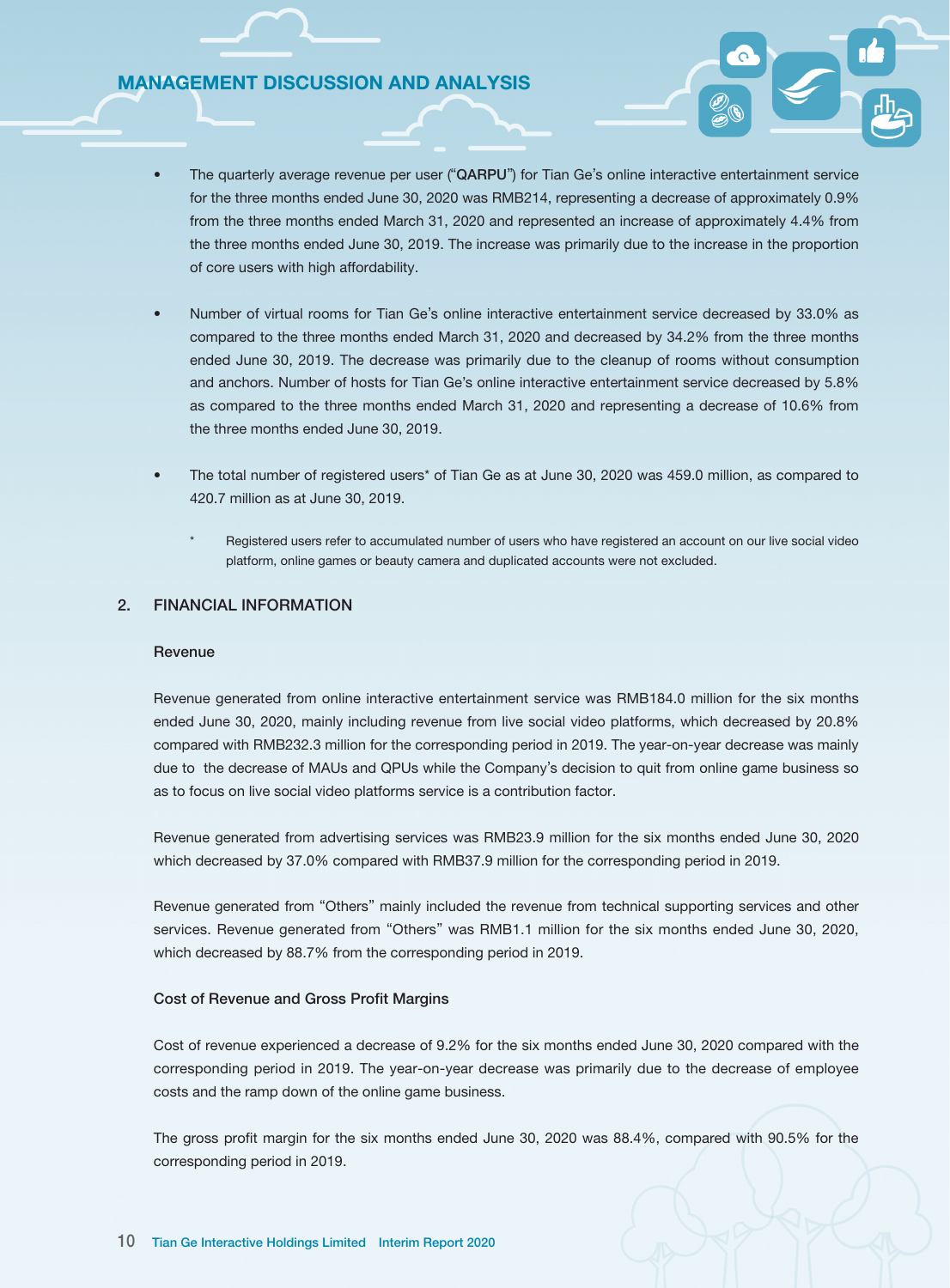#### Selling and Marketing Expenses

Selling and marketing expenses experienced an increase of 6.0% for the six months ended June 30, 2020 from the corresponding period in 2019. The year-on-year increase was primarily due to an increase of promotion expenses during the Reporting Period as a result of intense market competition.

MANAGEMENT DISCUSSION AND ANALYSIS

#### Administrative Expenses

Administrative expenses experienced an increase of 20.7% for the six months ended June 30, 2020 from the corresponding period of 2019. The year-on-year increase was primarily due to non-cash share-based compensation expense with total amount of RMB7.6 million.

#### Research and Development Expenses

Research and development expenses experienced an increase of 2.4% for the six months ended June 30, 2020 from the corresponding period in 2019. The year-on-year increase was due to non-cash share-based compensation expense of RMB7.6 million, partially offset by employee cost cut-down resulted from R&D team restructuring.

#### Other Gains, Net

Other gains, net experienced a decrease of 84.2% for the six months ended June 30, 2020 from the corresponding period in 2019, which was primarily caused by the decrease of fair value of financial assets at fair value through profit or loss. The fair value of the Group's structured notes decreased mainly due to the adverse impact from COVID-19 on the underlying assets of the structured notes.

#### Income Tax Expense

Income tax expense decreased by 89.9% to RMB14.4 million for the six months ended June 30, 2020 from the corresponding period in 2019. The significant year-on-year decrease was mainly due to the decrease of the enterprise income tax by RMB30.7 million as a result of the decline of profit before tax, and the decrease of the withholding tax by RMB97.6 million in relation to the earnings distributable from the Company's certain PRC subsidiaries to its overseas subsidiary. The decrease of the withholding tax was mainly due to the net effect of: i) a lower applicable withholding tax rate of 5% for the six months ended June 30, 2020 compared with a rate of 10% for the corresponding period in 2019; ii) an additional withholding tax of RMB90.0 million recorded in the second quarter of 2019 related to additional earnings of RMB900.0 million anticipated to be remitted, and iii) a reversal of income tax expense upon the receipt of the refunded withholding tax of RMB27.5 million during the first half of 2020 in relation to the dividend paid in 2018 and 2019.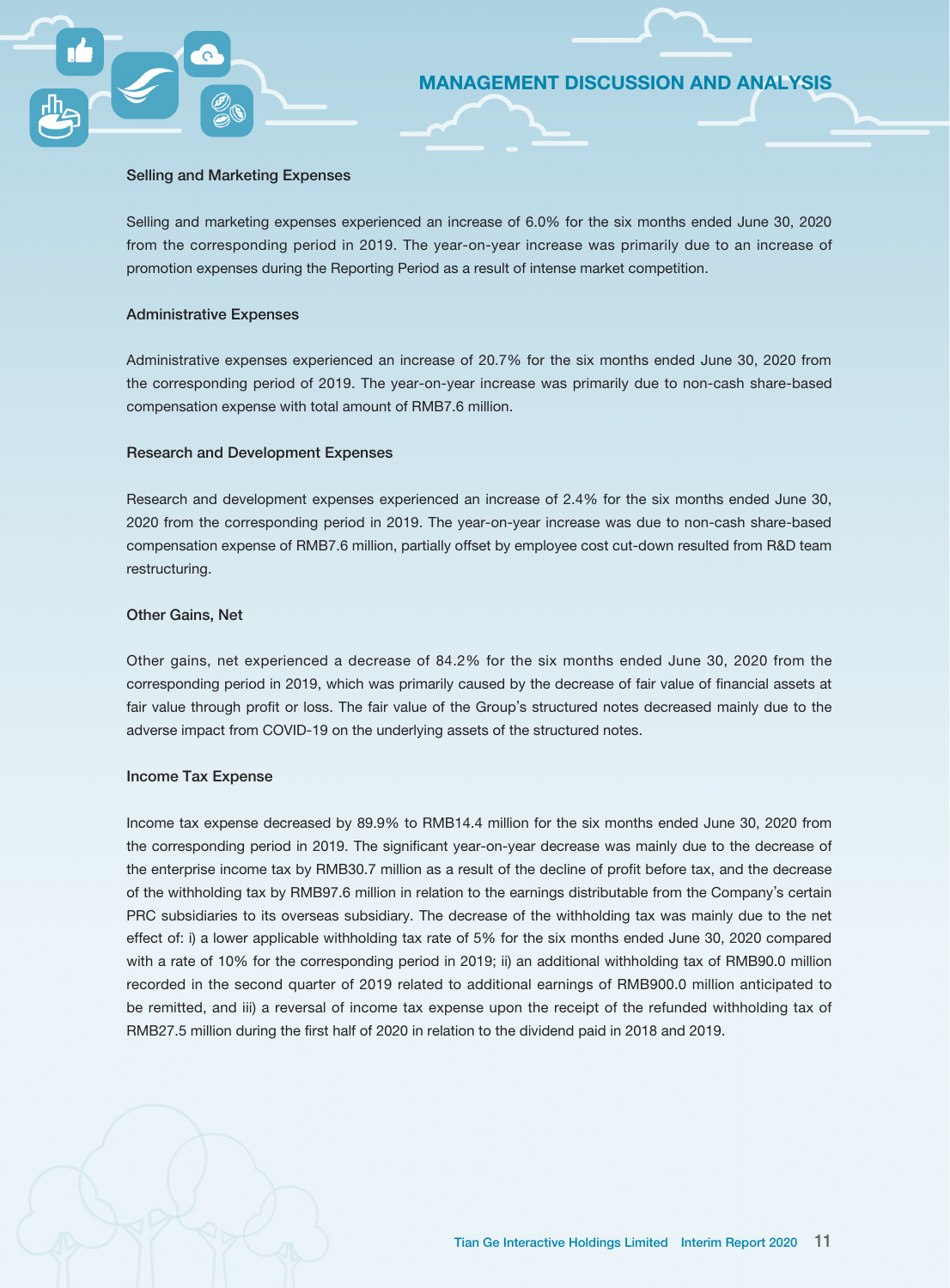#### Profit attributable to shareholders of the Company

Profit attributable to shareholders of the Company experienced a decrease of 21.4% for the six months ended June 30, 2020 from the corresponding period in 2019. The year-on-year decrease was primarily due to the decrease in gross profit and other gains, while partially offset by the decrease of income tax expense.

### Non-IFRS Measures

To supplement our condensed consolidated financial information which are presented in accordance with IFRS, adjusted net profit (excluding one-off withholding tax effect) and adjusted EBITDA are used as additional financial measures. These financial measures are presented because they are used by management to evaluate operating performance. The Company also believes that these non-IFRS measures provide useful information to help investors and others understand and evaluate the Company's condensed consolidated results of operations in the same manner as management and in comparing financial results across accounting periods and to those of our peer companies.

Adjusted EBITDA decreased by 55.1% year-on-year for the six months ended June 30, 2020 from the corresponding period in 2019. Adjusted EBITDA margin was 35.6% for the six months ended June 30, 2020, compared to 59.1% for the corresponding period in 2019.

Adjusted EBITDA represents operating profit adjusted to exclude non-cash share based compensation expenses, net gains or losses from investee companies, impairment provision, amortization of intangible assets arising from acquisitions and depreciation and amortization.

The following table reconciles our operating profit to our adjusted EBITDA for the periods presented:

|                                                             | Unaudited        |               |  |  |  |  |
|-------------------------------------------------------------|------------------|---------------|--|--|--|--|
|                                                             | Six months ended |               |  |  |  |  |
| (in RMB'000)                                                | June 30, 2020    | June 30, 2019 |  |  |  |  |
|                                                             |                  |               |  |  |  |  |
| <b>Operating Profit</b>                                     | 42,854           | 212,157       |  |  |  |  |
| Share-based compensation expense                            | 15,320           | 3,341         |  |  |  |  |
| Net losses/(gains) from investee companies <sup>(a)</sup>   | 2,644            | (65, 613)     |  |  |  |  |
| Amortization of intangible assets arising from acquisitions | 3,470            | 3,972         |  |  |  |  |
| Depreciation and amortization expense                       | 10,088           | 11,713        |  |  |  |  |
|                                                             |                  |               |  |  |  |  |
| <b>Adjusted EBITDA</b>                                      | 74,376           | 165,570       |  |  |  |  |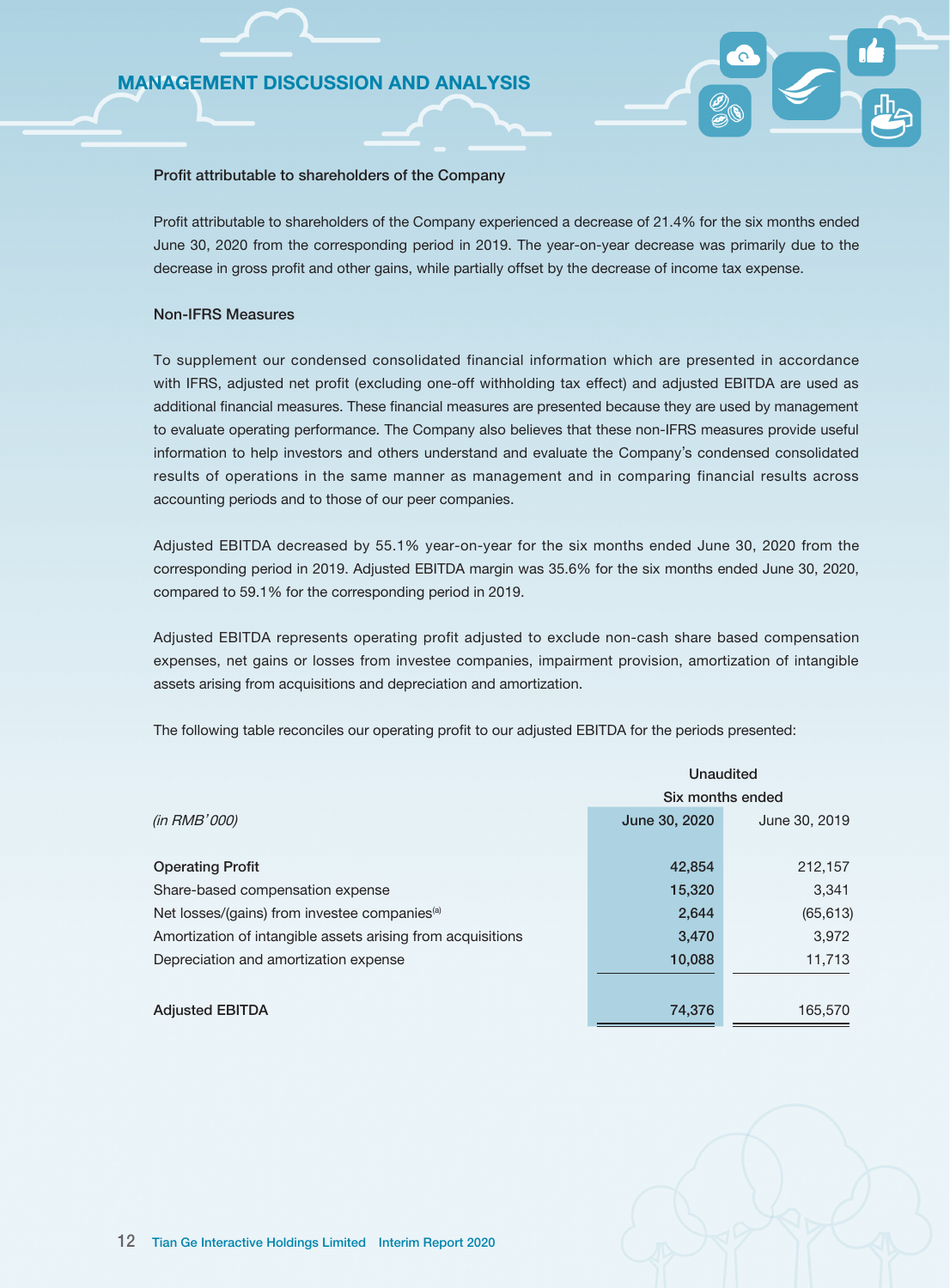#### Adjusted Net Profit

Adjusted net profit increased by 82.8% for the six months ended June 30, 2020 from the corresponding period in 2019.

MANAGEMENT DISCUSSION AND ANALYSIS

Adjusted net profit is not defined under IFRS, and eliminates the effect of non-cash share-based compensation expenses, net gains or losses from investee companies, impairment provision, amortization of intangible assets arising from acquisitions and income tax effects of non-IFRS adjustments.

The following table sets forth the reconciliations of the Group's net profit to adjusted net profit for the periods presented below:

|                                                             | <b>Unaudited</b> |               |  |  |  |
|-------------------------------------------------------------|------------------|---------------|--|--|--|
|                                                             | Six months ended |               |  |  |  |
| (in RMB'000)                                                | June 30, 2020    | June 30, 2019 |  |  |  |
|                                                             |                  |               |  |  |  |
| <b>Net Profit</b>                                           | 36,957           | 47,598        |  |  |  |
| Share-based compensation expense                            | 15,320           | 3,341         |  |  |  |
| Net losses/(gains) from investee companies <sup>(a)</sup>   | 2,644            | (65, 613)     |  |  |  |
| Impairment provision <sup>(b)</sup>                         |                  | 23,251        |  |  |  |
| Amortization of intangible assets arising from acquisitions | 3,470            | 3,972         |  |  |  |
| Income tax effects of non-IFRS adjustments <sup>(c)</sup>   | (1,776)          | 18,429        |  |  |  |
|                                                             |                  |               |  |  |  |
| <b>Adjusted Net Profit</b>                                  | 56,615           | 30.978        |  |  |  |

#### Notes:

- (a) Including net gains or losses on deemed disposals of investee companies, fair value changes arising from investee companies, other expenses in relation to equity transactions of investee companies and provisions for receivables in relation to investee companies.
- (b) Including impairment provisions for associates, joint ventures and intangible assets arising from acquisitions.
- (c) Income tax effect of non-IFRS adjustments.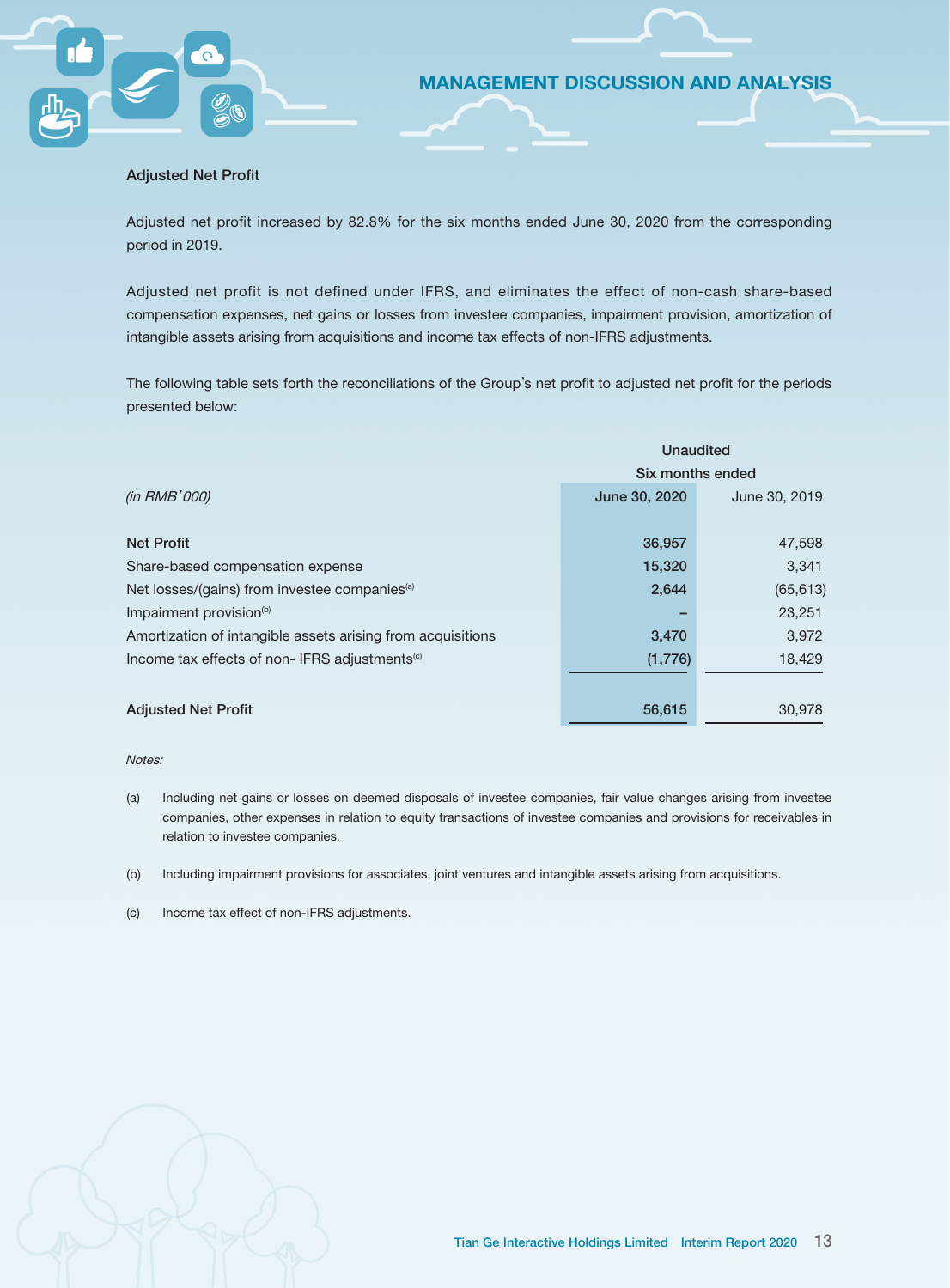### 3. LIQUIDITY AND FINANCIAL RESOURCES

#### Cash and Cash Equivalent, and Term Deposits

Cash and cash equivalents consist of cash at bank and cash on hand, and as at June 30, 2020 and December 31, 2019 amounted to RMB919.4 million and RMB1,033.0 million, respectively. All cash at bank balances as of these dates were demand deposits and term deposits with initial terms of less than three months. The Group had term deposits with initial terms of over three months of RMB484.6 million and RMB106.4 million as at June 30, 2020 and December 31, 2019, respectively. The year-on-year increase was primarily due to strategic pre-arrangement for overseas business expansion in next few years.

### Financial Assets at Fair Value through Profit or Loss

The Group's financial assets at fair value through profit or loss consist of eight main categories, namely (arranged in descending order based on their respective fair value amount) (i) equity investments in private unlisted companies ("Private Investment"), (ii) investments in venture capital funds ("Fund Investments"), (iii) purchase of wealth management products, (iv) investments in structured notes, (v) investments in real estate income trust ("REIT") access fund, (vi) other fund investments, (vii) convertible promissory notes and (viii) income trust investment.

Financial assets at fair value through profit or loss decreased by 7.3% to RMB1,552.0 million as at June 30, 2020 compared to RMB1,674.3 million as at December 31, 2019. Such decrease was mainly attributable to a decrease of RMB439.2 million in purchase of wealth management products, an increase of RMB276.5 million in structured notes, an increase of RMB35.9 million in other fund investments and an increase of RMB7.0 million in convertible promissory notes. The following is a breakdown of the eight main categories as at the periods specified:

|        |                                        | As at           | As at        | Percentage |
|--------|----------------------------------------|-----------------|--------------|------------|
|        |                                        | <b>June 30,</b> | December 31, | increase/  |
|        |                                        | 2020            | 2019         | (decrease) |
|        |                                        | (RMB'000)       | (RMB'000)    |            |
|        |                                        |                 |              |            |
| (i)    | <b>Private Investments</b>             | 481,382         | 491,122      | (2.0)%     |
| (ii)   | <b>Fund Investments</b>                | 408,846         | 394,243      | 3.7%       |
| (iii)  | Purchase of wealth management products | 286,197         | 725,410      | $(60.5)\%$ |
| (iv)   | Investments in structured notes        | 292,976         | 16,525       | 1,672.9%   |
| (v)    | <b>REIT access fund</b>                | 39,627          | 41,973       | (5.6)%     |
| (vi)   | Other fund investments                 | 35,949          |              | 100%       |
| (vii)  | Convertible promissory notes           | 7,009           |              | 100%       |
| (viii) | Income trust investment                |                 | 5,000        |            |
|        |                                        |                 |              |            |
| Total  |                                        | 1,551,986       | 1,674,273    | $(7.3)\%$  |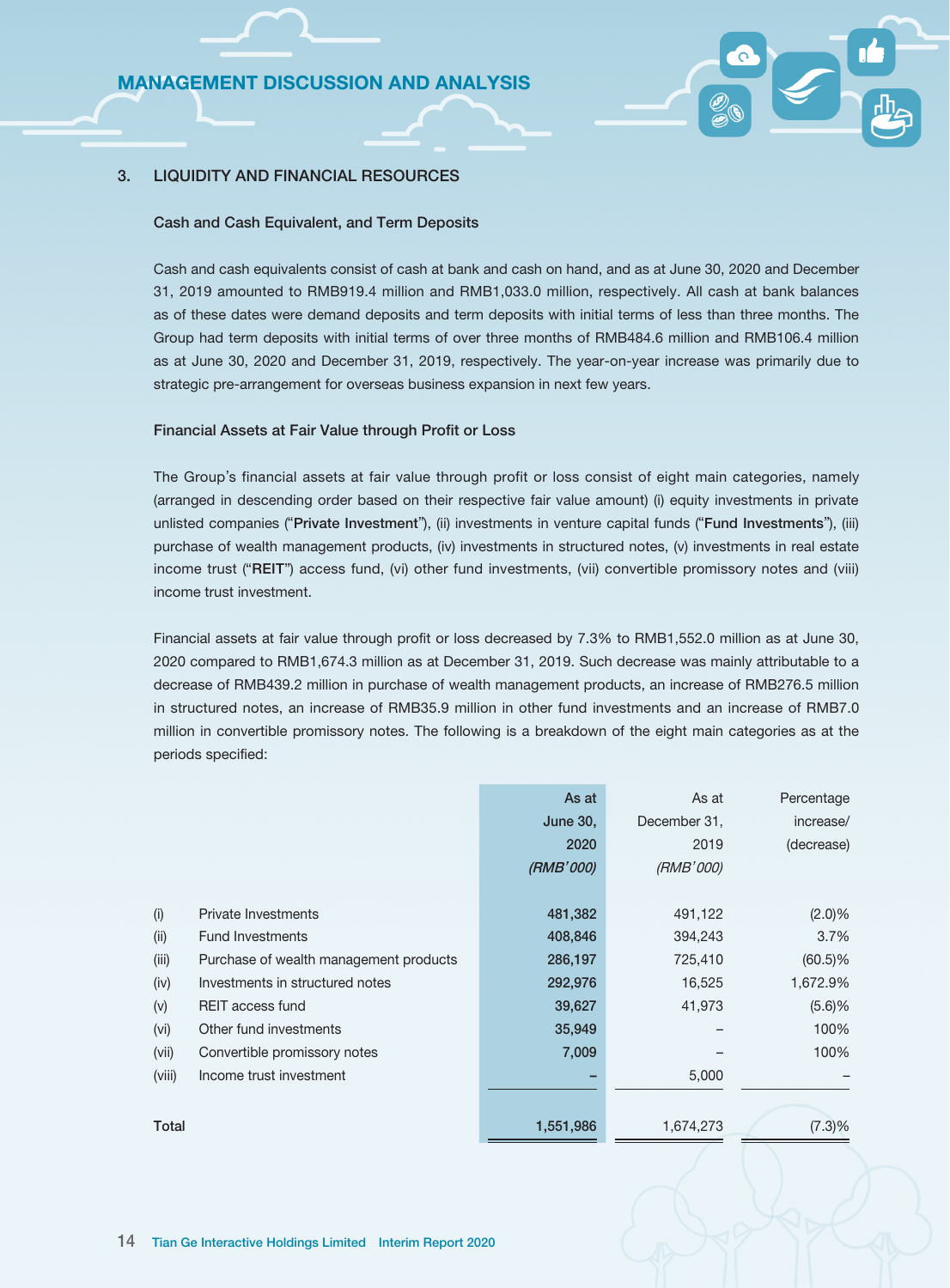#### (i) Private Investments

Below is a summary of financial performances of the Private Investments during the relevant periods:

|       |                                                    |                   |            | Fair        | Fair         |            |
|-------|----------------------------------------------------|-------------------|------------|-------------|--------------|------------|
|       |                                                    |                   |            | value of    | value of     |            |
|       |                                                    |                   |            | investments | investments  |            |
|       |                                                    | <b>Historical</b> | Percentage | as of       | as of        | Percentage |
|       |                                                    | transaction       | of equity  | June 30,    | December 31, | increase/  |
|       | <b>Investment Category</b>                         | amount            | interest   | 2020        | 2019         | (decrease) |
|       |                                                    | (RMB'000)         |            | (RMB'000)   | (RMB'000)    |            |
|       |                                                    |                   |            |             |              |            |
| (i)   | 1 social live streaming company <sup>(1)</sup>     | 100,000           | 1.82%      | 100,000     | 100,000      |            |
| (ii)  | 3 online/mobile gaming companies, including:       | 102.815           | 3.5%-22.5% | 342,773     | 351,357      | $(2.4\%)$  |
|       | - Jinhua Yibo Network                              |                   |            |             |              |            |
|       | Technology Co., Ltd. ("Yibo") <sup>(2)</sup>       | 18,750            | 22.5%      | 247,921     | 247,921      | $0\%$      |
| (iii) | 2 real-estate and office building rental companies | 29,300            | 10%-20%    | 29,734      | 29,300       | 1.5%       |
| (iv)  | 1 commercial bank company                          | 7,627             | 19.3%      | 8,846       |              | 16.0%      |
| (v)   | other company                                      |                   | 1%         | 29          |              | 100%       |

### Notes:

- (1) Including investments in Beijing Mijing Hefeng Technology Company Limited. Please refer to the Company's announcement on May 23, 2017.
- (2) In May 2018, the Group entered into an agreement to dispose 4.5% out of 27% of its equity interest in Yibo. The transaction was completed in July 2018. As a result, a significant fair value gain was recognized from the aforementioned latest round of financing during the year ended December 31, 2018.

The underlying Private Investments are independent from each other. Save for its investment in Yibo, there was no single Private Investment whose carrying amount was over 5% of the Group's total assets as of June 30, 2020.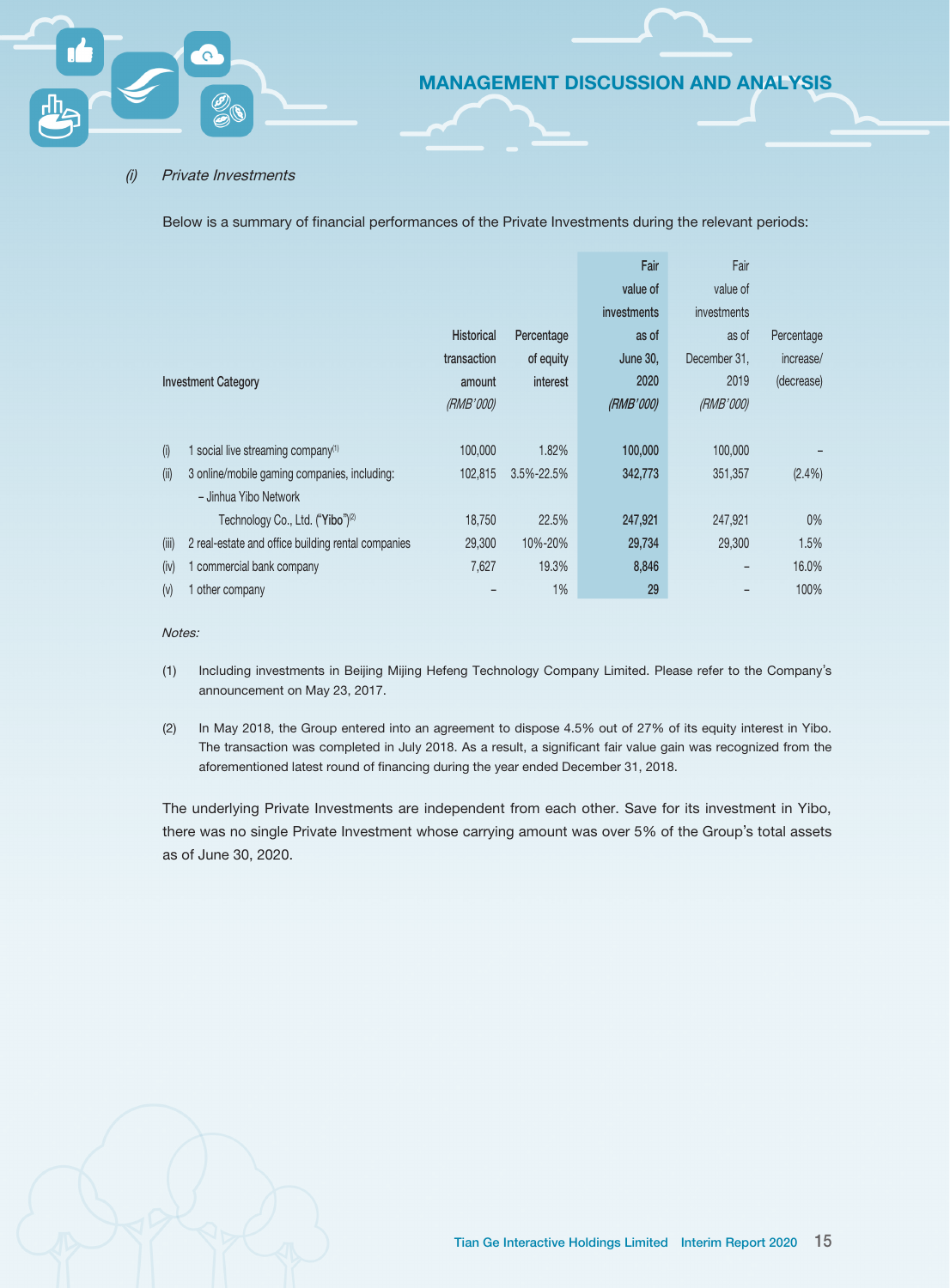#### (ii) Fund Investment

As of June 30, 2020, the Group had investment interests in nine venture capital funds, of which its investments in Shanghai Yunqi Wangchuang Asset Management Center (Limited Partnership) (上海 雲奇網創資產管理中心(有限合夥)), Yun Qi Partners I GP, Ltd. and Nanjing Yunzhou Venture Capital Investment Center (Limited Partnership) (南京雲周創業投資中心(有限合夥)) ("Yunqi Investments") constitute connected transactions to the Company. The principal investment objectives of these three funds include generating capital returns primarily through equity and equity related investments in companies that operate TMT-related businesses in the PRC, including but not limited to internet financing, intelligent hardware, industrial internet and big data. For further details, please refer to the announcements issued by the Company on January 28, 2016, January 7, 2019 and January 22, 2019.

The historical aggregate investment amount in these nine venture capital funds was RMB291.0 million as at June 30, 2020. The fair value of these Fund Investments increased by 3.7% to RMB408.8 million as at June 30, 2020 compared to RMB394.2 million as at December 31, 2019, which was mainly due to an additional fund investment of RMB19.7 million and net fair value loss of RMB4.9 million during the Reporting Period.

Save for the Yunqi Investments, the general partners of the underlying Fund Investments are independent from each other. There was no single Fund Investment whose carrying amount was over 5% of the Company's total assets as of June 30, 2020.

#### (iii) Purchase of Wealth Management Products

The Group regularly utilizes its idle funds to subscribe for wealth management products through Internet banking from commercial banks in order to earn interest. During the Reporting Period, the Group reduced its investments in wealth management of RMB439.2 million so as to enhance the Company's cashability for new business expansion, which resulted the overall fair value decreased by 60.5% to RMB286.2 million as at June 30, 2020 compared with RMB725.4 million as at December 31, 2019.

The wealth management products represent RMB-denominated wealth management products with interest rates ranging from 2.6% to 5.0% per annum and maturity period within 1 year or revolving terms. These wealth management products are offered by large state-owned or reputable financial institutions in the PRC. The underlying investments under the wealth management products differ product-byproduct, but generally consist of investments in financial assets and financial instruments with high credit ratings and good liquidity in interbank and exchange markets, including but not limited to bonds, asset-backed securities, capital borrowing, reverse repurchase, bank deposits, and investment trust schemes, asset management schemes and other financial assets.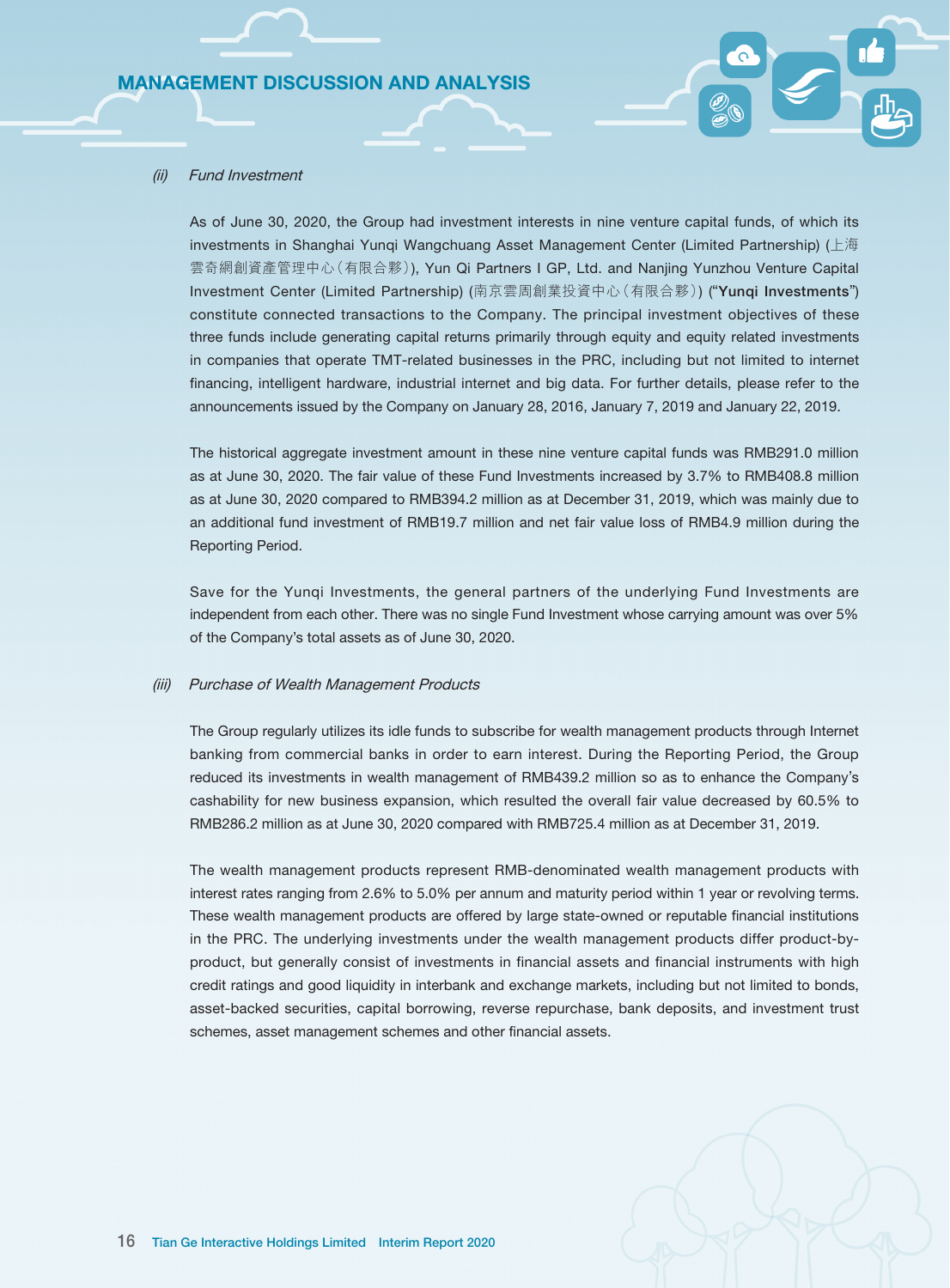#### (iv) Structured Notes

The fair value of the structured notes invested by the Company increased by 1,672.9% to RMB293.0 million as at June 30, 2020 compared to RMB16.5 million as at December 31, 2019, which was primarily due to the Company's new acquisition of structured notes during the six month ended June 30, 2020. The structured notes are issued by several world-class commercial banks, which provide a potential return linked to the price of certain listed equity securities at the predetermined valuation day in future. For the six months ended June 30, 2020, the Group recognised a fair value loss of RMB3.7 million on these structured notes, which was primarily due to the negative impacts from COVID-19 on certain underlying assets of the structured notes. For further details, please refer to the announcement issued by the Company on March 2, 2020.

MANAGEMENT DISCUSSION AND ANALYSIS

#### (v) REIT access fund

This represents the Group's investment in REIT access fund, which was offered by an internationally reputable financial institution for investors to indirectly invest in the world's largest real estate income trust. For the six months ended June 30, 2020, the Group recognized a fair value loss of RMB2.2 million on the fund investment.

### (vi) Other fund investments

During the six months ended June 30, 2020, the Group decided to buy 5 callable bond investments issued by several investment companies at a cash consideration of USD5 million, with expected return rates ranging from 3.0% to 4.7% per annum and maturity period within revolving terms.

#### (vii) Convertible promissory notes

During the six months ended June 30, 2020, the Group entered into an agreement to purchase the convertible promissory notes issued by a commercial bank company of which the Group had 19.3% equity interests, at a cash consideration of USD1 million. Pursuant to the agreement, the principal and interest of the notes shall be repayable within 24 months unless the Group choose to convert it into equity investment at the pre-determined conversion price.

#### (viii) Income trust investments

This represents the Group's income trust investment with expected return rate of 8.4% per annum and maturity period within 13 months. During the six months ended June 30, 2020, the Group disposed the investment and received a cash payment of investment income amounting to RMB0.2 million.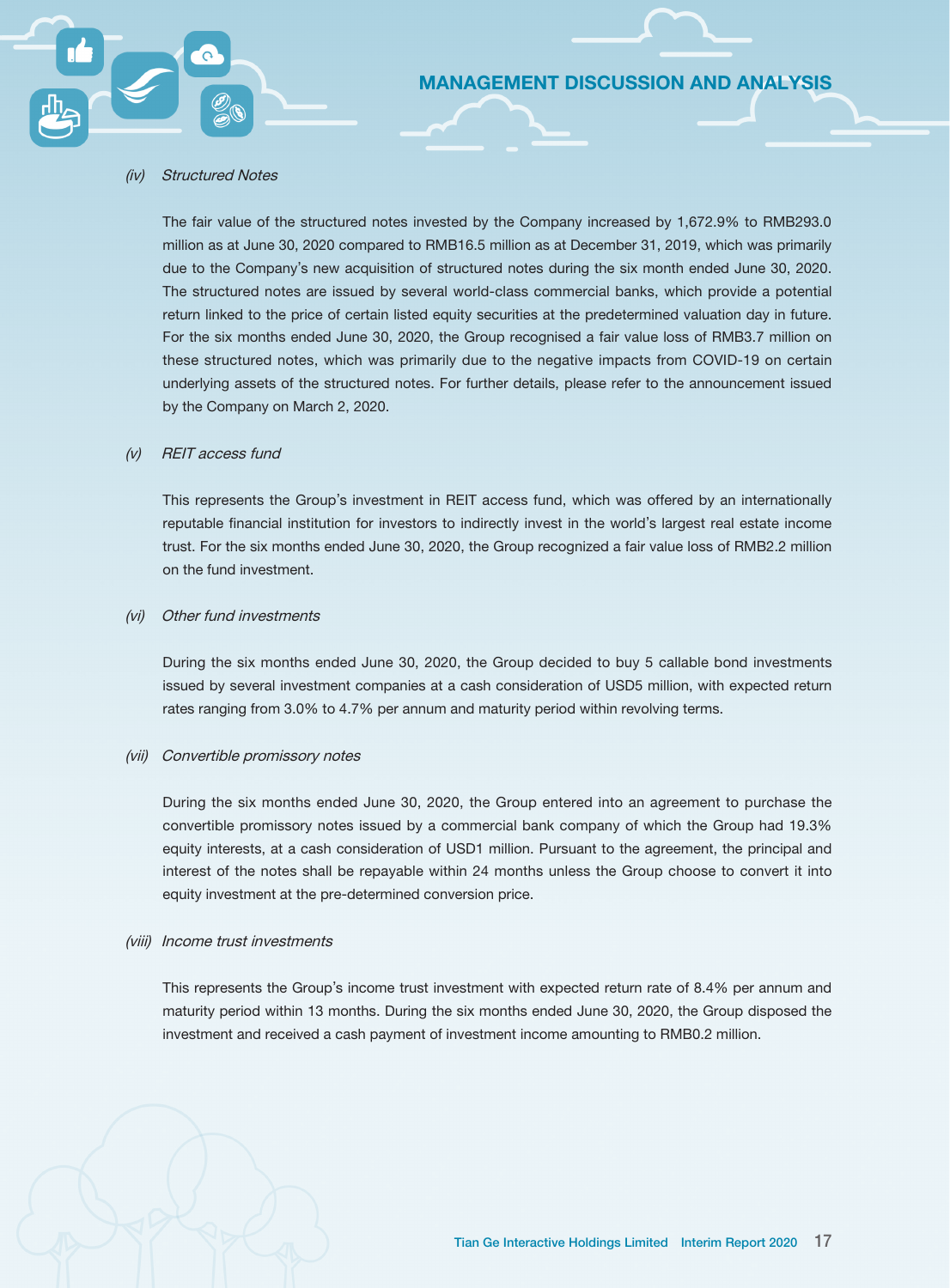#### Redemption Liabilities

In January 2019, the Group entered into an agreement to sell 36% of the equity interests in Jinhua Ruian Investments Management Company Limited (金華睿安投資管理有限公司), a company holding 80% equity interest in Shanghai Benqu Internet Technology Company Limited (上海本趣網絡科技有限公司) ("Shanghai Benqu") as of the date of this report, to Beijing Weimeng Chuangke Investment Management Company Limited (北京微夢創科創業投資管理有限公司) ("Beijing Weimeng"), an associate of Sina Corporation, for a consideration of approximately RMB292.6 million. The transaction was completed on July 5, 2019.

Upon completion of the transaction with Beijing Weimeng, redemption liabilities of RMB335.7 million were recognized. As at December 31, 2019, redemption liabilities of RMB24.2 million were derecognised against other reserves as related options lapse unexercised and the estimated amount was revised.

During the six months ended June 30, 2020, redemption liabilities of RMB34.2 million were derecognised as related options lapsed unexercised and the estimated amount was remeasured at RMB277.3 million as at June 30, 2020.

The details are set out in Note 25 to the condensed consolidated financial information.

#### Bank Loans and Other Borrowings

During the six month ended June 30, 2020, the Group entered into loan facilities with certain internationally reputable financial institutions to finance its certain investments in financial assets. The total available amount under the facilities are USD130 million, of which USD15.6 million and HKD4.0 million were drawn down as at June 30, 2020. These borrowings were secured by the Group's investments in financial assets.

#### Gearing Ratio

The gearing ratio as at June 30, 2020 was 3.8% compared with nil as at December 31, 2019.

#### Capital Expenditures

The Group did not have any significant capital expenditure for the six months ended June 30, 2020.

#### Major Investments and Disposals

The Group did not have any major investments or disposals during the six months ended June 30, 2020.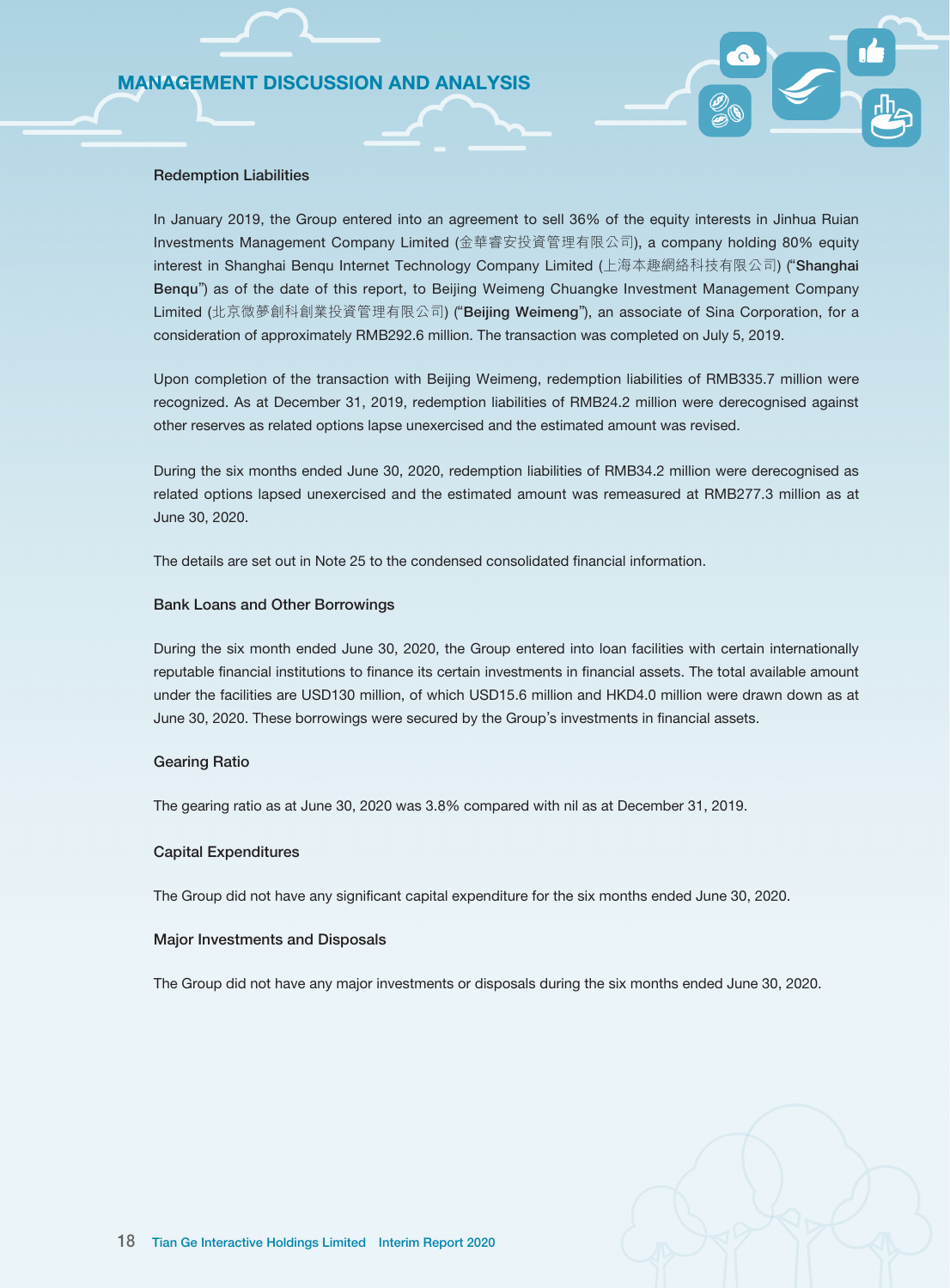#### Charges on Assets

As at June 30, 2020, the Group did not have any asset charges.

#### Foreign Exchange Risk

Most of our subsidiaries' functional currencies are RMB, as the majority of the revenues of these companies are derived from our operations in mainland China. We are exposed to foreign exchange risk arising from various currency exposures, primarily with respect to foreign currency denominated financial assets as at June 30, 2020. We do not hedge against any fluctuation in foreign currency.

MANAGEMENT DISCUSSION AND ANALYSIS

### 4. CORPORATE INFORMATION

#### **Staff**

The Company had 491 full time employees as at June 30, 2020. Tian Ge's success depends on its ability to attract, retain and motivate qualified personnel. The Company adopts high standards in recruitment with strict procedures to ensure the quality of new hiring and use various methods for recruitment, including campus recruitment, online recruitment, internal recommendation and recruiting through hunting firms or agents, to satisfy the demand for different types of talents. Moreover, the Company provides a robust training program for new employees in order to effectively equip them with the skill sets and work ethics which are necessary to succeed at Tian Ge.

Our staff cost was RMB72.5 million for the six months ended June 30, 2020, compared with staff cost of RMB65.2 million for the six months ended June 30, 2019. The Group's remuneration policies are formulated according to the duty, experience, ability and performance of individual employees and are reviewed annually. In addition to basic salary, employees are entitled to other benefits including social insurance contribution, employee provident fund schemes and discretionary incentive.

The Company's employees have not formed any employee union or association. Tian Ge believes that it maintains a good working relationship with its employees and the Company did not experience any significant labor disputes or any difficulty in recruiting staff for our operations during the Reporting Period.

#### Share Option and RSU Schemes

The Company has adopted the Pre-IPO Share Option Scheme, the Pre-IPO RSU Scheme, the Post-IPO Share Option Scheme and the Post-IPO RSU Scheme (collectively, the "Schemes"). The purposes of the Schemes are to reward the participants defined under the Schemes for their past contribution to the success of the Group and to provide incentives to them to further contribute to the Group.

The share-based compensation expenses for the six months ended June 30, 2020 were RMB15.3 million, as compared to RMB3.3 million for the corresponding period in 2019.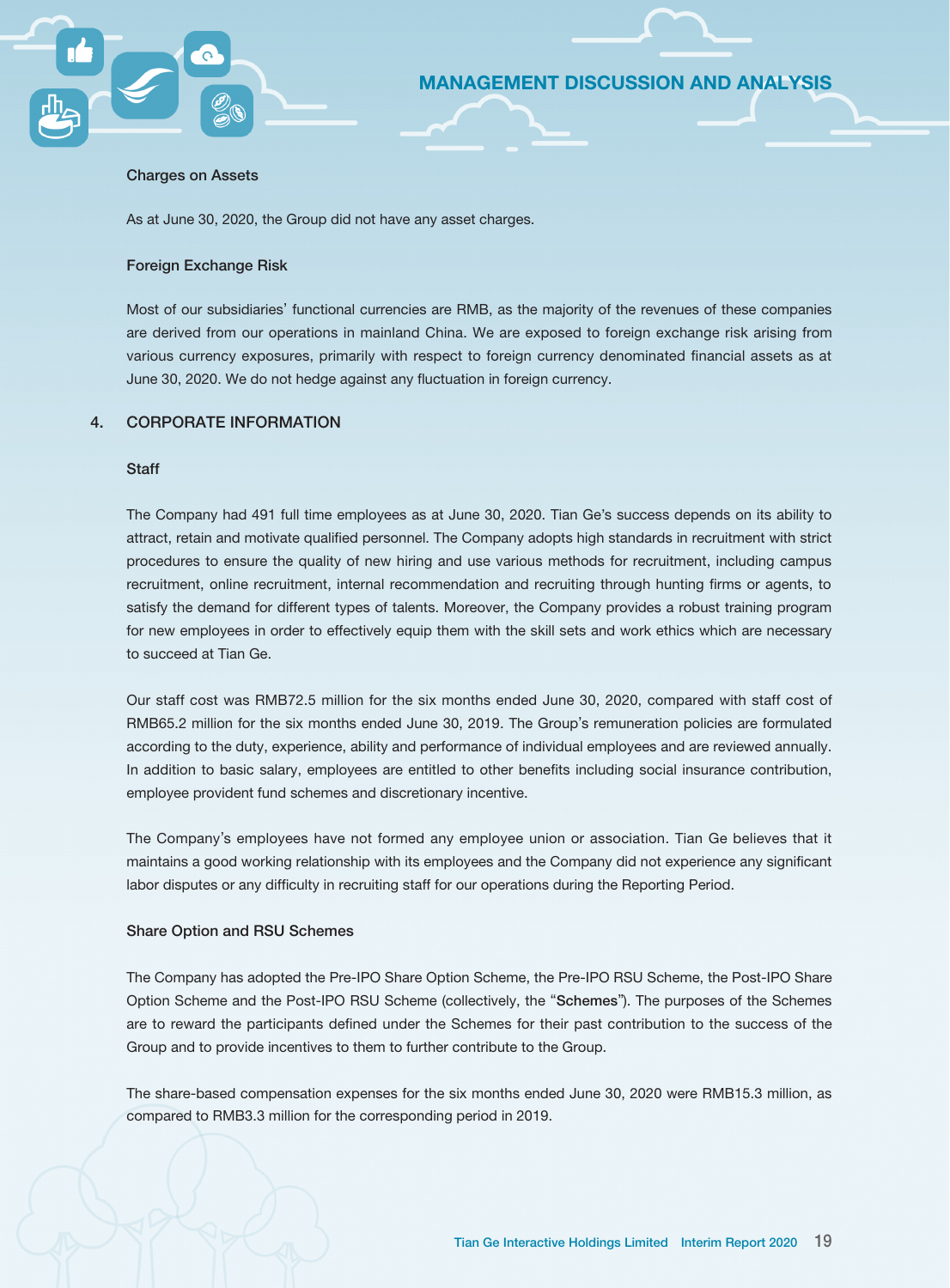During the Reporting Period, no option was granted to the grantees under the Post-IPO Option Scheme. As at June 30, 2020, options representing a total of 17,555,760 shares were outstanding. If all such options under the Pre-IPO Share Option Scheme and the Post-IPO Share Option Scheme are exercised, there would be a dilution effect on the shareholdings of our shareholders of approximately 1.36% as at June 30, 2020. However, as the options are exercisable over a 10-year period from the date of grant, any such dilutive effect on earnings per share may be staggered over several years.

On April 28, 2020, the Company granted restricted share units in respect of a total of 15,000,000 ordinary shares of the Company of US \$0.0001 each to certain employees under the Post-IPO RSU Scheme, which represented approximately 1.18% of the total ordinary shares of the Company as at June 30, 2020.

As of June 30, 2020, the total number of shares underlying the Pre-IPO RSU Scheme and Post-IPO RSU Scheme represented approximately 3.53% of the total ordinary shares of the Company.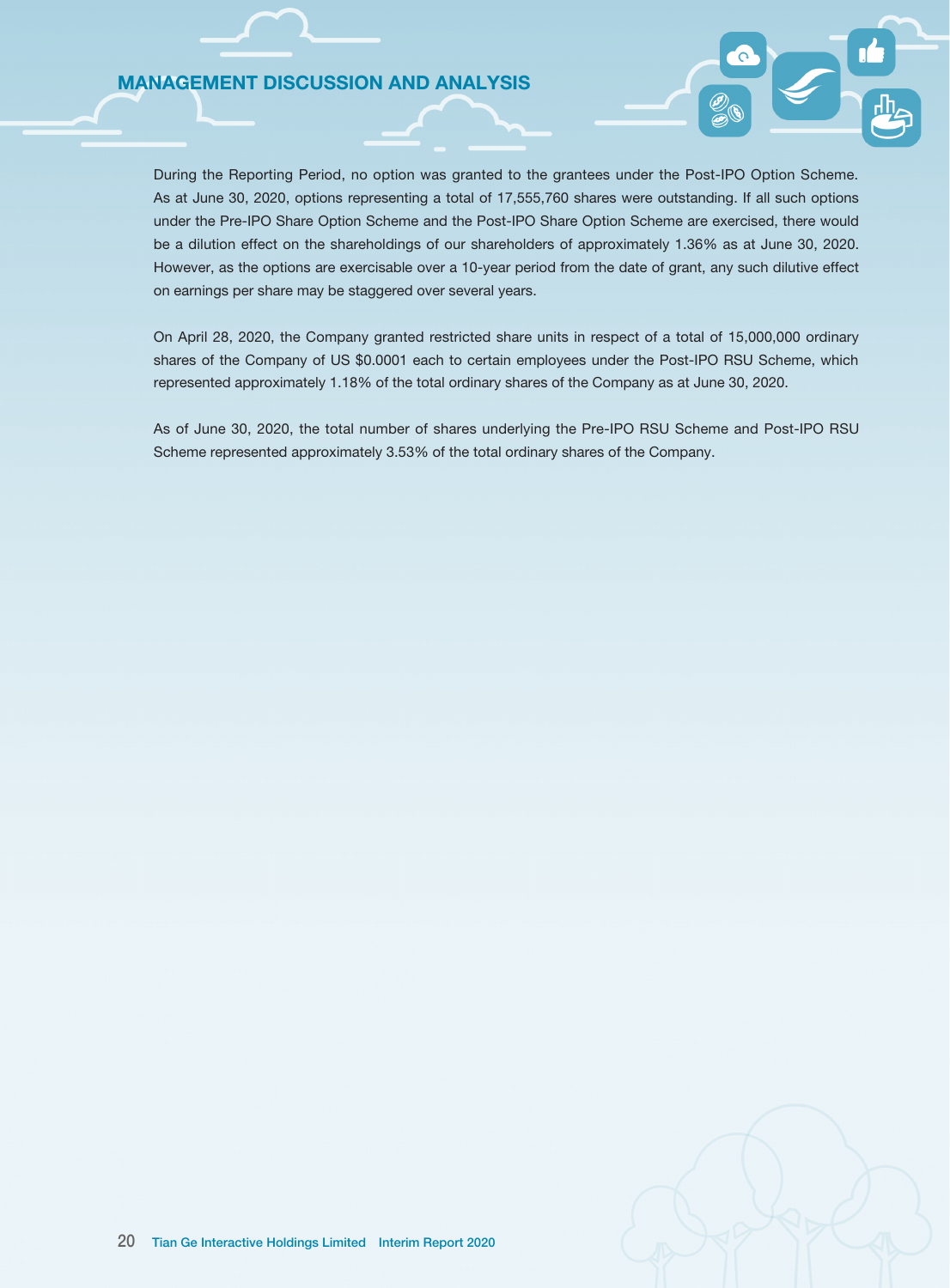#### CORPORATE GOVERNANCE

The Group is committed to maintaining high standards of corporate governance to safeguard the interests of its shareholders and to enhance corporate value and accountability. The Company has adopted the Corporate Governance Code and the Corporate Governance Report (the "CG Code") contained in Appendix 14 to the Rules Governing the Listing of Securities on the Stock Exchange (the "Listing Rules") as its own code of corporate governance.

During the period from January 1, 2020 to June 25, 2020, the Company has complied with all the code provisions of the CG Code and adopted most of the best practices set out therein, except for the code provision A.2.1 of the CG Code. Code provision A.2.1 of the CG Code stipulates that the roles of chairman and chief executive officer should be separate and should not be performed by the same individual. The division of responsibilities between the chairman and chief executive officer should be clearly established and set out in writing. Mr. Fu Zhengjun (傅政 軍) is our Chairman and chief executive officer and has been a Director of our Board since July 28, 2008. He was designated to our Board as an executive Director on March 11, 2014. Mr. Fu is the founder of our Group and has served as the chief executive officer of all our wholly foreign-owned enterprises and PRC operating entities since their respective incorporations. With extensive experience in the internet industry, Mr. Fu is responsible for the overall strategic planning, management and operation of our Group and is instrumental to our growth and business expansion since our establishment in 2008. Our Board considered that vesting the roles of chairman and chief executive officer in the same person was beneficial to the management of our Group.

On June 26, 2020, Mr. Fu resigned from the position of chief executive officer of the Group and Mr. Zhao Weiwen has been appointed as the chief executive officer on the same day. Following the change of chief executive officer, the Company has complied with the code provision A.2.1 of the CG Code.

#### COMPLIANCE WITH THE MODEL CODE FOR SECURITIES TRANSACTIONS BY DIRECTORS

The Company has adopted the Model Code for Securities Transactions by Directors of Listed Issuers (the "Model Code") set forth in Appendix 10 to the Listing Rules as a code of conduct of the Company for Directors' securities transactions. Having made specific enquiry of all Directors, the Directors have confirmed that they have complied with the required standard set out in the Model Code during the six months ended June 30, 2020.

#### DIVIDEND

The Board did not declare any interim dividend for the six months ended June 30, 2020.

#### AUDIT COMMITTEE

The Board has established an Audit Committee, which comprises three independent non-executive Directors, namely Ms. Yu Bin (Chairman), Mr. Yang Wenbin and Mr. Chan Wing Yuen Hubert. The primary duties of the Audit Committee are to review and supervise the Company's financial reporting process and internal controls.

The Audit Committee has reviewed (i) the accounting principles and practices adopted by the Group, and (ii) the auditing, risk management, internal control and financial reporting matters, including the interim results of the Group for the six months ended June 30, 2020.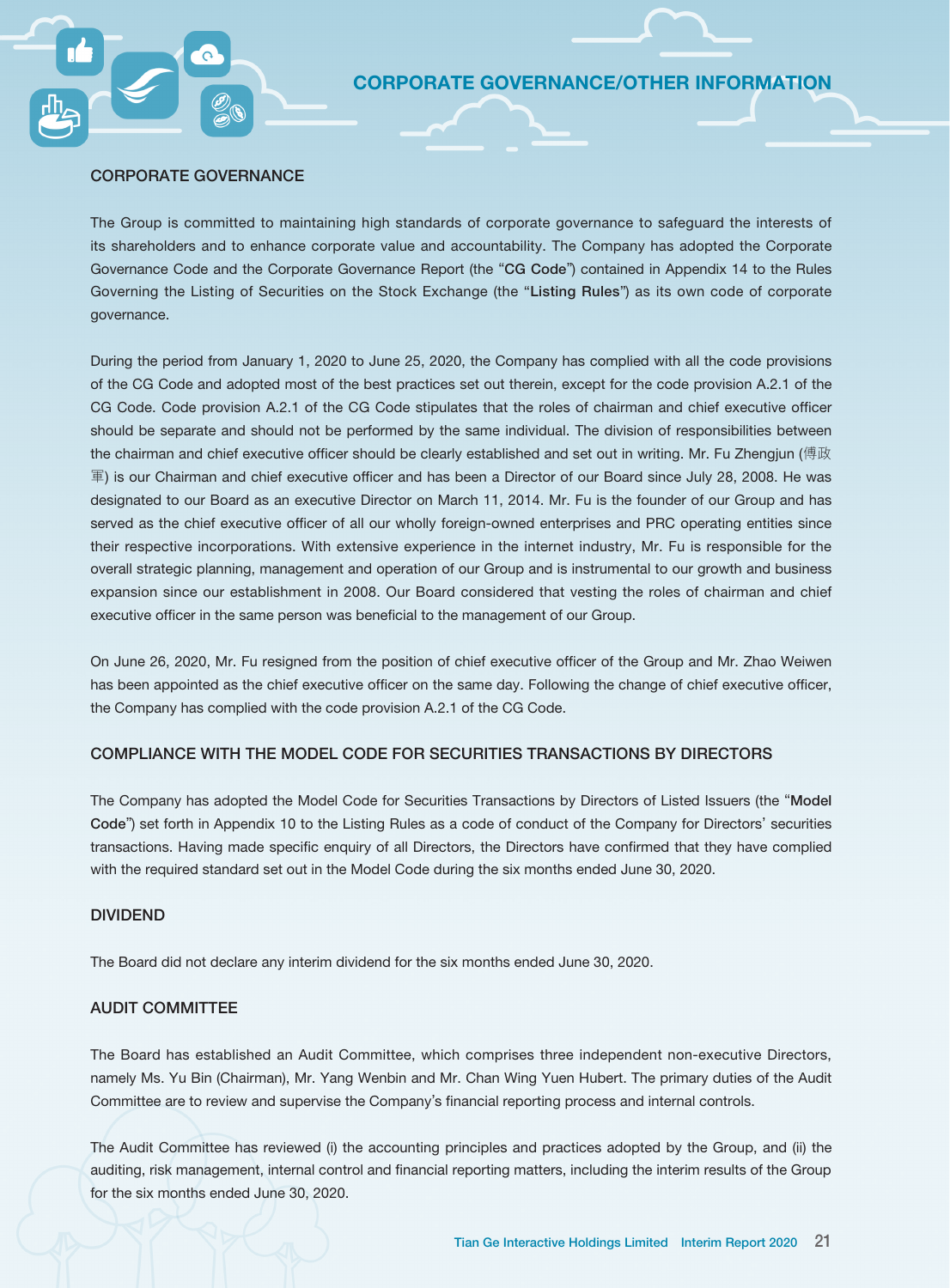### CHANGES TO DIRECTORS' INFORMATION

Since June 26, 2020, Mr. Fu Zhengjun ceased to be a chief executive officer of the Group due to his updated work allocation to focus on the Company's overall strategy and overseas business development. Please refer to the announcement of the Company dated June 26, 2020 regarding the change of chief executive officer for details.

Save as disclosed herein, the Directors confirm that no information is required to be disclosed pursuant to Rule 13.51B(1) of the Listing Rules.

#### PURCHASE, SALE OR REDEMPTION OF THE COMPANY'S SHARES

Neither the Company nor any of its subsidiaries has purchased, redeemed or sold any of the Company's listed securities during the six months ended June 30, 2020.

# DIRECTORS' AND CHIEF EXECUTIVE'S INTERESTS AND SHORT POSITIONS IN SHARES, UNDERLYING SHARES AND DEBENTURES

As of June 30, 2020, the interests or short positions of the Directors or chief executive of the Company in the shares, underlying shares and debentures of the Company or its associated corporations (within the meaning of Part XV of the Securities and Futures Ordinance ("SFO")) required to be notified to the Company and the Stock Exchange pursuant to Divisions 7 and 8 of Part XV of the SFO (including interest or short positions which they were taken or deemed to have under such provisions of the SFO), or which would be required, pursuant to section 352 of the SFO, to be entered in the register referred to therein, or which would be required to be notified to the Company and the Stock Exchange pursuant to Model Code are as follows:

#### Interests in ordinary shares of the Company:

| Name of Director/chief executive | Nature of interests                                           | Number of<br>shares held | Approximate<br>percentage of<br>shareholding<br>as at June 30,<br>2020 |
|----------------------------------|---------------------------------------------------------------|--------------------------|------------------------------------------------------------------------|
| Mr. Fu Zhengjun ("Mr. Fu")       | Founder of a discretionary trust (Note 1)<br>Beneficial owner | 311,695,000<br>200,000   | 24.44%<br>0.02%                                                        |
| Mr. Zhao Weiwen                  | Beneficial owner                                              | 1,009,000                | 0.08%                                                                  |

Note:

1. UBS Trustees (B.V.I.) Limited, the trustee of Mr. Fu's Trust (as defined below), holds the entire issued share capital of Three-Body Holdings Ltd through its nominee, UBS Nominee Limited. Three-Body Holdings Ltd holds the entire issued share capital of Blueberry Worldwide Holdings Limited. Blueberry Worldwide Holdings Limited in turn holds 311,695,000 shares in our Company. Mr. Fu's trust ("Mr. Fu's Trust") is a discretionary trust established by Mr. Fu (as the settlor) and the discretionary beneficiaries of which are Mr. Fu and his family members. Accordingly, each of Mr. Fu, UBS Trustees (B.V.I.) Limited, Three-Body Holdings Ltd and Blueberry Worldwide Holdings Limited is deemed to be interested in the 311,695,000 shares held by Blueberry Worldwide Holdings Limited.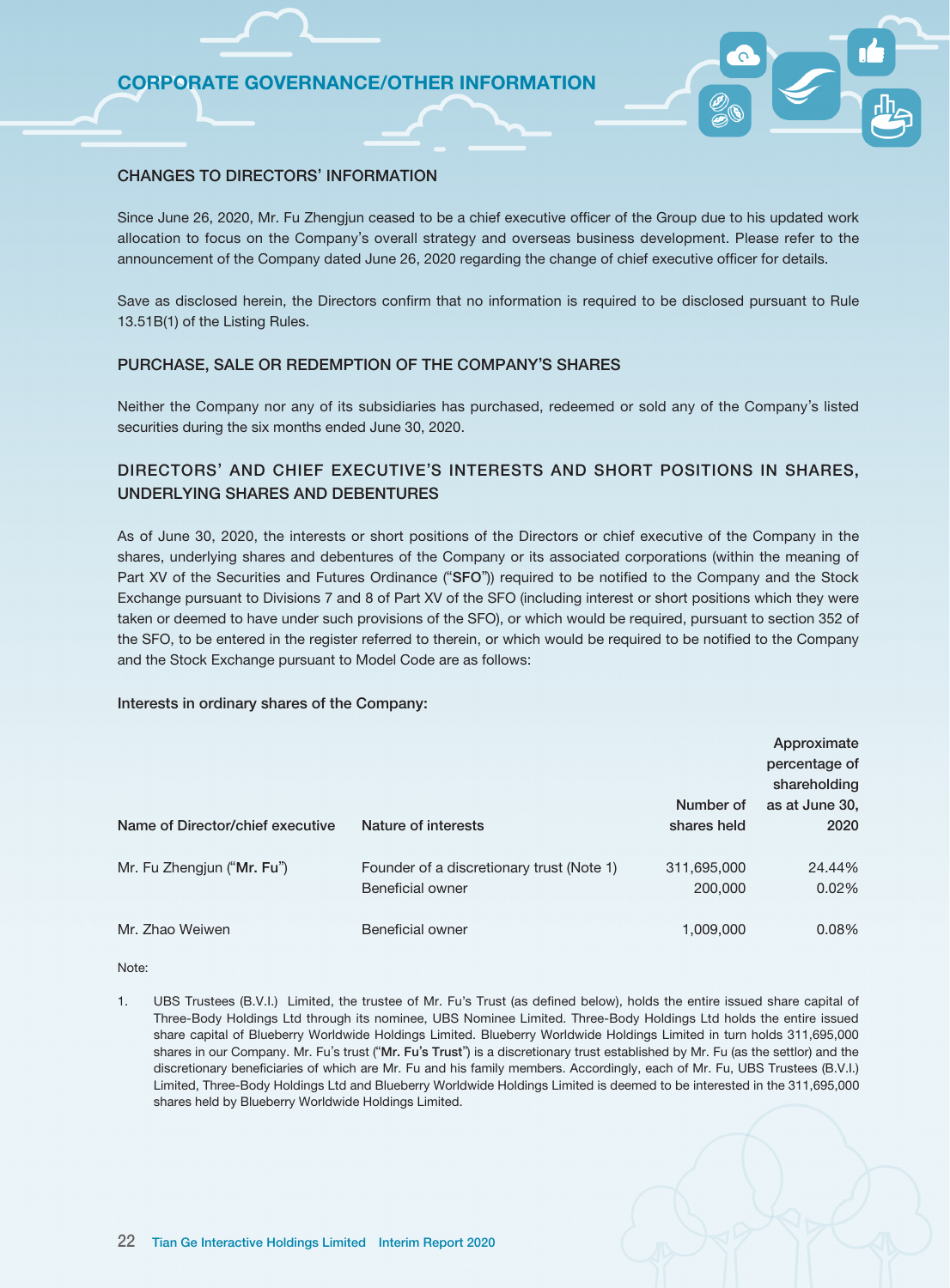### Interests in underlying shares of the Company:

| Name of Director/chief               | <b>Position held within</b>                                                          |                         | Number of<br>shares<br>represented<br>by options | <b>Exercise</b><br>price | Approximate<br>percentage of<br>shareholding<br>as at June 30, |
|--------------------------------------|--------------------------------------------------------------------------------------|-------------------------|--------------------------------------------------|--------------------------|----------------------------------------------------------------|
| executive                            | our Group                                                                            | <b>Nature</b>           | or RSUs                                          | (US\$)                   | 2020                                                           |
| Mr. Zhao Weiwen                      | Chief executive officer                                                              | <b>RSUs</b><br>(Note 1) | 96,203                                           | Nil                      | 0.01%                                                          |
|                                      |                                                                                      | Options<br>(Note 1)     | 100,000                                          | 0.35                     | 0.01%                                                          |
| Mr. Mai Shi'en                       | Executive director, chief<br>operating officer and acting<br>chief financial officer | <b>RSUs</b><br>(Note 2) | 4,050,000                                        | Nil                      | 0.32%                                                          |
| Mr. Mao Chengyu                      | Non-executive Director                                                               | Options<br>(Note 3)     | 200,000                                          | 0.35                     | 0.02%                                                          |
| Ms. Yu Bin                           | Independent non-executive<br><b>Director</b>                                         | Options<br>(Note 3)     | 200,000                                          | 0.35                     | 0.02%                                                          |
| Mr. Chan Wing Yuen,<br><b>Hubert</b> | Independent non-executive<br><b>Director</b>                                         | Options<br>(Note 3)     | 200,000                                          | 0.35                     | 0.02%                                                          |

Notes:

- 1. Mr. Zhao Weiwen is interested in 96,203 Post-IPO RSUs granted to him on April 20, 2015 and April 1, 2016 respectively under Post-IPO RSUs Scheme entitling him to receive 96,203 shares. Mr. Zhao is also interested in 100,000 Pre-IPO options granted to him on May 22, 2014 under the Pre-IPO Share Option Scheme entitling him to receive 100,000 shares.
- 2. Mr. Mai Shi'en is interested in 405,000 Pre-IPO RSUs granted to him on May 22, 2014 under the Pre-IPO RSU Scheme entitling him to receive 4,050,000 shares.
- 3. Mr. Mao Chengyu, Ms. Yu Bin and Mr. Chan Wing Yuen, Hubert are each interested in 20,000 Pre-IPO options granted to each of them on May 22, 2014 under the Pre-IPO Share Option Scheme entitling each of them to receive 200,000 shares.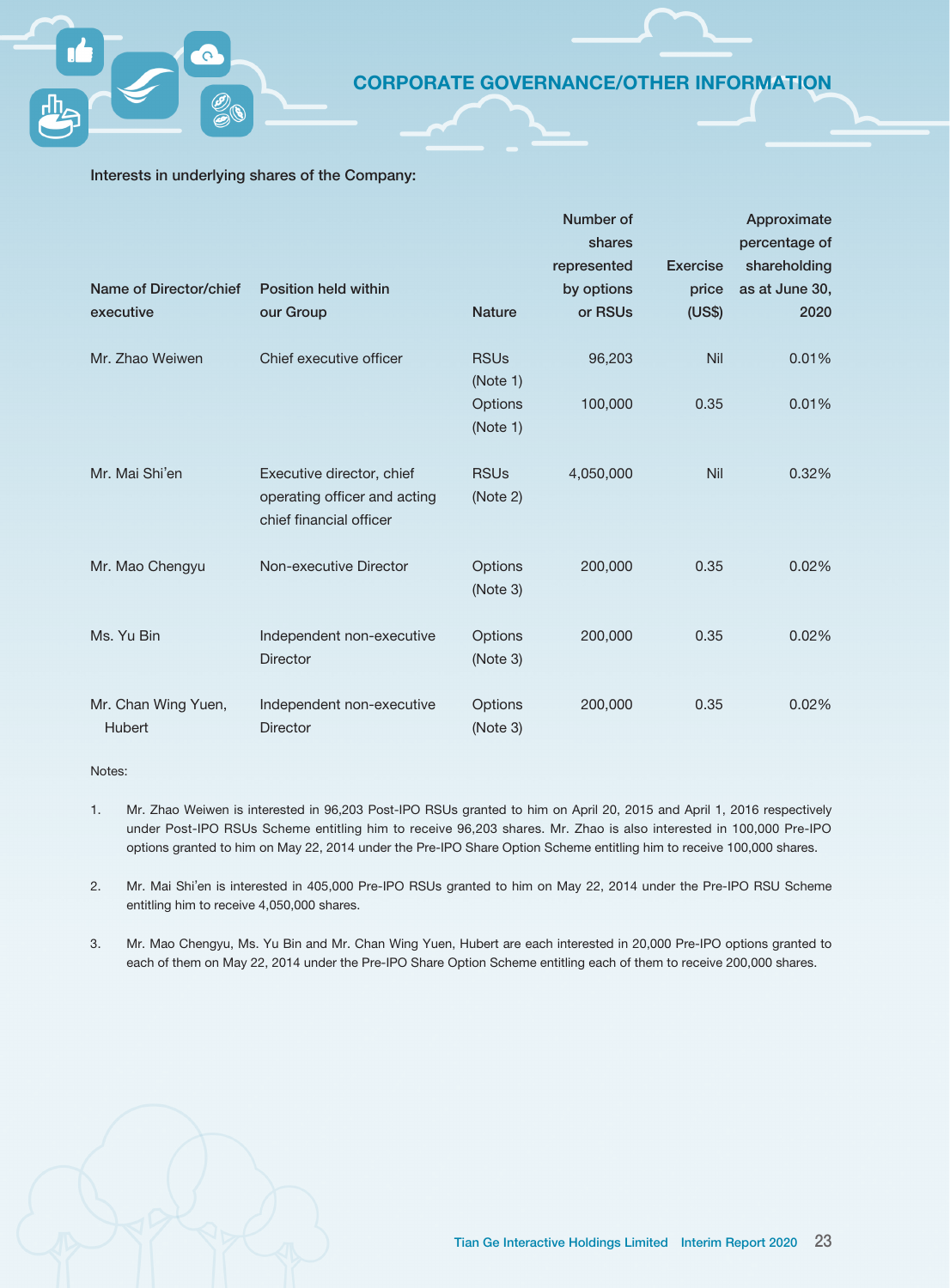Save as disclosed above, as at June 30, 2020, none of the Directors or chief executive of the Company had or was deemed to have any interests or short positions in the shares, underlying shares or debentures of the Company or its associated corporations (within the meaning of Part XV of the SFO) which would be required to be notified to the Company and the Stock Exchange pursuant to Divisions 7 and 8 of Part XV of the SFO (including interests and short positions which they were taken or deemed to have under such provisions of the SFO), or which would be required to be recorded in the register to be kept by the Company pursuant to section 352 of the SFO, or which would be required, pursuant to the Model Code, to be notified to the Company and the Stock Exchange.

# SUBSTANTIAL SHAREHOLDERS' INTERESTS AND SHORT POSITIONS IN SHARES AND UNDERLYING SHARES

As at June 30, 2020, so far as was known to the Directors or chief executive of the Company, the following persons (other than the Directors or chief executive of the Company) had interests or short positions in the shares or underlying shares of the Company which would fall to be disclosed under Divisions 2 and 3 of Part XV of the SFO, or as recorded in the register of interests required to be kept by the Company pursuant to Section 336 of the SFO:

|                                                               |                                             |                              | Approximate               |
|---------------------------------------------------------------|---------------------------------------------|------------------------------|---------------------------|
|                                                               |                                             | Number of                    | percentage of<br>interest |
| Name of shareholders                                          | Nature of interests                         | shares or<br>securities held | as at June 30,<br>2020    |
| UBS Trustees (B.V.I.) Limited                                 | Trustee (Note 1)                            | 311,695,000                  | 24.44%                    |
| Three-Body Holdings Ltd                                       | Interest in Controlled Corporation (Note 1) | 311,695,000                  | 24.44%                    |
| <b>Blueberry Worldwide Holdings</b><br>Limited                | Beneficial Owner (Note 1)                   | 311,695,000                  | 24.44%                    |
| Sina Hong Kong Limited                                        | <b>Beneficial Owner</b>                     | 300,000,000                  | 23.53%                    |
| Ho Chi Sing                                                   | Interest in Controlled Corporation (Note 2) | 110,000,000                  | 8.63%                     |
| Zhou Quan                                                     | Interest in Controlled Corporation (Note 2) | 110,000,000                  | 8.63%                     |
| <b>IDG-Accel China Growth Fund GP II</b><br>Associates Ltd.   | Interest in Controlled Corporation (Note 2) | 110,000,000                  | 8.63%                     |
| <b>IDG-Accel China Growth Fund II</b><br>Associates L.P.      | Interest in Controlled Corporation (Note 2) | 102,146,200                  | 8.01%                     |
| IDG-Accel China Growth Fund II L.P. Beneficial Owner (Note 2) |                                             | 102,146,200                  | 8.01%                     |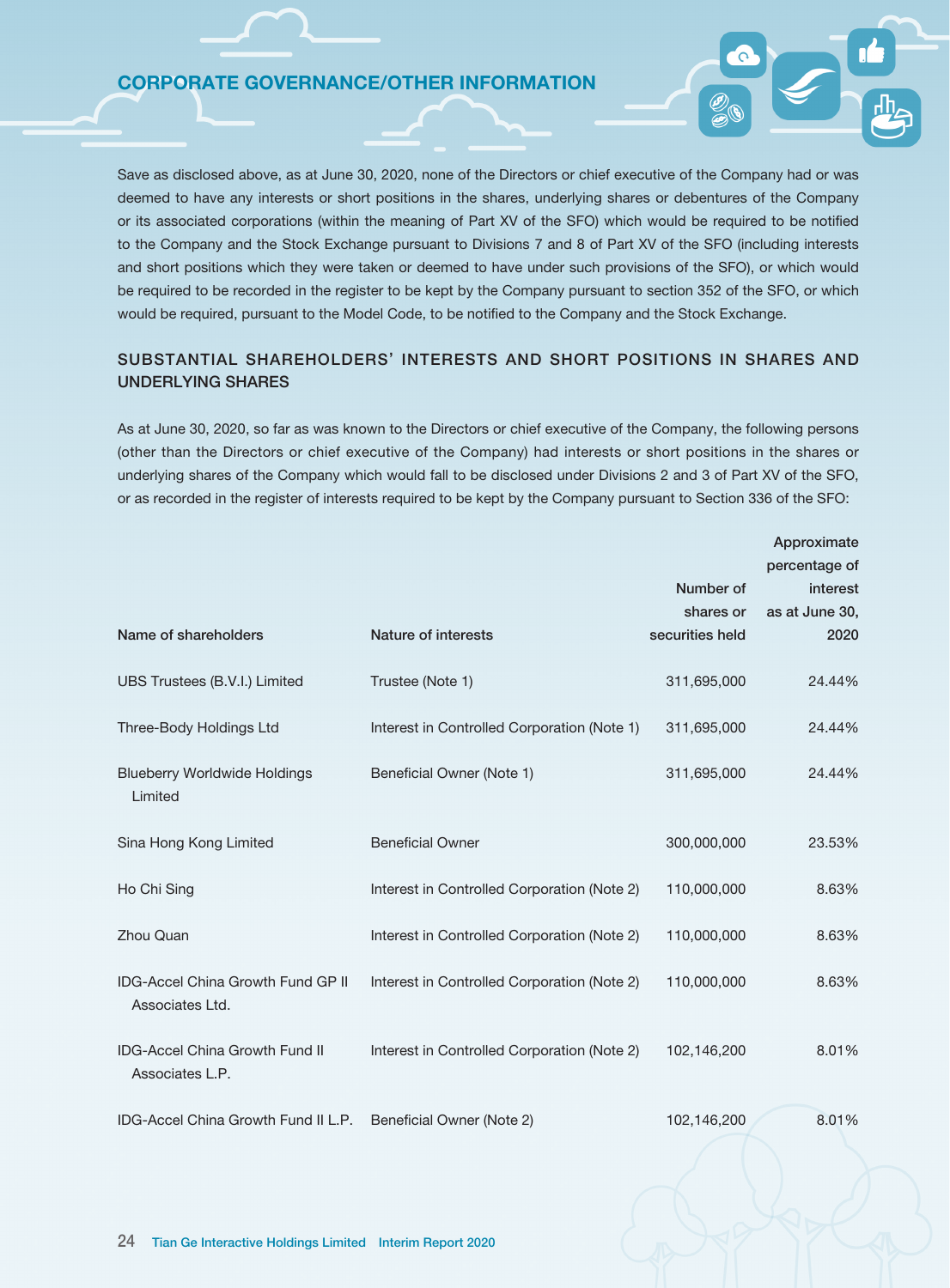Notes:

- 1. UBS Trustees (B.V.I.) Limited, the trustee of Mr. Fu's Trust, holds the entire issued share capital of Three-Body Holdings Ltd through its nominee, UBS Nominee Limited. Three-Body Holdings Ltd holds the entire issued share capital of Blueberry Worldwide Holdings Limited. Blueberry Worldwide Holdings Limited holds 311,695,000 shares in our Company. Mr. Fu's Trust is a discretionary trust established by Mr. Fu (as the settlor) and the discretionary beneficiaries of which are Mr. Fu and his family members. Accordingly, each of Mr. Fu, UBS Trustees (B.V.I.) Limited, Three-Body Holdings Ltd and Blueberry Worldwide Holdings Limited is deemed to be interested in the 311,695,000 shares held by Blueberry Worldwide Holdings Limited.
- 2. IDG-Accel China Growth Fund II L.P. is wholly owned by IDG-Accel China Growth Fund II Associates L.P., which is in turn wholly owned by IDG-Accel China Growth Fund GP II Associates Ltd. Accordingly, each of IDG-Accel China Growth Fund II L.P., IDG-Accel China Growth Fund II Associates L.P. and IDG-Accel China Growth Fund GP II Associates Ltd. is deemed to be interested in the 102,146,200 shares held by IDG-Accel China Growth Fund II L.P.. Separately, IDG-Accel China Investors II L.P. is wholly owned by IDG-Accel China Growth Fund GP II Associates Ltd., therefore IDG-Accel China Growth Fund GP II Associates Ltd. is deemed to be interested in the shares held by IDG-Accel Growth Investors II L.P.

Each of Ho Chi Sing and Zhou Quan holds 50% of the issued share capital of IDG-Accel China Growth Fund GP II Associates Ltd., therefore both Ho Chi Sing and Zhou Quan are deemed to be interested in the 110,000,000 shares which IDG-Accel China Growth Fund GP II Associates Ltd. is interested in total.

Save as disclosed above, as at June 30, 2020, the Directors and the chief executive of the Company were not aware of any other person (other than the Directors or chief executive of the Company) who had an interest or short position in the shares or underlying shares of the Company which would fall to be disclosed under Divisions 2 and 3 of Part XV of the SFO, or which would be recorded in the register required to be kept by the Company pursuant to section 336 of the SFO.

# DIRECTORS' RIGHTS TO ACQUIRE SHARES OR DEBENTURES

Save as disclosed in the sections headed "Directors' and Chief Executive's Interests and Short Positions in Shares, Underlying Shares and Debentures" and "Share Incentive Schemes" in this report and in note 26 to the condensed consolidated financial statements, at no time during the Reporting Period was the Company or any of its subsidiaries a party to any arrangement to enable the Directors or chief executive of the Company (including their spouses or children under 18 years of age) to acquire benefits by means of acquisition of shares in, or debentures of, the Company or any other body corporate.

### SHARE INCENTIVE SCHEMES

In order to incentivize our Directors, senior management and other employees for their contribution to the Group and to attract and retain suitable personnel to our Group, the Company adopted the Pre-IPO Share Option Scheme on December 9, 2008 (amended and restated on October 21, 2011 and May 22, 2014) and the Pre-IPO RSU Scheme on May 22, 2014. We also conditionally adopted the Post-IPO RSU Scheme and the Post-IPO Share Option scheme on June 16, 2014.

The principal terms of the Pre-IPO Share Option Scheme, the Pre-IPO RSU Scheme, Post-IPO RSU Scheme and the Post-IPO Share Option Scheme are summarized in the section headed "Statutory and General Information – D. Share Incentive Schemes" in Appendix IV to the Company's Prospectus.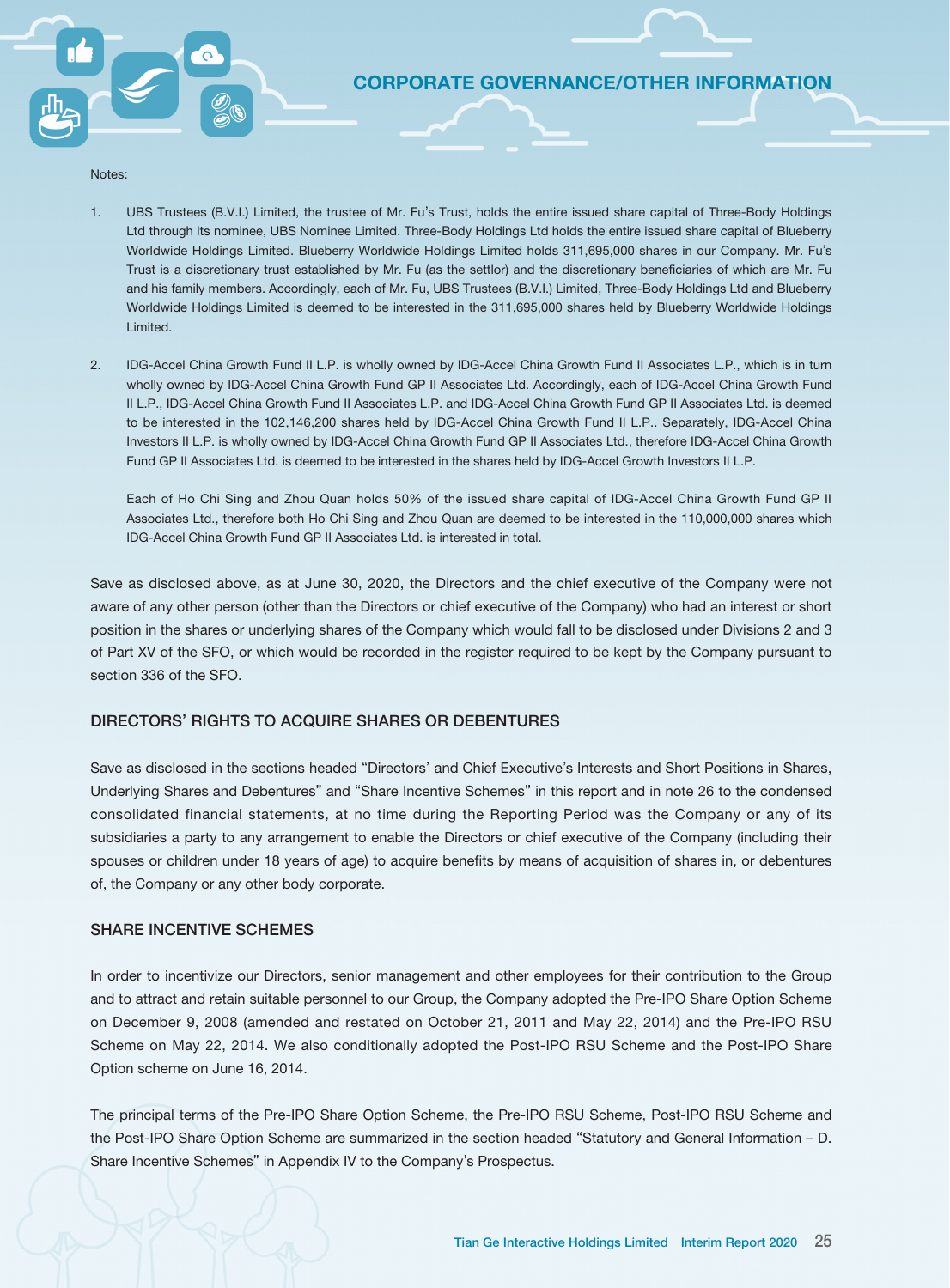#### Outstanding Share Options

#### Pre-IPO Share Option Scheme

As disclosed in the section headed "Statutory and General Information – D. Share Incentive Schemes – 1. Pre-IPO Share Option Scheme" in Appendix IV to the Prospectus, prior to the Listing, options representing a total of 15,648,000 shares were granted to 490 grantees under the Pre-IPO Share Option Scheme. Our Company adopted the Pre-IPO RSU Scheme to partially replace the options granted under the Pre-IPO Share Option Scheme. Options representing a total of 4,280,000 shares, which were granted to 5 persons including 2 executive Directors, 1 senior management, 1 connected person and 1 other employee of our Group, were replaced by Pre-IPO RSUs. No consideration was paid by any of the grantees of the options under the Pre-IPO Share Option Scheme for any options granted to them. Although the Company determines the vesting period of each option holders on a case-by-case basis, the general vesting period for the option holders are as follows: 25% of the shares subject to the Pre-IPO Share Option shall vest on the first anniversary of the granting date, and 1/48 of the shares subject to the Pre-IPO Share Option shall vest each month thereafter over the next three years on the same day of the month as the granting date (such day to be deemed to be the last day of the month, when necessary), subject to the option holders continuing to be a service provider through these dates.

As at June 30, 2020, options representing a total of 14,703,760 shares (taking into account the 28,528,561 options which have lapsed and options in respect of an aggregate of 70,447,679 shares which have been exercised in accordance with the terms of the Pre-IPO Share Option Scheme) were outstanding, representing approximately 1.15% of the issued shares of the Company.

No other share options have been granted by us after the Listing pursuant to the Pre-IPO Share Option Scheme.

The Company has appointed The Core Trust Company Limited (匯聚信託有限公司) as the trustee and Happy88 Holdings Limited, a company incorporated in the British Virgin Islands and an Independent Third Party, as the nominee to administer the Pre-IPO Share Options Scheme pursuant to its scheme rules. During the Reporting Period, no shares have been issued and allotted to Happy88 Holdings Limited.

#### Post-IPO Share Option Scheme

The maximum number of shares which may be issued upon exercise of all options to be granted under the Post-IPO Share Option Scheme and any other share option schemes of our Company must not in aggregate exceed 121,706,700, representing 10% of the total number of shares in issue as at the Listing Date.

During the Reporting Period, no option was exercised and no option was granted, lapsed and cancelled under the Post-IPO Share Option Scheme. As a result, as at June 30, 2020, options representing a total of 2,852,000 shares were outstanding, representing approximately 0.22% of the issued shares of the Company.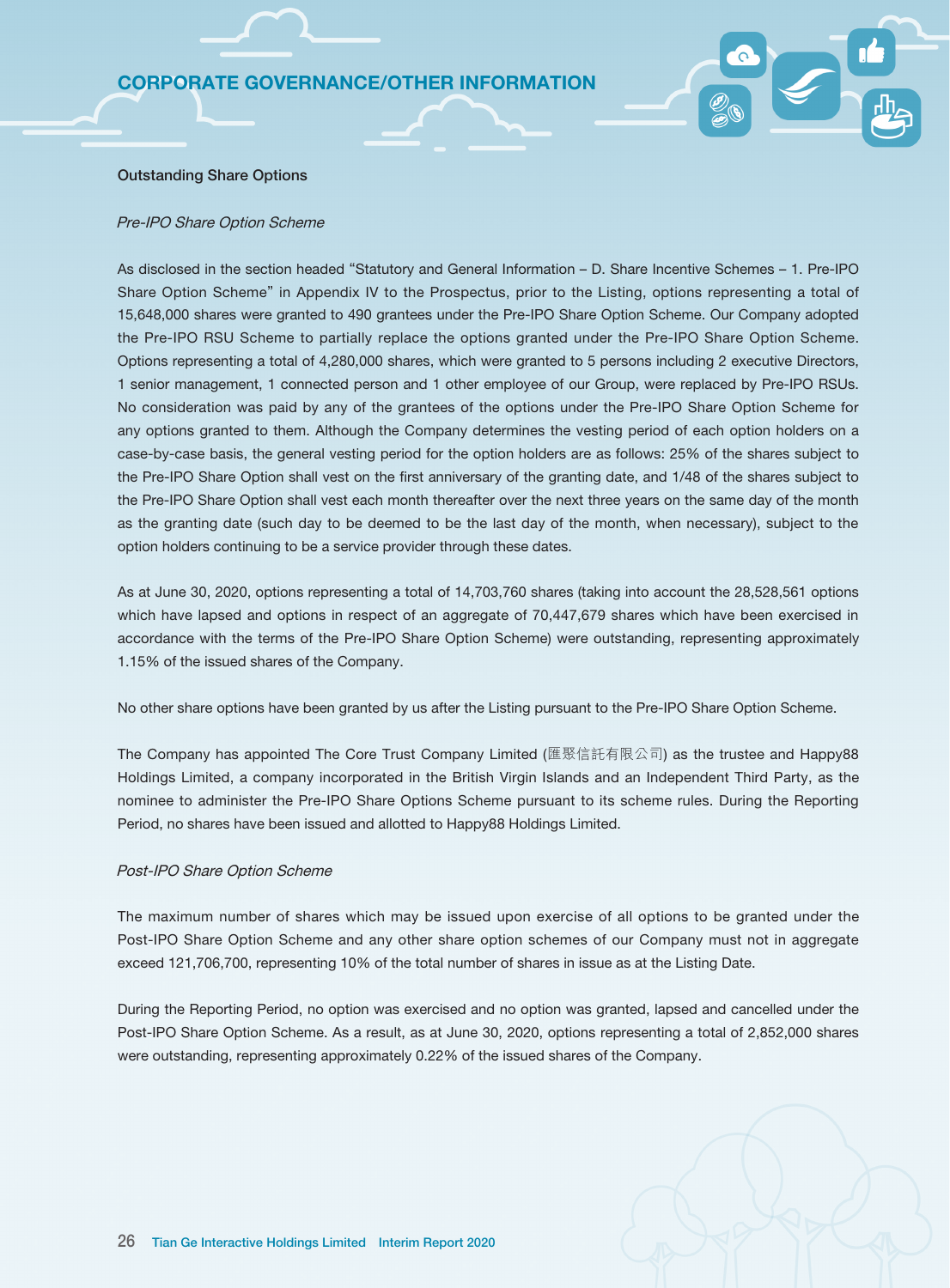The options granted on September 22, 2015 have been vested on December 22, 2015, September 22, 2016, September 22, 2017 and September 22, 2018 respectively and the number of options granted for the respective vesting dates was 1,625,000, 1,125,000, 875,000 and 375,000. The closing price of the shares immediately before the date of grant was HK\$3.31.

### Outstanding RSUs

### Pre-IPO RSU Scheme

A total of 7,280,000 Pre-IPO RSUs (which includes the 4,280,000 Pre-IPO RSUs which were granted to partially replace the options granted under the Pre-IPO Share Option Scheme) have been granted on May 22, 2014 to 17 grantees, including 2 executive Directors, 3 senior management members, 1 connected person of the Group and 11 other employees. The 4,280,000 Pre-IPO RSUs that were granted to replace the Pre-IPO Share Option Scheme have the same vesting period as the Pre-IPO Share Options. For the Pre-IPO RSUs granted to the remaining Pre-IPO RSU grantees, 25% shall vest on the first anniversary of the date of the grant letter, and 1/48 shall vest each month thereafter over the next three years on the same day of the month as the date of the grant letter (such day to be deemed to be the last day of the month, when necessary).

On July 9, 2014, upon the Company's IPO on the Main Board of the Stock Exchange, the Company's ordinary shareholders received 9 bonus shares for every registered ordinary share that they already held. As a result, the 7,280,000 ordinary shares of the Company underlying the RSUs were adjusted to 72,800,000 ordinary shares on a one-to-ten basis. As at the date of this report, the total number of shares underlying the RSUs represents approximately 5.71% of the total number of shares of the Company.

We have appointed The Core Trust Company Limited (匯聚信託有限公司) as the trustee and Tangguo Limited, a company incorporated in the British Virgin Islands and an Independent Third Party, as the nominee to administer the Pre-IPO RSU Scheme pursuant to its scheme rules.

During the Reporting Period, RSUs in respect of an aggregate of 6,000 shares have been exercised by grantees under the Pre-IPO RSU Scheme and no RSUs have been granted, cancelled and lapsed. As a result, as at June 30, 2020, 11,982,000 shares have been issued and allotted to Tangguo Limited.

### Post-IPO RSU Scheme

As at June 30, 2020, RSUs in respect of a total of 45,893,488 shares pursuant to the Company's Post-IPO RSU Scheme have been granted on April 20, 2015, September 15, 2015, April 1, 2016, April 5, 2017, April 18, 2017, June 3, 2019 and April 28, 2020.

The RSUs granted on April 20, 2015 were vested on August 16, 2015 and August 16, 2016 respectively and the number of RSUs granted for the respective vesting date was 1,749,500 and 1,749,500. The closing price of the shares immediately before the date of grant was HK\$5.48.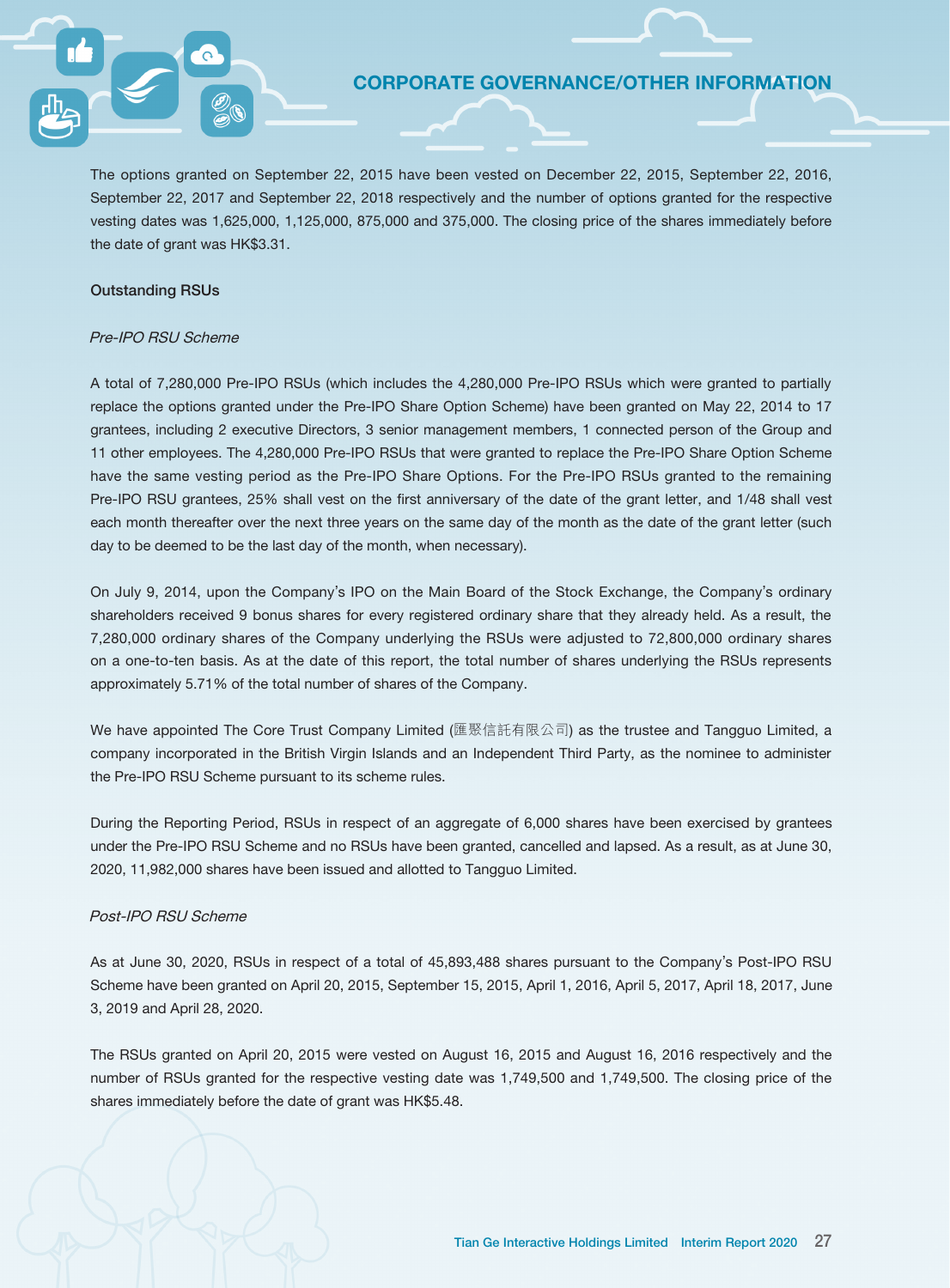The RSUs granted on September 15, 2015 were vested on December 15, 2015, September 15, 2016 and September 15, 2017 respectively and the number of RSUs granted for the respective vesting date was 1,646,000, 930,000 and 144,000. The closing price of the shares immediately before the date of grant was HK\$2.90.

The RSUs granted on April 1, 2016 were vested on August 3, 2016 and August 3, 2017 respectively and the number of RSUs granted for the respective vesting date was 524,350 and 524,338. The closing price of the shares immediately before the date of grant was HK\$4.96.

The RSUs granted on April 5, 2017 were vested on May 28, 2017, July 20, 2017, May 28, 2018 and July 20, 2018 respectively and the number of RSUs granted for the respective vesting date was 4,944,800, 389,333, 4,944,800 and 389,321. The closing price of the shares immediately before the date of grant was HK\$6.19.

The RSUs granted on April 18, 2017 were vested on May 28, 2017, July 20, 2017, May 28, 2018 and July 20, 2018 respectively and the number of RSUs granted for the respective vesting date was 1,455,200, 23,573, 1,455,200 and 23,573. The closing price of the shares immediately before the date of grant was HK\$5.13.

The RSUs granted on June 3, 2019 were vested on September 30, 2019 and December 31, 2019 respectively and the number of RSUs granted for the respective vesting date was 5,000,000 respectively. The closing price of the shares immediately before the date of grant was HK\$2.08.

The RSUs granted on April 28, 2020 were vested on May 28, 2020 and July 28, 2020 respectively and the number of RSUs granted for the respective vesting date was 7,500,000 respectively. The closing price of the shares immediately before the date of grant was HK\$1.33.

The Company appointed The Core Trust Company Limited (匯聚信託有限公司) as the trustee and Xinshow Limited, a company incorporated in the British Virgin Islands and an independent third party, as the nominee to administer the Post-IPO RSU Scheme. During the Reporting Period, RSUs in respect of an aggregate of 215,660 shares have been exercised by grantees under the Post-IPO RSU Scheme and no RSUs have been lapsed and cancelled, as a result, as the date of this report, 33,079,182 shares have been allotted and issued to Xinshow Limited.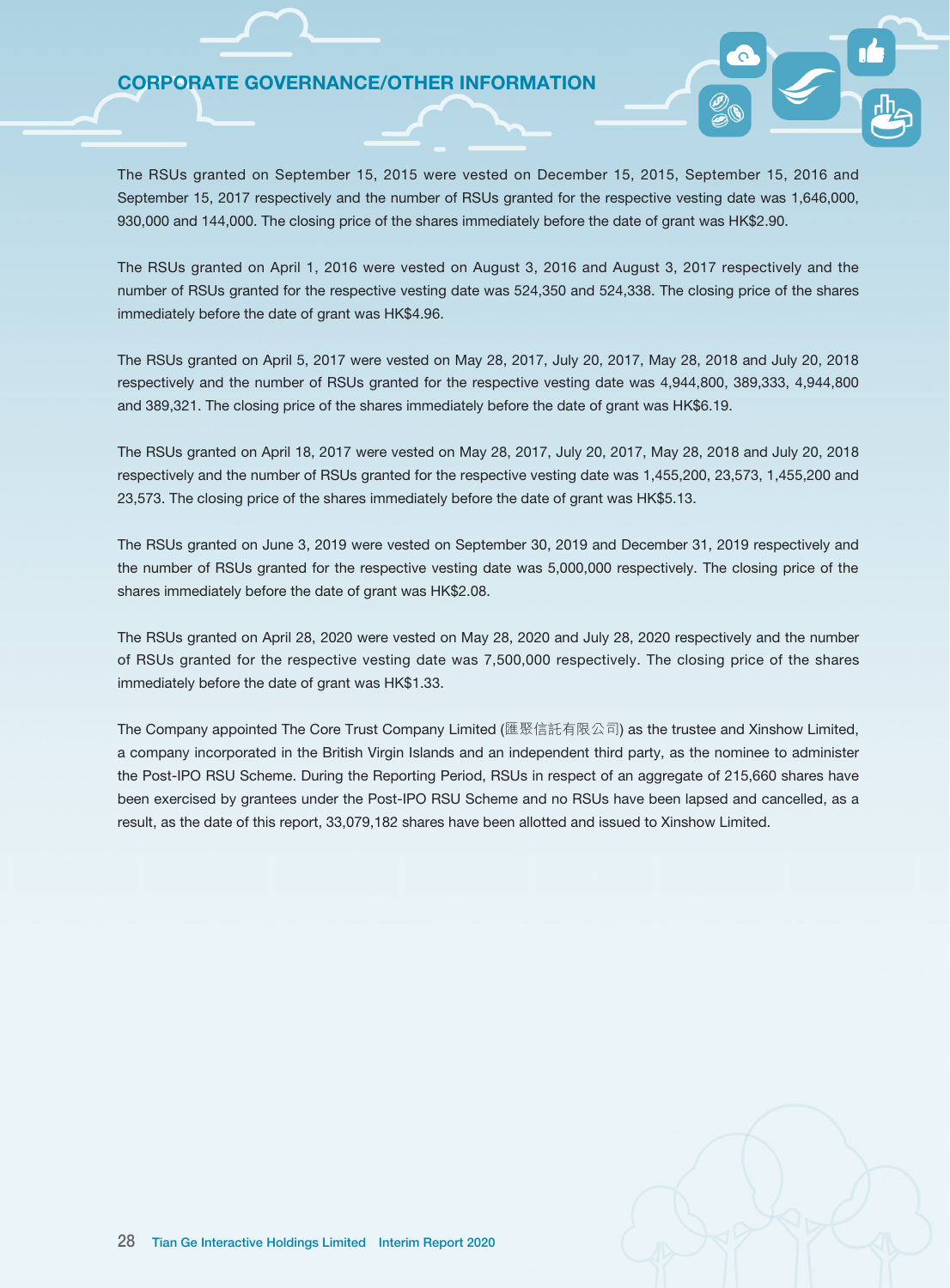Details of the options granted under the Share Option Scheme and the RSUs granted under the RSU **Schemes** 

The following table shows the details of the options and/or the RSUs granted and outstanding under the Schemes to, on an individual basis, the Directors, senior management members and other connected person of the Group as at June 30, 2020.

|                               |                                                    |                        | Number of     |                |             |                |              |              |              |             |
|-------------------------------|----------------------------------------------------|------------------------|---------------|----------------|-------------|----------------|--------------|--------------|--------------|-------------|
|                               |                                                    |                        | <b>Shares</b> |                | Outstanding |                | Exercised    | Cancelled    | Lapsed       | Outstanding |
|                               |                                                    |                        | Represented   |                | as at       |                | during the   | during the   | during the   | as at       |
|                               | Position Held within                               |                        | by Option     |                | January 1,  | Exercise       | Reporting    | Reporting    | Reporting    | June 30,    |
| Name of Grantee               | Our Group                                          | Nature                 | or RSUs       | Date of Grant  | 2020        | Price (US\$)   | Period       | Period       | Period       | 2020        |
| Mr. Zhao Weiwen               | Chief executive officer                            | <b>RSUs</b>            | 50,852        | April 20, 2015 | 50,852      | $\mathsf{Nil}$ | $\pmb{0}$    | $\mathbb O$  | $\mathbb O$  | 50,852      |
|                               |                                                    | <b>RSUs</b>            | 45,351        | April 1, 2016  | 45,351      | Nil            | $\mathbf{0}$ | $\mathbf{0}$ | $\pmb{0}$    | 45,351      |
| (Note 1)                      |                                                    |                        |               |                |             |                |              |              |              |             |
|                               |                                                    | Options                | $\theta$      | June 17, 2010  | 1,051,000   | 0.06           | 1,051,000    | $\pmb{0}$    | $\pmb{0}$    | 0           |
|                               |                                                    | Options                | 100,000       | May 22, 2014   | 100,000     | 0.35           | $\pmb{0}$    | $\mathbf{0}$ | $\mathbb{0}$ | 100,000     |
| Mr. Mai Shi'en                | Executive Director, chief<br>operating officer and | <b>RSU<sub>s</sub></b> | 4,050,000     | May 22, 2014   | 4,050,000   | Nil            | 0            | $\pmb{0}$    | $\pmb{0}$    | 4,050,000   |
|                               | acting chief financial officer                     |                        |               |                |             |                |              |              |              |             |
| Mr. Mao Chengyu               | Non-executive Director                             | Options                | 200,000       | May 22, 2014   | 200,000     | 0.35           | $\pmb{0}$    | $\mathbb O$  | $\mathbb O$  | 200,000     |
| Ms. Yu Bin                    | Independent non-<br>executive Director             | Options                | 200,000       | May 22, 2014   | 200,000     | 0.35           | 0            | $\pmb{0}$    | $\mathbb O$  | 200,000     |
| Mr. Chan Wing<br>Yuen, Hubert | Independent non-<br>executive Director             | Options                | 200,000       | May 22, 2014   | 200,000     | 0.35           | $\pmb{0}$    | $\pmb{0}$    | $\pmb{0}$    | 200,000     |
| Four Directors and a          |                                                    |                        | Options       |                |             | 700,000        |              |              |              |             |
| chief executive officer       |                                                    |                        | <b>RSUs</b>   |                |             | 4,146,203      |              |              |              |             |
|                               |                                                    |                        | Sub-total     |                |             | 4,846,203      |              |              |              |             |

Note 1: Mr. Zhao Weiwen has been appointed as the chief executive officer of our Group with effect from June 26, 2020.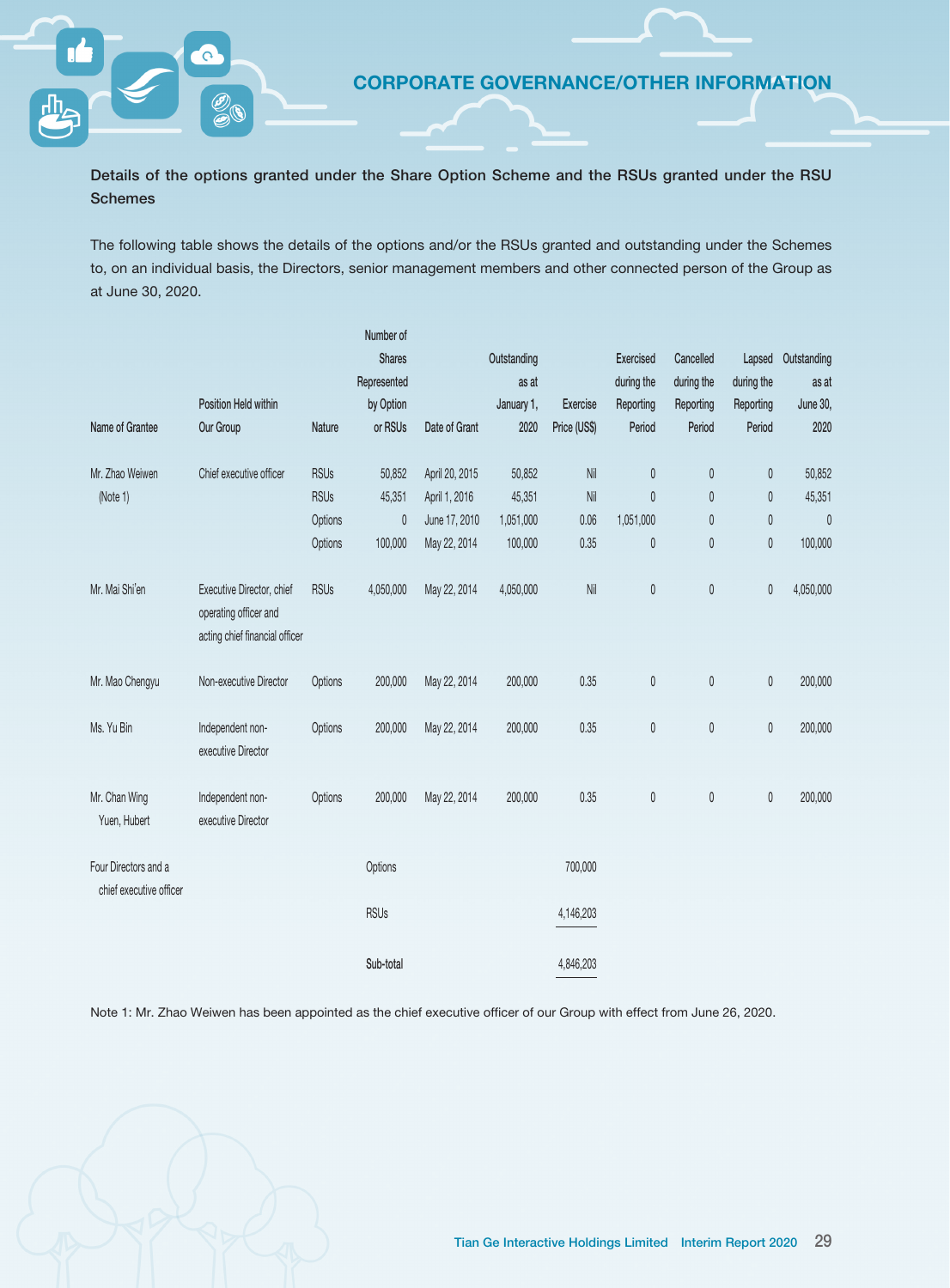The following is a summary table showing further details of the options and/or the RSUs granted and outstanding under the Schemes to individuals who are neither a Director, chief executive member nor a connected person of the Group as at June 30, 2020.

|                           |                   | Number of<br><b>Shares</b> |                    | Outstanding |                 | <b>Exercised</b> | Cancelled    | Lapsed       | Outstanding |
|---------------------------|-------------------|----------------------------|--------------------|-------------|-----------------|------------------|--------------|--------------|-------------|
|                           |                   | Represented                |                    | as at       | <b>Exercise</b> | during the       | during the   | during the   | as at       |
| <b>Rank/Position Held</b> |                   | by Option                  |                    | January 1,  | Price           | Reporting        | Reporting    | Reporting    | June 30,    |
| With Our Group            | <b>Nature</b>     | or RSUs                    | Date of Grant      | 2020        | (US\$/HK\$)     | Period           | Period       | Period       | 2020        |
| 146 other employees,      | Options           | 0                          | June 17, 2010      | 71,380      | US\$0.06        | 36,000           | $\pmb{0}$    | 35,380       | $\pmb{0}$   |
| 45 other consultants      |                   | 79,000                     | September 6, 2010  | 79,000      | US\$0.06        | 0                | $\mathbf{0}$ | 0            | 79,000      |
| and 18 ex-employees       |                   | 5,601,000                  | September 6, 2010  | 5,601,000   | US\$0.035       | $\mathbf{0}$     | $\theta$     | 0            | 5,601,000   |
| (Note 1)                  |                   | 2,359,050                  | December 20, 2010  | 2,399,050   | US\$0.06        | 40,000           | $\mathbf{0}$ | 0            | 2,359,050   |
|                           |                   | 1,300,000                  | December 26, 2011  | 1,300,000   | US\$0.06        | 0                | $\pmb{0}$    | 0            | 1,300,000   |
|                           |                   | 20,000                     | December 26, 2011  | 20,000      | US\$0.1         | 0                | $\mathbf 0$  | 0            | 20,000      |
|                           |                   | 566,110                    | December 26, 2011  | 566,110     | US\$0.12        | 0                | $\theta$     | $\mathbf{0}$ | 566,110     |
|                           |                   | 962,795                    | October 14, 2012   | 962,795     | US\$0.15        | 0                | $\theta$     | 0            | 962,795     |
|                           |                   | 261,000                    | September 14, 2013 | 288,000     | <b>US\$0.2</b>  | 0                | $\theta$     | 27,000       | 261,000     |
|                           |                   | 2,854,805                  | May 22, 2014       | 2,901,000   | US\$0.35        | 0                | $\pmb{0}$    | 46,195       | 2,854,805   |
|                           |                   |                            |                    | (Note 2)    |                 |                  |              |              |             |
|                           |                   | 2,852,000                  | September 22, 2015 | 2,852,000   | HK\$3.50        | 0                | 0            | 0            | 2,852,000   |
|                           | Options total     | 16,855,760                 |                    | 17,040,335  | ۰               | 76,000           | 0            | 108,575      | 16,855,760  |
|                           | <b>RSUs</b>       | 7,932,000                  | May 22, 2014       | 7,938,000   | Nil             | 6,000            | 0            | 0            | 7,932,000   |
|                           |                   | 401,683                    | April 20, 2015     | 437,409     | Nil             | 35,726           | 0            | 0            | 401,683     |
|                           |                   | 66,643                     | September 15, 2015 | 66,717      | Nil             | 74               | 0            | 0            | 66,643      |
|                           |                   | 449,043                    | April 1, 2016      | 496,308     | Nil             | 47,265           | 0            | 0            | 449,043     |
|                           |                   | 8,294,971                  | April 5, 2017      | 8,381,306   | Nil             | 86,335           | 0            | 0            | 8,294,971   |
|                           |                   | 2,012,492                  | April 18, 2017     | 2,026,152   | Nil             | 13,660           | 0            | 0            | 2,012,492   |
|                           |                   | 6,854,350                  | June 4, 2019       | 6,886,950   | Nil             | 32,600           | 0            | 0            | 6,854,350   |
|                           |                   | 15,000,000                 | April 28, 2020     | 0           | Nil             | 0                | 0            | 0            | 15,000,000  |
|                           | <b>RSUs total</b> | 41,011,182                 |                    | 26,241,842  |                 | 221,660          | 0            | 0            | 41,011,182  |
|                           | Sub-total         | 57,866,942                 |                    |             |                 |                  |              |              |             |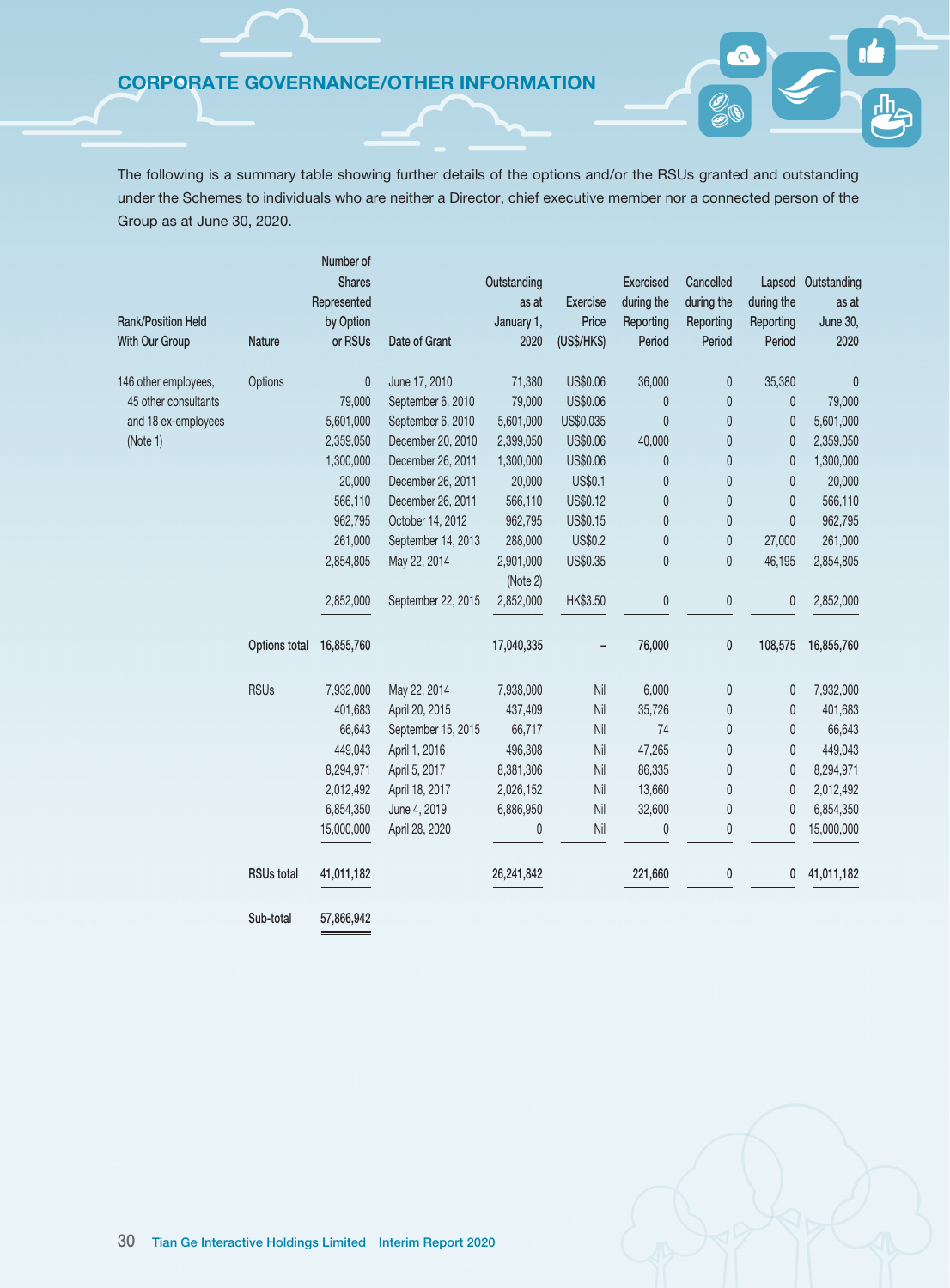

Notes:

- 1. Consultants are third party agents who provided our Group with business consultancy services on financial management, research and development, human resources and sales. Pursuant to the Pre-IPO Share Option Scheme and Post-IPO Share Option Scheme, a total of 8,411,500 options have been granted to 45 consultants.
- 2. Included 180,000 options granted to Mr. Herman Yu, a former non-executive Director who resigned with effect from January 11, 2018.
- 3. The weighted average closing price of the shares immediately before the dates on which the options were exercised during the Reporting Period was approximately HKD1.67.
- 4. The weighted average closing price of the shares immediately before the dates on which the RSUs were exercised during the Reporting Period was approximately HKD1.25.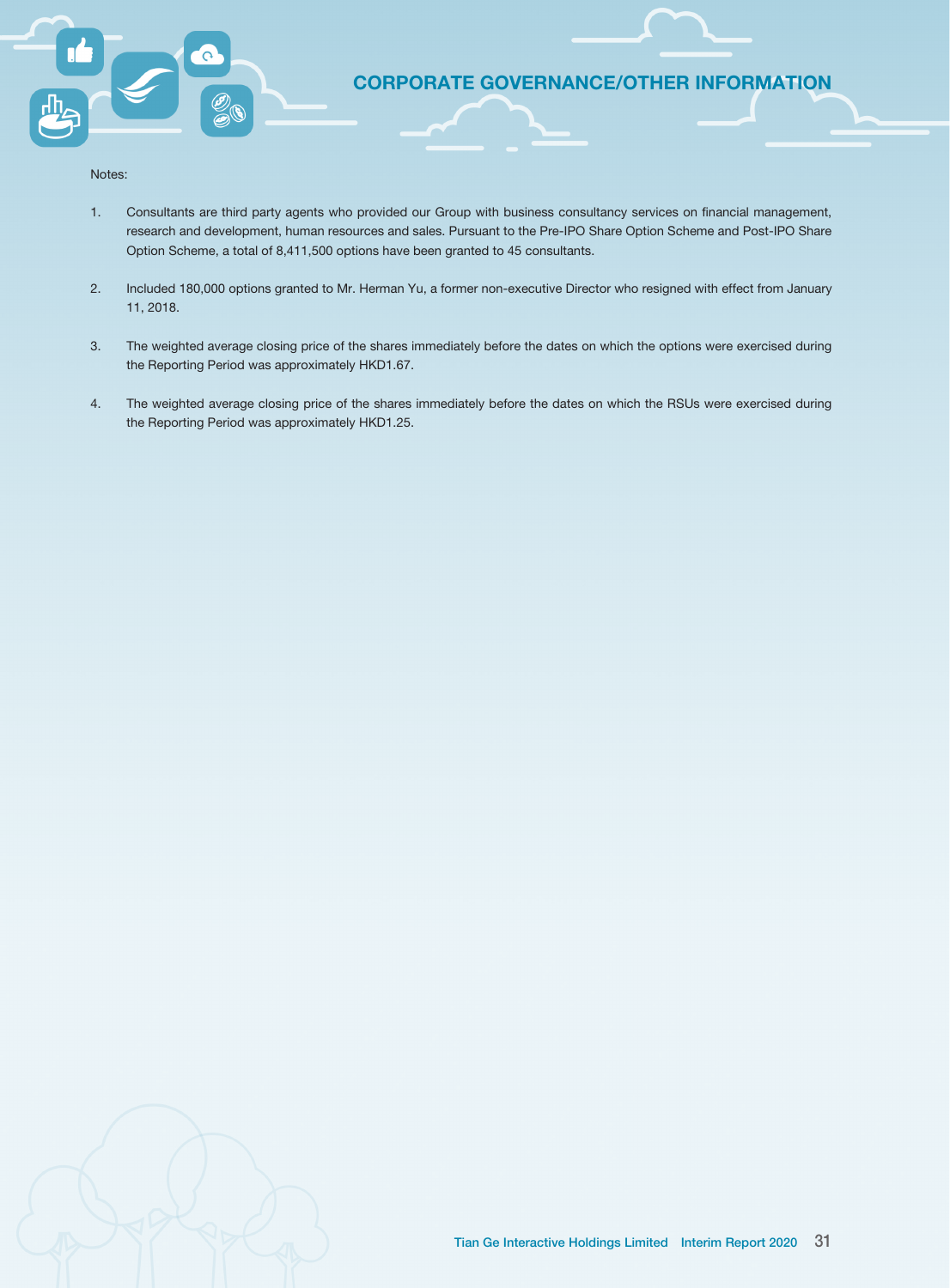**GLOSSARY** 

This glossary contains explanations of certain terms used in this interim report in connection with our Company and our business. The terms and their meanings may not correspond to standard industry meaning or usage of these terms.

| "Quarterly Average Revenue Per<br>User" or "QARPU" | Average quarterly revenue in a particular period divided by the average QPUs in<br>that period.                                                                                                                               |
|----------------------------------------------------|-------------------------------------------------------------------------------------------------------------------------------------------------------------------------------------------------------------------------------|
| "MAUs"                                             | Number of active registered users that accessed our products or services in<br>the relevant month. (A MAU is defined as a registered user that accessed our<br>products or services at least once during the relevant month.) |
| "QPUs"                                             | Number of paying users for our products and services in the relevant quarter.<br>(A QPU for live social video platform is defined as a user that purchased virtual<br>goods at least once during the relevant quarter.)       |
| "Hosts"                                            | Users who generate content, have host accounts and are deemed by us to be<br>hosts. Hosts may receive marketing fees from distributors.                                                                                       |
| "Registered users"                                 | The accumulated number of users who have registered an account on our live<br>social video platform, online games or beauty camera and duplicated accounts<br>were not excluded.                                              |

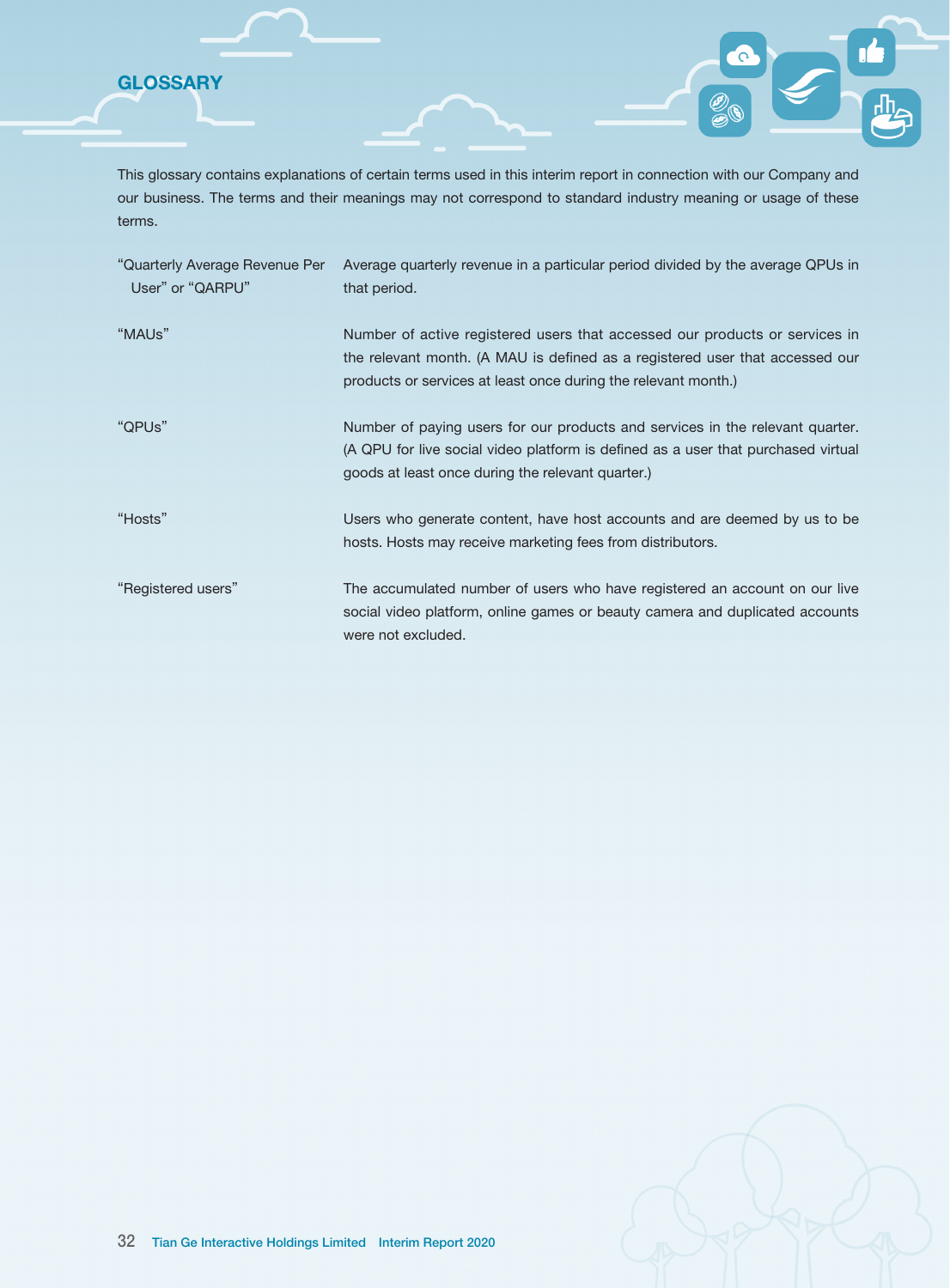# INDEPENDENT AUDITOR'S REPORT

# REPORT ON REVIEW OF INTERIM FINANCIAL INFORMATION TO THE BOARD OF DIRECTORS OF TIAN GE INTERACTIVE HOLDINGS LIMITED

(incorporated in the Cayman Islands with limited liability)

### INTRODUCTION

We have reviewed the interim financial information set out on pages 34 to 80, which comprises the interim condensed consolidated balance sheet of Tian Ge Interactive Holdings Limited (the "Company") and its subsidiaries (together, the "Group") as at 30 June 2020 and the interim condensed consolidated statement of comprehensive income, the interim condensed consolidated statement of changes in equity and the interim condensed consolidated statement of cash flows for the six-month period then ended, and a summary of significant accounting policies and other explanatory notes. The Rules Governing the Listing of Securities on The Stock Exchange of Hong Kong Limited require the preparation of a report on interim financial information to be in compliance with the relevant provisions thereof and International Accounting Standard 34 "Interim Financial Reporting". The directors of the Company are responsible for the preparation and presentation of this interim financial information in accordance with International Accounting Standard 34 "Interim Financial Reporting". Our responsibility is to express a conclusion on this interim financial information based on our review and to report our conclusion solely to you, as a body, in accordance with our agreed terms of engagement and for no other purpose. We do not assume responsibility towards or accept liability to any other person for the contents of this report.

### SCOPE OF REVIEW

We conducted our review in accordance with International Standard on Review Engagements 2410, "Review of Interim Financial Information Performed by the Independent Auditor of the Entity". A review of interim financial information consists of making inquiries, primarily of persons responsible for financial and accounting matters, and applying analytical and other review procedures. A review is substantially less in scope than an audit conducted in accordance with International Standards on Auditing and consequently does not enable us to obtain assurance that we would become aware of all significant matters that might be identified in an audit. Accordingly, we do not express an audit opinion.

### **CONCLUSION**

Based on our review, nothing has come to our attention that causes us to believe that the interim financial information of the Group is not prepared, in all material respects, in accordance with International Accounting Standard 34 "Interim Financial Reporting".

PricewaterhouseCoopers Certified Public Accountants Hong Kong, 27 August 2020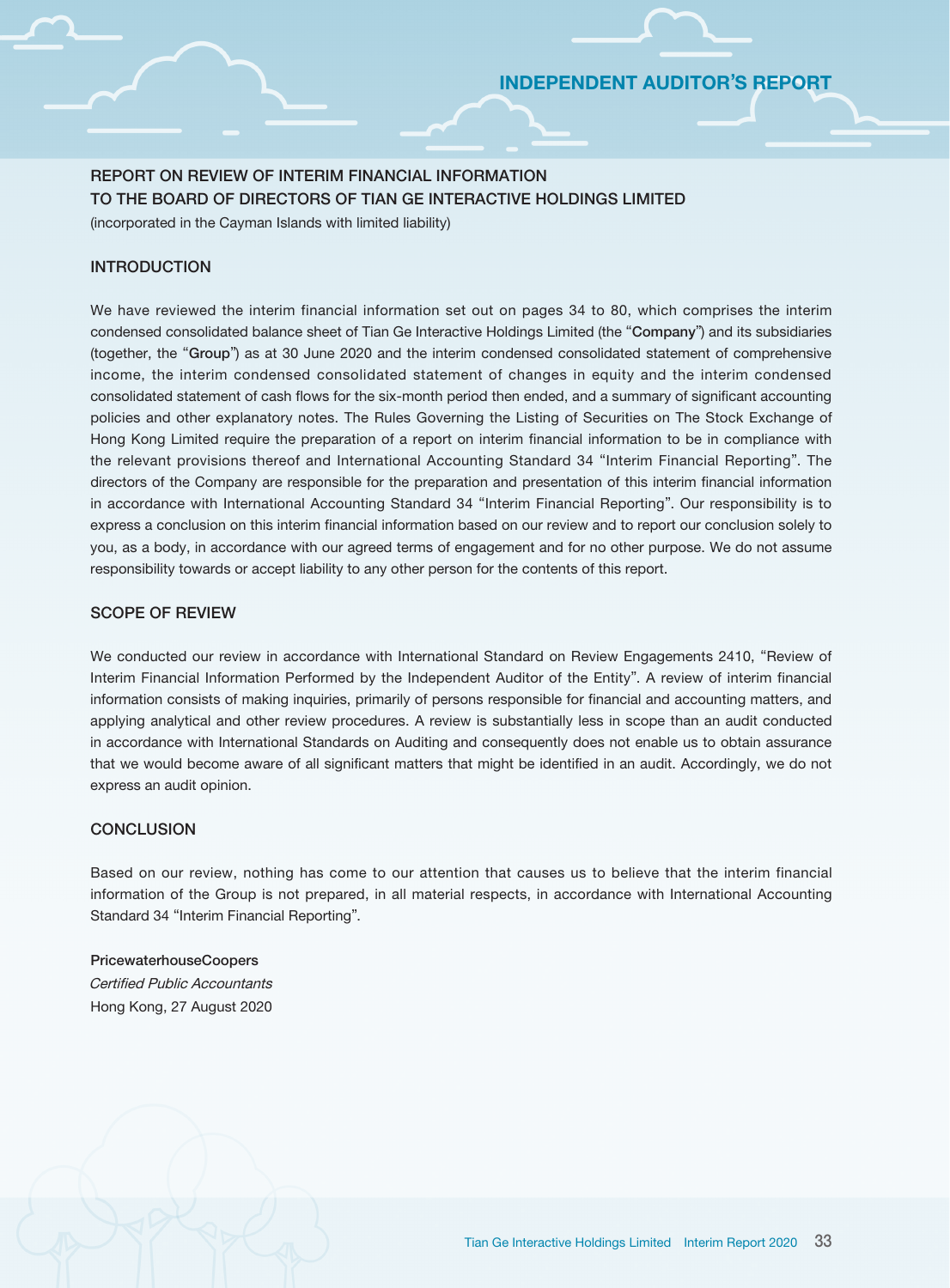# CONDENSED CONSOLIDATED STATEMENT OF COMPREHENSIVE INCOME

FOR THE SIX MONTHS ENDED 30 JUNE 2020

|                                                                      |                  | <b>Unaudited</b>         |                |  |
|----------------------------------------------------------------------|------------------|--------------------------|----------------|--|
|                                                                      |                  | Six months ended 30 June |                |  |
|                                                                      |                  | 2020                     | 2019           |  |
|                                                                      | <b>Notes</b>     | <b>RMB'000</b>           | <b>RMB'000</b> |  |
| Revenue                                                              | 6                | 209,032                  | 280,151        |  |
| Cost of revenue                                                      | $\overline{7}$   |                          |                |  |
|                                                                      |                  | (24, 259)                | (26, 721)      |  |
| Gross profit                                                         |                  | 184,773                  | 253,430        |  |
| Selling and marketing expenses                                       | $\overline{7}$   | (59, 387)                | (56,009)       |  |
| Administrative expenses                                              | $\overline{7}$   | (47, 912)                | (39, 701)      |  |
| Research and development expenses                                    | $\overline{7}$   | (37, 714)                | (36, 826)      |  |
| (Impairment)/reversal of impairment losses for financial assets, net | 18(g)            | (5,601)                  | 36,351         |  |
| Other gains, net                                                     | 8                | 8,695                    | 54,912         |  |
|                                                                      |                  |                          |                |  |
| Operating profit                                                     |                  | 42,854                   | 212,157        |  |
| Finance income                                                       | $\boldsymbol{9}$ | 6,431                    | 4,999          |  |
| Finance costs                                                        | 9                | (483)                    | (2, 142)       |  |
|                                                                      |                  |                          |                |  |
| Finance income, net                                                  |                  | 5,948                    | 2,857          |  |
| Share of profit/(loss) of investments accounted for using the equity |                  |                          |                |  |
| method                                                               | 16               | 2,566                    | (1,504)        |  |
| Impairment of investments accounted for using the equity method      | 16               |                          | (23, 251)      |  |
|                                                                      |                  |                          |                |  |
| Profit before income tax                                             |                  | 51,368                   | 190,259        |  |
| Income tax expense                                                   | 10               | (14, 411)                | (142, 661)     |  |
|                                                                      |                  |                          |                |  |
| Profit for the period                                                |                  | 36,957                   | 47,598         |  |
|                                                                      |                  |                          |                |  |
| Other comprehensive income                                           |                  |                          |                |  |
| Items that may be reclassified to profit or loss                     |                  |                          |                |  |
| Currency translation differences                                     |                  | 18,997                   | 2,258          |  |
| Total comprehensive income for the period                            |                  | 55,954                   | 49,856         |  |
|                                                                      |                  |                          |                |  |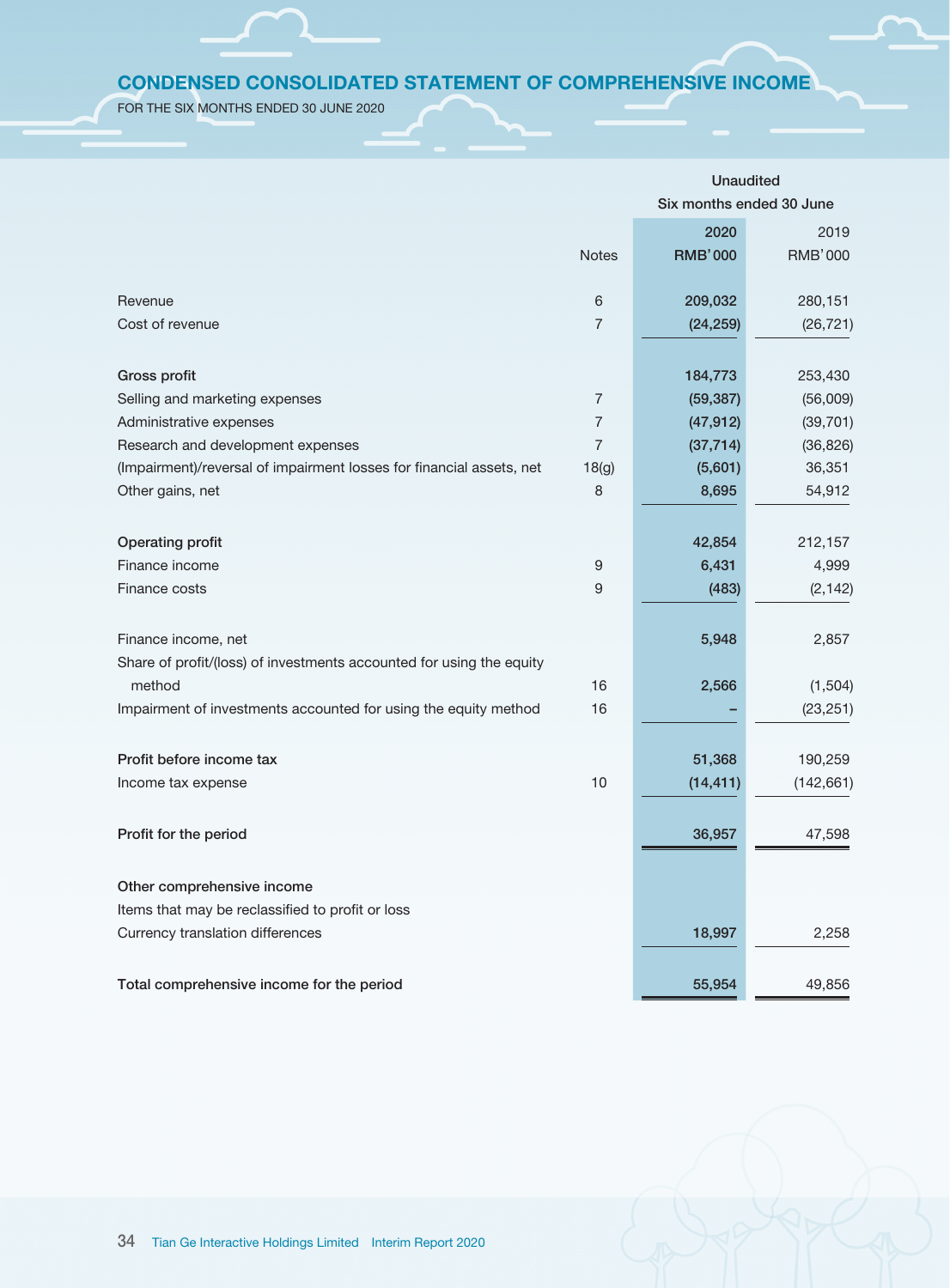# CONDENSED CONSOLIDATED STATEMENT OF COMPREHENSIVE INCOME (CONTINUED)

FOR THE SIX MONTHS ENDED 30 JUNE 2020

|                                                                |              | <b>Unaudited</b>         |                |  |
|----------------------------------------------------------------|--------------|--------------------------|----------------|--|
|                                                                |              | Six months ended 30 June |                |  |
|                                                                |              | 2020                     | 2019           |  |
|                                                                | <b>Notes</b> | <b>RMB'000</b>           | <b>RMB'000</b> |  |
|                                                                |              |                          |                |  |
| Profit attributable to:                                        |              |                          |                |  |
| - Shareholders of the Company                                  |              | 35,914                   | 45,703         |  |
| - Non-controlling interests                                    |              | 1,043                    | 1,895          |  |
|                                                                |              |                          |                |  |
|                                                                |              | 36,957                   | 47,598         |  |
|                                                                |              |                          |                |  |
| Total comprehensive income attributable to:                    |              |                          |                |  |
| - Shareholders of the Company                                  |              | 54,911                   | 47,961         |  |
| - Non-controlling interests                                    |              | 1,043                    | 1,895          |  |
|                                                                |              |                          |                |  |
|                                                                |              | 55,954                   | 49,856         |  |
|                                                                |              |                          |                |  |
|                                                                |              |                          |                |  |
| Earnings per share attributable to Shareholders of the Company |              |                          |                |  |
| (expressed in RMB per share)                                   |              |                          |                |  |
| Basic earnings per share                                       | 11           | 0.028                    | 0.036          |  |
|                                                                |              |                          |                |  |
|                                                                |              |                          |                |  |
| Diluted earnings per share                                     | 11           | 0.028                    | 0.036          |  |

The notes on pages 42 to 80 form an integral part of these condensed consolidated financial information.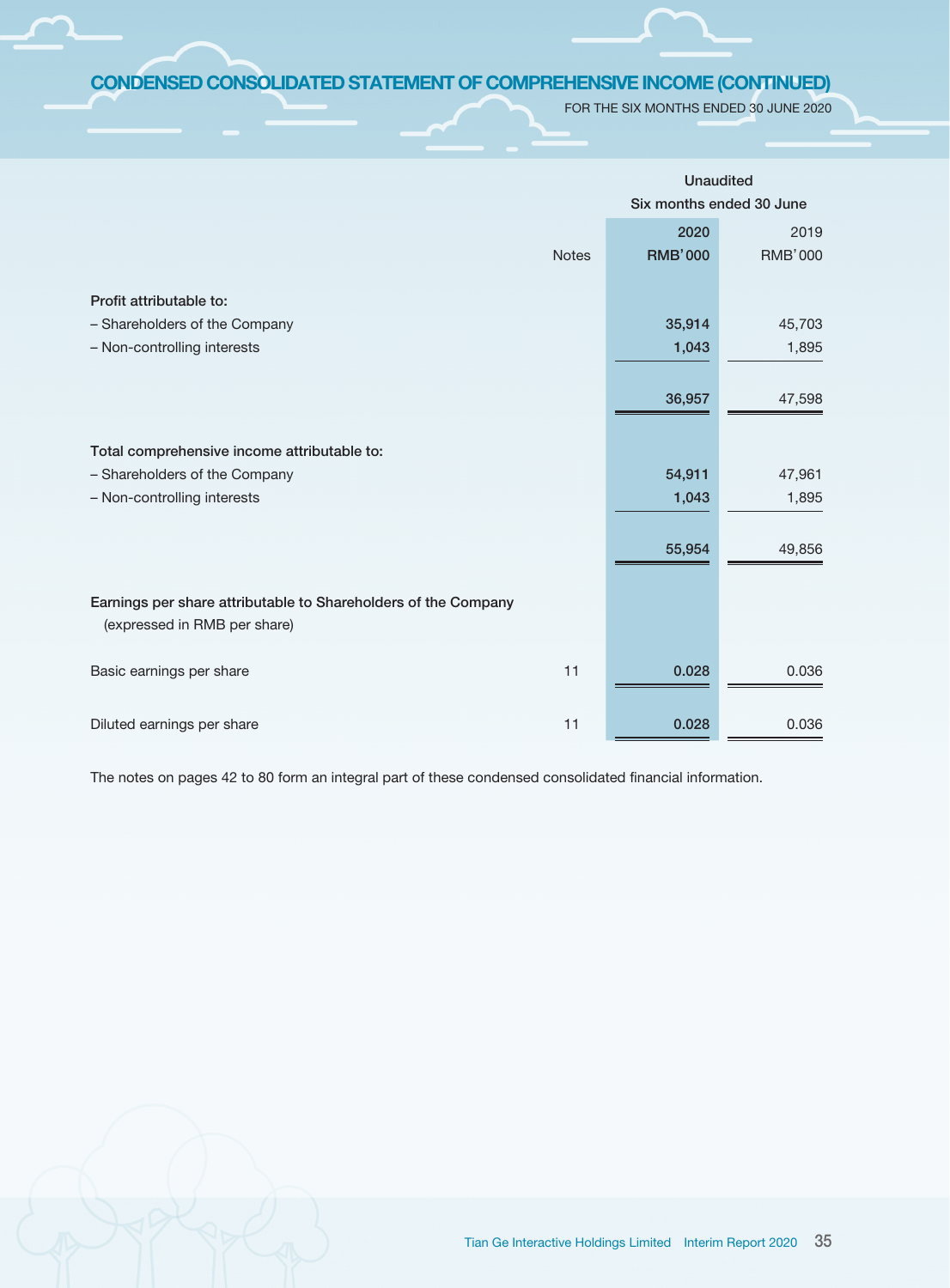# CONDENSED CONSOLIDATED BALANCE SHEET

AS AT 30 JUNE 2020

|                                                                | <b>Unaudited</b> | Audited        |
|----------------------------------------------------------------|------------------|----------------|
|                                                                | 30 June          | 31 December    |
|                                                                | 2020             | 2019           |
| <b>Notes</b>                                                   | <b>RMB'000</b>   | <b>RMB'000</b> |
|                                                                |                  |                |
| <b>Assets</b>                                                  |                  |                |
| Non-current assets                                             |                  |                |
| 12<br>Property and equipment                                   | 161,614          | 165,598        |
| Right-of-use assets<br>13                                      | 6,381            | 7,373          |
| Investment properties<br>14                                    | 56,246           | 56,591         |
| Intangible assets<br>15                                        | 281,116          | 285,826        |
| 16<br>Investments accounted for using the equity method        | 26,526           | 26,574         |
| Prepayments and other receivables<br>18                        | 21,820           | 29,919         |
| Financial assets at fair value through profit or loss<br>5, 19 | 936,864          | 927,338        |
| Deferred income tax assets<br>29                               | 16,076           | 19,403         |
|                                                                |                  |                |
|                                                                | 1,506,643        | 1,518,622      |
|                                                                |                  |                |
| <b>Current assets</b>                                          |                  |                |
| 17<br>Trade receivables                                        | 23,575           | 27,068         |
| 18<br>Prepayments and other receivables                        | 121,495          | 70,714         |
| Financial assets at fair value through profit or loss<br>5, 19 | 615,122          | 746,935        |
| Derivative financial instruments<br>5                          | 1,500            |                |
| Term deposits with initial term over 3 months<br>20            | 484,605          | 106,419        |
| Cash and cash equivalents<br>21                                | 919,442          | 1,033,006      |
|                                                                |                  |                |
|                                                                | 2,165,739        | 1,984,142      |
|                                                                |                  |                |
| <b>Total assets</b>                                            | 3,672,382        | 3,502,764      |
|                                                                |                  |                |
| Liabilities                                                    |                  |                |
| Non-current liabilities                                        |                  |                |
| Lease liabilities<br>13                                        | 1,002            | 1,996          |
| 29<br>Deferred income tax liabilities                          | 98,611           | 113,935        |
| Other non-current liabilities                                  | 1,155            | 2,736          |
|                                                                |                  |                |
|                                                                | 100,768          | 118,667        |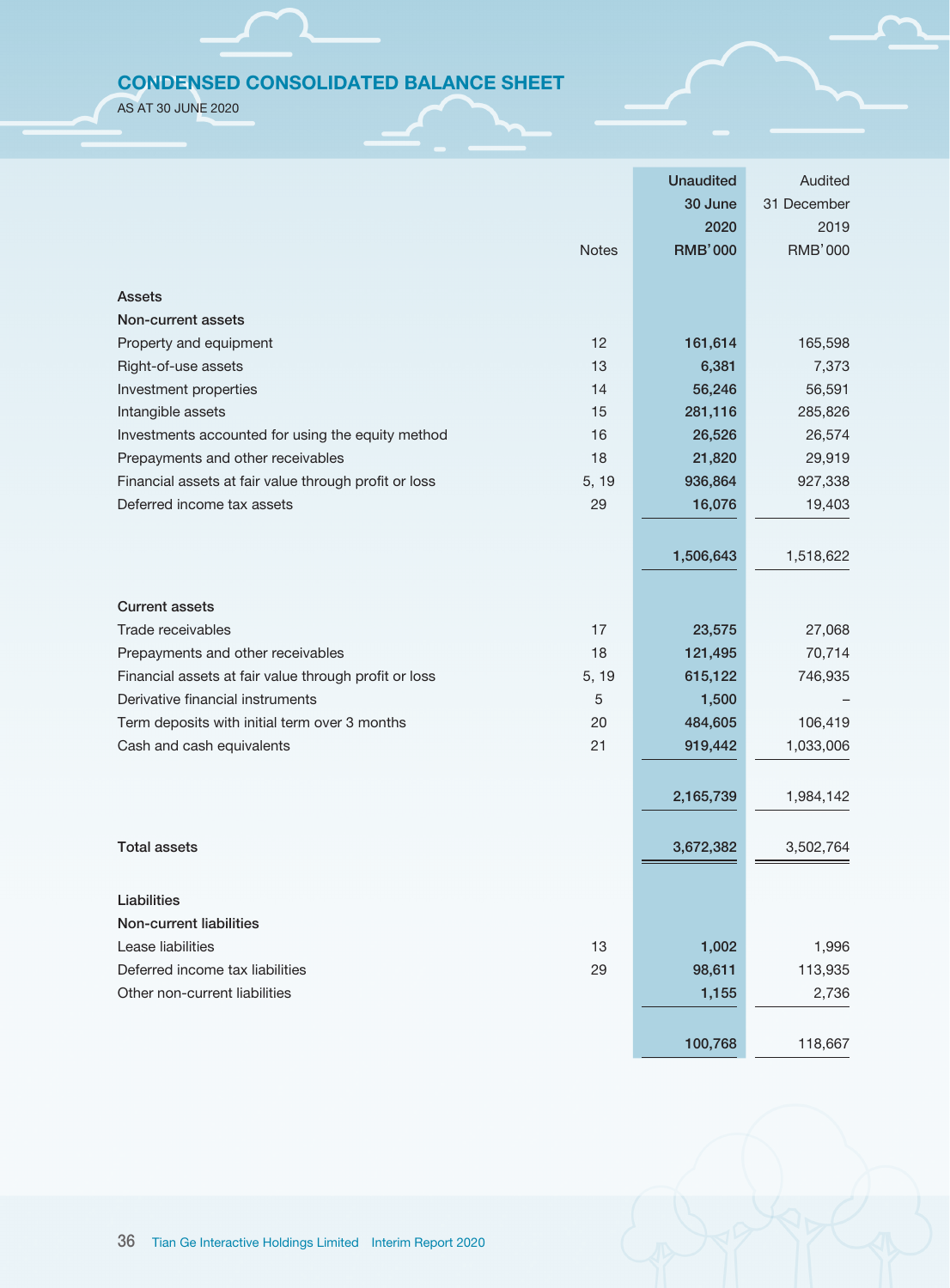# CONDENSED CONSOLIDATED BALANCE SHEET (CONTINUED)

AS AT 30 JUNE 2020

|                                                        |              | <b>Unaudited</b> | Audited        |
|--------------------------------------------------------|--------------|------------------|----------------|
|                                                        |              | 30 June          | 31 December    |
|                                                        |              | 2020             | 2019           |
|                                                        | <b>Notes</b> | <b>RMB'000</b>   | <b>RMB'000</b> |
|                                                        |              |                  |                |
| <b>Current liabilities</b>                             |              |                  |                |
| Borrowings                                             | 22           | 114,042          |                |
| Trade payables                                         | 23           | 2,469            | 2,477          |
| Other payables, accruals and other current liabilities | 24           | 101,140          | 55,358         |
| Current income tax liabilities                         |              | 79,096           | 118,504        |
| Lease liabilities                                      | 13           | 4,086            | 3,929          |
| Derivative financial instruments                       | 5            | 927              |                |
| Redemption liabilities                                 | 25           | 277,262          | 311,451        |
| Customer advance and deferred revenue                  |              | 22,160           | 27,635         |
|                                                        |              |                  |                |
|                                                        |              | 601,182          | 519,354        |
|                                                        |              |                  |                |
| <b>Total liabilities</b>                               |              | 701,950          | 638,021        |
|                                                        |              |                  |                |
|                                                        |              |                  |                |
| Net assets                                             |              | 2,970,432        | 2,864,743      |
|                                                        |              |                  |                |
| Equity                                                 |              |                  |                |
| Equity attributable to shareholders of the Company     |              |                  |                |
| Share capital                                          | 26           | 791              | 780            |
| Shares held for restricted share unit scheme           | 26           | (5)              |                |
| Share premium                                          | 26           | 1,761,185        | 1,760,719      |
| Other reserves                                         | 27           | 459,055          | 393,817        |
| Retained earnings                                      |              | 638,823          | 599,641        |
|                                                        |              |                  |                |
|                                                        |              | 2,859,849        | 2,754,957      |
|                                                        |              |                  |                |
| Non-controlling interests                              |              | 110,583          | 109,786        |
|                                                        |              |                  |                |
|                                                        |              |                  |                |
| <b>Total equity</b>                                    |              | 2,970,432        | 2,864,743      |

The notes on pages 42 to 80 form an integral part of these condensed consolidated financial information.

| Fu Zhengjun     | Mai Shi'en      |
|-----------------|-----------------|
| <b>Director</b> | <b>Director</b> |
|                 |                 |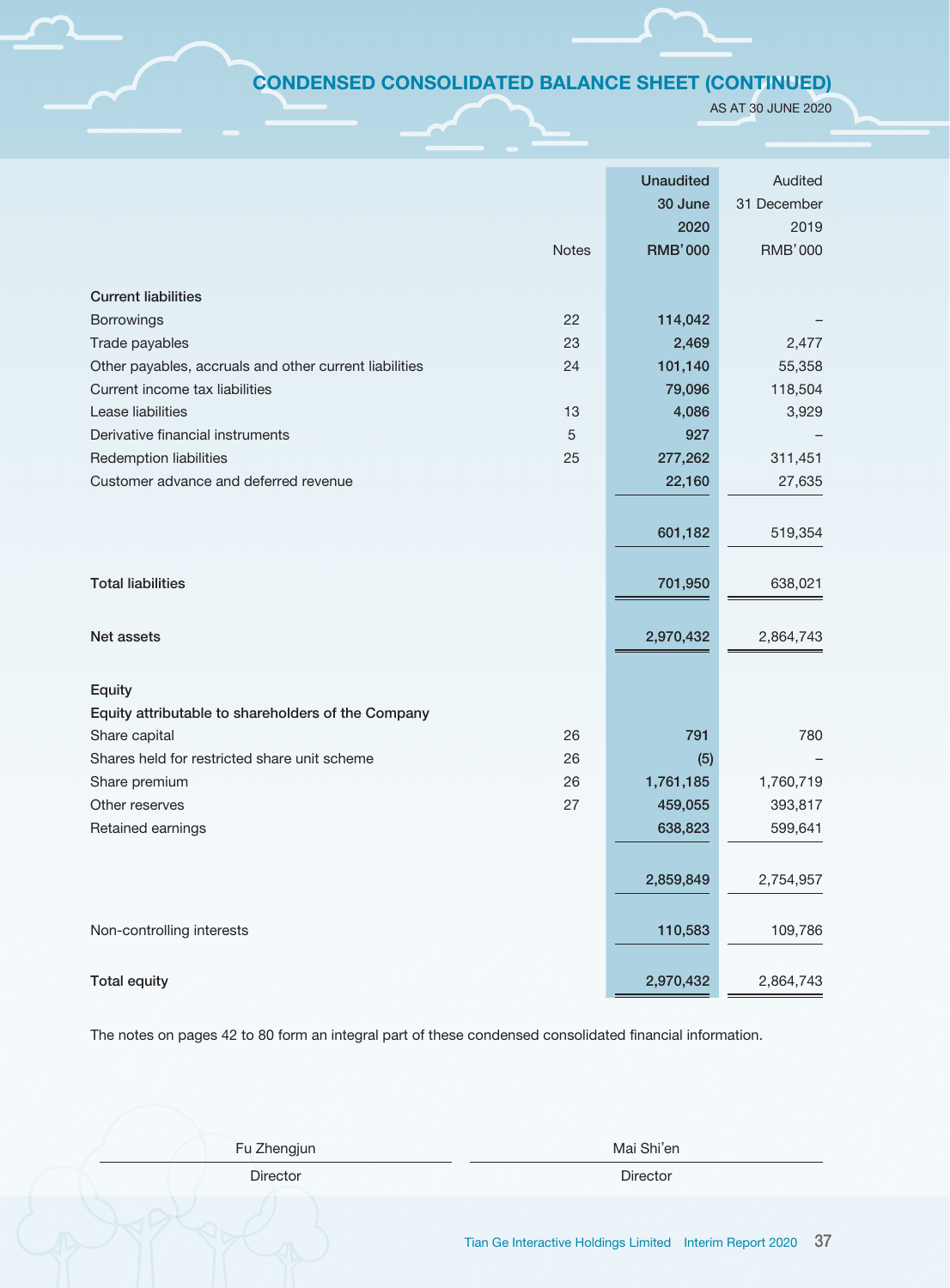# CONDENSED CONSOLIDATED STATEMENT OF CHANGES IN EQUITY

FOR THE SIX MONTHS ENDED 30 JUNE 2020

|                                             |              | Unaudited Equity attributable to shareholders of the Company |                |                |                |                |                |                |                |
|---------------------------------------------|--------------|--------------------------------------------------------------|----------------|----------------|----------------|----------------|----------------|----------------|----------------|
|                                             |              |                                                              | Share held     |                |                |                |                | Non-           |                |
|                                             |              | Share                                                        | for RSU        | Share          | Other          | Retained       |                | controlling    | <b>Total</b>   |
|                                             |              | capital                                                      | scheme         | premium        | reserves       | earnings       | <b>Total</b>   | interests      | equity         |
|                                             | <b>Notes</b> | <b>RMB'000</b>                                               | <b>RMB'000</b> | <b>RMB'000</b> | <b>RMB'000</b> | <b>RMB'000</b> | <b>RMB'000</b> | <b>RMB'000</b> | <b>RMB'000</b> |
| Balance at 1 January 2020                   |              | 780                                                          |                | 1,760,719      | 393,817        | 599,641        | 2,754,957      | 109,786        | 2,864,743      |
| Comprehensive income                        |              |                                                              |                |                |                |                |                |                |                |
| Profit for the six months ended             |              |                                                              |                |                |                |                |                |                |                |
| 30 June 2020                                |              |                                                              |                |                |                | 35,914         | 35,914         | 1,043          | 36,957         |
| Other comprehensive income                  |              |                                                              |                |                |                |                |                |                |                |
| Currency translation differences            | 27           |                                                              |                |                | 18,997         | ٠              | 18,997         |                | 18,997         |
|                                             |              |                                                              |                |                |                |                |                |                |                |
| Total comprehensive income                  |              |                                                              |                |                | 18,997         | 35,914         | 54,911         | 1,043          | 55,954         |
| Transactions with shareholders of the       |              |                                                              |                |                |                |                |                |                |                |
| Company, recognised directly in equity      |              |                                                              |                |                |                |                |                |                |                |
| Employees share option scheme:              |              |                                                              |                |                |                |                |                |                |                |
| - proceeds from shares issued               | 26           | $\mathbf{1}$                                                 |                | 471            |                |                | 472            |                | 472            |
| Employees restricted share unit             |              |                                                              |                |                |                |                |                |                |                |
| ("RSU") scheme:                             |              |                                                              |                |                |                |                |                |                |                |
| - value of employee service                 | 27           |                                                              |                |                | 15,320         |                | 15,320         |                | 15,320         |
| - shares issued for RSU scheme              | 26           | 10                                                           | (10)           |                |                |                |                |                |                |
| - shares vested and transferred             | 26           |                                                              | $\overline{5}$ | (5)            |                |                |                |                |                |
| Derecognition of redemption liabilities     | 25           |                                                              |                | L,             | 34,189         |                | 34,189         |                | 34,189         |
| Disposal of subsidiaries                    |              |                                                              |                |                | (3, 268)       | 3,268          |                | (246)          | (246)          |
|                                             |              |                                                              |                |                |                |                |                |                |                |
| Total transactions with shareholders of the |              |                                                              |                |                |                |                |                |                |                |
| Company, recognised directly in equity      |              | 11                                                           | (5)            | 466            | 46,241         | 3,268          | 49,981         | (246)          | 49,735         |
|                                             |              |                                                              |                |                |                |                |                |                |                |
| Balance at 30 June 2020                     |              | 791                                                          | (5)            | 1,761,185      | 459,055        | 638,823        | 2,859,849      | 110,583        | 2,970,432      |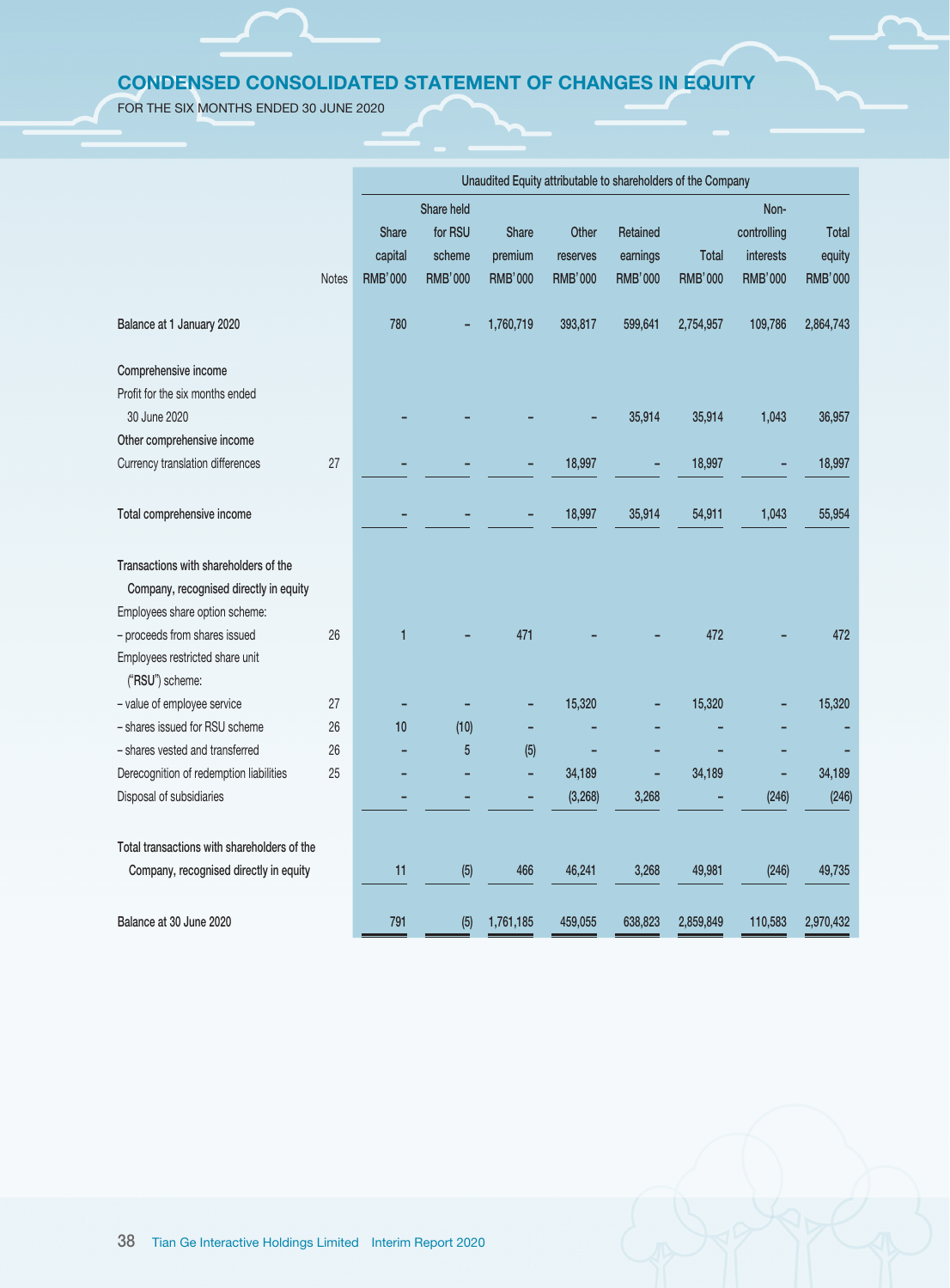# CONDENSED CONSOLIDATED STATEMENT OF CHANGES IN EQUITY (CONTINUED)

FOR THE SIX MONTHS ENDED 30 JUNE 2020

|                                         |              |                          |                |           |                |          |                | Non-                     |                |
|-----------------------------------------|--------------|--------------------------|----------------|-----------|----------------|----------|----------------|--------------------------|----------------|
|                                         |              | Share                    | Share          | Treasury  | Other          | Retained |                | controlling              | Total          |
|                                         |              | capital                  | premium        | stock     | reserves       | earnings | Total          | interests                | equity         |
|                                         | <b>Notes</b> | RMB'000                  | <b>RMB'000</b> | RMB'000   | <b>RMB'000</b> | RMB'000  | <b>RMB'000</b> | <b>RMB'000</b>           | <b>RMB'000</b> |
| Balance at 1 January 2019               |              | 789                      | 1,828,683      | (25, 469) | 510,665        | 516,740  | 2,831,408      | 12,762                   | 2,844,170      |
| Comprehensive income                    |              |                          |                |           |                |          |                |                          |                |
| Profit for the six months ended         |              |                          |                |           |                |          |                |                          |                |
| 30 June 2019                            |              |                          |                |           |                | 45,703   | 45,703         | 1,895                    | 47,598         |
| Other comprehensive income              |              |                          |                |           |                |          |                |                          |                |
| Currency translation differences        | 27           |                          |                |           | 2,258          |          | 2,258          |                          | 2,258          |
| Total comprehensive income              |              |                          |                |           | 2,258          | 45,703   | 47,961         | 1,895                    | 49,856         |
| Transactions with shareholders of the   |              |                          |                |           |                |          |                |                          |                |
| Company, recognised directly in equity  |              |                          |                |           |                |          |                |                          |                |
| Employees share option scheme:          |              |                          |                |           |                |          |                |                          |                |
| - proceeds from shares issued           | 26           | 1                        | 542            |           |                |          | 543            |                          | 543            |
| Employees RSU scheme:                   |              |                          |                |           |                |          |                |                          |                |
| - value of employee service             | 27           | $\overline{\phantom{0}}$ |                |           | 3,341          |          | 3,341          |                          | 3,341          |
| Repurchase of ordinary shares           | 26           |                          |                | (33, 698) |                |          | (33, 698)      | $\overline{\phantom{a}}$ | (33, 698)      |
| Cancellation of ordinary shares         | 26           | (13)                     | (55,074)       | 55,087    |                |          |                | $\overline{a}$           |                |
| Disposal of a subsidiary                |              |                          |                |           |                |          |                | (38)                     | (38)           |
| Total transactions with shareholders of |              |                          |                |           |                |          |                |                          |                |
| the Company, recognised directly in     |              |                          |                |           |                |          |                |                          |                |
| equity                                  |              | (12)                     | (54, 532)      | 21,389    | 3,341          |          | (29, 814)      | (38)                     | (29, 852)      |
| Balance at 30 June 2019                 |              | 777                      | 1,774,151      | (4,080)   | 516,264        | 562,443  | 2,849,555      | 14,619                   | 2,864,174      |

Unaudited Equity attributable to shareholders of the Company

The notes on pages 42 to 80 form an integral part of these condensed consolidated financial information.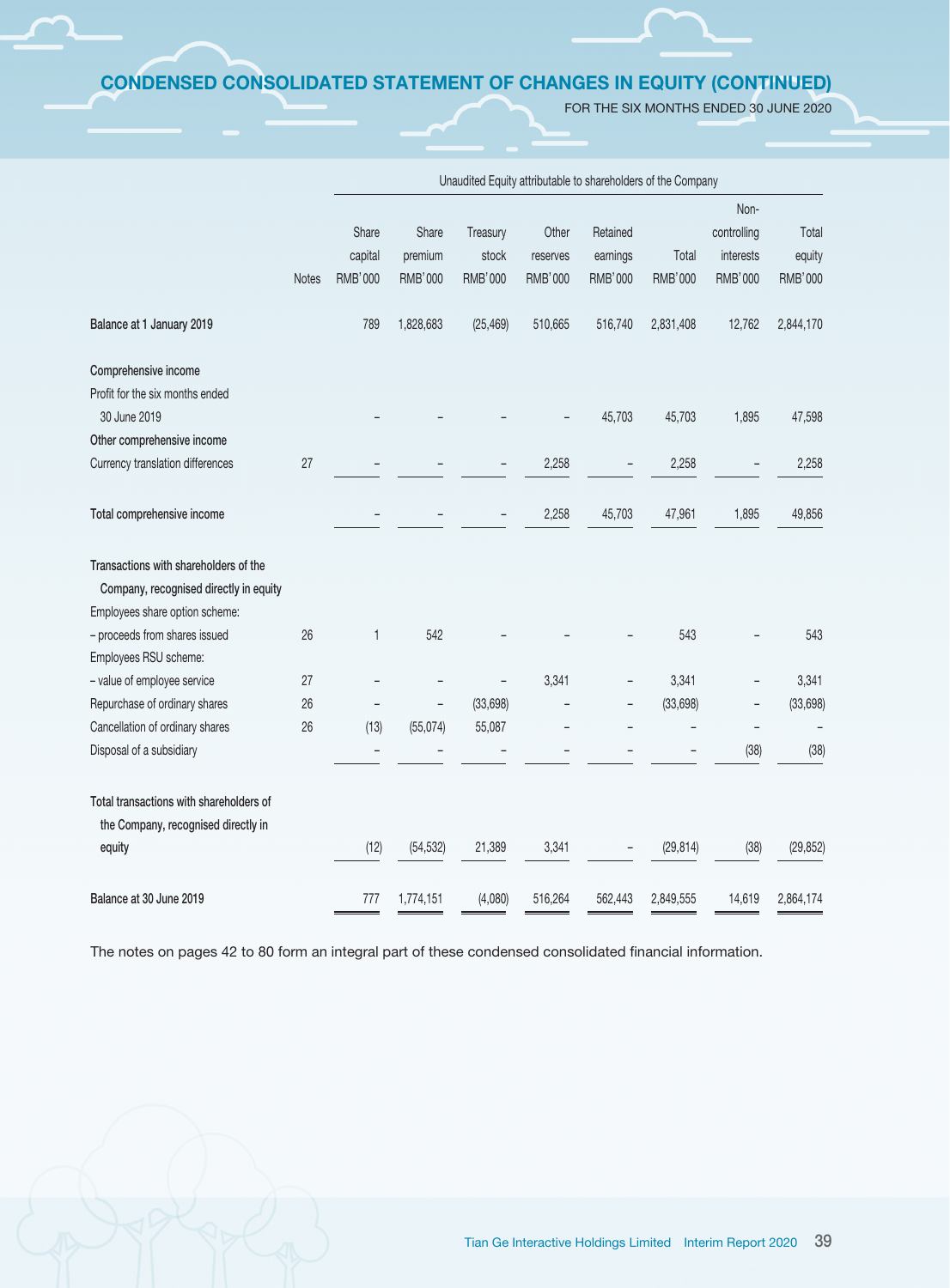# CONDENSED CONSOLIDATED STATEMENT OF CASH FLOW

FOR THE SIX MONTHS ENDED 30 JUNE 2020

|                                                                          |              | <b>Unaudited</b>         |                |  |  |
|--------------------------------------------------------------------------|--------------|--------------------------|----------------|--|--|
|                                                                          |              | Six months ended 30 June |                |  |  |
|                                                                          |              | 2020                     | 2019           |  |  |
|                                                                          | <b>Notes</b> | <b>RMB'000</b>           | <b>RMB'000</b> |  |  |
|                                                                          |              |                          |                |  |  |
| Cash flows from operating activities                                     |              |                          |                |  |  |
| Cash generated from operations                                           |              | 61,728                   | 173,434        |  |  |
| Income tax paid                                                          |              | (93, 113)                | (58, 344)      |  |  |
| Receipt of refunded withholding tax in relation to dividend distribution | 10           | 27,500                   |                |  |  |
|                                                                          |              |                          |                |  |  |
|                                                                          |              |                          |                |  |  |
| Net cash (used in)/generated from operating activities                   |              | (3,885)                  | 115,090        |  |  |
| Cash flows from investing activities                                     |              |                          |                |  |  |
| Proceeds from disposal of subsidiaries, net of cash disposed             |              | 4,648                    | 13,102         |  |  |
| Proceeds from disposal of investments accounted for using the equity     |              |                          |                |  |  |
| method                                                                   |              | 5,158                    | 2,000          |  |  |
| Payment for acquisition of investments accounted for using the equity    |              |                          |                |  |  |
| method                                                                   | 16           |                          | (8, 343)       |  |  |
| Purchase of and prepayment for property and equipment, intangible        |              |                          |                |  |  |
| assets and other non-current assets                                      |              | (2,663)                  | (5, 467)       |  |  |
| Deposit paid for purchase of land use right                              |              |                          | (3, 244)       |  |  |
| Proceeds on disposal of property and equipment and intangible            |              |                          |                |  |  |
| assets                                                                   |              | 165                      | 127            |  |  |
| Payment for term deposits with initial term over 3 months                |              | (476, 678)               |                |  |  |
| Proceeds from disposal of term deposits with initial term over 3         |              |                          |                |  |  |
| months                                                                   |              | 106,964                  | 110,333        |  |  |
| Payment for financial assets at fair value through profit or loss        |              | (1, 134, 781)            | (1, 254, 075)  |  |  |
| Proceeds from disposal of financial assets at fair value through profit  |              |                          |                |  |  |
| or loss                                                                  |              | 1,299,834                | 1,138,605      |  |  |
| Cash paid for refundable prepayment of investments                       |              |                          | (5, 149)       |  |  |
| Receipt of refundable prepayment for potential investments               | 19           | 3,800                    | 1,000          |  |  |
| Loans granted to third parties, related parties and employees            |              | (90, 330)                | (22, 968)      |  |  |
| Repayment of loans granted to third parties, related parties and         |              |                          |                |  |  |
| employees                                                                |              | 35,879                   | 7,396          |  |  |
| Repayment of loans granted to individual customers                       |              | 547                      |                |  |  |
| Dividend received from investments accounted for using the equity        | 5.4,         |                          |                |  |  |
| method and financial assets at fair value through profit or loss         | 16(a)        | 8,584                    | 3,544          |  |  |
| Interest received                                                        |              | 9,970                    | 313            |  |  |
|                                                                          |              |                          |                |  |  |
| Net cash used in investing activities                                    |              | (228, 903)               | (22, 826)      |  |  |
|                                                                          |              |                          |                |  |  |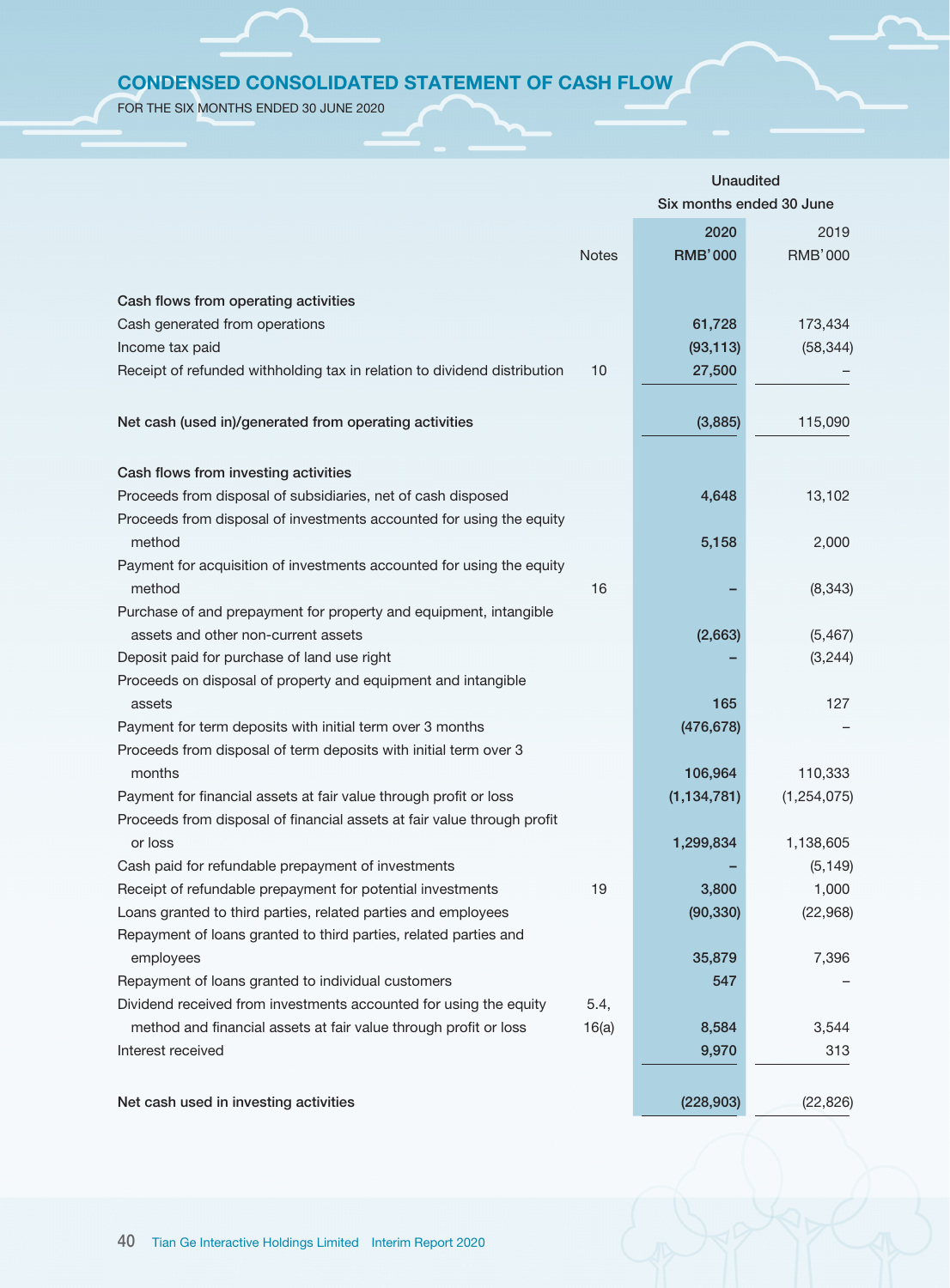# CONDENSED CONSOLIDATED STATEMENT OF CASH FLOW (CONTINUED)

FOR THE SIX MONTHS ENDED 30 JUNE 2020

|                                                                |                | <b>Unaudited</b>         |  |  |  |
|----------------------------------------------------------------|----------------|--------------------------|--|--|--|
|                                                                |                | Six months ended 30 June |  |  |  |
|                                                                | 2020           | 2019                     |  |  |  |
| <b>Notes</b>                                                   | <b>RMB'000</b> | <b>RMB'000</b>           |  |  |  |
|                                                                |                |                          |  |  |  |
| Cash flows from financing activities                           |                |                          |  |  |  |
| Proceeds from exercise of share options                        | 472            | 700                      |  |  |  |
| Proceeds from bank borrowings                                  | 113,595        |                          |  |  |  |
| Lease payments                                                 | (2,066)        |                          |  |  |  |
| Advance received from an investment in a subsidiary            |                | 55,000                   |  |  |  |
| Payments for repurchase of ordinary shares<br>26(c)            |                | (33, 698)                |  |  |  |
|                                                                |                |                          |  |  |  |
| Net cash generated from financing activities                   | 112,001        | 22,002                   |  |  |  |
|                                                                |                |                          |  |  |  |
| Net (decrease)/increase in cash and cash equivalents           | (120, 787)     | 114,266                  |  |  |  |
| Cash and cash equivalents at the beginning of the period<br>21 | 1,033,006      | 432,588                  |  |  |  |
| Exchange gain on cash and cash equivalents                     | 7,223          | 2,578                    |  |  |  |
|                                                                |                |                          |  |  |  |
| 21<br>Cash and cash equivalents at the end of the period       | 919,442        | 549,432                  |  |  |  |

The notes on pages 42 to 80 form an integral part of these condensed consolidated financial information.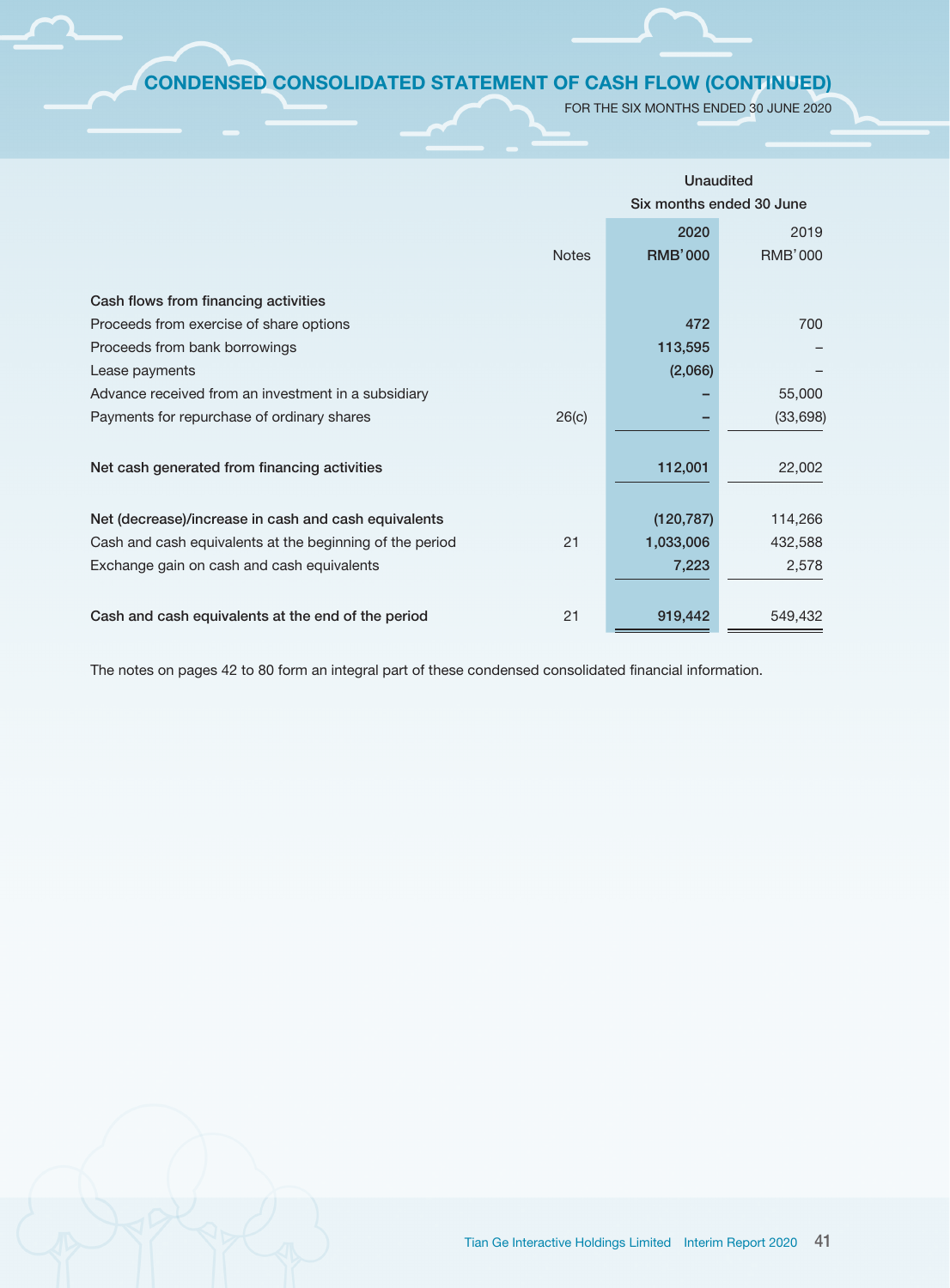#### 1 GENERAL INFORMATION

Tian Ge Interactive Holdings Limited (the "Company"), was incorporated in the Cayman Islands on July 28, 2008 as an exempted company with limited liability under the Companies Law (2007 Revision) of the Cayman Islands as an investment holding company. The address of the Company's registered office is Grand Pavilion, Hibiscus Way, 802 West Bay Road, P.O. Box 31119, KY1-1205, Cayman Islands.

The Company and its subsidiaries (collectively the "Group") are principally engaged in the operation of live social video platforms, mobile and online games, advertising and other services in the People's Republic of China (the "PRC").

This condensed consolidated financial information is presented in Renminbi (the "RMB"), unless otherwise stated. This condensed consolidated financial information was approved by the board of directors of the Company for issue on 27 August 2020.

This condensed consolidated financial information has been reviewed, not audited.

## 2 BASIS OF PREPARATION

This condensed consolidated financial information for the six months ended 30 June 2020 has been prepared in accordance with International Accounting Standard ("IAS") 34 'Interim Financial Reporting'. The condensed consolidated financial information should be read in conjunction with the annual financial statements for the year ended 31 December 2019, which have been prepared in accordance with IFRS as set out in the 2019 annual report of the Company dated 26 March 2020.

#### 3 ACCOUNTING POLICIES

The accounting policies applied are consistent with those of the annual financial statements for the year ended 31 December 2019, as described in those annual financial statements, except for the estimation of income tax using the tax rate that would be applicable to expected total annual earnings (Note 10) and the adoption of new and amended standards (Note 3.1) as set out below.

#### 3.1 New and amended standards adopted by the Group

A number of new or amended standards became applicable for the current reporting period, which did not have any impact on the Group's accounting policies and did not require retrospective adjustments.

#### 3.2 New standards and amendments to standards that have been issued but not effective

A number of new standards and amendments to standards have not come into effect for the financial year beginning 1 January 2020 and have not been early adopted by the Group in preparing the condensed consolidated financial information. None of these is expected to have a significant effect on the condensed consolidated financial information of the Group.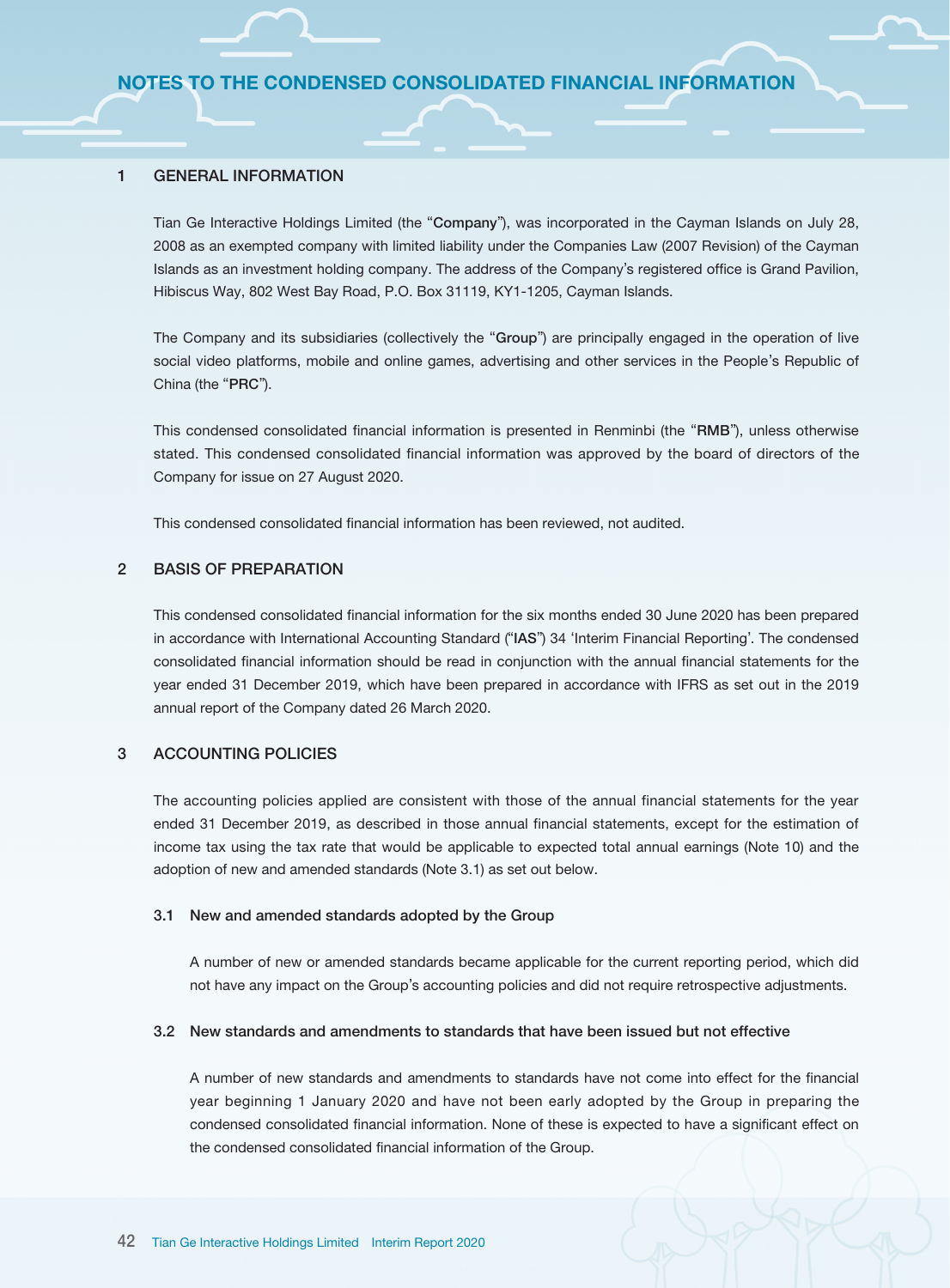#### 4 ESTIMATES

The preparation of condensed consolidated financial information requires management to make judgments, estimates and assumptions that affect the application of accounting policies and the reported amounts of assets and liabilities, income and expense. Actual results may differ from these estimates.

In preparing this condensed consolidated financial information, the significant judgments made by management in applying the Group's accounting policies and the key sources of estimation uncertainty were the same as those applied to the consolidated financial statements for the year ended 31 December 2019.

#### 5 FINANCIAL RISK MANAGEMENT AND FINANCIAL INSTRUMENTS

#### 5.1 Financial risk factors

The Group's activities expose it to a variety of financial risks: market risk (including currency risk, interest rate risk and price risk), credit risk and liquidity risk.

The interim condensed consolidated financial information does not include all financial risk management information and disclosures required in the annual financial statements, and it should be read in conjunction with the consolidated financial statements for the year ended 31 December 2019.

There have been no changes in the risk management department or in any risk management policies since the year ended 31 December 2019.

#### 5.2 Liquidity risk

Compared to year end, there was no material change in the contractual undiscounted cash out flows for financial liabilities.

#### 5.3 Fair value estimation

#### (i) Fair value hierarchy

This section explains the judgements and estimates made in determining the fair values of the financial instruments that are recognised and measured at fair value in the financial statements. To provide an indication about the reliability of the inputs used in determining fair value, the Group has classified its financial instruments into the three levels prescribed under the accounting standards.

The Group's policy is to recognise transfers into and transfers out of fair value hierarchy levels as at the end of the reporting period.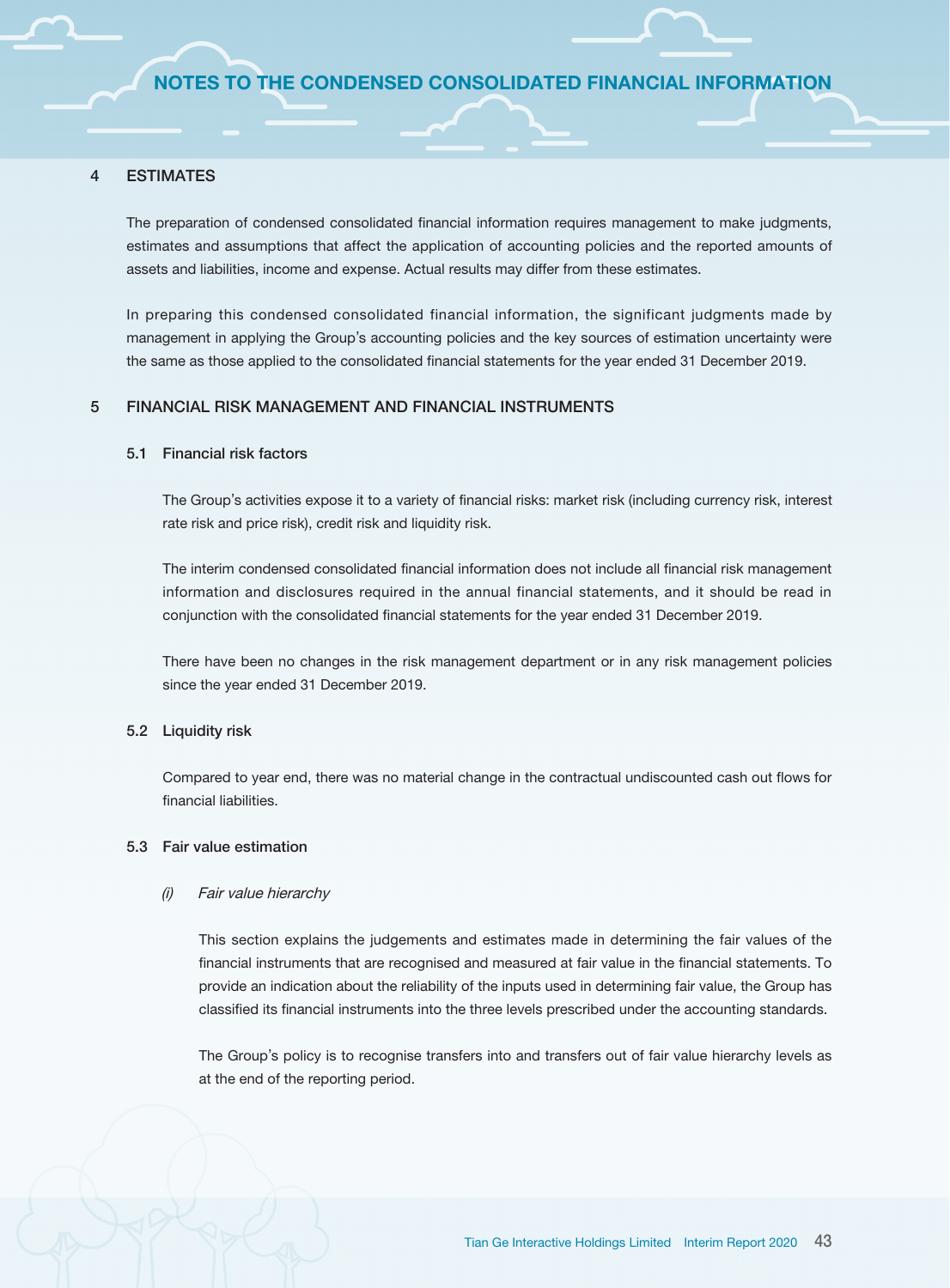#### 5.3 Fair value estimation - continued

#### (i) Fair value hierarchy – continued

Level 1: The fair value of financial instruments traded in active markets (such as publicly traded derivatives, and equity securities) is based on quoted market prices at the end of the reporting period. The quoted market price used for financial assets held by the Group is the current bid price. These instruments are included in level 1.

Level 2: The fair value of financial instruments that are not traded in an active market (for example, over-the-counter derivatives) is determined using valuation techniques which maximise the use of observable market data and rely as little as possible on entity-specific estimates. If all significant inputs required to fair value of an instrument are observable, the instrument is included in level 2.

Level 3: If one or more of the significant inputs of an instrument are not based on observable market data, the instrument is included in level 3.

The following tables present the Group's financial assets/(liabilities) at fair value through profit or loss ("FVPL") as at 30 June 2020 and 31 December 2019.

| Recurring fair value measurements  |              |                |                    |                    |                |
|------------------------------------|--------------|----------------|--------------------|--------------------|----------------|
| at 30 June 2020                    |              | Level 1        | Level <sub>2</sub> | Level <sub>3</sub> | <b>Total</b>   |
|                                    | <b>Notes</b> | <b>RMB'000</b> | <b>RMB'000</b>     | <b>RMB'000</b>     | <b>RMB'000</b> |
|                                    |              |                |                    |                    |                |
| <b>Financial assets</b>            |              |                |                    |                    |                |
| Financial assets at FVPL           |              |                |                    |                    |                |
| - Unlisted equity investments      | 19(a)        |                |                    | 481,382            | 481,382        |
| - Venture capital funds            | 19(b)        |                |                    | 408,846            | 408,846        |
| - Wealth management products       | 19(c)        |                | 54,684             | 231,513            | 286,197        |
| - Structured notes                 | 19(d)        |                |                    | 292,976            | 292,976        |
| - Investment in real estate income |              |                |                    |                    |                |
| trust ("REIT") access fund         | 19(e)        |                |                    | 39,627             | 39,627         |
| - Other fund investments           | 19(f)        |                |                    | 35,949             | 35,949         |
| - Convertible promissory notes     | 19(a(i))     |                |                    | 7,009              | 7,009          |
| <b>Trading derivatives</b>         |              | 1,500          |                    |                    | 1,500          |
|                                    |              |                |                    |                    |                |
| <b>Total financial assets</b>      |              | 1,500          | 54,684             | 1,497,302          | 1,553,486      |
|                                    |              |                |                    |                    |                |
| <b>Financial liabilities</b>       |              |                |                    |                    |                |
|                                    |              |                |                    |                    |                |
| <b>Trading derivatives</b>         |              | (927)          |                    |                    | (927)          |
|                                    |              |                |                    |                    |                |
| <b>Total financial liabilities</b> |              | (927)          |                    |                    | (927)          |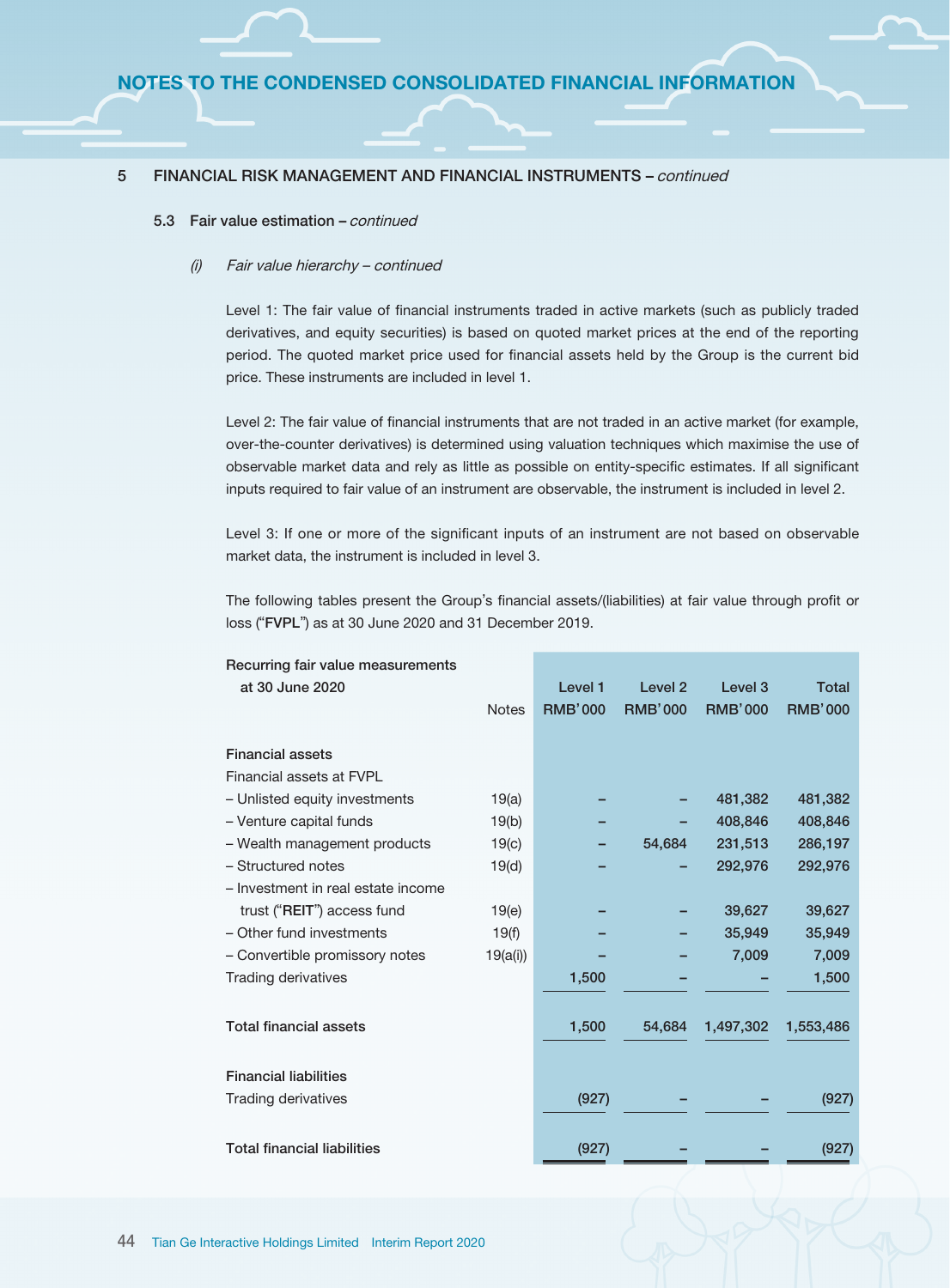#### 5.3 Fair value estimation – continued

#### (i) Fair value hierarchy – continued

| Recurring fair value measurements |              |         |                |                |           |
|-----------------------------------|--------------|---------|----------------|----------------|-----------|
| at 31 December 2019               |              | Level 1 | Level 2        | Level 3        | Total     |
|                                   | <b>Notes</b> | RMB'000 | <b>RMB'000</b> | <b>RMB'000</b> | RMB'000   |
|                                   |              |         |                |                |           |
| Financial assets at FVPI          |              |         |                |                |           |
| - Wealth management products      | 19(c)        |         | 120,237        | 605,173        | 725,410   |
| - Unlisted equity investments     | 19(a)        |         | -              | 491,122        | 491,122   |
| - Venture capital funds           | 19(b)        |         | -              | 394,243        | 394,243   |
| - Investment in REIT access fund  | 19(e)        |         | -              | 41,973         | 41,973    |
| - Structured notes                | 19(d)        |         |                | 16,525         | 16,525    |
| - Income trust investment         |              |         |                | 5,000          | 5,000     |
|                                   |              |         |                |                |           |
| Total financial assets            |              |         | 120.237        | 1.554.036      | 1.674.273 |
|                                   |              |         |                |                |           |

There were no transfers among levels 1, 2 and 3 for recurring fair value measurements during the reporting period.

#### (ii) Valuation techniques used to determine fair values

The finance department of the Group includes a team that performs the valuations of non-property items required for financial reporting purposes, including level 3 fair values. This team reports directly to the chief financial officer (CFO) and the audit committee (AC). Discussions of valuation processes and results are held among the CFO, AC and the valuation team at least once every three months, in line with the Group's quarterly reporting periods.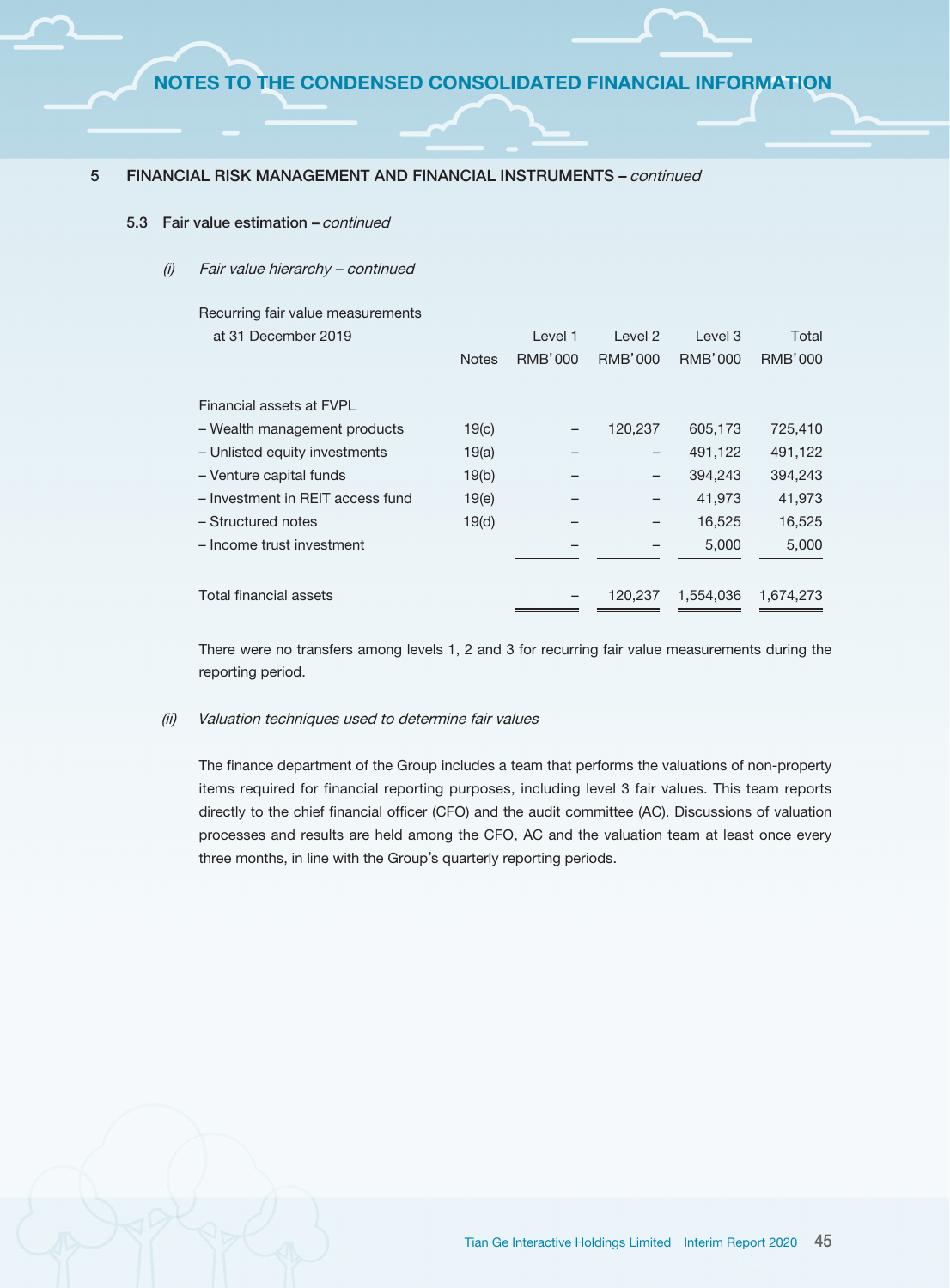#### 5.3 Fair value estimation - continued

(ii) Valuation techniques used to determine fair values – continued

Specific valuation techniques used to value financial instruments include:

- for trading derivatives the quoted prices in active markets for identical assets or liabilities;
- for wealth management products the use of exercisable quoted price by the issuer or the discounted cash flow;
- for venture capital funds the net asset value of private equity fund investments;
- for unlisted equity investments the use of discounted cash flow of the investees, with reference to: (i) the latest round financing, i.e. the prior transaction price or the third-party pricing information, or (ii) the Group's share of the investees' net asset which are expected to be realised;
- for structured notes, income trust investment, Investment in REIT access fund and other fund investments – the net asset value of the investments.

#### 5.4 Fair value measurements using significant unobservable inputs (Level 3)

The following table presents the changes in level 3 instruments for the six months ended 30 June 2020 and 2019.

Six months ended 30 June

|                                                                      | SIX MONTHS CHUCU SU JUNC |                |  |
|----------------------------------------------------------------------|--------------------------|----------------|--|
|                                                                      | 2020                     | 2019           |  |
|                                                                      | <b>RMB'000</b>           | <b>RMB'000</b> |  |
|                                                                      |                          |                |  |
| Opening balance at 1 January                                         | 1,554,036                | 1,746,412      |  |
| Additions                                                            | 895,838                  | 1,292,917      |  |
| <b>Disposals</b>                                                     | (948, 266)               | (1, 138, 299)  |  |
| Reclassified as held for sale                                        |                          | (5, 727)       |  |
| Dividend received (Note 19(a)(b))                                    | (8,584)                  | (2,874)        |  |
| Net fair value (loss)/gain recognised in consolidated statements of  |                          |                |  |
| comprehensive income under 'other gains, net'                        | (2, 211)                 | 59,775         |  |
| Currency translation difference                                      | 6,489                    | 1,021          |  |
|                                                                      |                          |                |  |
| Closing balance at 30 June                                           | 1,497,302                | 1,953,225      |  |
|                                                                      |                          |                |  |
| Net unrealised (loss)/gain for the period included in profit or loss |                          |                |  |
| for assets held at the period end                                    | (12, 565)                | 42,822         |  |
|                                                                      |                          |                |  |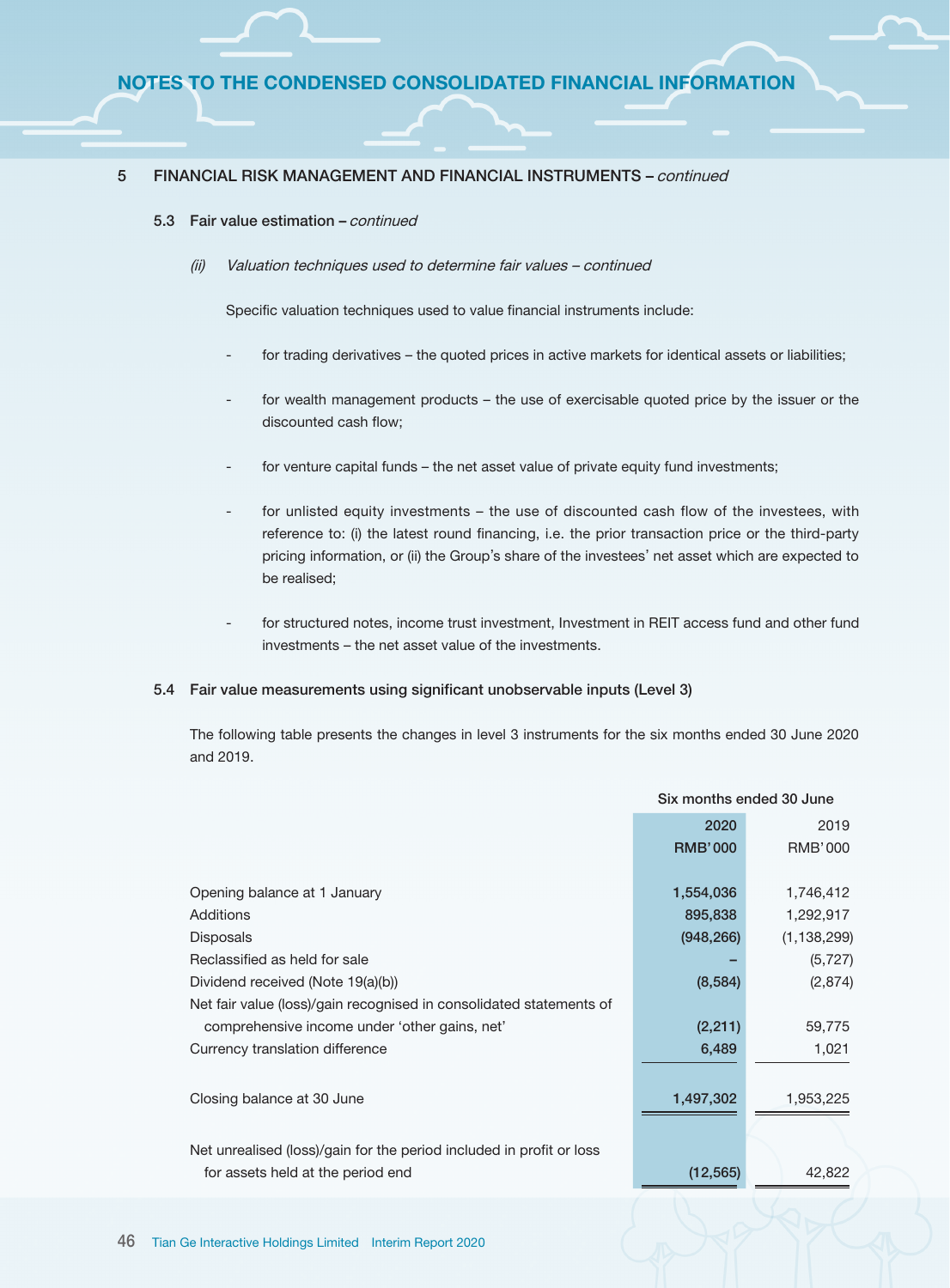#### 5.5 Fair value of financial assets and liabilities measured at amortised cost

The fair value of the following financial assets and liabilities approximate their carrying amounts:

- Trade receivables
- Other receivables (excluding prepaid expenses)
- Term deposits with initial terms over 3 months
- Cash and cash equivalents
- **Borrowings**
- Trade payables
- Other payables and accruals (excluding accrued payroll, government grants and other tax liabilities)

#### 6 SEGMENT INFORMATION

The Group's business activities, for which discrete financial information is available, are regularly reviewed and evaluated by the chief operating decision maker (the "CODM"). The CODM, who is responsible for allocating resources and assessing performance of the operating segment, has been identified as the executive directors of the Company that make strategic decisions. The CODM considers the business primarily from product perspective.

The Group has following reportable segments for the six months ended 30 June 2020 and 2019:

- Online interactive entertainment service;
- Advertising;
- Others.

The "Online interactive entertainment service" segment mainly comprises of the provision of service through the Group's live social video platform (six months ended 2019: live social video platform and online games). "Advertising" segment consists of online advertising business through self-owned beauty camera application and platform. "Others" segment of the Group mainly comprises of the provision of software research and development and other services.

The CODM assessed the performance of the operating segments mainly based on segment revenue and gross profit of each operating segment. The selling and marketing expenses and general and administrative expenses are common costs incurred for the operating segments as a whole and therefore they are not included in the measure of the segments' performance which is used by the CODM as a basis for the purpose of resource allocation and assessment of segment performance. Interest income, other gains, net, finance income, net and income tax expense are also not allocated to individual operating segment.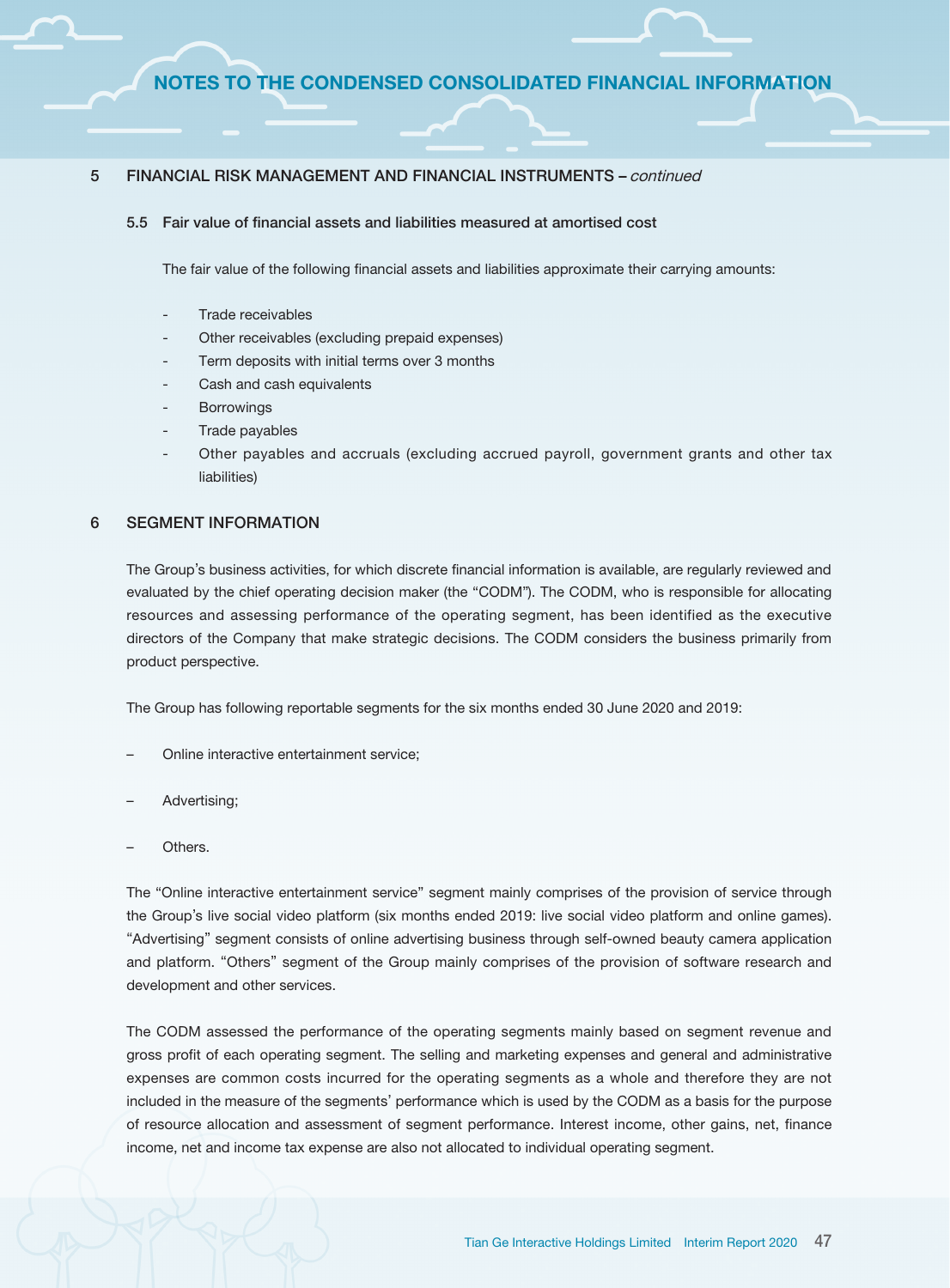#### 6 SEGMENT INFORMATION – continued

There were no material inter-segment sales during the six months ended 30 June 2020 and 2019. The revenues from external customers reported to the CODM are measured in a manner consistent with that applied in the condensed consolidated statement of comprehensive income.

Other information, together with the segment information, provided to CODM, is measured in a manner consistent with that applied in this condensed financial information. There were no segment assets and segment liabilities information provided to the CODM, as the CODM does not use this information to allocate resources to or evaluate the performance of the operating segments.

The segment information provided to the CODM for the reportable segments for the six months ended 30 June 2020 and 2019 is as follows:

|                                                         | Six months ended 30 June 2020 |                |                |                | Six months ended 30 June 2019 |             |                |           |
|---------------------------------------------------------|-------------------------------|----------------|----------------|----------------|-------------------------------|-------------|----------------|-----------|
|                                                         | Online<br>interactive         |                |                |                | Online<br>interactive         |             |                |           |
|                                                         | entertainment                 | Advertising    | <b>Others</b>  | Total          | entertainment                 | Advertising | Others         | Total     |
|                                                         | <b>RMB'000</b>                | <b>RMB'000</b> | <b>RMB'000</b> | <b>RMB'000</b> | RMB'000                       | RMB'000     | <b>RMB'000</b> | RMB'000   |
| Revenue                                                 | 184,020                       | 23,886         | 1,126          | 209,032        | 232,301                       | 37,911      | 9,939          | 280,151   |
| Gross profit                                            | 170,048                       | 13,685         | 1,040          | 184,773        | 213,650                       | 30,552      | 9,228          | 253,430   |
| - Depreciation, amortisation<br>and impairment charges  |                               |                |                |                |                               |             |                |           |
| included in segment cost                                | 1,886                         | 500            |                | 2,386          | 2,804                         | 500         |                | 3,304     |
| Operating profit                                        |                               |                |                | 42,854         |                               |             |                | 212,157   |
| Finance income                                          |                               |                |                | 6,431          |                               |             |                | 4,999     |
| Finance costs                                           |                               |                |                | (483)          |                               |             |                | (2, 142)  |
| Shares of profit/(loss) of<br>investments accounted for |                               |                |                |                |                               |             |                |           |
| using the equity method                                 |                               |                |                | 2,566          |                               |             |                | (1, 504)  |
| Impairment on investments                               |                               |                |                |                |                               |             |                |           |
| accounted for using the                                 |                               |                |                |                |                               |             |                |           |
| equity method                                           |                               |                |                |                |                               |             |                | (23, 251) |
| Profit before income tax                                |                               |                |                | 51,368         |                               |             |                | 190,259   |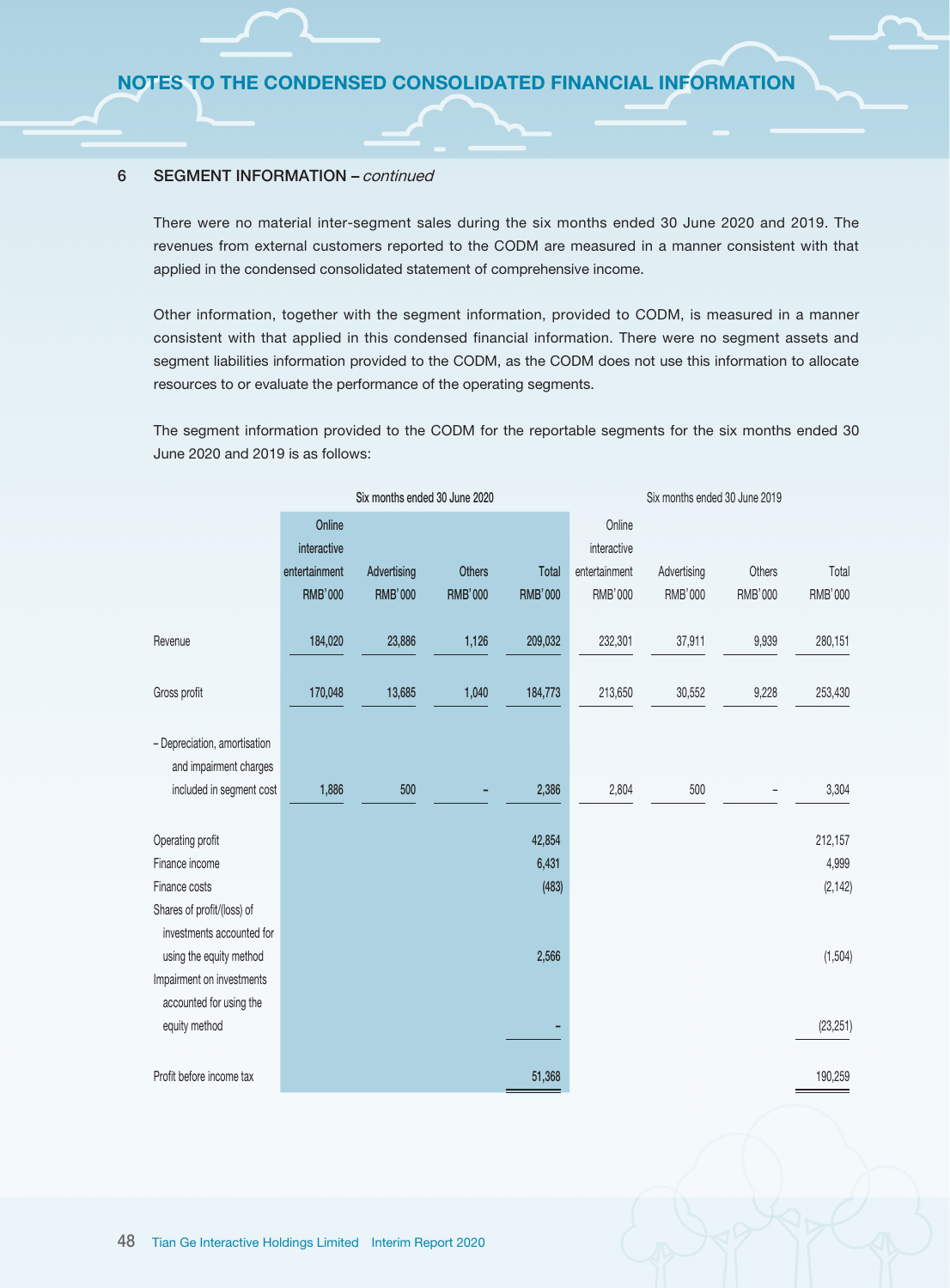### 6 SEGMENT INFORMATION – continued

A breakdown of the revenue derived from each revenue stream is as follows:

|                                   | Six months ended 30 June |                |  |
|-----------------------------------|--------------------------|----------------|--|
|                                   | 2020                     | 2019           |  |
|                                   | <b>RMB'000</b>           | <b>RMB'000</b> |  |
|                                   |                          |                |  |
| Live social video platforms       | 184,020                  | 230,027        |  |
| Game operation                    |                          | 2,274          |  |
| Advertising                       | 23,886                   | 37,911         |  |
| Software research and development | 599                      | 9,239          |  |
| <b>Others</b>                     | 527                      | 700            |  |
|                                   |                          |                |  |
|                                   | 209,032                  | 280,151        |  |

# 7 EXPENSES BY NATURE

|                                                                       |                | Six months ended 30 June |
|-----------------------------------------------------------------------|----------------|--------------------------|
|                                                                       | 2020           | 2019                     |
|                                                                       | <b>RMB'000</b> | <b>RMB'000</b>           |
|                                                                       |                |                          |
| Employee benefit expenses (including share-based compensation         |                |                          |
| expenses)                                                             | 72,461         | 65,210                   |
| Promotion and advertising expenses                                    | 44,370         | 38,555                   |
| Bandwidth and server custody fees                                     | 12,188         | 12,466                   |
| Commission charged by game developers                                 |                | 2,043                    |
| Game and software development costs                                   | 2,044          | 1,883                    |
| Travelling and entertainment expenses                                 | 6,284          | 6,270                    |
| Amortisation of intangible assets (Note 15)                           | 5,892          | 6,029                    |
| Depreciation of property and equipment (Note 12)                      | 5,567          | 6,814                    |
| Utilities and office expenses                                         | 5,501          | 4,095                    |
| Professional and consultancy fee                                      | 5,118          | 4,506                    |
| Depreciation of right-of-use assets (Note 13)                         | 2,100          | 1,690                    |
| Auditors' remuneration                                                | 2,025          | 2,400                    |
| Payment handling costs                                                | 1,394          | 624                      |
| Short-term operating leases                                           | 869            | 1,261                    |
| Others                                                                | 3,459          | 5,411                    |
|                                                                       |                |                          |
| Total cost of revenue, selling and marketing expenses, administrative |                |                          |
| expenses and research and development expenses                        | 169,272        | 159,257                  |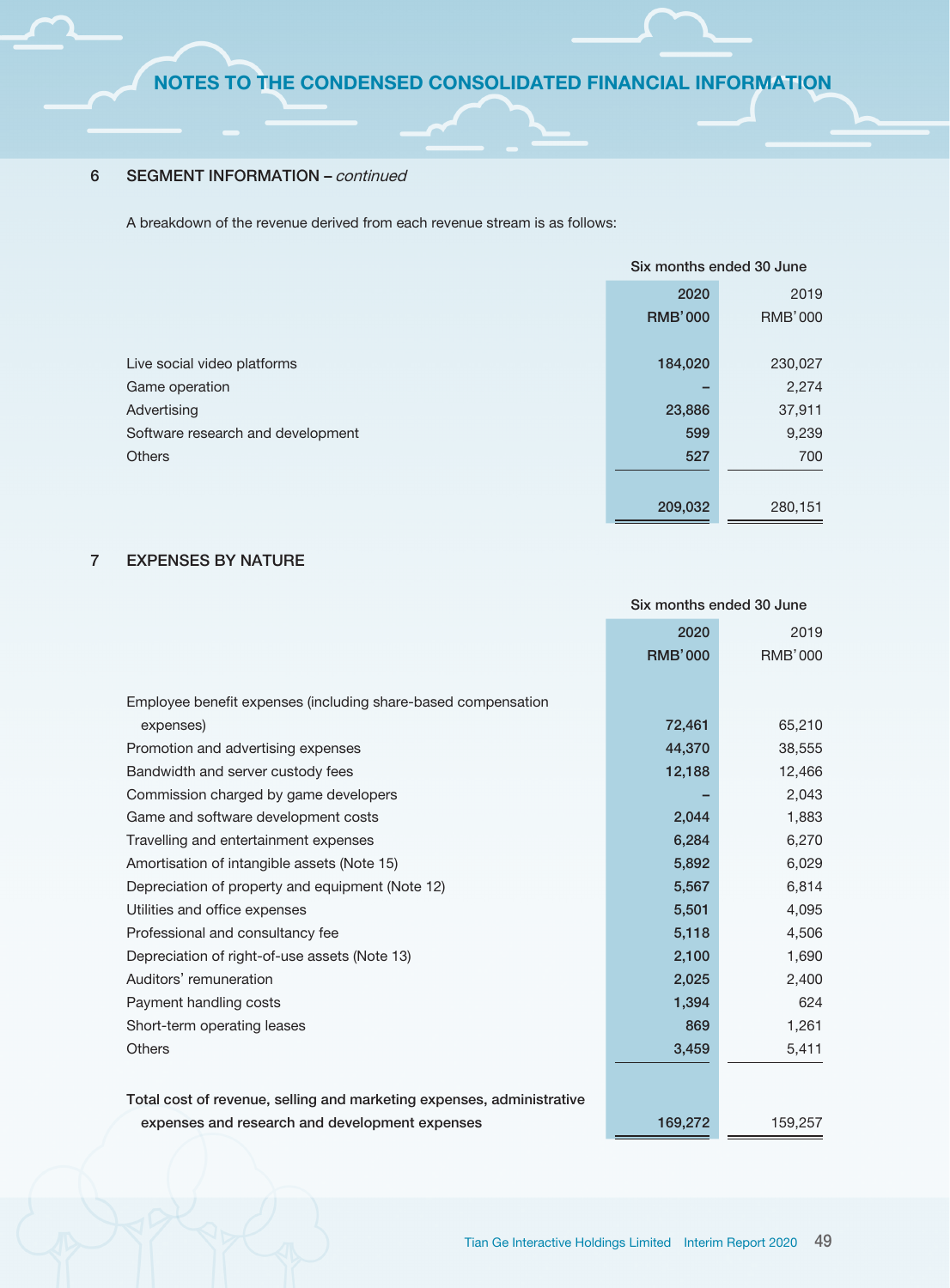#### 8 OTHER GAINS, NET

|                                                                          | Six months ended 30 June |                |
|--------------------------------------------------------------------------|--------------------------|----------------|
|                                                                          | 2020                     | 2019           |
|                                                                          | <b>RMB'000</b>           | <b>RMB'000</b> |
|                                                                          |                          |                |
| Interest on term deposits with initial term over 3 months                | 3,828                    | 713            |
| Fair value gains/(losses) on financial assets at FVPL                    |                          |                |
| - Unlisted equity investments (Note 19(a))                               | 1,061                    | (3,923)        |
| - Venture capital funds (Note 19(b))                                     | (4,928)                  | 41,516         |
| - Wealth management products (Note 19(c))                                | 8,787                    | 20,472         |
| - Structured notes (Note 19(d))                                          | (3,706)                  | 373            |
| - Investment in REIT access fund (Note 19(e))                            | (2, 197)                 |                |
| - Other fund investments (Note 19(f))                                    | 877                      |                |
| - Income trust investment                                                | 258                      |                |
| - Convertible promissory notes (Note 19(a(i)))                           | (71)                     |                |
| - Contingent consideration                                               |                          | 1,337          |
| Net fair value loss on derivatives held for trading                      | (2,877)                  |                |
| Government grants                                                        |                          |                |
| - Technology award                                                       | 1,917                    | 1,980          |
| $-$ Others                                                               | 442                      | 548            |
| Interest income on loans to third parties, related parties and employees | 2,573                    | 957            |
| Gains on disposal of subsidiaries                                        | 1,282                    |                |
| Net losses from fair value adjustment of investment properties (Note 14) | (971)                    |                |
| Foreign exchange gains/(losses) on non-financing activities              | 172                      | (226)          |
| Losses on remeasurement of assets classified as held for sale (i)        |                          | (1,684)        |
| <b>Others</b>                                                            | 2,248                    | (7, 151)       |
|                                                                          |                          |                |
|                                                                          | 8,695                    | 54,912         |

(i) In June 2019, the Group entered into an agreement with third parties to sell its 100% equity interest in a subsidiary at a consideration of RMB1,000 thousand. The associated assets and liabilities of the subsidiary were reclassified as held for sale and measured at the lower of their carrying amounts and fair value less costs to sell, resulting in a write-down of RMB1,684 thousand in "other gains, net" in the statement of comprehensive income.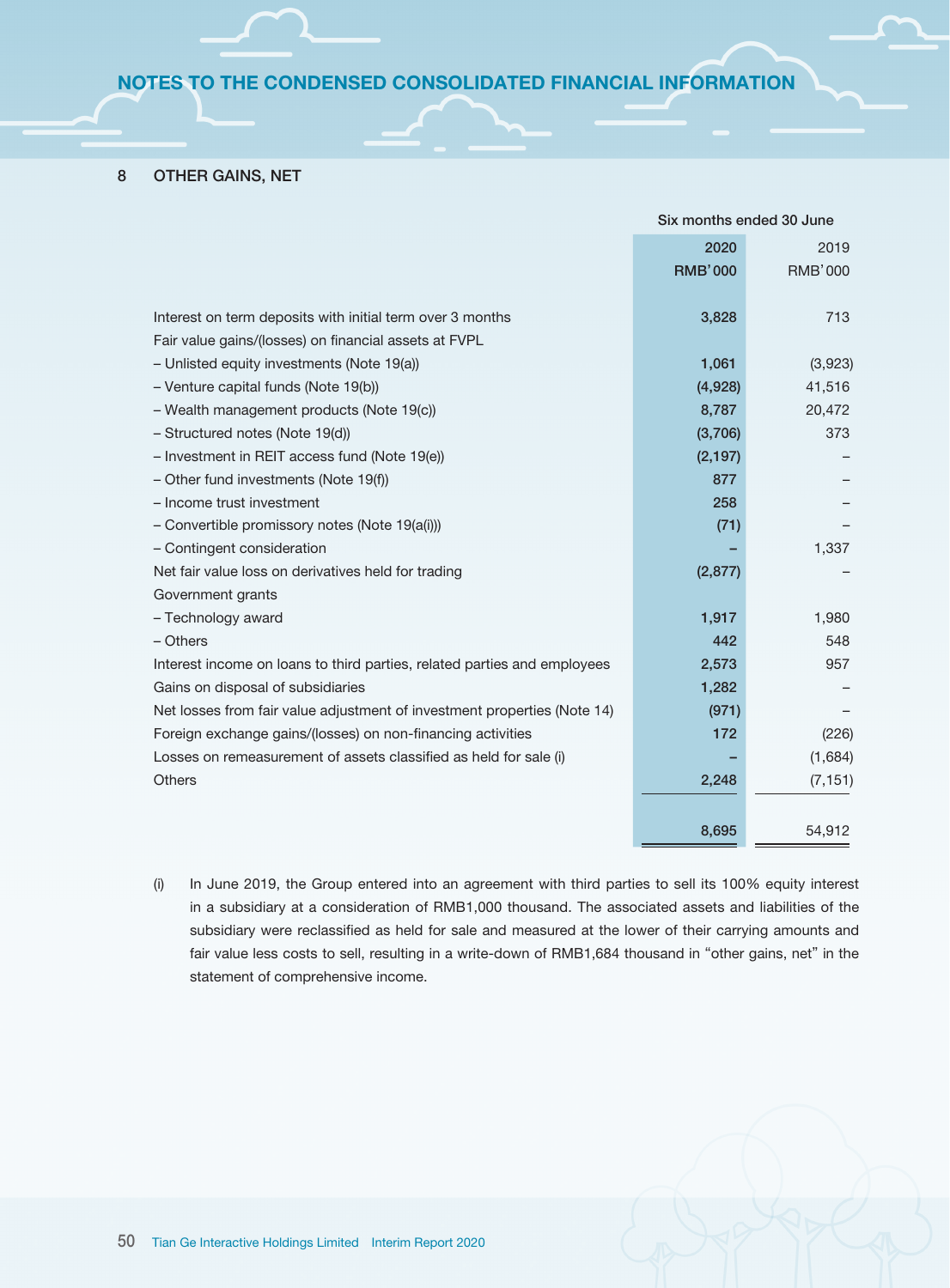## 9 FINANCE INCOME, NET

|                                                | Six months ended 30 June |                |
|------------------------------------------------|--------------------------|----------------|
|                                                | 2020                     | 2019           |
|                                                | <b>RMB'000</b>           | <b>RMB'000</b> |
|                                                |                          |                |
| Finance income:                                |                          |                |
| - Interest income on cash and cash equivalents | 6,386                    | 1,854          |
| - Exchange gain on financing activities, net   | 45                       | 3,145          |
|                                                |                          |                |
|                                                | 6,431                    | 4,999          |
|                                                |                          |                |
| Finance costs:                                 |                          |                |
| - Interest expenses on borrowings              | (256)                    |                |
| - Interest expenses on lease liabilities       | (111)                    | (35)           |
| - Exchange loss on financing activities, net   | (79)                     | (2,034)        |
| - Other interest expenses                      | (37)                     | (73)           |
|                                                |                          |                |
|                                                | (483)                    | (2, 142)       |
|                                                |                          |                |
| Finance income, net                            | 5,948                    | 2,857          |

#### 10 INCOME TAX EXPENSE

| 2020           | 2019           |
|----------------|----------------|
| <b>RMB'000</b> | <b>RMB'000</b> |
|                |                |
| 25,946         | 46,726         |
| (11, 535)      | 95,935         |
|                |                |
| 14,411         | 142,661        |
|                |                |

The Group's income tax includes enterprise income tax expense and withholding tax.

Six months ended 30 June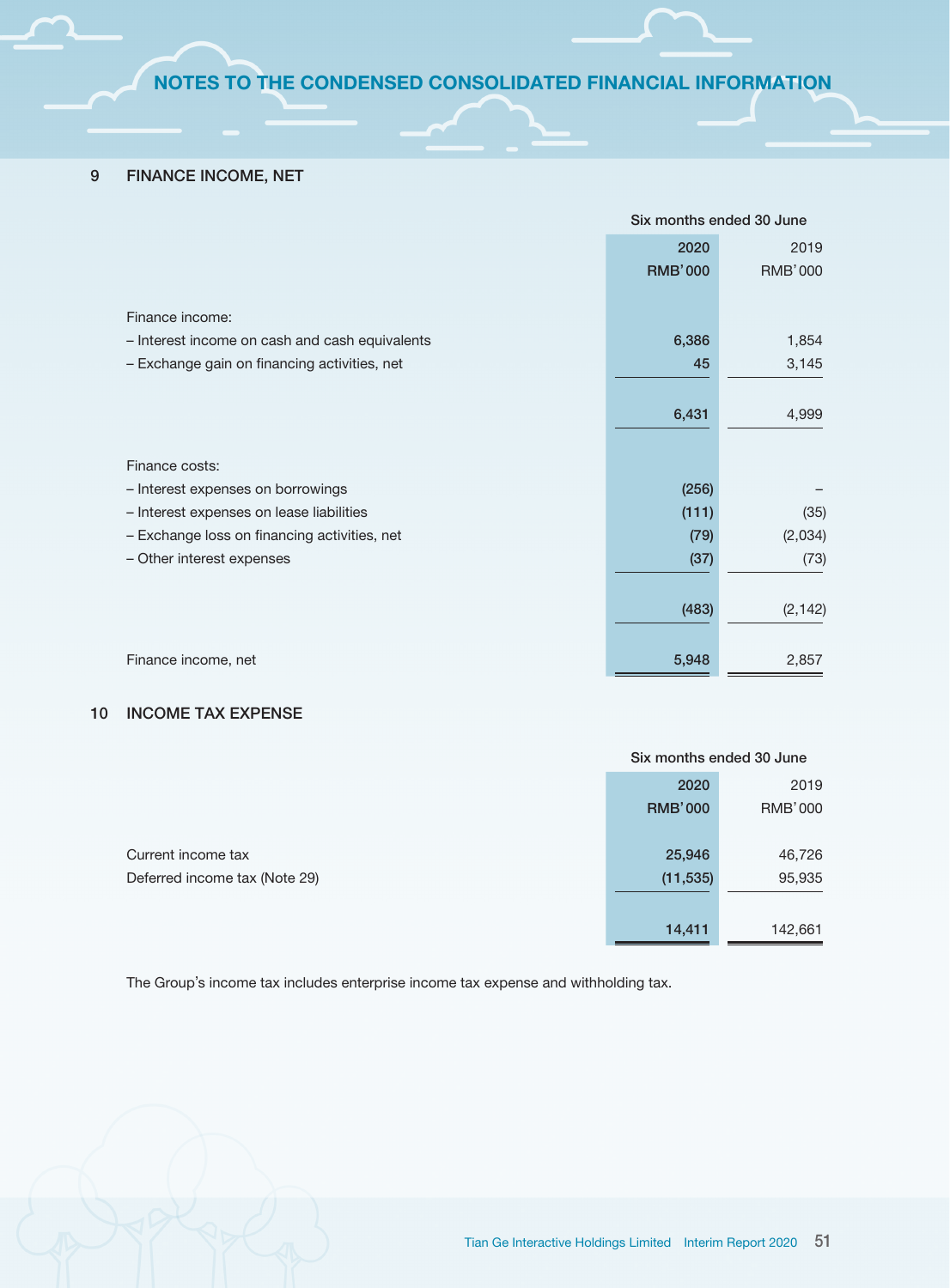#### 10 INCOME TAX EXPENSE – continued

#### (i) Enterprise income tax expense

The Group is not subject to taxation in the Cayman Islands. Hong Kong profits tax has been provided for at a rate of 16.5% (2019: 16.5%) for the period on the estimated assessable profits arising in or derived from Hong Kong. The companies established and operated in the PRC are subject to PRC Enterprise Income Tax ("EIT") at a rate of 25% (2019: 25%), and certain Group's subsidiaries established in the PRC and PRC Operating Entities are entitled to preferential EIT rate of 15% (2019: 15%).

Enterprise income tax expense is recognised based on the management's estimate of the expected weighted average income tax rate for the full financial year. The estimated average annual tax rate used for companies established and operated in the PRC and Hong Kong for the year ending 31 December 2020 are 16.91% and 16.50%, respectively (the year ended 31 December 2019: 16.2% and 16.5%, respectively).

#### (ii) Withholding tax

According to the applicable PRC tax regulations, dividends distributed by a company established in the PRC to a foreign investor with respect to profits derived after 1 January 2008 are generally subject to a 10% withholding tax rate. If a foreign investor incorporated in Hong Kong meets the conditions and requirements under the double taxation treaty arrangement between the PRC and Hong Kong, the relevant withholding tax rate will be reduced from 10% to 5%. In November 2019, Week8 (HK) Holdings Limited ("Week8 (HK)") was approved by Inland Revenue Department of Hong Kong Special Administrative Region as a resident of the Hong Kong Special Administration for 2018 and the two succeeding calendar years. Pursuant to such approval, the dividends distributed to Week8 (HK) from the PRC subsidiaries from 2018 to 2020 would be subject to withholding tax rate of 5%. Prior to November 2019, the Group applied 10% withholding tax rate on dividends distributed to Week8 (HK). As a result, the applicable withholding tax rates for the six months ended 30 June 2020 and 2019 are 5% and 10%, respectively.

In the first half of 2019, the management anticipated to remit the earnings of RMB72,956 thousand from the profit for the six months ended 30 June 2019 of several PRC subsidiaries to Week8 (HK), which was subject to a 10% withholding tax at a total amount of RMB7,296 thousand. In addition, due to the expansion of overseas business, management changed their estimation of overseas funding requirement and anticipated to remit an additional earnings of RMB900,000 thousand from the retained earnings of certain PRC subsidiaries to Week8 (HK), which was subject to a 10% withholding tax at the amount of RMB90,000 thousand.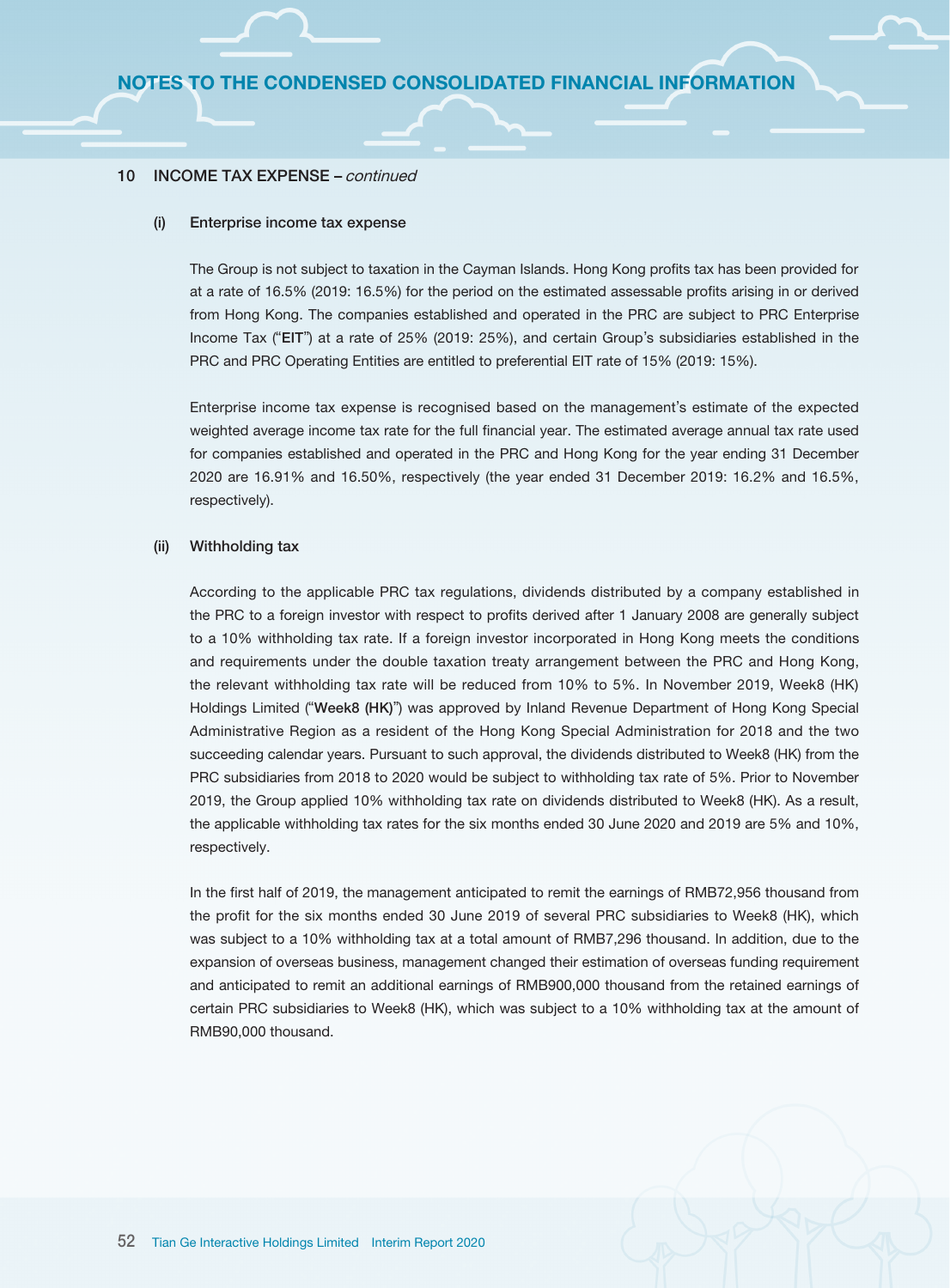#### 10 INCOME TAX EXPENSE – continued

#### (ii) Withholding tax – continued

In the first half of 2020, the Company revised its estimation and decided to remit 100% of the earnings of its Wholly Foreign-Owned Enterprises ("WFOEs") to Week8 (HK). Accordingly, a 5% withholding tax of RMB27,206 thousand was recognised during the six months ended 30 June 2020 for the WFOEs' remaining retained earnings of RMB506,920 thousand as of 31 December 2019 with no withholding tax provided before and all the WFOEs' profit of RMB37,210 thousand generated for the six months ended 30 June 2020.

During the six months ended 30 June 2020, the Group received refunded withholding taxes of RMB27,500 thousand in relation to the dividends paid in 2018 and 2019 from the local tax authorities, as a result of the reduction of applicable withholding tax rate from 10% to 5%, and recorded it as a reversal of income tax expense.

#### 11 EARNINGS PER SHARE

#### (a) Basic

Basic earnings per share is calculated by dividing the profit of the Group attributable to the shareholders of the Company by the weighted average number of ordinary shares in issue during each interim period.

|                                                              |           | Six months ended 30 June |
|--------------------------------------------------------------|-----------|--------------------------|
|                                                              | 2020      | 2019                     |
| Profit attributable to shareholders of the Company (RMB'000) | 35,914    | 45,703                   |
| Weighted average number of ordinary shares in issue          |           |                          |
| (thousand shares)                                            | 1,261,064 | 1,260,710                |
| Basic earnings per share (in RMB/share)                      | 0.028     | 0.036                    |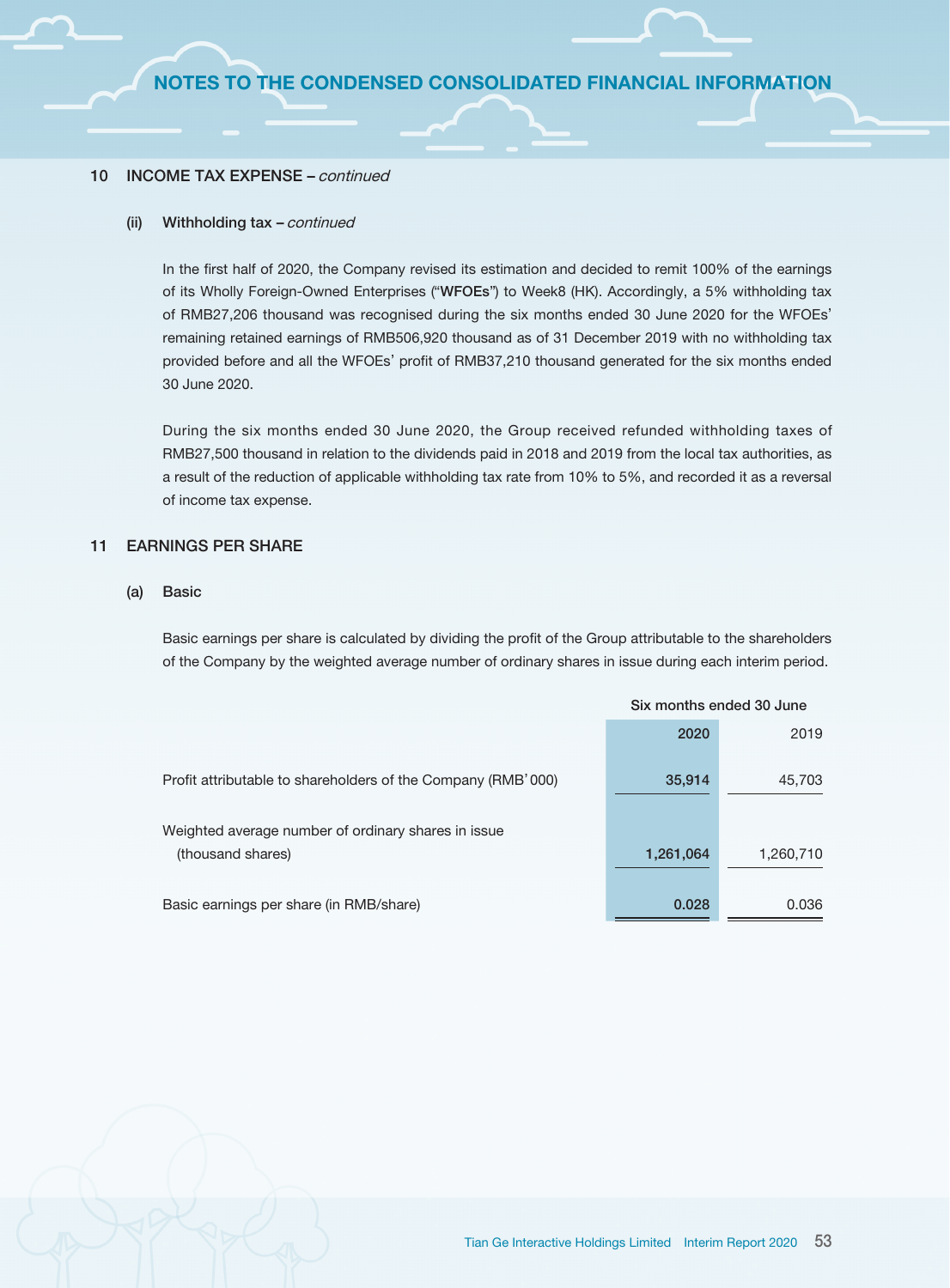#### 11 **EARNINGS PER SHARE – continued**

#### (b) Diluted

Diluted earnings per share is calculated by adjusting the weighted average number of ordinary shares outstanding to assume conversion of all dilutive potential ordinary shares.

The Company has two categories of dilutive potential ordinary shares, share options granted to employees under Pre-IPO Share Option Scheme and Post-IPO Share Option Scheme and RSUs granted to employees under Pre-IPO Restricted Share Unit Scheme and Post-IPO Restricted Share Unit Scheme (Note 28). The share options and RSUs are assumed to have been fully vested and released from restrictions with no impact on earnings.

Six months ended 30 June

|                                                                   | <u>SIA INUINIS CHUCU JU JUIC</u> |           |
|-------------------------------------------------------------------|----------------------------------|-----------|
|                                                                   | 2020                             | 2019      |
| Profit attributable to Shareholders of the Company (RMB'000):     | 35,914                           | 45,703    |
| Weighted average number of ordinary shares in issue               |                                  |           |
| (thousand shares)                                                 | 1,261,064                        | 1,260,710 |
| Adjustments for share based compensation – share options          |                                  |           |
| (thousand shares)                                                 | 7,984                            | 12,663    |
| Adjustments for share based compensation – RSUs                   |                                  |           |
| (thousand shares)                                                 | 3,056                            | 658       |
|                                                                   |                                  |           |
| Weighted average number of ordinary shares for the calculation of |                                  |           |
| diluted EPS (thousand shares)                                     | 1,272,104                        | 1,274,031 |
| Diluted earnings per share (in RMB/share)                         | 0.028                            | 0.036     |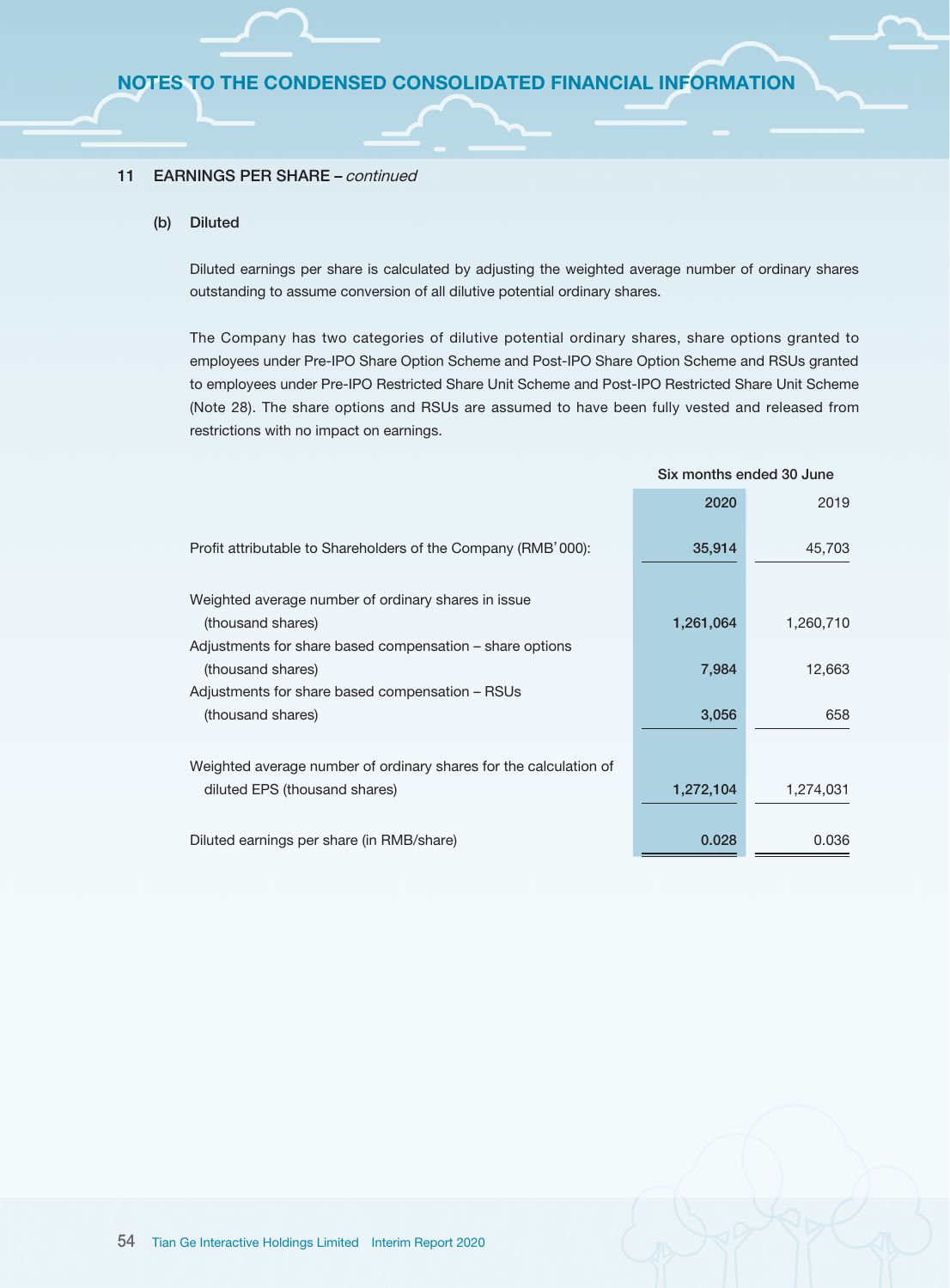# PROPERTY AND EQUIPMENT 12 PROPERTY AND EQUIPMENT  $12$

|                                     |                 |                    | Furniture      | <b>Server</b>  |                |                |                |
|-------------------------------------|-----------------|--------------------|----------------|----------------|----------------|----------------|----------------|
|                                     |                 |                    | and office     | and other      | <b>Motor</b>   | Leasehold      |                |
|                                     | <b>Building</b> | <b>Decorations</b> | equipment      | equipment      | vehicles       | improvement    | Total          |
|                                     | <b>RMB'000</b>  | <b>RMB'000</b>     | <b>RMB'000</b> | <b>RMB'000</b> | <b>RMB'000</b> | <b>RMB'000</b> | <b>RMB'000</b> |
| Six months ended 30 June 2020       |                 |                    |                |                |                |                |                |
| Net book value                      |                 |                    |                |                |                |                |                |
| Opening amount as at 1 January 2020 | 153,477         | 1,013              | 1,749          | 5,453          | 2,596          | 1,310          | 165,598        |
| Additions                           | I               | 169                | 388            | 957            |                | ı              | 1,514          |
| Disposals                           |                 | I                  | (21)           | (135)          | (40)           |                | (196)          |
| Depreciation charges (Note 7)       | (2, 380)        | (182)              | (357)          | (1,648)        | (599)          | (401)          | (5,567)        |
| Currency translation difference     | 219             |                    | ო              |                | 5              | 37             | 265            |
|                                     |                 |                    |                |                |                |                |                |
| Closing amount as at 30 June 2020   | 151,316         | 1,000              | 1,762          | 4,628          | 1,962          | 946            | 161,614        |
|                                     |                 |                    |                |                |                |                |                |
| At 30 June 2020                     |                 |                    |                |                |                |                |                |
| Cost                                | 176,700         | 14,745             | 7,037          | 37,885         | 5,954          | 9,672          | 251,993        |
| Accumulated depreciation and        |                 |                    |                |                |                |                |                |
| impairment                          | (25, 384)       | (13,745)           | (5,275)        | (33, 257)      | (3,992)        | (8, 726)       | (90, 379)      |
|                                     |                 |                    |                |                |                |                |                |
| Net book amount                     | 151,316         | 1,000              | 1,762          | 4,628          | 1,962          | 946            | 161,614        |

NOTES TO THE CONDENSED CONSOLIDATED FINANCIAL INFORMATION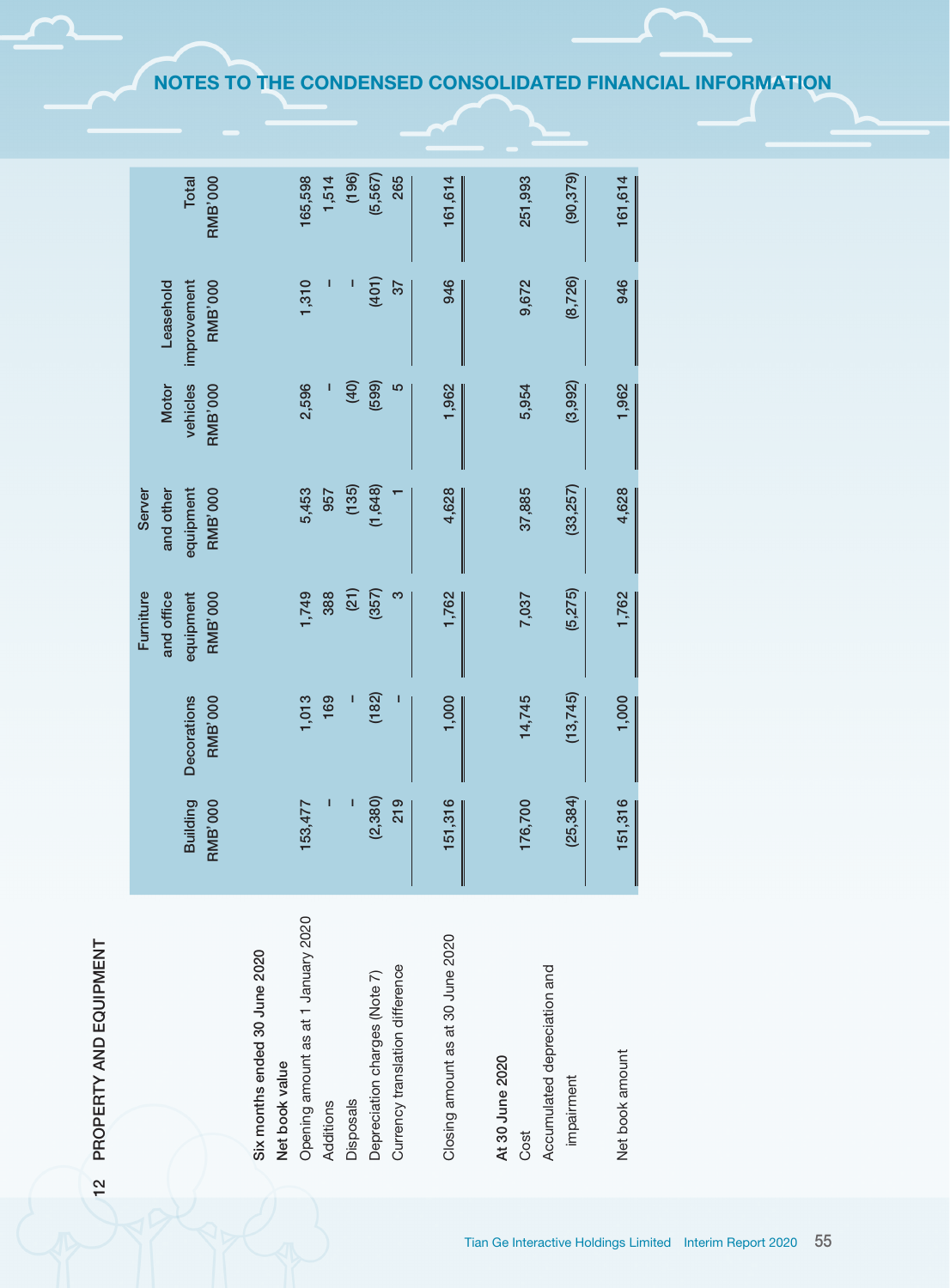| 12 PROPERTY AND EQUIPMENT - continued                              |                            |                               |                                                        |                                                    |                                     |                                            |                                                                                                                                                                                                                                                                                                                                                                                  |                         |
|--------------------------------------------------------------------|----------------------------|-------------------------------|--------------------------------------------------------|----------------------------------------------------|-------------------------------------|--------------------------------------------|----------------------------------------------------------------------------------------------------------------------------------------------------------------------------------------------------------------------------------------------------------------------------------------------------------------------------------------------------------------------------------|-------------------------|
|                                                                    | Building<br><b>RMB'000</b> | Decorations<br><b>RMB'000</b> | Furniture<br>and office<br><b>RMB'000</b><br>equipment | and other<br><b>RMB'000</b><br>equipment<br>Server | vehicles<br>Motor<br><b>RMB'000</b> | Leasehold<br><b>RMB'000</b><br>improvement | Construction<br>in progress<br><b>RMB'000</b>                                                                                                                                                                                                                                                                                                                                    | <b>RMB'000</b><br>Total |
| Six months ended 30 June 2019<br>Net book value                    |                            |                               |                                                        |                                                    |                                     |                                            |                                                                                                                                                                                                                                                                                                                                                                                  |                         |
| Opening amount as at 1 January 2019                                | 170,820                    | 2,472                         | 1,912                                                  | 8,275                                              | 3,103                               | $\mathbf I$                                | $\begin{array}{c} \rule{0pt}{2.5ex} \rule{0pt}{2.5ex} \rule{0pt}{2.5ex} \rule{0pt}{2.5ex} \rule{0pt}{2.5ex} \rule{0pt}{2.5ex} \rule{0pt}{2.5ex} \rule{0pt}{2.5ex} \rule{0pt}{2.5ex} \rule{0pt}{2.5ex} \rule{0pt}{2.5ex} \rule{0pt}{2.5ex} \rule{0pt}{2.5ex} \rule{0pt}{2.5ex} \rule{0pt}{2.5ex} \rule{0pt}{2.5ex} \rule{0pt}{2.5ex} \rule{0pt}{2.5ex} \rule{0pt}{2.5ex} \rule{0$ | 186,582                 |
| Additions                                                          | I                          | 45                            | 218                                                    | 574                                                | 752                                 | 35                                         | 686                                                                                                                                                                                                                                                                                                                                                                              | 2,310                   |
| <b>Disposals</b>                                                   |                            |                               |                                                        | (123)                                              |                                     | I                                          | I                                                                                                                                                                                                                                                                                                                                                                                | (123)                   |
| Depreciation charges (Note 7)                                      | (2,604)                    | (998)                         | (504)                                                  | (2,028)                                            | (601)                               | (52)                                       | $\mathbf I$                                                                                                                                                                                                                                                                                                                                                                      | (6, 814)                |
| Currency translation difference                                    | $\overline{2}$             | (199)                         | $\circledcirc$                                         |                                                    |                                     | 197                                        | ဖ                                                                                                                                                                                                                                                                                                                                                                                | 22                      |
| Closing amount as at 30 June 2019                                  | 168,237                    | 1,320                         | 1,623                                                  | 6,698                                              | 3,254                               | 153                                        | 692                                                                                                                                                                                                                                                                                                                                                                              | 181,977                 |
| Accumulated depreciation and impairment<br>At 30 June 2019<br>Cost | 191,240<br>(23, 003)       | (13, 237)<br>14,557           | (5,348)<br>6,971                                       | (34, 395)<br>41,093                                | 6,735<br>(3,481)                    | (8,036)<br>8,189                           | 692                                                                                                                                                                                                                                                                                                                                                                              | (87,500)<br>269,477     |
| Net book amount                                                    | 168,237                    | 1,320                         | 1,623                                                  | 6,698                                              | 3,254                               | 153                                        | 692                                                                                                                                                                                                                                                                                                                                                                              | 181,977                 |
|                                                                    |                            |                               |                                                        |                                                    |                                     |                                            |                                                                                                                                                                                                                                                                                                                                                                                  |                         |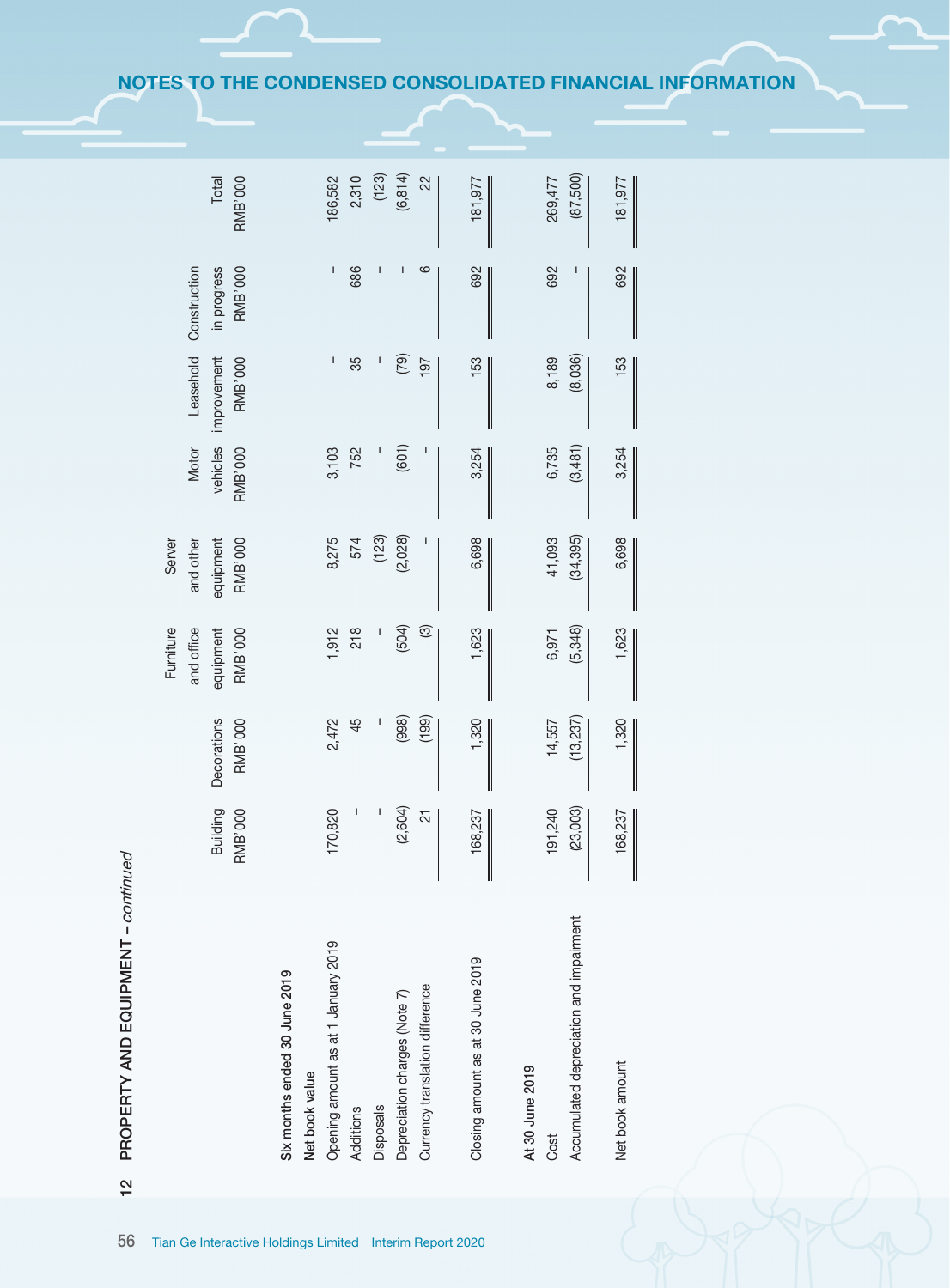# 13 LEASE

|                          | As at          | As at            |
|--------------------------|----------------|------------------|
|                          | 30 June 2020   | 31 December 2019 |
|                          | <b>RMB'000</b> | <b>RMB'000</b>   |
|                          |                |                  |
| Right-of-use assets      |                |                  |
| Properties               | 6,381          | 7,373            |
|                          |                |                  |
| <b>Lease liabilities</b> |                |                  |
| Current                  | 4,086          | 3,929            |
| Non-current              | 1,002          | 1,996            |
|                          |                |                  |
|                          | 5,088          | 5,925            |

|                                 |                | Six months ended 30 June |
|---------------------------------|----------------|--------------------------|
|                                 | 2020           | 2019                     |
|                                 | <b>RMB'000</b> | <b>RMB'000</b>           |
|                                 |                |                          |
| Movement of right-of-use assets |                |                          |
| Opening balance as at 1 January | 7,373          | 4,905                    |
|                                 |                |                          |
| Additions of leases             | 1,003          | 1,471                    |
| Depreciation charges (Note 7)   | (2,100)        | (1,690)                  |
| Currency translation difference | 105            |                          |
|                                 |                |                          |
| Closing balance as at 30 June   | 6,381          | 4,686                    |

# 14 INVESTMENT PROPERTIES

|                                                |                | Six months ended 30 June |
|------------------------------------------------|----------------|--------------------------|
|                                                | 2020           | 2019                     |
|                                                | <b>RMB'000</b> | <b>RMB'000</b>           |
| At fair value                                  |                |                          |
| Opening amount as at 1 January                 | 56,591         | 46,512                   |
| Net losses from fair value adjustment (Note 8) | (971)          |                          |
| Currency translation differences               | 626            | 78                       |
| Closing amount as at 30 June                   | 56,246         | 46,590                   |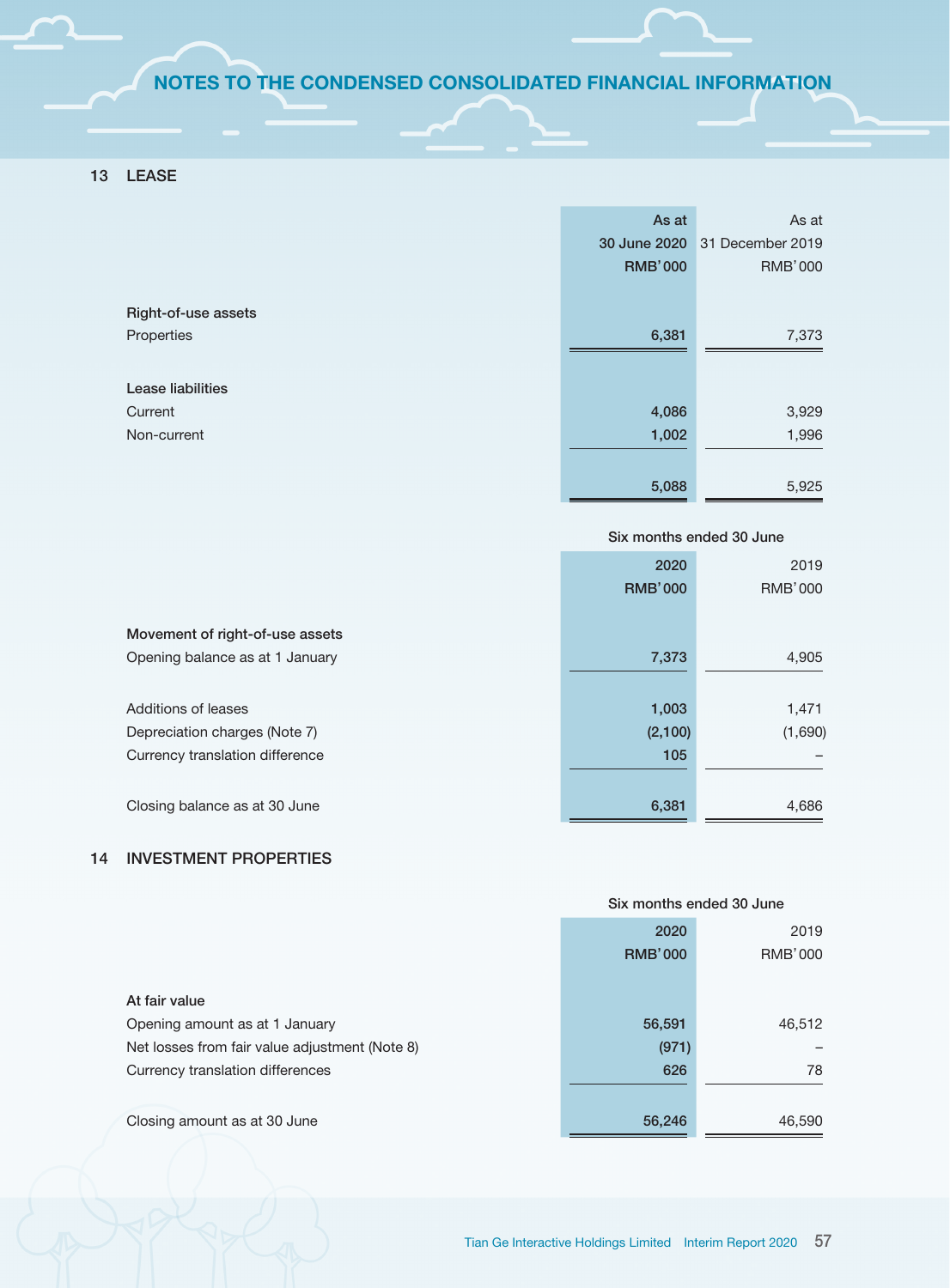# 15 INTANGIBLE ASSETS

|                                 |                |                | <b>Domain</b>  | Platform,      |                 |                |
|---------------------------------|----------------|----------------|----------------|----------------|-----------------|----------------|
|                                 |                | Computer       | name and       | game and       | <b>Customer</b> |                |
|                                 | Goodwill       | software       | technology     | license        | resource        | Total          |
|                                 | <b>RMB'000</b> | <b>RMB'000</b> | <b>RMB'000</b> | <b>RMB'000</b> | <b>RMB'000</b>  | <b>RMB'000</b> |
|                                 |                |                |                |                |                 |                |
| Six months ended 30 June 2020   |                |                |                |                |                 |                |
| Net book value                  |                |                |                |                |                 |                |
| Opening amount as at            |                |                |                |                |                 |                |
| 1 January 2020                  | 233,646        | 13,051         | 305            | 31,170         | 7,654           | 285,826        |
| Additions                       |                | 1,115          | 34             |                |                 | 1,149          |
| Amortisation charges (Note 7)   |                | (1,698)        | (210)          | (1, 114)       | (2,870)         | (5,892)        |
| Currency translation difference | 32             |                | 1              |                |                 | 33             |
|                                 |                |                |                |                |                 |                |
| Closing amount as at            |                |                |                |                |                 |                |
| 30 June 2020                    | 233,678        | 12,468         | 130            | 30,056         | 4,784           | 281,116        |
|                                 |                |                |                |                |                 |                |
| At 30 June 2020                 |                |                |                |                |                 |                |
| Cost                            | 233,678        | 33,534         | 10,541         | 44,528         | 17,221          | 339,502        |
| Accumulated amortisation and    |                |                |                |                |                 |                |
| impairment                      |                | (21,066)       | (10, 411)      | (14, 472)      | (12, 437)       | (58, 386)      |
|                                 |                |                |                |                |                 |                |
| Net book amount                 | 233,678        | 12,468         | 130            | 30,056         | 4,784           | 281,116        |
|                                 |                |                |                |                |                 |                |
| Six months ended 30 June 2019   |                |                |                |                |                 |                |
| Net book value                  |                |                |                |                |                 |                |
| Opening amount as at            |                |                |                |                |                 |                |
| 1 January 2019                  | 233,611        | 15,277         | 720            | 33,397         | 13,394          | 296,399        |
| Additions                       |                | 529            | 76             |                |                 | 605            |
| Amortisation charges (Note 7)   |                | (1,769)        | (277)          | (1, 113)       | (2,870)         | (6,029)        |
| Currency translation difference | 4              |                | (1)            |                |                 | 3              |
|                                 |                |                |                |                |                 |                |
| Closing amount as at            |                |                |                |                |                 |                |
| 30 June 2019                    | 233,615        | 14,037         | 518            | 32,284         | 10,524          | 290,978        |
|                                 |                |                |                |                |                 |                |
| At 30 June 2019                 |                |                |                |                |                 |                |
| Cost                            | 255,600        | 32,717         | 10,564         | 70,411         | 17,221          | 386,513        |
| Accumulated amortisation        |                |                |                |                |                 |                |
| and impairment                  | (21, 985)      | (18, 680)      | (10, 046)      | (38, 127)      | (6,697)         | (95, 535)      |
|                                 |                |                |                |                |                 |                |
|                                 |                |                |                |                |                 |                |
| Net book amount                 | 233,615        | 14,037         | 518            | 32,284         | 10,524          | 290,978        |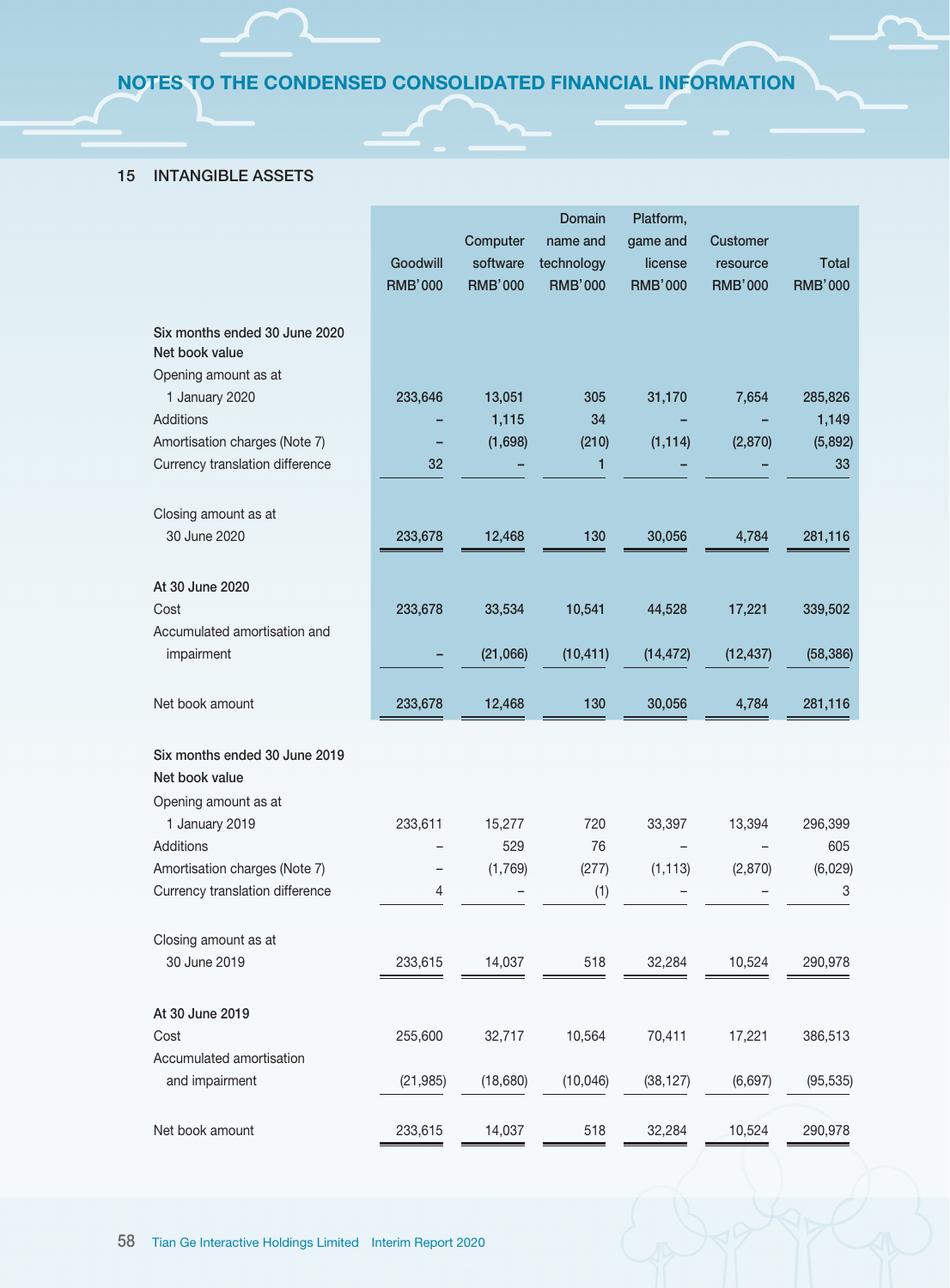#### 16 INVESTMENTS ACCOUNTED FOR USING THE EQUITY METHOD

|                    | As at          | As at                         |
|--------------------|----------------|-------------------------------|
|                    |                | 30 June 2020 31 December 2019 |
|                    | <b>RMB'000</b> | RMB'000                       |
|                    |                |                               |
| Associates (a)     | 24,929         | 22,777                        |
| Joint ventures (b) | 1,597          | 3,797                         |
|                    |                |                               |
|                    | 26,526         | 26,574                        |

#### (a) Investment in associates

|                                  | Six months ended |                |
|----------------------------------|------------------|----------------|
|                                  | 30 June 2020     | 30 June 2019   |
|                                  | <b>RMB'000</b>   | <b>RMB'000</b> |
| Opening balance as at 1 January  | 22,777           | 53,307         |
| Additions (i)                    |                  | 3,276          |
| Disposal (ii)                    | (965)            |                |
| Share of gains/(losses)          | 3,167            | (1, 394)       |
| Dividend received                |                  | (670)          |
| Impairment (iii)                 |                  | (23, 251)      |
| Currency translation differences | (50)             | 255            |
|                                  |                  |                |
| Closing balance as at 30 June    | 24,929           | 31,523         |

- (i) During the six months ended 30 June 2019, the Group made a capital injection of MYR2,000 thousand (approximately RMB3,276 thousand) to an associate engaged in small loan lending overseas.
- (ii) During the six months ended 30 June 2020, the Group disposed an associate, which was engaged in the operation of online casual game in mainland China, for a total cash consideration of RMB950 thousand, resulting in a loss of RMB15 thousand.
- (iii) During the six months ended 30 June 2019, the Group carried out an impairment assessment on certain associates, which were engaged in business promotion and trading via online female network community in mainland China, online health information service in mainland China and small loan lending overseas, based on value in use calculation, as the financial/business outlook of the associates were not optimistic after revision. The Group made an impairment provision of RMB23,251 thousand against the carrying amounts of the associates.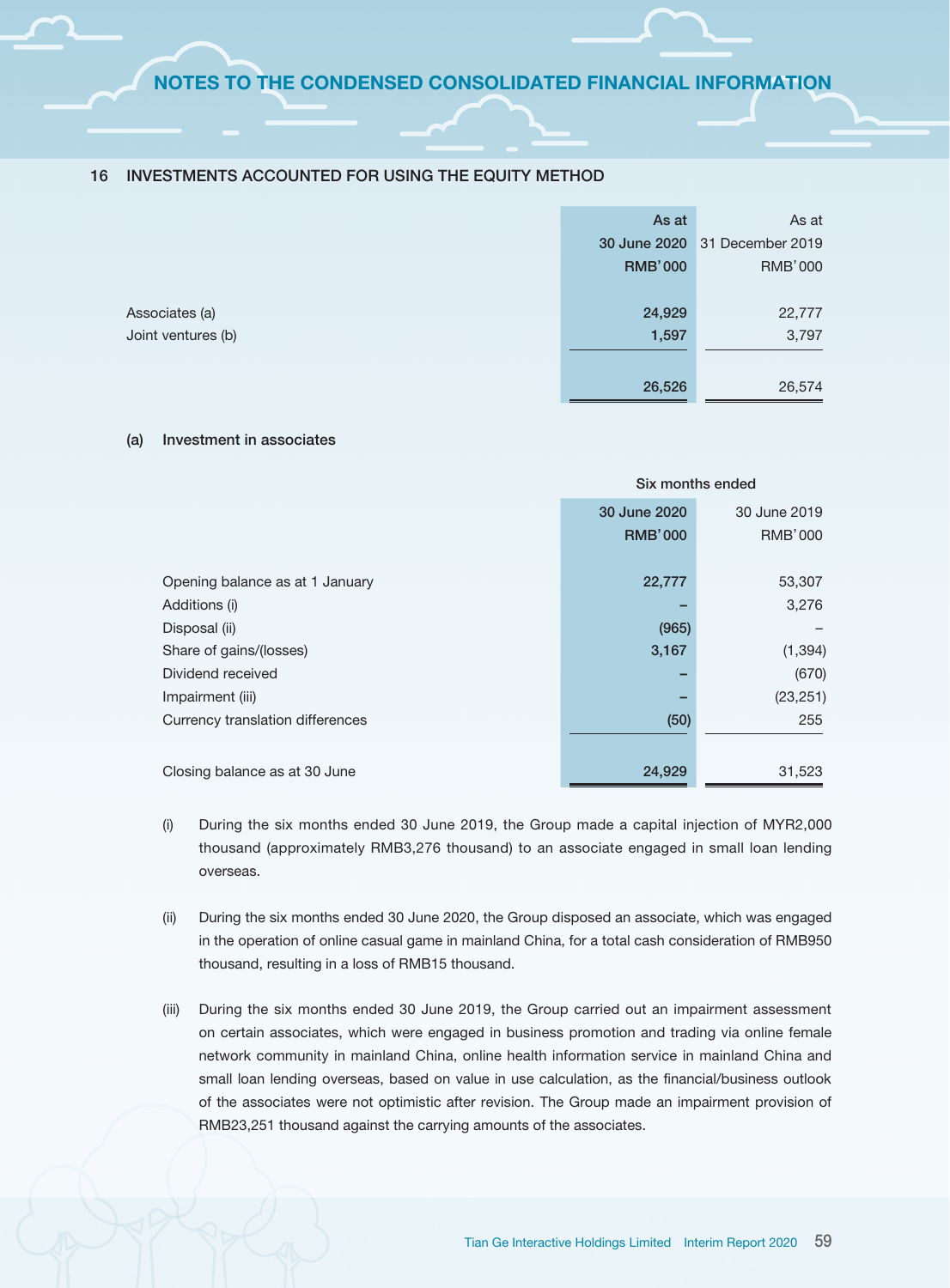#### 16 INVESTMENTS ACCOUNTED FOR USING THE EQUITY METHOD – continued

#### (b) Investment in joint ventures

|                                  | Six months ended |              |
|----------------------------------|------------------|--------------|
|                                  | 30 June 2020     | 30 June 2019 |
|                                  | <b>RMB'000</b>   | RMB'000      |
| Opening balance as at 1 January  | 3,797            | 1,998        |
| Addition (i)                     |                  | 5,067        |
| Disposal                         | (1,601)          |              |
| Share of losses                  | (601)            | (110)        |
| Currency translation differences | $\overline{2}$   |              |
| Closing balance as at 30 June    | 1,597            | 6,955        |

(i) During the six months ended 30 June 2019, the Group entered into an investment agreement with two third party companies to establish a joint venture in Singapore, which was engaged in provision of online entertainment business overseas. The Group subscribed for 49% of equity interest in the joint venture at a consideration of USD1,470 thousand. As at 30 June 2019, USD735 thousand (approximately RMB5,067 thousand) had been paid by the Group.

## 17 TRADE RECEIVABLES

|                                                                                      | As at<br>30 June 2020<br><b>RMB'000</b> | As at<br>31 December 2019<br><b>RMB'000</b> |
|--------------------------------------------------------------------------------------|-----------------------------------------|---------------------------------------------|
| Amount due from third parties<br>Less: allowance for impairment of trade receivables | 24,507<br>(932)                         | 28,000<br>(932)                             |
|                                                                                      | 23,575                                  | 27,068                                      |

At 30 June 2020 and 31 December 2019, the ageing analysis of the trade receivables based on recognition date of the gross trade receivables at the respective balance sheet dates were as follows:

|              | As at          | As at            |
|--------------|----------------|------------------|
|              | 30 June 2020   | 31 December 2019 |
|              | <b>RMB'000</b> | <b>RMB'000</b>   |
|              |                |                  |
| $0-90$ days  | 18,467         | 20,381           |
| 91-180 days  | 3,398          | 4,917            |
| 181-365 days | 1,701          | 1,464            |
| Over 1 year  | 941            | 1,238            |
|              |                |                  |
|              | 24,507         | 28,000           |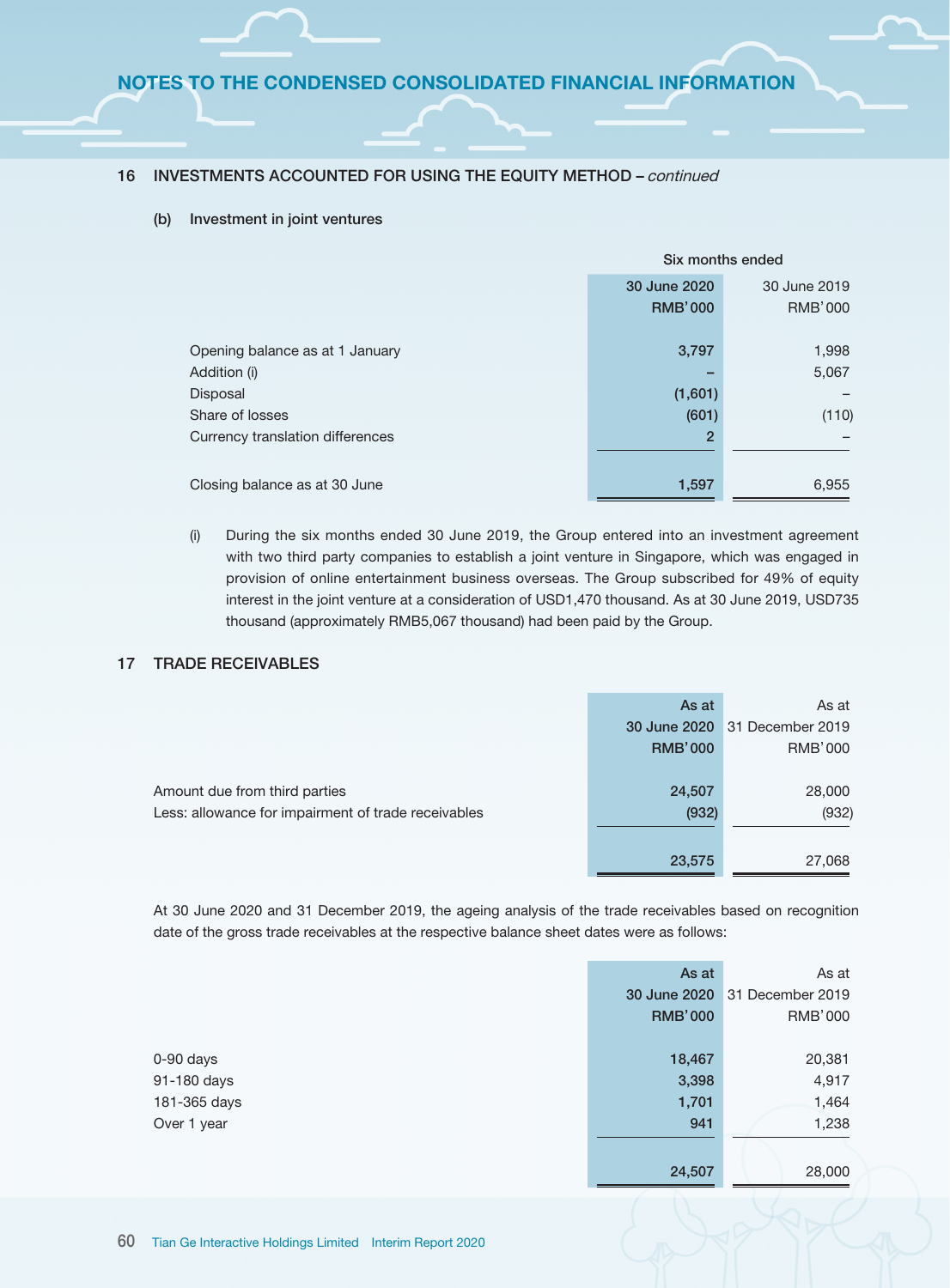## 18 PREPAYMENTS AND OTHER RECEIVABLES

|                                                                 | As at          | As at            |
|-----------------------------------------------------------------|----------------|------------------|
|                                                                 | 30 June 2020   | 31 December 2019 |
|                                                                 | <b>RMB'000</b> | <b>RMB'000</b>   |
|                                                                 |                |                  |
| Included in non-current assets                                  |                |                  |
| Refundable prepayments for purchase of investments (a)          | 13,148         | 20,630           |
| Loans to employees                                              | 10,434         | 10,894           |
| Deposit for purchase of property (b)                            | 5,000          | 5,000            |
| Prepayments for purchase of land use right (c)                  | 6,265          | 6,173            |
| Other long-term prepayments                                     | 121            | 179              |
|                                                                 |                |                  |
|                                                                 | 34,968         | 42,876           |
| Less: provision for impairment (g)                              | (13, 148)      | (12, 957)        |
|                                                                 |                |                  |
|                                                                 | 21,820         | 29,919           |
|                                                                 |                |                  |
|                                                                 |                |                  |
| Included in current assets                                      |                |                  |
| Loans to third parties (e)                                      | 52,891         | 17,044           |
| Loan to related parties (d) (Note 31(c))                        | 18,134         | 13,360           |
| Loan to employees                                               | 14,829         | 211              |
| Loan to customers (f)                                           | 2,416          | 2,962            |
| Receivable from disposal of subsidiaries                        | 7,870          | 4,855            |
| Receivable from disposal of investments accounted for using the |                |                  |
| equity method                                                   | 1,450          | 4,708            |
| Receivables from disposal of financial assets at FVPL           | 809            | 1,436            |
| Receivable from disposal of prepayments on potential investment |                | 3,800            |
| Prepaid promotion expenses                                      | 15,977         | 5,575            |
| Prepaid insurance fees                                          | 3,235          | 3,266            |
| Deposit                                                         | 1,746          | 1,658            |
| Individual income tax of RSUs                                   | 9,335          | 14,079           |
| Input value-added tax ("VAT"), not certified                    | 639            | 1,261            |
| Others                                                          | 9,312          | 7,896            |
|                                                                 |                |                  |
|                                                                 | 138,643        | 82,111           |
| Less: provision for impairment (g)                              | (17, 148)      | (11, 397)        |
|                                                                 |                |                  |
|                                                                 | 121,495        | 70,714           |
|                                                                 |                |                  |
|                                                                 | 143,315        | 100,633          |
|                                                                 |                |                  |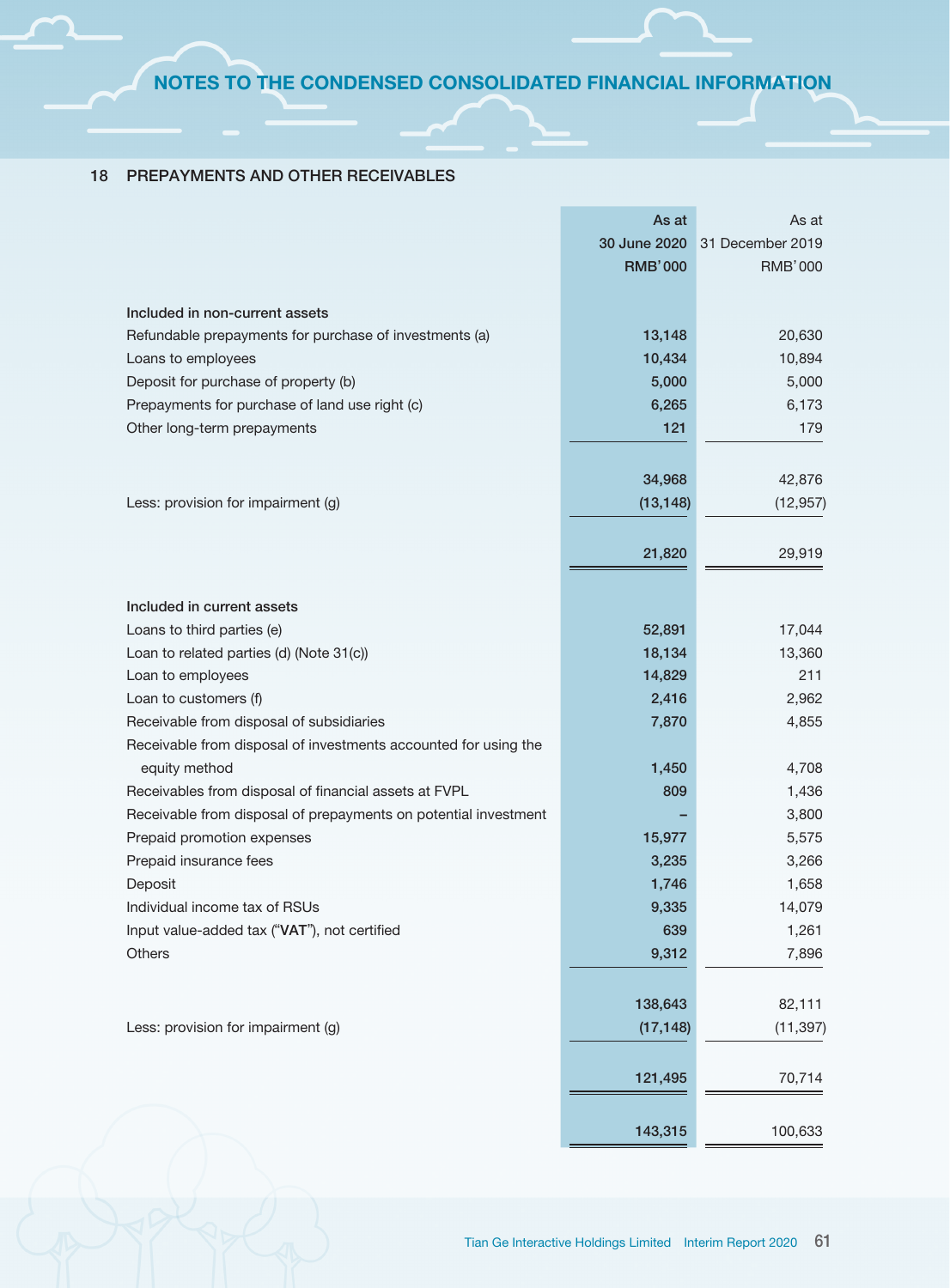#### 18 PREPAYMENTS AND OTHER RECEIVABLES – continued

(a) The Group entered into a series of prospective investment agreements with refundable terms if investments agreements failed to be reached. If the investment agreements are more likely than not to be reached based on management's intention and estimates, the prepayments are classified as non-current assets.

As at 30 June 2020, management performed an impairment assessment on these prepayments, including the ageing of the refundable prepayments, the current financial status of the selling shareholders, as well as the probability of future collection of the prepayments. No impairment was recognised against any prepayment for investments during the six months ended 30 June 2020. As at 30 June 2020, the net amount of the refundable prepayments for investments as of 30 June 2020 was nil (31 December 2019: RMB7,673 thousand).

- (b) The balance represents the refundable deposit of RMB5,000 thousand paid by the Group in December 2019 to a third party for the purpose of purchasing certain property. As at 30 June 2020, the property was still under construction.
- (c) In July 2019, the Group entered into agreements with some lessors to lease certain land overseas at a total consideration of US\$5,899 thousand and 15% of the total consideration, amounting to US\$885 thousand (approximately RMB6,173 thousand), has been paid by the Group to an escrow account. In August 2019, a lawsuit was lodged by a third party against one of the lessors and the Group, alleging that it had the right to lease the lands based on the option agreement entered into with the lessor.

As it was impractical to estimate the potential effect of the lawsuit, the consideration paid was recorded as a prepayment as at 31 December 2019 and 30 June 2020.

- (d) The balance represents the loans lent by the Group to related parties with terms within 1 year and interest rates ranging from 3% to 5% per annum. During the six months ended June 2020, an impairment of RMB5,283 thousand was recognised against the loan to a related party primarily because its underlying business was severely affected by the COVID-19 pandemic.
- (e) The balance represents the loans lent by the Group to third-party companies with terms within 1 year and interest rates not higher than 14% per annum. During the six months ended 30 June 2020, a reversal of impairment of RMB140 thousand was recognised due to repayment from a third party.

Since 2019, the Group has entered into business cooperation agreements with a third party online cell phone lease company (the "Lease Company"). As of 30 June 2020, the Group had aggregately paid RMB21,002 thousand (31 December 2019: RMB5,002 thousand) to the supplier under the Lease Company's instruction, and in return, the Group was entitled to a fixed-rate interest from the Lease Company on the amount paid under any circumstance. The outstanding amount of RMB19,593 thousand (31 December 2019: RMB4,427 thousand) paid for the purchase of cell phones was recorded as loan to a third party.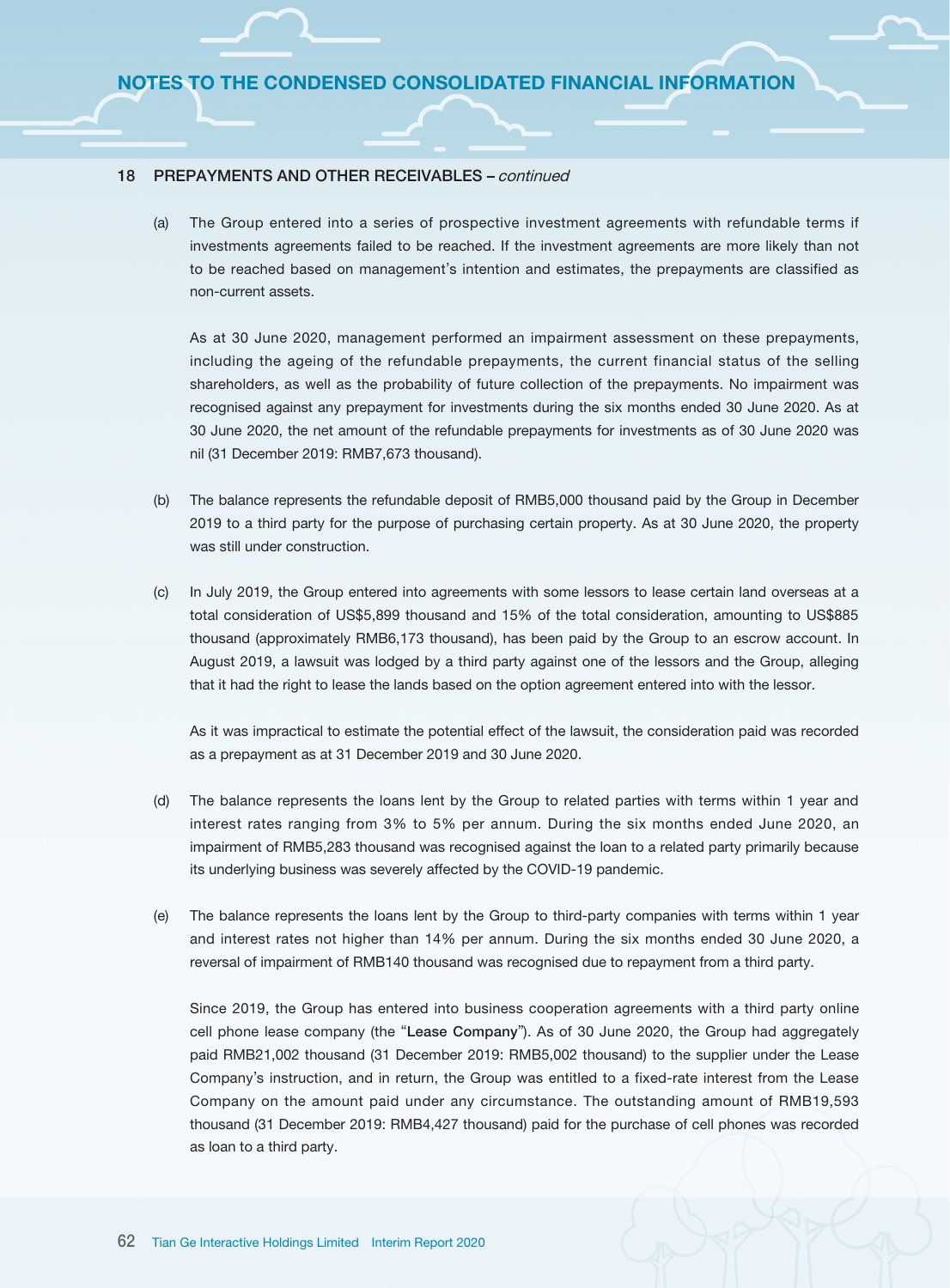#### 18 PREPAYMENTS AND OTHER RECEIVABLES – continued

- (f) The balance represents the loans lent by the Group to individual customers in Hong Kong with terms within 1 year and interest rate ranging from 4% to 5% per month. During the six months ended 30 June 2020, an impairment of RMB458 thousand was recognised according to impairment assessment based on expected credit loss model.
- (g) Provision for impairment includes the impairment on refundable prepayments for purchase of investments and loans granted to third parties and related parties. Set out below are the movements of loss allowance for prepayments and other receivables during the six months ended 30 June 2020:

|                                           | Refundable     | Loans to        |                |
|-------------------------------------------|----------------|-----------------|----------------|
|                                           | prepayments    | related parties |                |
|                                           | for purchase   | and third       |                |
|                                           | of investments | parties         | Total          |
|                                           | <b>RMB'000</b> | <b>RMB'000</b>  | <b>RMB'000</b> |
| Six months ended 30 June 2020             |                |                 |                |
| Opening loss allowances                   | 12,957         | 11,397          | 24,354         |
| Increase of the allowance (Note 18(d)(f)) |                | 5,741           | 5,741          |
| Reversal of the allowance (Note 18(e))    |                | (140)           | (140)          |
| Currency translation difference           | 191            | 150             | 341            |
|                                           |                |                 |                |
| Closing loss allowance                    | 13,148         | 17,148          | 30,296         |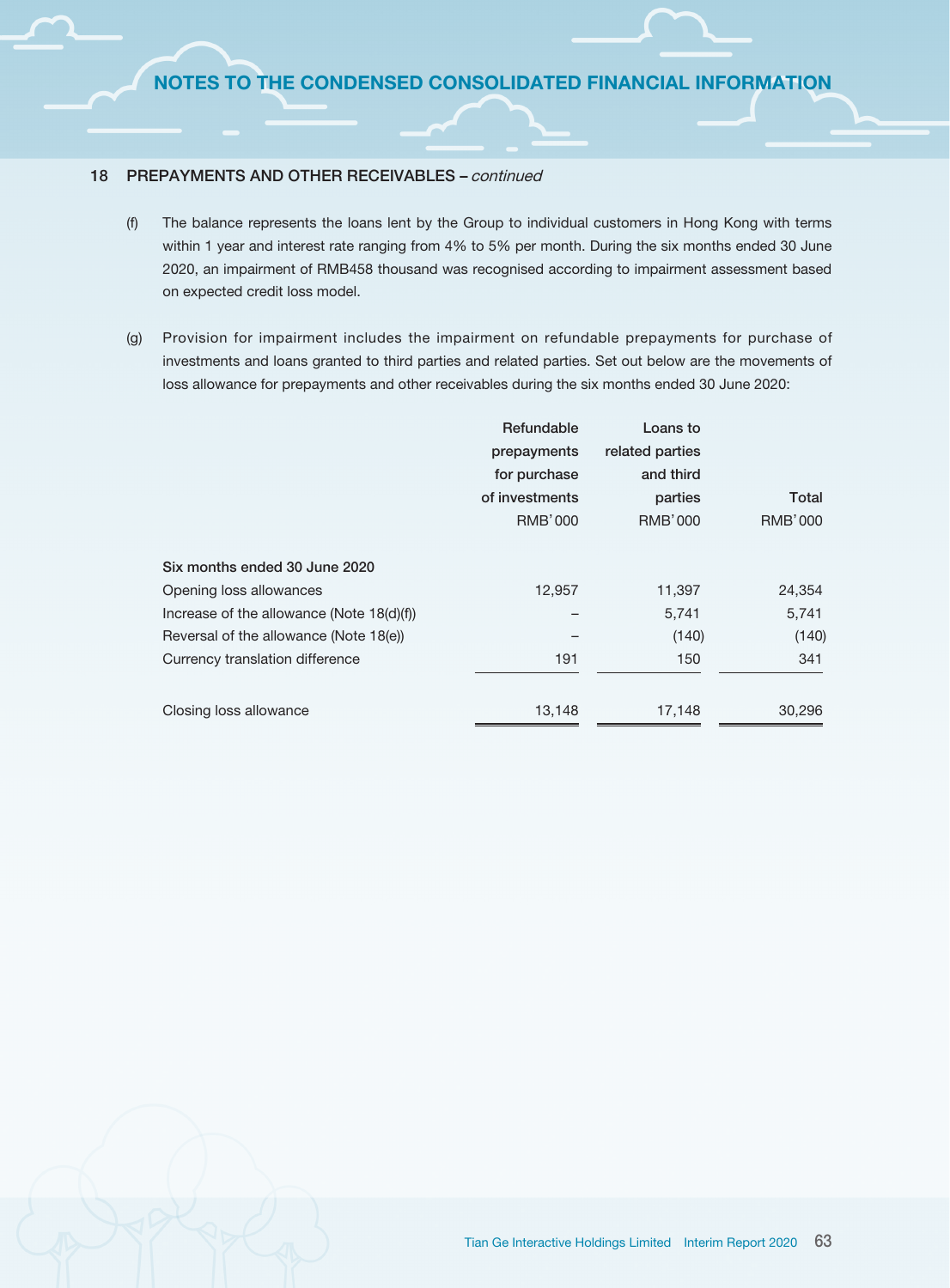# 19 FINANCIAL ASSETS AT FVPL

|                                          | As at          | As at            |
|------------------------------------------|----------------|------------------|
|                                          | 30 June 2020   | 31 December 2019 |
|                                          | <b>RMB'000</b> | <b>RMB'000</b>   |
|                                          |                |                  |
| Included in non-current assets           |                |                  |
| Unlisted equity investments (a)          | 481,382        | 491,122          |
| Investments in venture capital funds (b) | 408,846        | 394,243          |
| Convertible promissory notes (a)(i)      | 7,009          |                  |
| Investment in REIT access fund (e)       | 39,627         | 41,973           |
|                                          |                |                  |
|                                          | 936,864        | 927,338          |
|                                          |                |                  |
| Included in current assets               |                |                  |
| Wealth management products (c)           | 286,197        | 725,410          |
| Structured notes (d)                     | 292,976        | 16,525           |
| Other fund investments (f)               | 35,949         |                  |
| Income trust investment                  |                | 5,000            |
|                                          |                |                  |
|                                          | 615,122        | 746,935          |
|                                          |                |                  |
|                                          | 1,551,986      | 1,674,273        |

(a) This represents the Group's investments in unlisted equity interests. Set out below are the movements of the Group's unlisted equity investments for the six months ended 30 June 2020 and 2019:

|                                                             | Six months ended 30 June |                |
|-------------------------------------------------------------|--------------------------|----------------|
|                                                             | 2020                     | 2019           |
|                                                             | <b>RMB'000</b>           | <b>RMB'000</b> |
| Unlisted equity investments                                 |                          |                |
| Opening balance as at 1 January                             | 491,122                  | 471,844        |
| Additions (i)                                               | 7,656                    | 38,842         |
| <b>Disposals</b>                                            | (10, 537)                | (1, 722)       |
| Reclassified as assets held for sale                        |                          | (5, 727)       |
| Dividend received                                           | (8,584)                  | (2, 445)       |
| Fair value gain/(loss) recognised in consolidated statement |                          |                |
| of comprehensive income (Note 8)                            | 1,061                    | (3,923)        |
| Currency translation differences                            | 664                      | 62             |
|                                                             |                          |                |
| Closing balance as at 30 June                               | 481,382                  | 496,931        |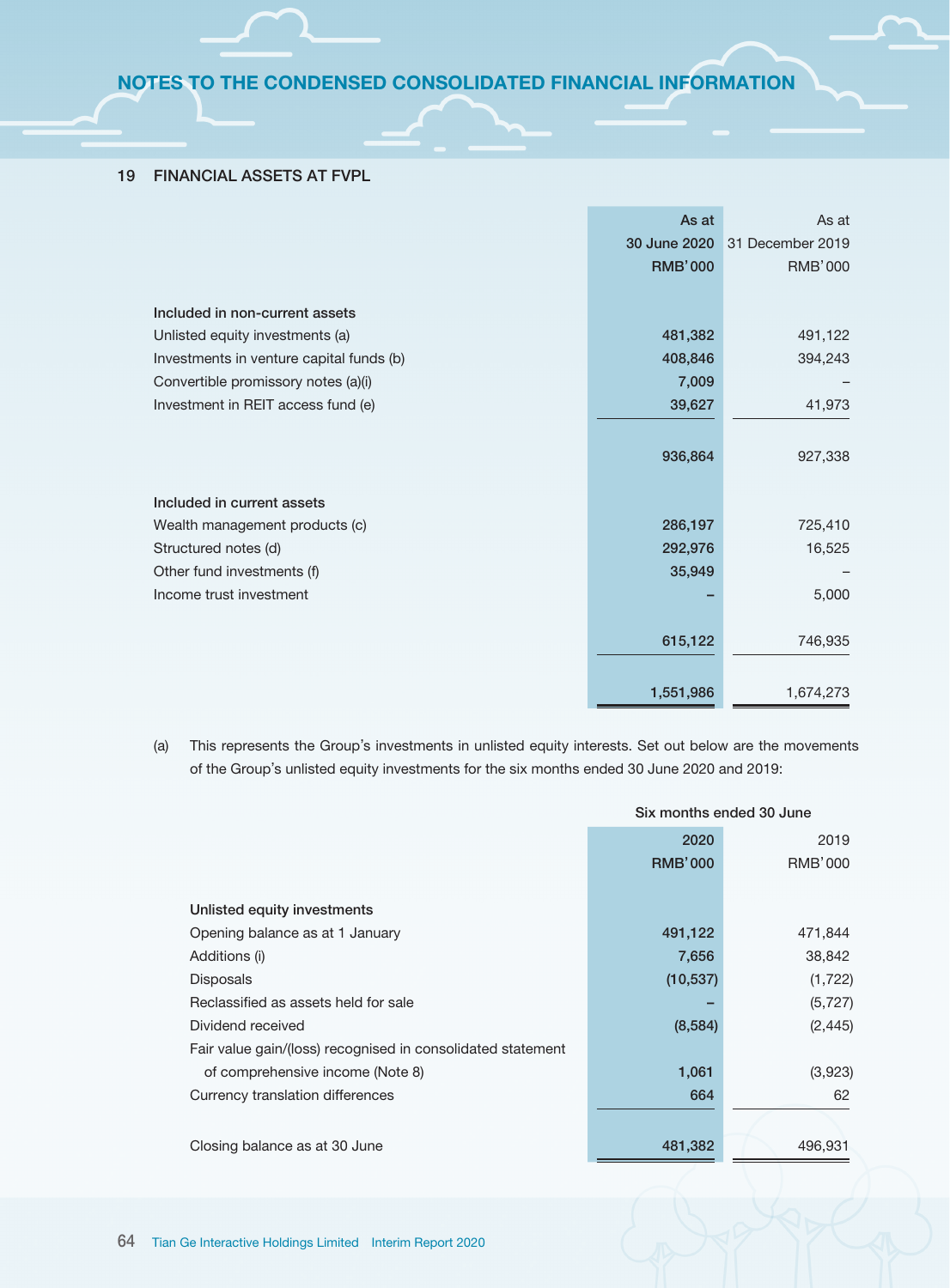#### 19 FINANCIAL ASSETS AT FVPL – continued

#### (a) – continued

(i) During the second half of 2019, the Group aggregately paid USD1,100 thousand (approximately RMB7,673 thousand) to purchase 19.3% Class-A common shares of an unlisted company (the "Bank Company") engaged in the provision of banking and financial services overseas, and recorded it as a refundable prepayment for investment as at 31 December 2019. Upon the completion of the transaction in March 2020, the prepayment was transferred into financial assets at FVPL as the Group was unable to exert control or any significant influence over the Bank Company. In April 2020, the Group entered into an agreement to purchase the convertible promissory notes issued by the Bank Company at a cash consideration of USD1,000 thousand. Pursuant to the agreement, the principal and interest of the notes shall be repayable within 24 months unless the Group choose to convert it into equity investment at the pre-determined conversion price. The management designated the notes as financial asset at FVPL.

During the year ended 31 December 2014, the Group paid RMB70,000 thousand to subscribe 5% equity interest of potential investment in certain unlisted company which was principally engaged in online games. The amount was recorded as refundable prepayments for purchase of investments in prepayments and other receivables. As of 31 December 2018, management performed impairment assessment on the refundable prepayments of investment, including the ageing of the refundable prepayment as well as probability of collection of the prepayment of the investments in the future. As a result, an impairment of RMB70,000 thousand against the refundable prepayment for investment due to the inherent uncertainty of the future collection was recognised.

In June 2019, with the support from the selling shareholder and the invested company, the Group completed the shareholder registration of this investment and legally became the shareholder of 5% equity interest in the unlisted company. Therefore, the impairment of the refundable prepayment of the investment was reversed to the recoverable amount of RMB38,842 thousand and the prepayment was classified as financial asset at FVPL at the fair value of RMB38,842 thousand.

(b) This represents the Group's investments in certain venture funds as a limited partner. Set out below are the movements of the Group's investments in such venture capital funds for the six months ended 30 June 2020 and 2019:

|                                                             | Six months ended 30 June |         |
|-------------------------------------------------------------|--------------------------|---------|
|                                                             | 2020                     | 2019    |
|                                                             | <b>RMB'000</b>           | RMB'000 |
| Investments in venture capital funds                        |                          |         |
| Opening balance as at 1 January                             | 394,243                  | 356,352 |
| Additions (i)                                               | 19,720                   | 8.750   |
| <b>Disposals</b>                                            | (3,355)                  | (6,676) |
| Dividend received                                           |                          | (429)   |
| Fair value (loss)/gain recognised in consolidated statement |                          |         |
| of comprehensive income (Note 8)                            | (4,928)                  | 41,516  |
| Currency translation difference                             | 3,166                    | 935     |
|                                                             |                          |         |
| Closing balance as at 30 June                               | 408,846                  | 400.448 |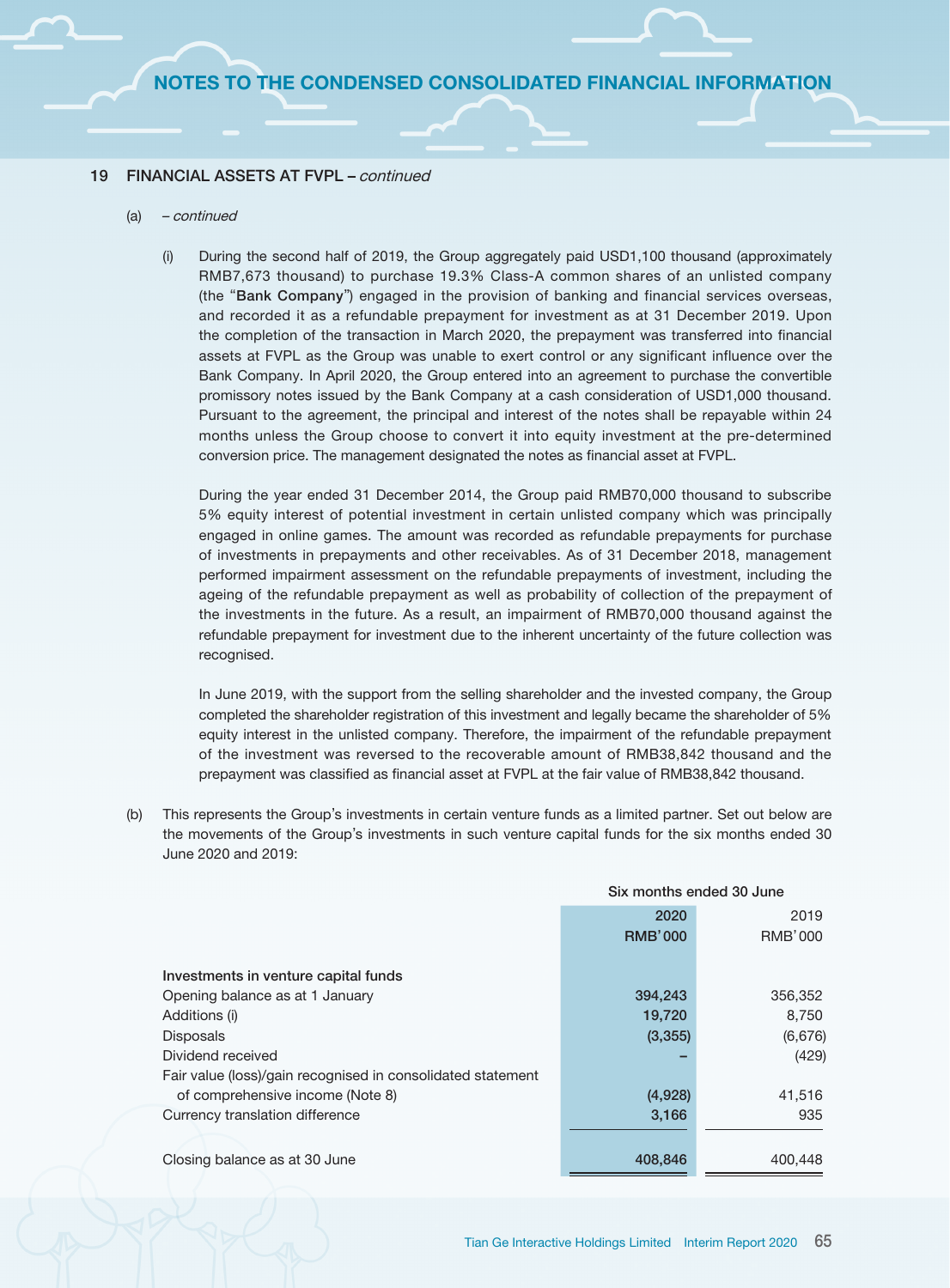#### 19 FINANCIAL ASSETS AT FVPL - continued

- (b) continued
	- (i) During the six months ended 30 June 2020, the Group paid approximately RMB19,720 thousand to subscribe for interests in certain venture capital funds (six months ended 30 June 2019: RMB8,750 thousand) as a limited partner. As the Group didn't have control or significant influence on these funds, the investments were classified as financial assets at FVPL. These funds were established to invest in start-up companies and to obtain capital appreciation and investment income.
- (c) This represents RMB-denominated wealth management products with interest rates ranging from 2.60% to 5.00% per annum and maturity period within 1 year or revolving terms. These wealth management products are offered by large state-owned or reputable financial institutions in the PRC.
- (d) This represents the Group's investments in structured notes. These instruments provide a potential return determined at the pre-determined interest rate or linked to the price of certain listed equity securities at the pre-determined valuation day in future. Set out below are the movements of the Group's investments in structured notes for the six months ended 30 June 2020 and 2019:

|                                                             | Six months ended 30 June |                |
|-------------------------------------------------------------|--------------------------|----------------|
|                                                             | 2020                     | 2019           |
|                                                             | <b>RMB'000</b>           | <b>RMB'000</b> |
|                                                             |                          |                |
| <b>Structured notes</b>                                     |                          |                |
| Opening balance as at 1 January                             | 16,525                   | 9,941          |
| Additions                                                   | 412,156                  |                |
| <b>Disposals</b>                                            | (133, 880)               |                |
| Fair value (loss)/gain recognised in consolidated statement |                          |                |
| of comprehensive income (Note 8) (i)                        | (3,706)                  | 373            |
| Currency translation difference                             | 1,881                    | 23             |
|                                                             |                          |                |
| Closing balance as at 30 June                               | 292,976                  | 10,337         |

- (i) The fair value loss recognised was primarily due to the negative impacts from the COVID-19 pandemic on certain underlying assets of the structured notes.
- (e) This represents the Group's investment in REIT access fund, which was offered by an internationally reputable financial institution for investors to indirectly invest in the world's largest real estate income trust. For the six months ended 30 June 2020, the Group recognised a fair value loss of RMB2,197 thousand on the fund investment.
- (f) This represents the Group's other fund investments, which were offered by several international financial institutions. During the six months ended 30 June 2020, the Group aggregately paid USD5,000 thousand (approximately RMB35,265 thousand) to purchase the units of these funds and recognised a fair value gain of RMB877 thousand.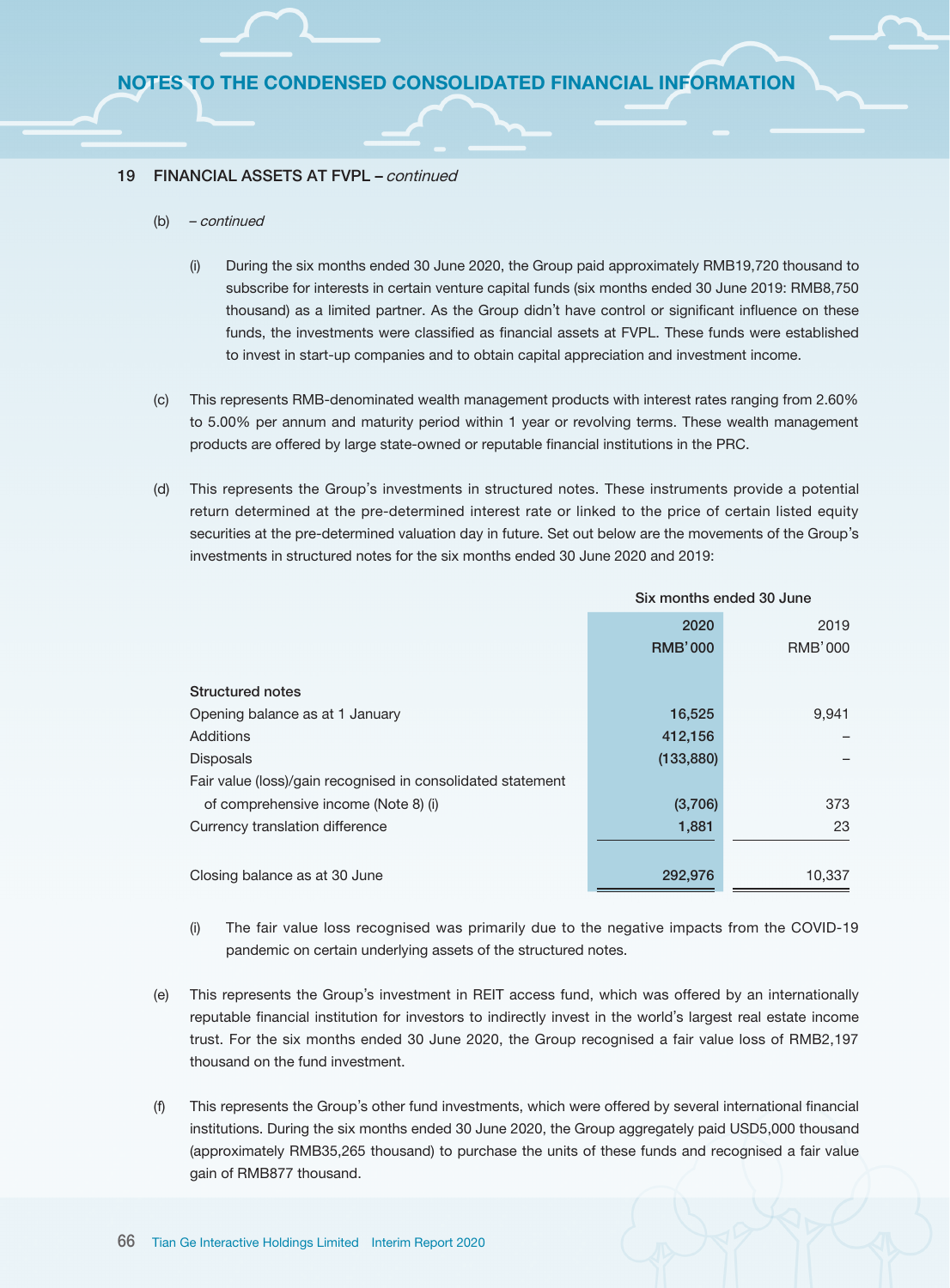#### 20 TERM DEPOSITS WITH INITIAL TERMS OF OVER 3 MONTHS

|                    | As at          | As at                         |
|--------------------|----------------|-------------------------------|
|                    |                | 30 June 2020 31 December 2019 |
|                    | <b>RMB'000</b> | <b>RMB'000</b>                |
|                    |                |                               |
| US\$ term deposits | 406,598        |                               |
| RMB term deposits  | 50,547         | 106,419                       |
| HK\$ term deposits | 27,460         |                               |
|                    |                |                               |
|                    | 484,605        | 106,419                       |

# 21 CASH AND CASH EQUIVALENTS

|                                      | As at          | As at            |
|--------------------------------------|----------------|------------------|
|                                      | 30 June 2020   | 31 December 2019 |
|                                      | <b>RMB'000</b> | <b>RMB'000</b>   |
|                                      |                |                  |
| Cash at bank and on hand             | 772,782        | 500,415          |
| Short-term bank deposits             | 130,834        | 517,070          |
| Cash at other financial institutions | 15,826         | 15,521           |
|                                      |                |                  |
| Total cash and cash equivalents      | 919,442        | 1,033,006        |
|                                      |                |                  |
| Maximum exposure to credit risk      | 919,442        | 1,033,006        |

## 22 BORROWINGS

|                                 | As at          | As at                         |
|---------------------------------|----------------|-------------------------------|
|                                 |                | 30 June 2020 31 December 2019 |
|                                 | <b>RMB'000</b> | <b>RMB'000</b>                |
|                                 |                |                               |
| Included in current liabilities |                |                               |
| USD bank borrowings, secured    | 110,378        |                               |
| HKD bank borrowings, secured    | 3,664          |                               |
|                                 |                |                               |
|                                 | 114,042        |                               |

During the six months ended 30 June 2020, the Group entered into loan facilities with certain internationally reputable financial institutions to finance its certain investments in financial assets. The total available amount under the facilities are USD130,000 thousand, of which USD15,591 thousand and HKD4,012 thousand were drawn down as at 30 June 2020. The borrowings were secured by the Group's investments in financial assets.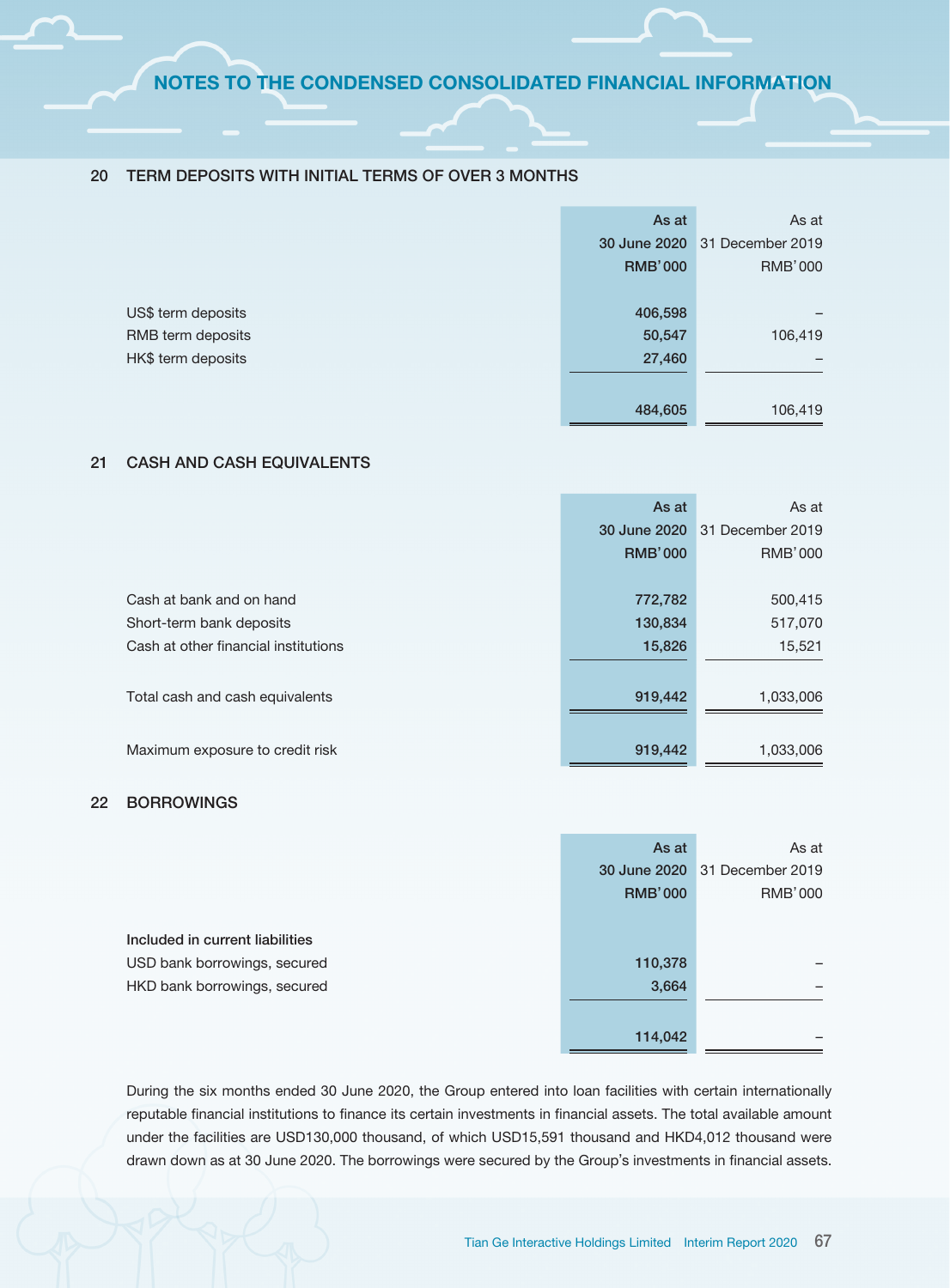### 22 BORROWINGS – continued

The aggregate principal amounts of bank borrowings and applicable interest rates as at 30 June 2020 are as follows:

|                               | As at 30 June 2020 |                         |  |
|-------------------------------|--------------------|-------------------------|--|
|                               | Amount             | Interest rate           |  |
|                               | (thousand)         | (per annum)             |  |
|                               |                    |                         |  |
| US\$ bank borrowings, secured | USD15,591          | $LIBOR + 50bps - 65bps$ |  |
| HK\$ bank borrowings, secured | HKD4,012           | $HIBOR + 50bps ~65bps$  |  |

#### 23 TRADE PAYABLES

|               | As at          | As at                         |
|---------------|----------------|-------------------------------|
|               |                | 30 June 2020 31 December 2019 |
|               | <b>RMB'000</b> | <b>RMB'000</b>                |
|               |                |                               |
| Third parties | 2,469          | 2,477                         |

As at 30 June 2020 and 31 December 2019, the ageing analysis of the trade payables based on recognition date was as follows:

|              | As at          | As at                         |
|--------------|----------------|-------------------------------|
|              |                | 30 June 2020 31 December 2019 |
|              | <b>RMB'000</b> | <b>RMB'000</b>                |
|              |                |                               |
| 0-90 days    | 1,638          | 1,585                         |
| 91-180 days  | 102            | 96                            |
| 181-365 days | 99             | 300                           |
| Over 1 year  | 630            | 496                           |
|              |                |                               |
|              | 2,469          | 2,477                         |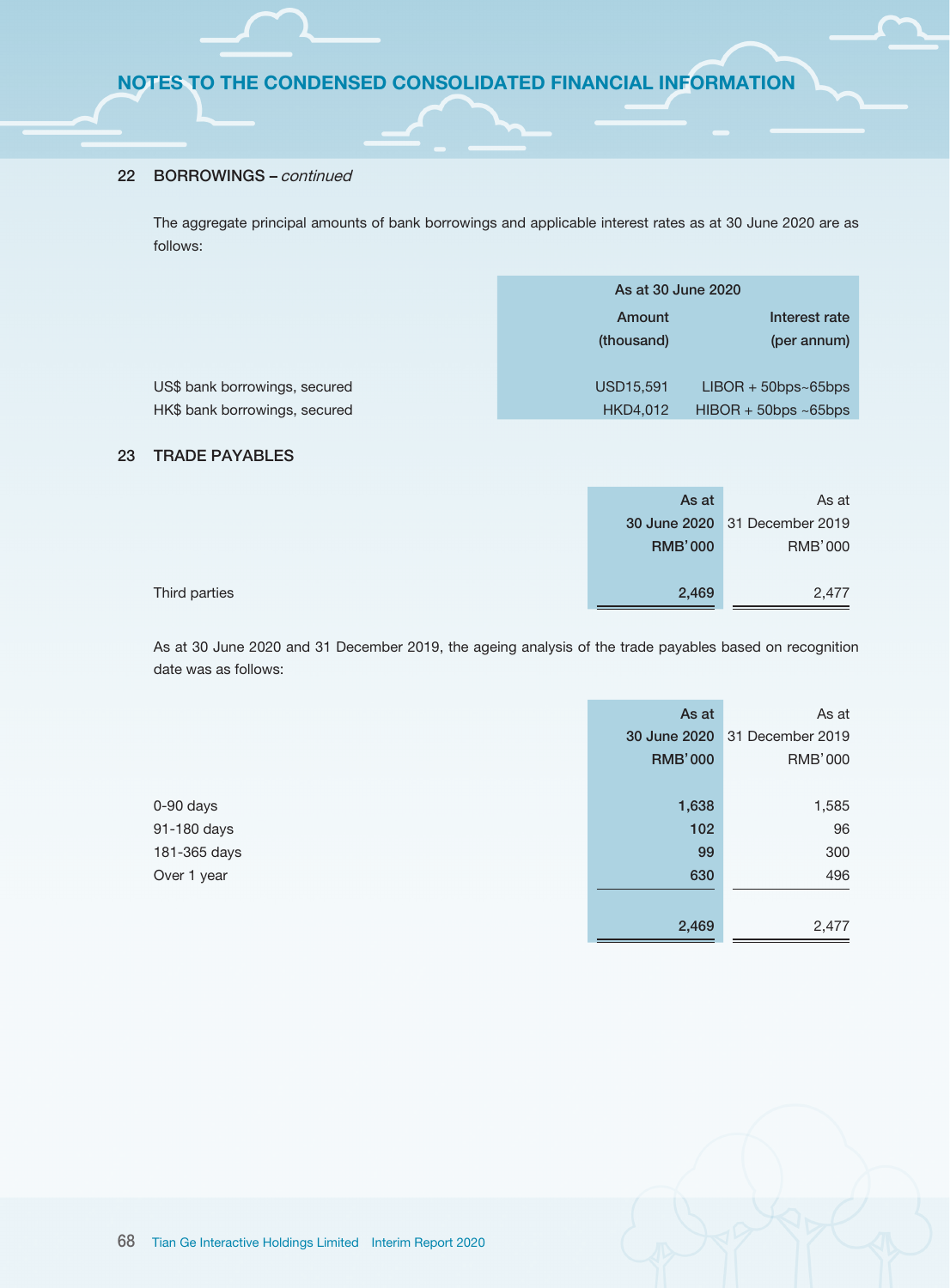|                                                    | As at          | As at            |
|----------------------------------------------------|----------------|------------------|
|                                                    | 30 June 2020   | 31 December 2019 |
|                                                    | <b>RMB'000</b> | <b>RMB'000</b>   |
|                                                    |                |                  |
| Payables for purchase of financial instruments (i) | 56,636         |                  |
| Staff costs and welfare accruals                   | 11,056         | 13,292           |
| Marketing and administrative expense accruals      | 7,389          | 6,299            |
| Audit expenses payable                             | 2,025          | 4,535            |
| VAT & other tax liabilities                        | 3,306          | 4,153            |
| Consultancy fee                                    | 1,917          | 2,533            |
| Human resource outsourcing service fee payable     | 1,106          | 1,547            |
| Capital contribution payable                       |                | 9,906            |
| Individual income tax of RSUs                      | 9,335          | 9,335            |
| Amount due to related parties (Note 31(c(ii)))     | 37             |                  |
| Deposit                                            | 2,000          | 1,000            |
| <b>Others</b>                                      | 6,333          | 2,758            |
|                                                    |                |                  |
|                                                    | 101,140        | 55,358           |

## 24 OTHER PAYABLES, ACCRUALS AND OTHER CURRENT LIABILITIES

(i) This balance represents payables for purchase of structured notes, for which the purchase orders were placed by the Group while the payment had not been made as of 30 June 2020.

## 25 REDEMPTION LIABILITIES

|                                                                   | As at          | As at                         |
|-------------------------------------------------------------------|----------------|-------------------------------|
|                                                                   |                | 30 June 2020 31 December 2019 |
|                                                                   | <b>RMB'000</b> | RMB'000                       |
| Liabilities in relation to put options granted to non-controlling |                |                               |
| interest ("NCI") of subsidiaries                                  | 277,262        | 311,451                       |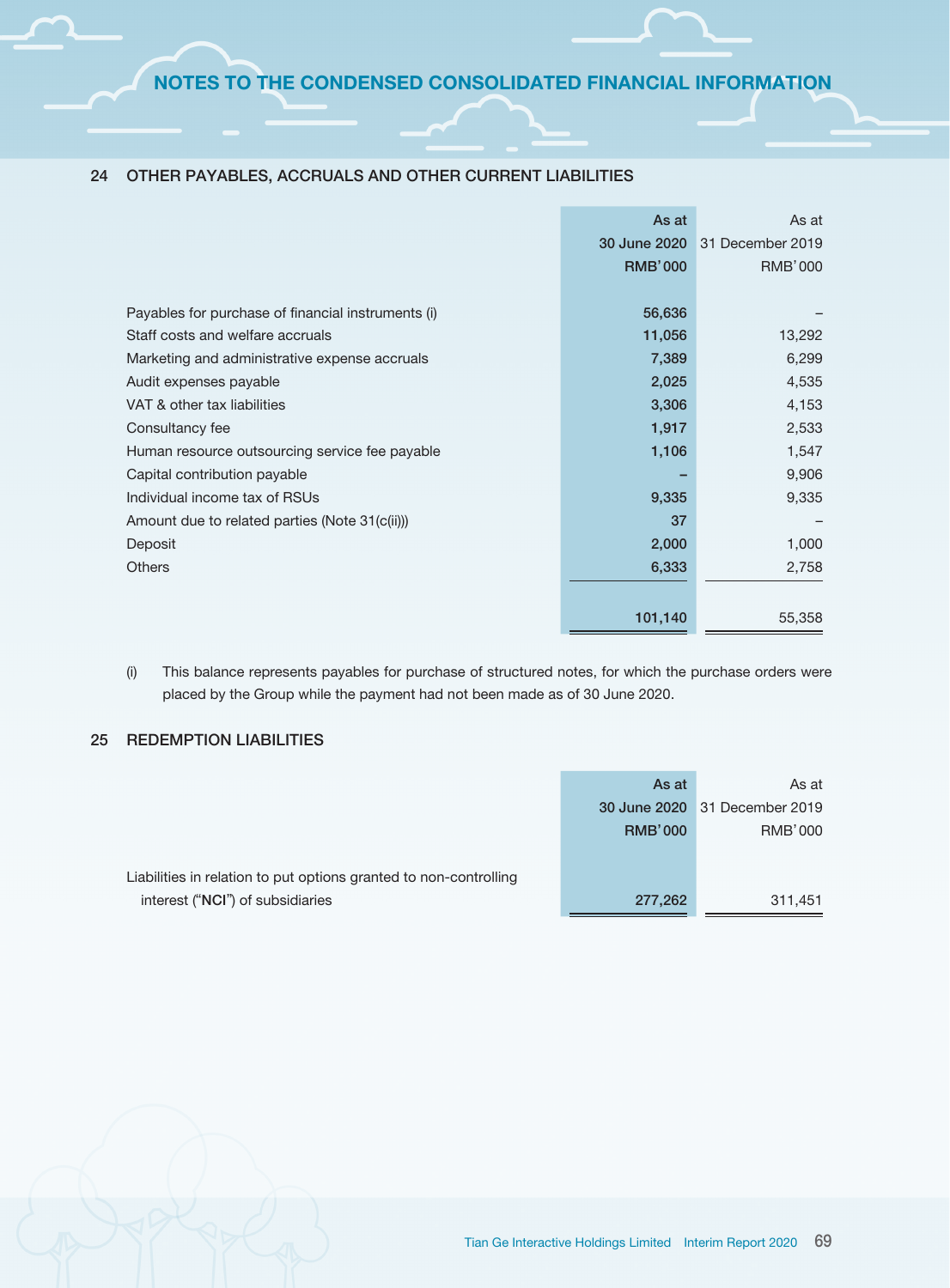#### 25 REDEMPTION LIABILITIES – continued

In January 2019, the Group, Jinhua Ruian Investment Management Company Limited ("Jinhua Ruian"), a subsidiary of the Group holding 80% equity interest of Shanghai Benqu Internet Technology Company Limited ("Shanghai Benqu"), and the other shareholders of Shanghai Benqu (the "Other Selling Shareholder") entered into a Share Transfer Agreement with Beijing Weimeng Chuangke Investment Management Co., Ltd (the "Purchaser"). Pursuant to the agreement, the Group transferred its 36% equity interests in Jinhua Ruian to the Purchaser at a cash consideration of approximately RMB292,608 thousand and the Other Selling Shareholder transferred its 6% equity interest in Shanghai Benqu to the Purchaser at a consideration of RMB60,960 thousand. In July 2019, the Group received the purchase consideration of RMB292,608 thousand.

Upon the closing of the transaction on 5 July 2019, the Group still retained its control over Shanghai Benqu. Therefore, the Group accounted for this transaction as equity transaction, recognising the addition of NCI at the NCI's proportionate share of the net assets of Jinhua Ruian.

Pursuant to the Share Transfer Agreement, the Purchaser was entitled to put option rights to request the Group and the Other Selling Shareholders to repurchase its sold shares in Shanghai Benqu. The put options are contingent on the event of the resignation of the founder of Shanghai Benqu or any significant breach of shareholders' statement and shareholders' duty within 3 years (the "Redemption Events") upon the closing of the transaction. The put options have different exercise price depending on the occurrence of different Redemption Events. The redemption amount that the Group would be obliged to pay the Purchaser at each period end during the contract period was determined based on the evaluation of the maximum amount that the Group is obliged to pay under different Redemption Events according to the redemption clauses stipulated in the Share Transfer Agreement. Therefore, redemption liabilities of RMB335,677 thousand were recognised at the redemption amount the Group would be obliged to pay to the Purchaser if the options were exercised immediately after the transaction, with a corresponding charge directly to other reserves. Subsequently, in the event that the options expire unexercised or the Group revises its estimation of payments, the Group adjusts the carrying amount of the redemption liabilities against other reserves. If options are exercised, related redemption liabilities are offset by the cash payment. Up to the end of 31 December 2019, redemption liabilities of RMB24,226 thousand were derecognised against other reserves as related options lapsed unexercised and the estimated amount was remeasured at RMB311,451 thousand.

During the six months ended 30 June 2020, redemption liabilities of RMB34,189 thousand were derecognised as related options lapsed unexercised and the estimated amount was remeasured at RMB277,262 thousand as at 30 June 2020.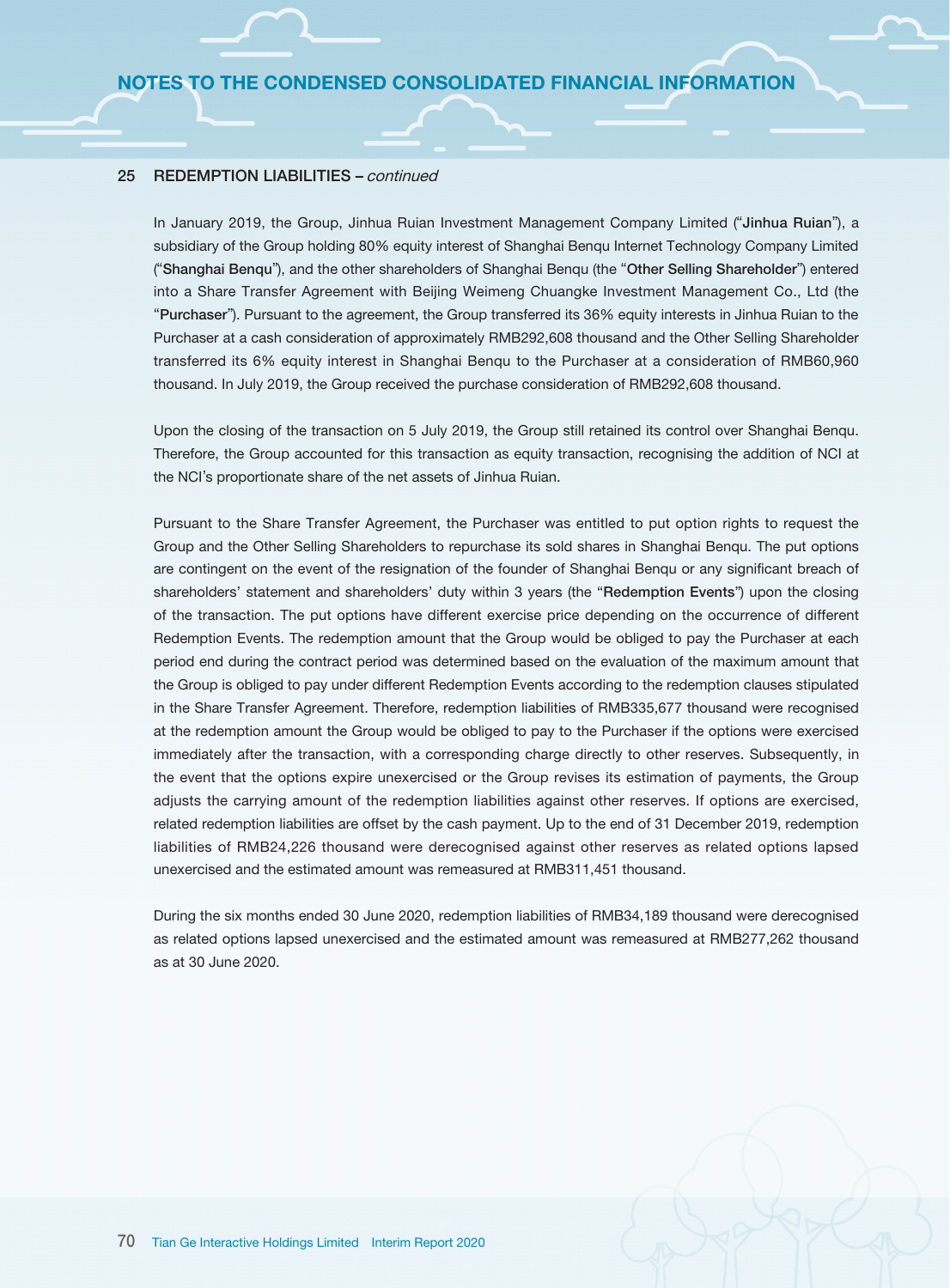|                                                             | Number of<br><b>Shares</b> | Share capital |                | <b>Share</b><br>premium | <b>Shares</b><br>held for<br><b>RSU Scheme</b> | <b>Treasury</b><br>stock |
|-------------------------------------------------------------|----------------------------|---------------|----------------|-------------------------|------------------------------------------------|--------------------------|
|                                                             |                            | US\$'000      | <b>RMB'000</b> | <b>RMB'000</b>          | <b>RMB'000</b>                                 | <b>RMB'000</b>           |
| At 1 January 2020                                           | 1,259,110,162              | 125.89        | 780            | 1,760,719               |                                                |                          |
| Employees share option scheme:                              |                            |               |                |                         |                                                |                          |
| - proceeds from share issued (a)                            | 1,127,000                  | 0.11          | 1              | 471                     |                                                |                          |
| Employees RSU scheme:<br>- shares issued for RSU Scheme (b) | 15,000,000                 | 1.50          | 10             |                         | (10)                                           |                          |
| - shares vested and transferred (b)                         |                            |               |                | (5)                     | 5                                              |                          |
| At 30 June 2020                                             | 1,275,237,162              | 127.50        | 791            | 1,761,185               | (5)                                            |                          |
| At 1 January 2019                                           | 1,274,919,662              | 127.47        | 789            | 1,828,683               |                                                | (25, 469)                |
| Employees share option scheme:                              |                            |               |                |                         |                                                |                          |
| - proceeds from share issued (a)                            | 1,437,500                  | 0.14          | 1              | 542                     |                                                |                          |
| Repurchase of ordinary shares (c)                           |                            |               |                |                         |                                                | (33, 698)                |
| Cancellation of ordinary shares (c)                         | (20, 299, 000)             | (2.03)        | (13)           | (55,074)                |                                                | 55,087                   |
| At 30 June 2019                                             | 1,256,058,162              | 125.58        | 777            | 1,774,151               |                                                | (4,080)                  |

#### 26 SHARE CAPITAL, SHARE PREMIUM AND SHARES HELD FOR RSU SCHEME

(a) Employees share options scheme: options exercised during the six months ended 30 June 2020 resulted in 1,127,000 ordinary shares being issued (six months ended 30 June 2019: 1,437,500), with exercise proceeds of approximately RMB472 thousand (six months ended 30 June 2019: RMB543 thousand). The related weighted average price at the time of exercise was HK\$1.6943 per share (six months ended 30 June 2019: HK\$2.3454 per share).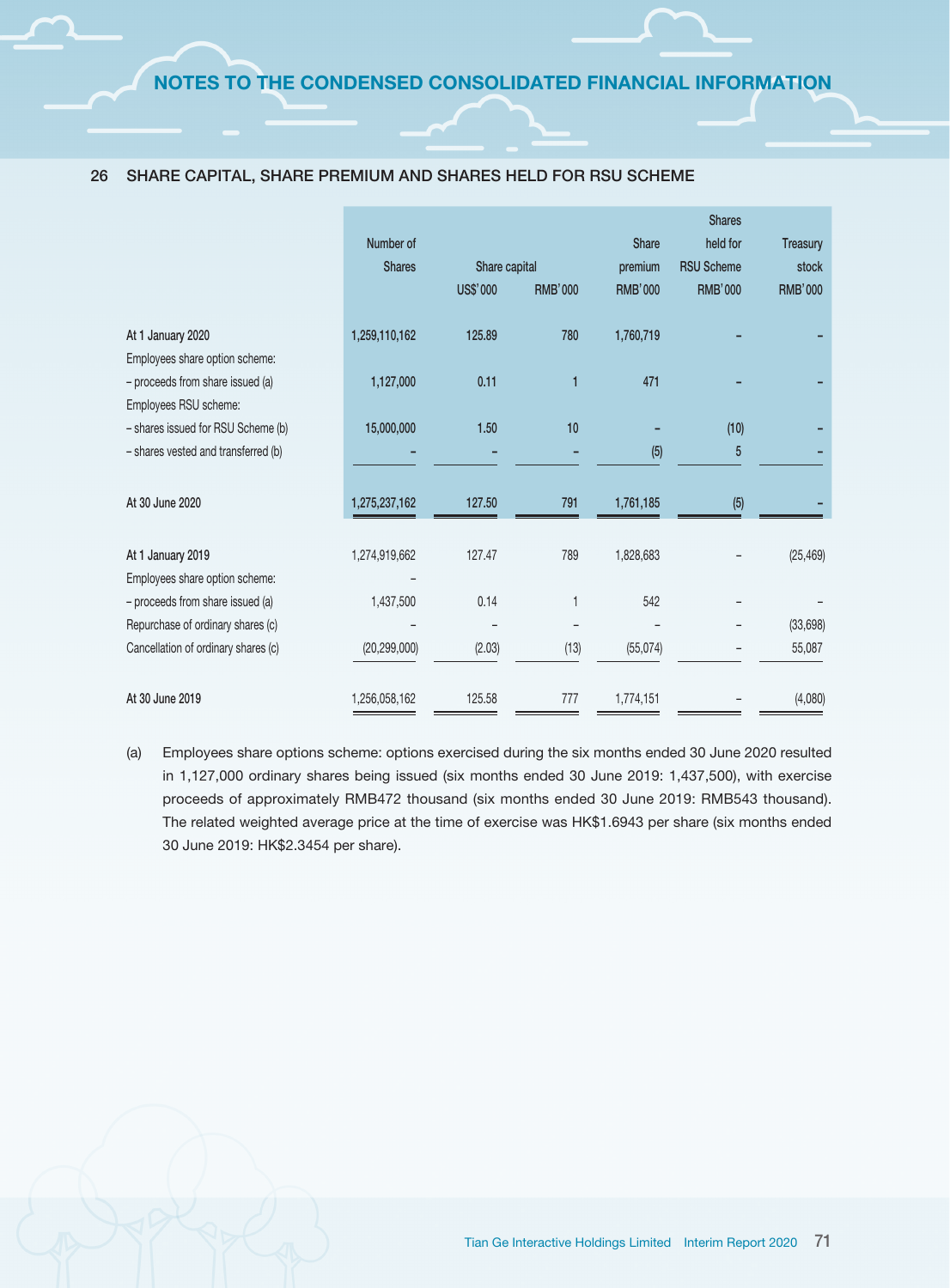### 26 SHARE CAPITAL, SHARE PREMIUM AND SHARES HELD FOR RSU SCHEME – continued

(b) In April 2020, the Company granted 15,000,000 ordinary shares to an independent trust nominee for the purpose of granting Post-IPO RSUs to certain employees under the Post-IPO RSU Scheme (Note 28). Pursuant to the vesting schedule, 50% of these newly issued shares shall vest in May 2020, and the remaining 50% shall vest in July 2020. The shares held for Post-IPO RSU Scheme were deducted from shareholders' equity as the directors are of the view that such shares are within the Company's control until the shares are vested unconditionally to the participants and hence are considered as treasury shares in substance.

As of 30 June 2020, 7,500,000 shares were vested and transferred to the grantees with a corresponding decrease in share premium, and the remaining 7,500,000 shares were recorded as shares held for RSU scheme.

(c) During the six months ended 30 June 2019, the Company repurchased 14,070,000 ordinary shares of the Company on the Stock Exchange of Hong Kong Limited. The total amount paid to repurchase these ordinary shares was HK\$39,135 thousand (approximately RMB33,698 thousand). As at 30 June 2019, a total of 20,299,000 repurchased shares recorded as treasury stocks had been cancelled and deducted from the share capital and share premium within shareholders' equity.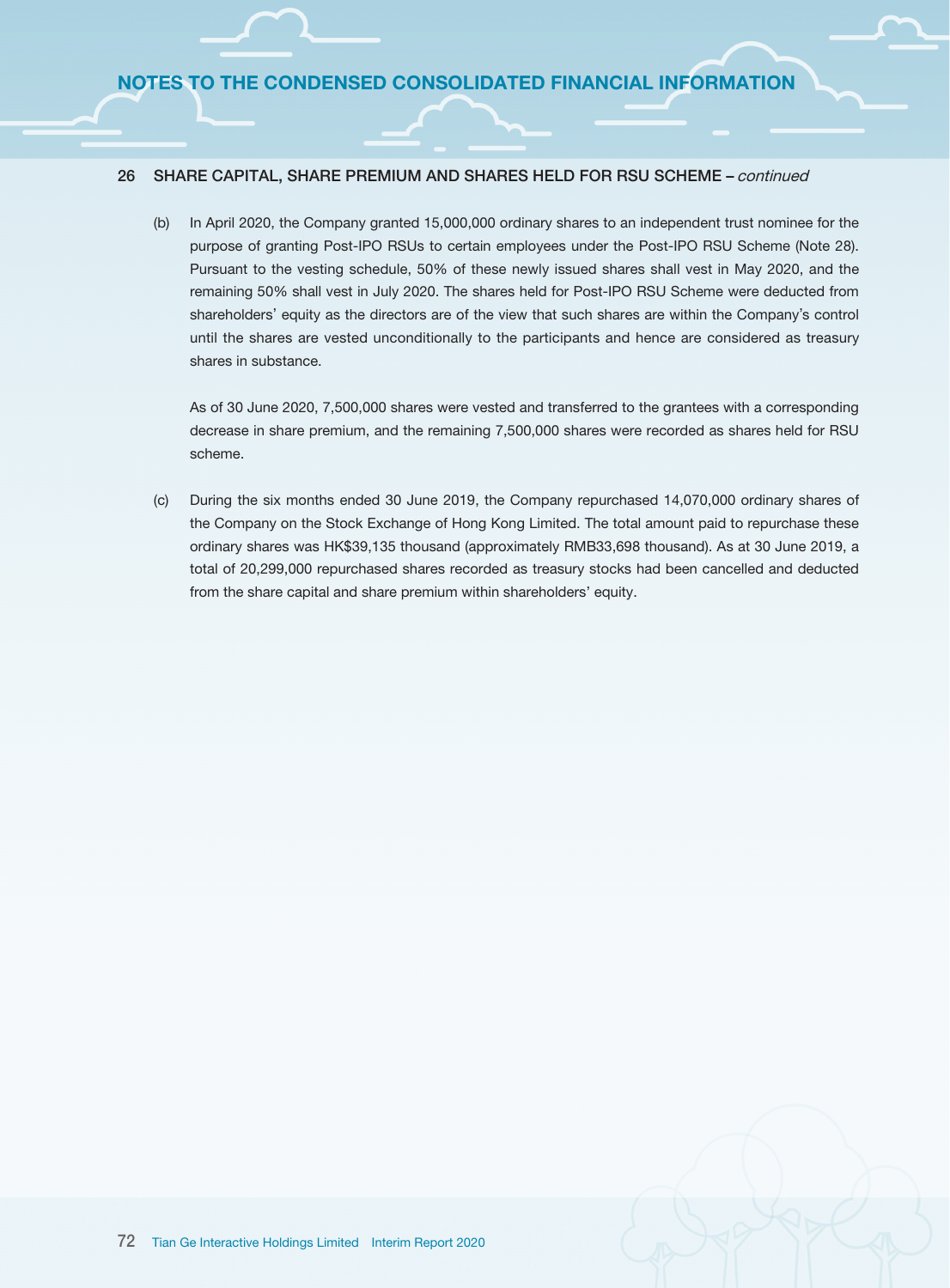# 27 OTHER RESERVES

|                                 |                  |                |                |                | Changes in     |                |                |
|---------------------------------|------------------|----------------|----------------|----------------|----------------|----------------|----------------|
|                                 |                  |                |                |                | ownership      |                |                |
|                                 |                  |                |                | Change in the  | interests in   |                |                |
|                                 |                  | Share-based    | Currency       | value of       | subsidiaries   |                |                |
|                                 | <b>Statutory</b> | compensation   | translation    | owner-occupied | without change |                |                |
|                                 | reserves         | reserve        | differences    | property       | of control     | <b>Others</b>  | Total          |
|                                 | <b>RMB'000</b>   | <b>RMB'000</b> | <b>RMB'000</b> | <b>RMB'000</b> | <b>RMB'000</b> | <b>RMB'000</b> | <b>RMB'000</b> |
| Opening balance at              |                  |                |                |                |                |                |                |
| 1 January 2020                  | 158,492          | 259,120        | 132,858        | 1,579          | (160, 045)     | 1,813          | 393,817        |
| Employees RSU scheme:           |                  |                |                |                |                |                |                |
| - value of employee services    |                  | 15,320         |                |                |                |                | 15,320         |
| Disposal of subsidiaries        | (3,268)          |                |                |                |                |                | (3,268)        |
| Derecognition of redemption     |                  |                |                |                |                |                |                |
| liabilities (Note 25)           |                  |                |                |                | 34,189         |                | 34,189         |
| Currency translation difference |                  |                | 18,997         |                |                |                | 18,997         |
| Closing balance at              |                  |                |                |                |                |                |                |
| 30 June 2020                    | 155,224          | 274,440        | 151,855        | 1,579          | (125, 856)     | 1,813          | 459,055        |
| Opening balance at              |                  |                |                |                |                |                |                |
| 1 January 2019                  | 147,660          | 241,743        | 119,044        |                |                | 2,218          | 510,665        |
| Employees RSU scheme:           |                  |                |                |                |                |                |                |
| - value of employee services    |                  | 3,341          |                |                |                |                | 3,341          |
| Currency translation difference |                  |                | 2,258          |                |                |                | 2,258          |
| Closing balance at              |                  |                |                |                |                |                |                |
| 30 June 2019                    | 147,660          | 245,084        | 121,302        |                |                | 2,218          | 516,264        |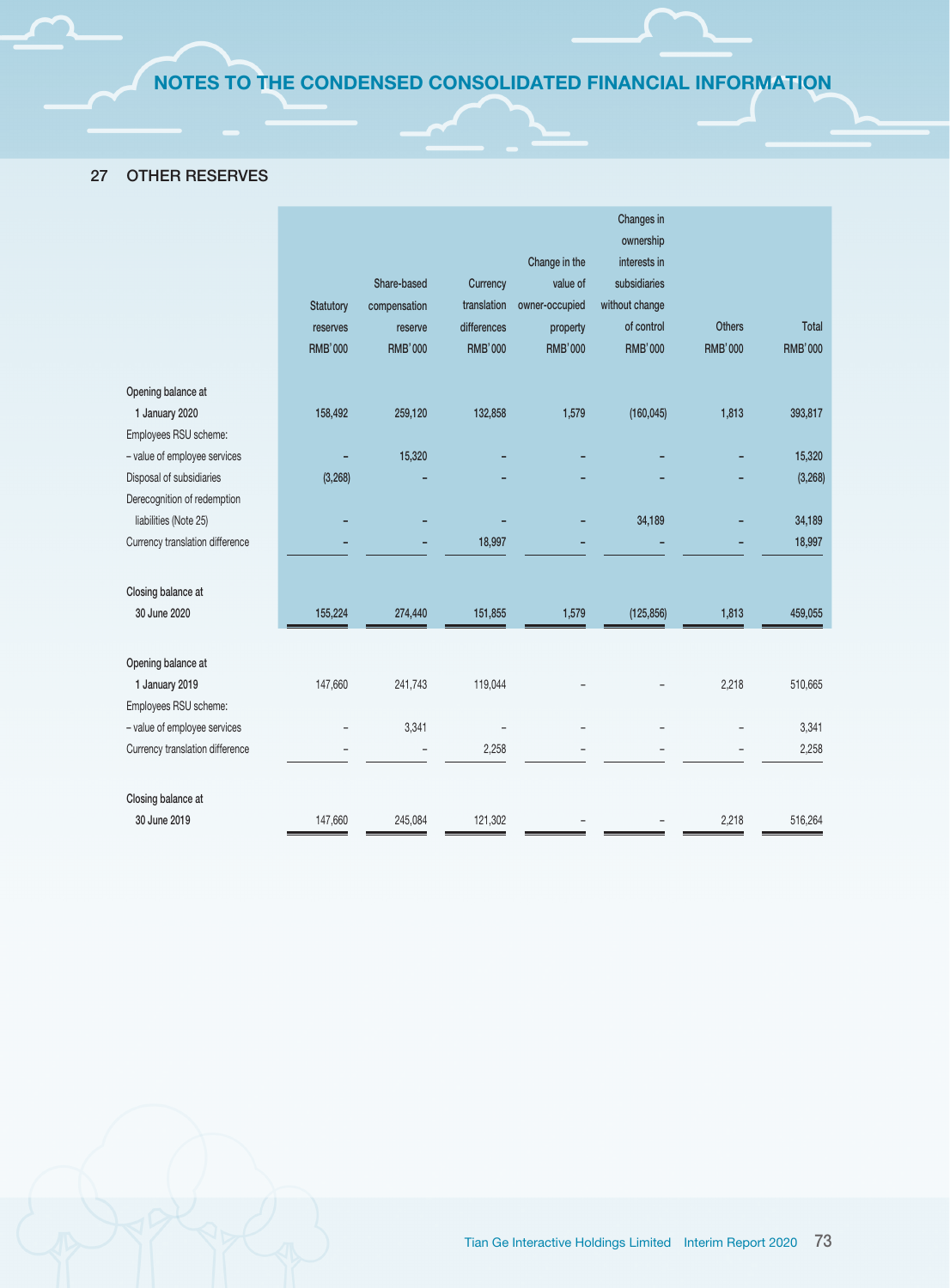#### 28 SHARE-BASED PAYMENTS

#### (a) Share Options

The Company adopted two share option schemes, namely, the Pre-IPO Share Option Scheme and the Post-IPO Share Option Scheme, under which the directors of the Company may, at their discretion, grant options to any qualifying participants to subscribe for shares in the Company, subject to the terms and conditions stipulated therein.

Movements in the number of outstanding share options are as follows:

|                   | Average<br>exercise<br>price in<br>US\$ per<br>share option | <b>Number</b><br>of Pre-IPO<br><b>Share Options</b> | Average<br>exercise price<br>in HK\$ per<br>share option | Number of<br>Post-IPO<br><b>Share Options</b> | <b>Total</b><br>number of<br>share options |
|-------------------|-------------------------------------------------------------|-----------------------------------------------------|----------------------------------------------------------|-----------------------------------------------|--------------------------------------------|
| At 1 January 2020 |                                                             | 15,939,335                                          |                                                          | 2,852,000                                     | 18,791,335                                 |
| Exercised         | US\$0.0600                                                  | (1, 127, 000)                                       | N/A                                                      |                                               | (1, 127, 000)                              |
| Lapsed            | US\$0.2182                                                  | (108, 575)                                          | N/A                                                      |                                               | (108, 575)                                 |
| At 30 June 2020   |                                                             | 14,703,760                                          |                                                          | 2,852,000                                     | 17,555,760                                 |
| At 1 January 2019 |                                                             | 19,191,614                                          |                                                          | 2,852,000                                     | 22,043,614                                 |
| Exercised         | US\$0.0340                                                  | (1,437,500)                                         | N/A                                                      |                                               | (1,437,500)                                |
| Lapsed            | US\$0.3500                                                  | (27, 239)                                           | N/A                                                      |                                               | (27, 239)                                  |
| At 30 June 2019   |                                                             | 17,726,875                                          |                                                          | 2,852,000                                     | 20,578,875                                 |

As at 30 June 2020, 17,555,760 share options were outstanding and exercisable (30 June 2019: 20,578,875).

During the six months ended 30 June 2020 and 2019, no share options were granted to any directors of the Company.

As a result of the options exercised during the six months ended 30 June 2020, 1,127,000 ordinary shares (six months ended 30 June 2019: 1,437,500 ordinary shares) were issued by the Company (Note 26). The weighted average price of the shares at the time these options were exercised was HK\$1.6943 per share (six months ended 30 June 2019: HK\$2.3454 per share).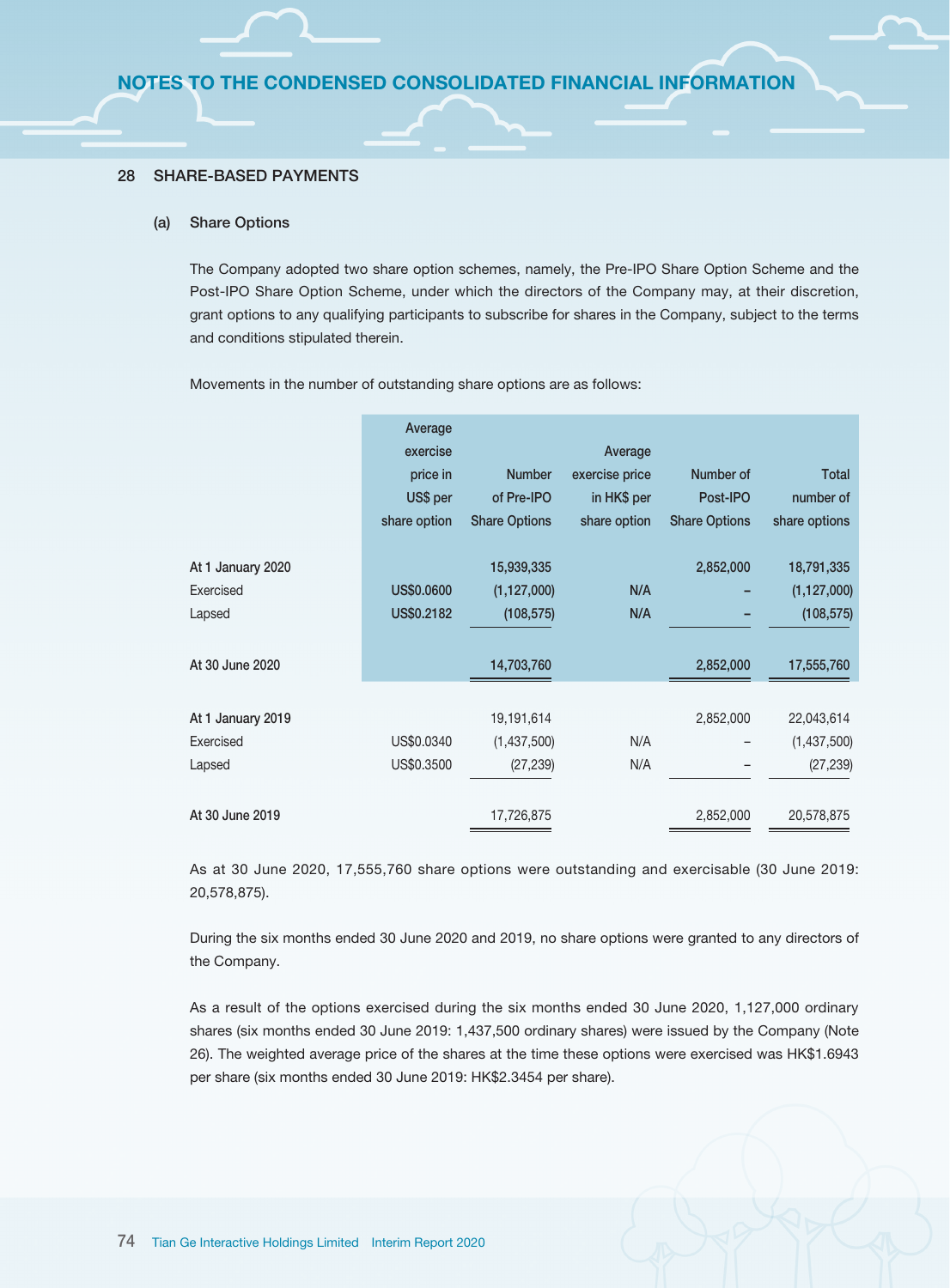#### 28 SHARE-BASED PAYMENTS – continued

#### (b) Restricted share units

The Company adopted two RSU schemes, namely, the Pre-IPO RSU Scheme and the Post-IPO RSU Scheme, under which the directors of the Company may, at their discretion, grant RSUs to any qualifying participants, subject to the terms and conditions stipulated therein.

On 28 April 2020, the Company granted 15,000,000 ordinary shares to an independent trust nominee for the purpose of granting Post-IPO RSUs to certain employees under the Post-IPO RSU Scheme. Pursuant to the vesting schedule, 50% of these newly issued shares shall vest in May 2020, and the remaining 50% shall vest in July 2020. The fair value of Post-IPO RSUs granted during the six months ended 30 June 2020 was HK\$1.34 per share (equivalent to approximately RMB1.23 per share).

Movements of the number of outstanding RSUs during the six months ended 30 June 2020 and 2019 are as follows:

|                   | Number of<br>Post-IPO RSUs |
|-------------------|----------------------------|
|                   |                            |
| At 1 January 2020 |                            |
| Granted           | 15,000,000                 |
| Vest and transfer | (7,500,000)                |
|                   |                            |
| At 30 June 2020   | 7,500,000                  |
|                   |                            |
| At 1 January 2019 |                            |
| Granted           | 10,000,000                 |
|                   |                            |
| At 30 June 2019   | 10,000,000                 |

As at 30 June 2020 and 2019, all vested shares had been transferred to the grantees.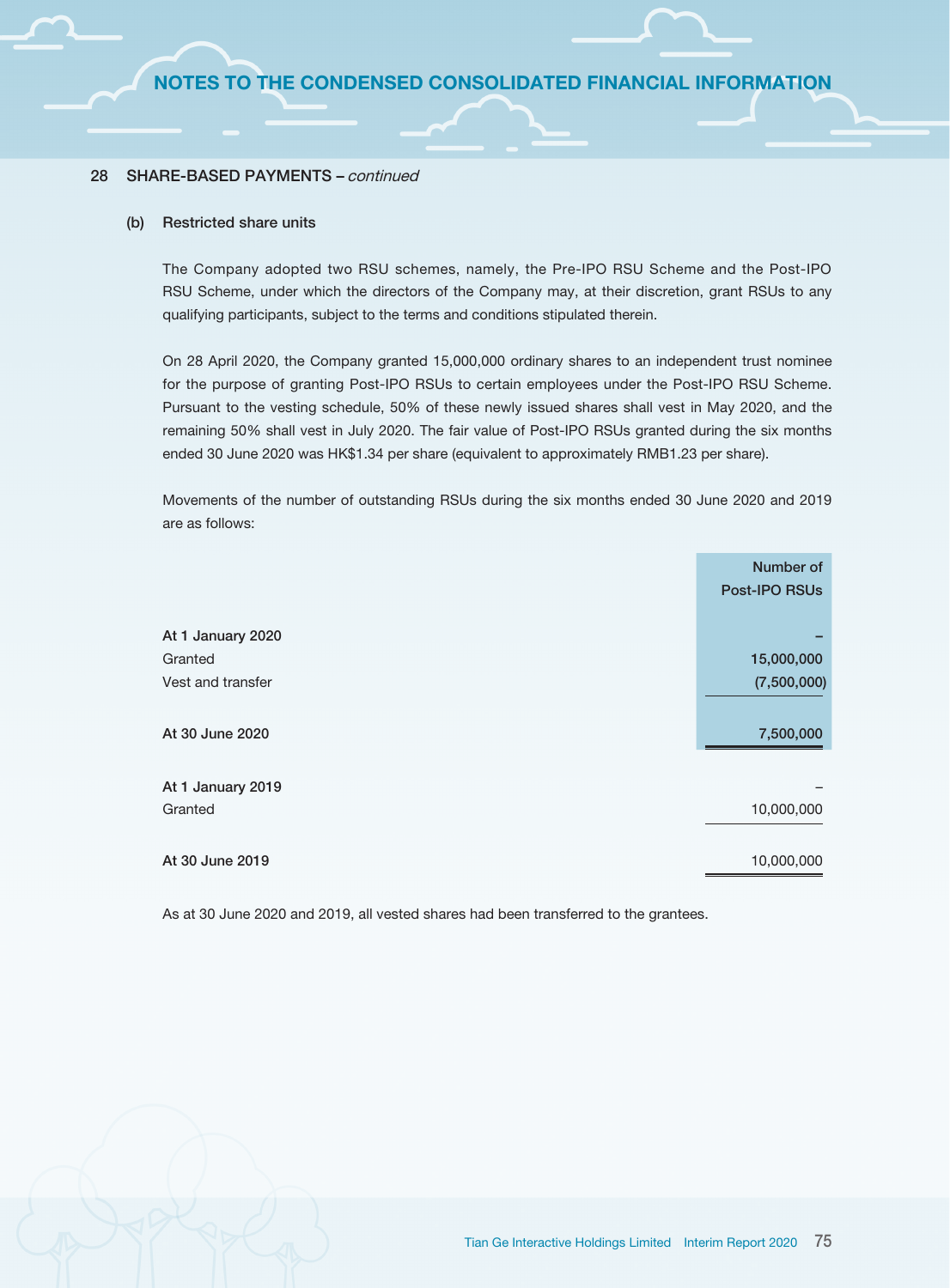### 28 SHARE-BASED PAYMENTS – continued

#### (c) Fair value of share options and RSUs

Before the Company consummated its IPO on the Main Board of The Stock Exchange of Hong Kong Limited, the directors have used the discounted cash flow method to determine the fair value of the underlying equity of the Company and adopted equity allocation method to determine the fair value of the underlying ordinary share. Key assumptions, such as discount rate and projections of future performance, are required to be determined by the directors with best estimates.

Upon the consummation of the IPO, the fair value of the underlying ordinary shares was calculated based on the market price of the Company's shares at the respective grant date.

#### Fair value of share options

The directors used Binominal pricing model to determine the fair value of the share option granted, which is to be expensed over the vesting period.

The management estimated the risk-free interest rate based on the yield of Hong Kong government bond with a maturity life equal to the life of the share option. Volatility was estimated at grant date based on the average of historical volatilities of the comparable companies with length commensurable to the time to maturity of the share options. Dividend yield is based on management estimation at the grant date.

Other than the exercise price mentioned above, significant estimates on parameters, such as risk-free rate, dividend yield and expected volatility, made by the directors in applying the Binominal Model, are also taken into consideration.

### Fair value of RSUs

The fair value of RSUs was calculated based on the fair value of underlying ordinary shares as at the grant date.

#### (d) Shares held for RSU Scheme

The shares held for Pre-IPO RSU Scheme and Post-IPO RSU Scheme were regarded as treasury shares and had been deducted from shareholders' equity as the directors are of the view that such shares are within the Company's control until the shares are vested unconditionally to the participants and hence are considered as treasury shares in substance.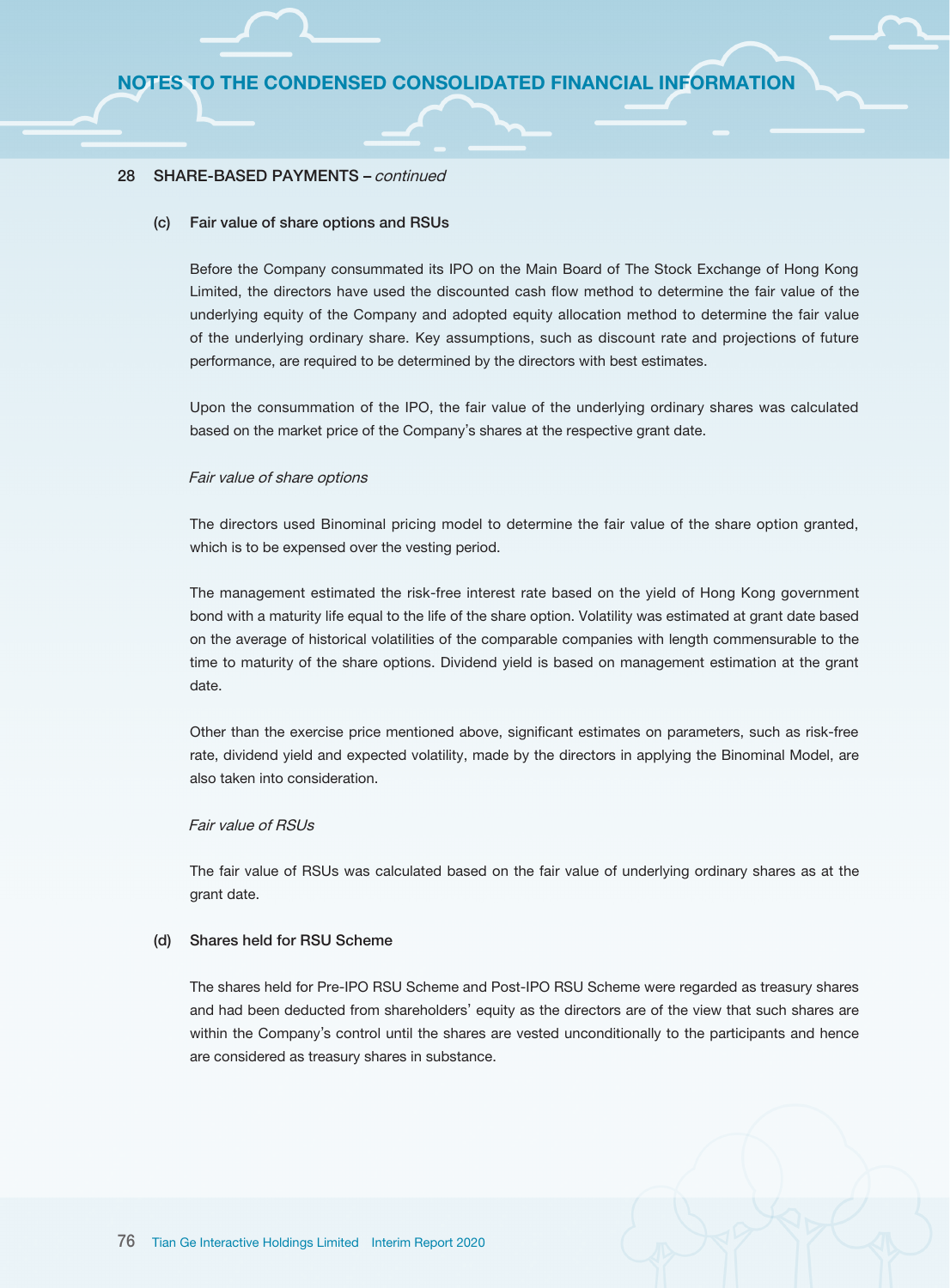# 29 DEFERRED INCOME TAX

The movements of deferred income tax assets/(liabilities), net are as follows:

|                                                                    | Six months ended 30 June |                |
|--------------------------------------------------------------------|--------------------------|----------------|
|                                                                    | 2020                     | 2019           |
|                                                                    | <b>RMB'000</b>           | <b>RMB'000</b> |
|                                                                    |                          |                |
| Opening balance as at 1 January                                    | (94, 532)                | (71, 591)      |
| Recognised in the consolidated statements of comprehensive income  |                          |                |
| (Note 10)                                                          | 11,535                   | (95, 935)      |
| Disposal of a subsidiary                                           | 462                      |                |
| Reclassified to 'liabilities associated with assets held for sale' |                          | 932            |
| Currency translation difference                                    |                          | 9              |
|                                                                    |                          |                |
| Closing balance as at 30 June                                      | (82, 535)                | (166, 585)     |

As at 30 June 2020, no deferred income tax liability had been provided for the PRC withholding tax that would be payable on the undistributed profits of approximately RMB378,987 thousand (31 December 2019: RMB918,619 thousand). Such earnings were expected to be retained by the PRC subsidiaries and not to be remitted to a foreign investor in the foreseeable future based on the management's estimation.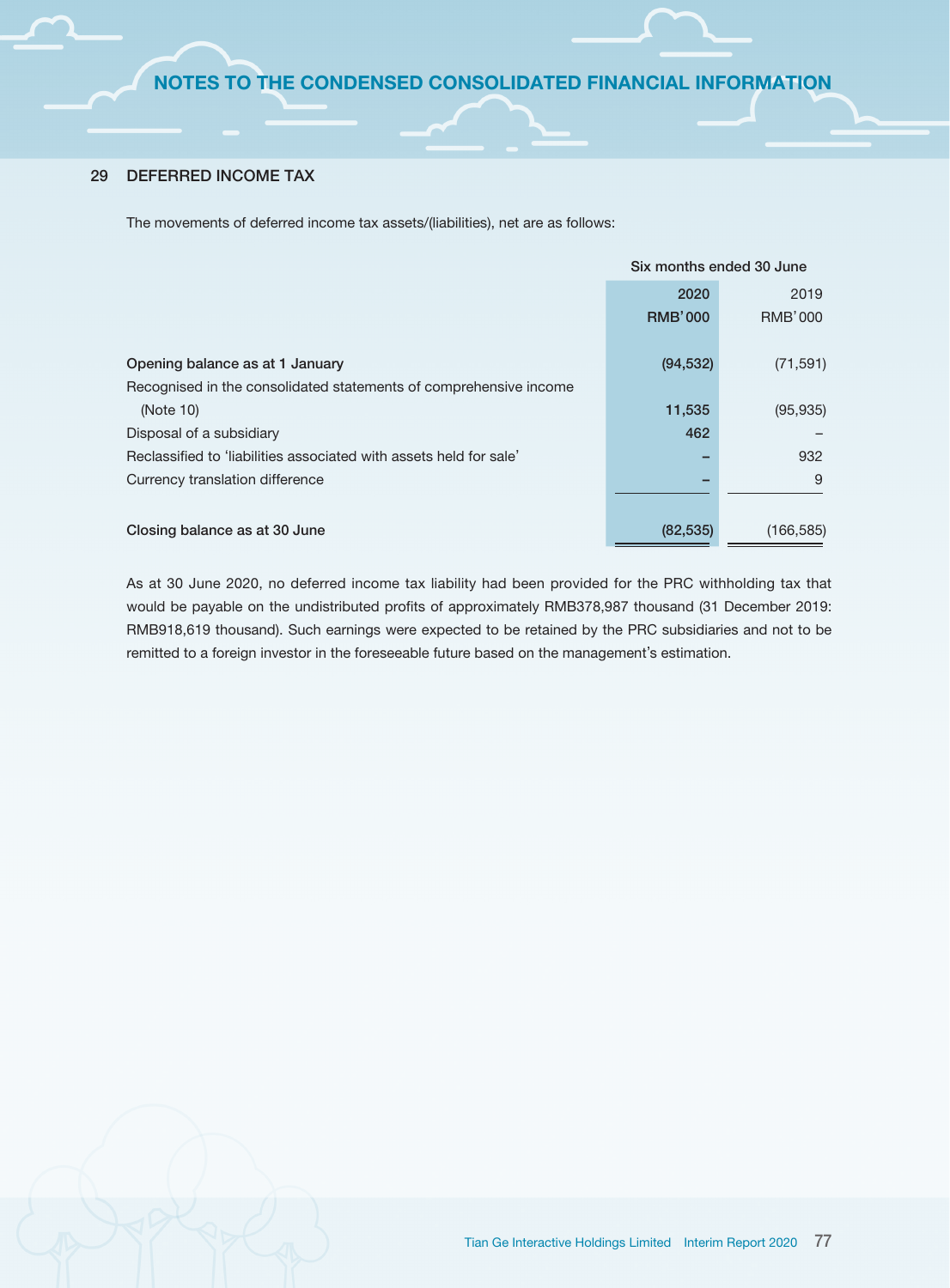# 30 RELATED PARTY TRANSACTIONS

### (a) Names and relationships with related parties

The following companies are related parties of the Group that had balances and/or transactions with the Group for all the periods presented.

| Company                                                    | Relationship                                                                                   | Period of<br>related party<br>relationship |
|------------------------------------------------------------|------------------------------------------------------------------------------------------------|--------------------------------------------|
| Weibo Internet Technology (China) Co., Ltd.                | Subsidiary of the non-controlling<br>shareholder who has significant<br>influence of the Group | Since<br>15 July 2010                      |
| Beijing Weimeng Chuangke Investment<br>Management Co., Ltd | Subsidiary of the non-controlling<br>shareholder who has significant<br>influence of the Group | Since<br>19 August 2013                    |
| Winnine Interactive Co., Ltd.                              | Associate                                                                                      | Since<br>9 August 2016                     |
| Engge Technology Holdings Limited                          | Associate                                                                                      | Since<br>2 January 2018                    |
| Tghy Trustrock Private Ltd.                                | Joint venture                                                                                  | Since<br>20 September 2019                 |
| Hangzhou Xihe Information Technology<br>Co., Ltd           | Associate                                                                                      | Since<br>12 February 2015                  |
| Jinhua Xinglu Network Technology Co., Ltd                  | Joint venture                                                                                  | From<br>2 August 2016<br>to 15 June 2020   |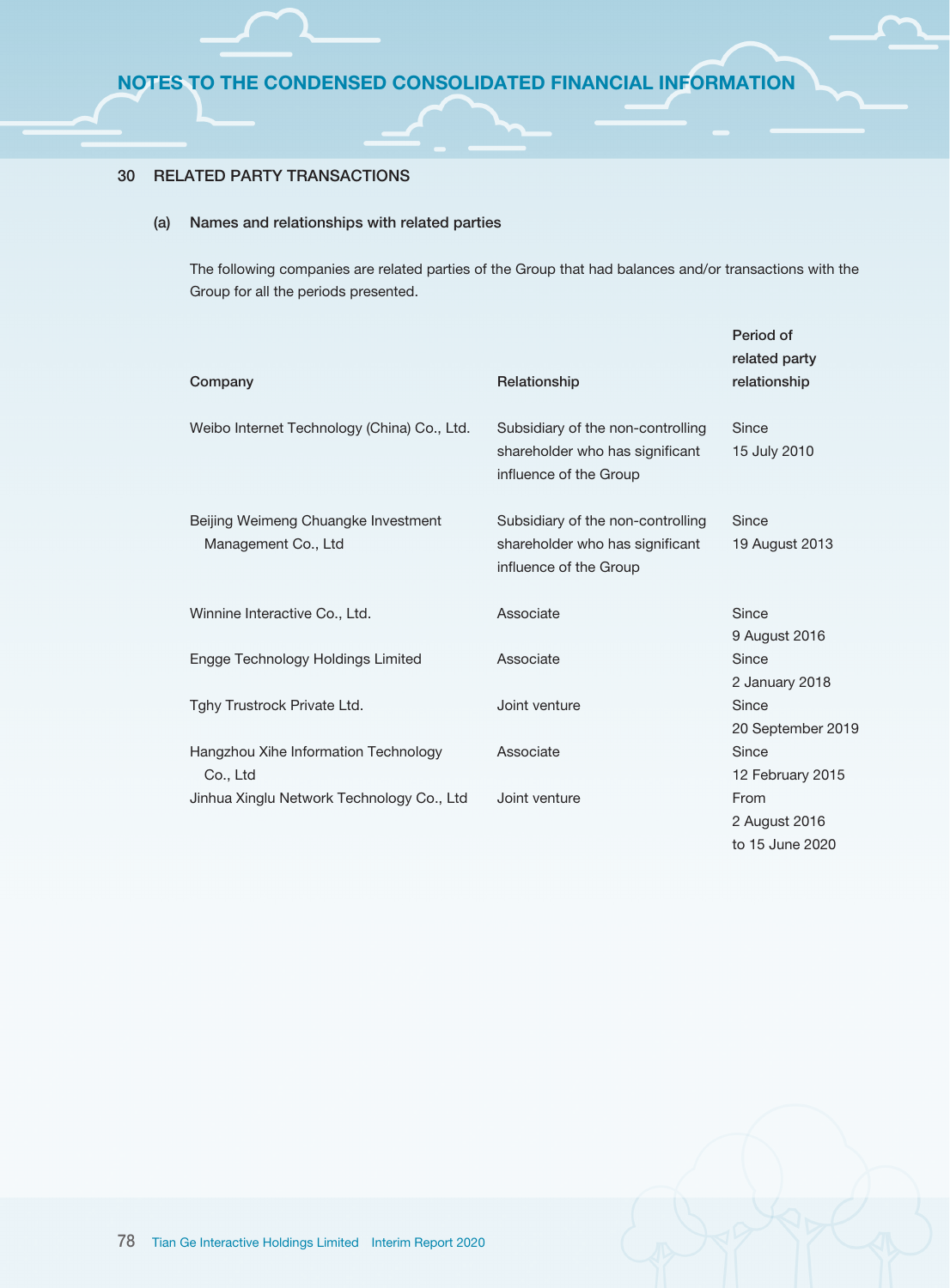### 30 RELATED PARTY TRANSACTIONS – continued

(b) Significant transactions with related parties

|      |                                               | Six months ended 30 June |                |  |
|------|-----------------------------------------------|--------------------------|----------------|--|
|      |                                               | 2020                     | 2019           |  |
|      |                                               | <b>RMB'000</b>           | <b>RMB'000</b> |  |
|      |                                               |                          |                |  |
| (i)  | Other revenue generated from related parties: |                          |                |  |
|      |                                               |                          |                |  |
|      | Hangzhou Xihe Information Technology Co., Ltd | 209                      |                |  |
|      | Winnine Interactive Co., Ltd.                 |                          | 151            |  |
|      |                                               |                          |                |  |
|      |                                               | 209                      | 151            |  |
|      |                                               |                          |                |  |
| (ii) | Loans granted to related parties:             |                          |                |  |
|      |                                               |                          |                |  |
|      | Tghy Trustrock Private Ltd.                   | 10,172                   |                |  |
|      | Engge Technology Holdings limited             |                          | 1,517          |  |
|      |                                               |                          |                |  |
|      |                                               | 10,172                   | 1,517          |  |
|      |                                               |                          |                |  |

On 1 June 2020, the Group granted a loan of RMB20,000 thousand to Jinhua Xinglu Network Technology Co., Ltd, which was no longer the Group's related party from 15 June 2020. The loan is guaranteed by an independent third party company, and is repayable within 12 months.